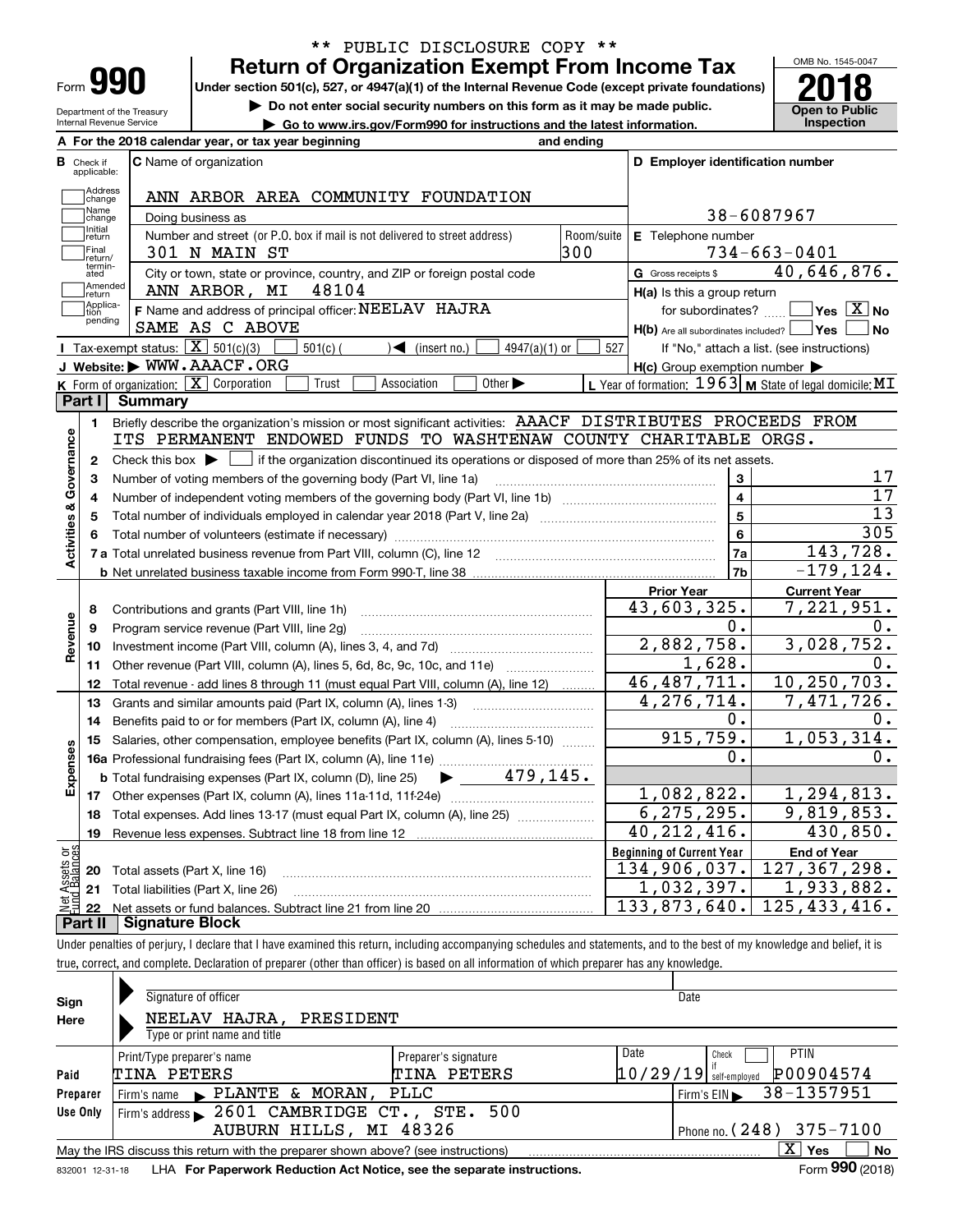|              | ANN ARBOR AREA COMMUNITY FOUNDATION<br>Form 990 (2018)<br><b>Statement of Program Service Accomplishments</b><br>Part III                    | 38-6087967<br>Page 2                                                       |
|--------------|----------------------------------------------------------------------------------------------------------------------------------------------|----------------------------------------------------------------------------|
|              |                                                                                                                                              |                                                                            |
|              |                                                                                                                                              |                                                                            |
| 1            | Briefly describe the organization's mission:<br>AAACF ENRICHES THE QUALITY OF LIFE IN WASHTENAW COUNTY THROUGH                               |                                                                            |
|              | PERMANENT COMMUNITY CAPITAL CONTRIBUTED BY CITIZENS. PROCEEDS FROM                                                                           |                                                                            |
|              |                                                                                                                                              |                                                                            |
|              | ENDOWED FUNDS ARE DISTRIBUTED AS GRANTS FOR LOCAL NONPROFITS AND                                                                             |                                                                            |
|              | SCHOLARSHIPS.                                                                                                                                |                                                                            |
| $\mathbf{2}$ | Did the organization undertake any significant program services during the year which were not listed on the                                 |                                                                            |
|              | prior Form 990 or 990-EZ?                                                                                                                    | $\overline{\ }$ Yes $\overline{\phantom{X}}$ No                            |
|              | If "Yes," describe these new services on Schedule O.                                                                                         |                                                                            |
| 3            | Did the organization cease conducting, or make significant changes in how it conducts, any program services?                                 | $\Box$ Yes $\Box X \,$ No                                                  |
|              | If "Yes," describe these changes on Schedule O.                                                                                              |                                                                            |
| 4            | Describe the organization's program service accomplishments for each of its three largest program services, as measured by expenses.         |                                                                            |
|              | Section 501(c)(3) and 501(c)(4) organizations are required to report the amount of grants and allocations to others, the total expenses, and |                                                                            |
|              | revenue, if any, for each program service reported.                                                                                          |                                                                            |
| 4a           | 8, 673, 202. including grants of \$7, 471, 726. ) (Revenue \$<br>(Code:<br>) (Expenses \$                                                    |                                                                            |
|              | AAACF FULFILLS ITS EXEMPT PURPOSE BY GRANTING FUNDS TO A VARIETY OF                                                                          |                                                                            |
|              | TAX-EXEMPT ORGANIZATIONS PRIMARILY IN THE WASHTENAW COUNTY AREA THROUGH                                                                      |                                                                            |
|              | A COMPETITIVE PROCESS DETERMINED BY STAFF AND COMMUNITY LEADERS. SINCE                                                                       |                                                                            |
|              | ITS FOUNDING MORE THAN A HALF CENTURY AGO, OVER \$57 MILLION HAS BEEN                                                                        |                                                                            |
|              | DISTRIBUTED THROUGH 12,000+ GRANTS AND SCHOLARSHIPS. SIGNATURE PROGRAMS                                                                      |                                                                            |
|              | INCLUDE COORDINATED FUNDING FOR HUMAN SERVICE ORGANIZATIONS, A                                                                               |                                                                            |
|              | COMMUNITY SCHOLARSHIP PROGRAM TO INCENTIVIZE COLLEGE DEGREE ATTAINMENT                                                                       |                                                                            |
|              | BY LOCAL STUDENTS, AND CULTURAL ECONOMIC DEVELOPMENT GRANTS TO PROMOTE                                                                       |                                                                            |
|              | ARTS AND CULTURE.                                                                                                                            |                                                                            |
|              |                                                                                                                                              |                                                                            |
|              |                                                                                                                                              |                                                                            |
|              |                                                                                                                                              |                                                                            |
|              |                                                                                                                                              |                                                                            |
| 4b           |                                                                                                                                              | $\overline{\phantom{a}}$ $\overline{\phantom{a}}$ $\overline{\phantom{a}}$ |
|              |                                                                                                                                              |                                                                            |
|              |                                                                                                                                              |                                                                            |
|              |                                                                                                                                              |                                                                            |
|              |                                                                                                                                              |                                                                            |
|              |                                                                                                                                              |                                                                            |
|              |                                                                                                                                              |                                                                            |
|              |                                                                                                                                              |                                                                            |
|              |                                                                                                                                              |                                                                            |
|              |                                                                                                                                              |                                                                            |
|              |                                                                                                                                              |                                                                            |
|              |                                                                                                                                              |                                                                            |
|              |                                                                                                                                              |                                                                            |
| 4c           | (Code: ) (Expenses \$<br>including grants of \$                                                                                              | (Revenue \$                                                                |
|              |                                                                                                                                              |                                                                            |
|              |                                                                                                                                              |                                                                            |
|              |                                                                                                                                              |                                                                            |
|              |                                                                                                                                              |                                                                            |
|              |                                                                                                                                              |                                                                            |
|              |                                                                                                                                              |                                                                            |
|              |                                                                                                                                              |                                                                            |
|              |                                                                                                                                              |                                                                            |
|              |                                                                                                                                              |                                                                            |
|              |                                                                                                                                              |                                                                            |
|              |                                                                                                                                              |                                                                            |
|              |                                                                                                                                              |                                                                            |
|              |                                                                                                                                              |                                                                            |
| 4d           | Other program services (Describe in Schedule O.)                                                                                             |                                                                            |
|              | (Expenses \$<br>(Revenue \$<br>including grants of \$<br>8,673,202.                                                                          |                                                                            |
| 4е           | Total program service expenses ▶                                                                                                             | Form 990 (2018)                                                            |
|              |                                                                                                                                              |                                                                            |
|              | 832002 12-31-18<br>2                                                                                                                         |                                                                            |
|              |                                                                                                                                              |                                                                            |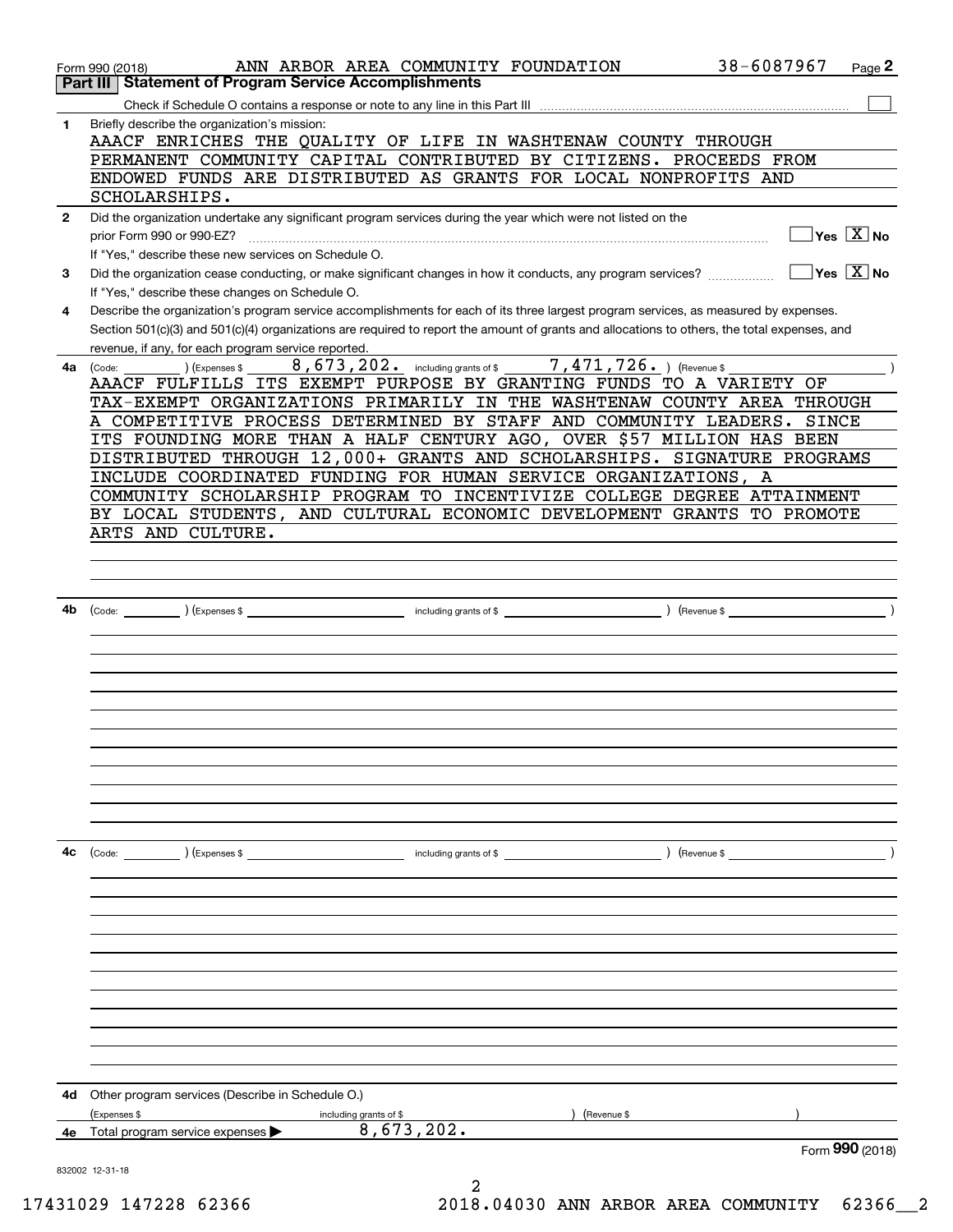|  | Form 990 (2018) |
|--|-----------------|

|     |                                                                                                                                  |                  | Yes         | No              |
|-----|----------------------------------------------------------------------------------------------------------------------------------|------------------|-------------|-----------------|
| 1   | Is the organization described in section 501(c)(3) or 4947(a)(1) (other than a private foundation)?                              |                  |             |                 |
|     |                                                                                                                                  | 1.               | X           |                 |
| 2   |                                                                                                                                  | $\overline{2}$   | $\mathbf X$ |                 |
| 3   | Did the organization engage in direct or indirect political campaign activities on behalf of or in opposition to candidates for  |                  |             |                 |
|     |                                                                                                                                  | 3                |             | x               |
| 4   | Section 501(c)(3) organizations. Did the organization engage in lobbying activities, or have a section 501(h) election in effect |                  |             |                 |
|     |                                                                                                                                  | 4                |             | x               |
| 5   | Is the organization a section 501(c)(4), 501(c)(5), or 501(c)(6) organization that receives membership dues, assessments, or     |                  |             |                 |
|     |                                                                                                                                  | 5                |             | x               |
| 6   | Did the organization maintain any donor advised funds or any similar funds or accounts for which donors have the right to        |                  |             |                 |
|     | provide advice on the distribution or investment of amounts in such funds or accounts? If "Yes," complete Schedule D, Part I     | 6                | X           |                 |
| 7   | Did the organization receive or hold a conservation easement, including easements to preserve open space,                        |                  |             |                 |
|     |                                                                                                                                  | $\overline{7}$   |             | x               |
| 8   | Did the organization maintain collections of works of art, historical treasures, or other similar assets? If "Yes," complete     |                  |             |                 |
|     |                                                                                                                                  | 8                |             | x               |
| 9   | Did the organization report an amount in Part X, line 21, for escrow or custodial account liability, serve as a custodian for    |                  |             |                 |
|     | amounts not listed in Part X; or provide credit counseling, debt management, credit repair, or debt negotiation services?        |                  | X           |                 |
|     | If "Yes," complete Schedule D, Part IV                                                                                           | 9                |             |                 |
| 10  | Did the organization, directly or through a related organization, hold assets in temporarily restricted endowments, permanent    | 10 <sub>10</sub> | X           |                 |
| 11  | If the organization's answer to any of the following questions is "Yes," then complete Schedule D, Parts VI, VII, VIII, IX, or X |                  |             |                 |
|     | as applicable.                                                                                                                   |                  |             |                 |
| a   | Did the organization report an amount for land, buildings, and equipment in Part X, line 10? If "Yes," complete Schedule D.      |                  |             |                 |
|     |                                                                                                                                  | 11a              | X           |                 |
|     | Did the organization report an amount for investments - other securities in Part X, line 12 that is 5% or more of its total      |                  |             |                 |
|     |                                                                                                                                  | 11 <sub>b</sub>  | X           |                 |
|     | c Did the organization report an amount for investments - program related in Part X, line 13 that is 5% or more of its total     |                  |             |                 |
|     |                                                                                                                                  | 11c              |             | x               |
|     | d Did the organization report an amount for other assets in Part X, line 15 that is 5% or more of its total assets reported in   |                  |             |                 |
|     |                                                                                                                                  | 11d              |             | x               |
|     | e Did the organization report an amount for other liabilities in Part X, line 25? If "Yes," complete Schedule D, Part X          | 11e              | X           |                 |
| f   | Did the organization's separate or consolidated financial statements for the tax year include a footnote that addresses          |                  |             |                 |
|     | the organization's liability for uncertain tax positions under FIN 48 (ASC 740)? If "Yes," complete Schedule D, Part X           | 11f              |             | x               |
|     | 12a Did the organization obtain separate, independent audited financial statements for the tax year? If "Yes," complete          |                  |             |                 |
|     | Schedule D, Parts XI and XII                                                                                                     | 12a              | X           |                 |
|     | <b>b</b> Was the organization included in consolidated, independent audited financial statements for the tax year?               |                  |             |                 |
|     | If "Yes," and if the organization answered "No" to line 12a, then completing Schedule D, Parts XI and XII is optional            | 12 <sub>b</sub>  |             | ▵               |
| 13  |                                                                                                                                  | 13               |             | X               |
| 14a | Did the organization maintain an office, employees, or agents outside of the United States?                                      | 14a              |             | x               |
| b   | Did the organization have aggregate revenues or expenses of more than \$10,000 from grantmaking, fundraising, business,          |                  |             |                 |
|     | investment, and program service activities outside the United States, or aggregate foreign investments valued at \$100,000       |                  |             |                 |
|     |                                                                                                                                  | 14b              | х           |                 |
| 15  | Did the organization report on Part IX, column (A), line 3, more than \$5,000 of grants or other assistance to or for any        |                  |             |                 |
|     |                                                                                                                                  | 15               |             | x               |
| 16  | Did the organization report on Part IX, column (A), line 3, more than \$5,000 of aggregate grants or other assistance to         |                  |             |                 |
|     |                                                                                                                                  | 16               |             | x               |
| 17  | Did the organization report a total of more than \$15,000 of expenses for professional fundraising services on Part IX,          |                  |             |                 |
|     |                                                                                                                                  | 17               |             | x               |
| 18  | Did the organization report more than \$15,000 total of fundraising event gross income and contributions on Part VIII, lines     |                  |             |                 |
|     |                                                                                                                                  | 18               |             | x               |
| 19  | Did the organization report more than \$15,000 of gross income from gaming activities on Part VIII, line 9a? If "Yes."           |                  |             |                 |
|     |                                                                                                                                  | 19               |             | X               |
| 20a |                                                                                                                                  | 20a              |             | х               |
|     | <b>b</b> If "Yes" to line 20a, did the organization attach a copy of its audited financial statements to this return?            | 20 <sub>b</sub>  |             |                 |
| 21  | Did the organization report more than \$5,000 of grants or other assistance to any domestic organization or                      |                  | х           |                 |
|     |                                                                                                                                  | 21               |             | Form 990 (2018) |
|     | 832003 12-31-18                                                                                                                  |                  |             |                 |

3

832003 12-31-18

17431029 147228 62366 2018.04030 ANN ARBOR AREA COMMUNITY 62366\_\_2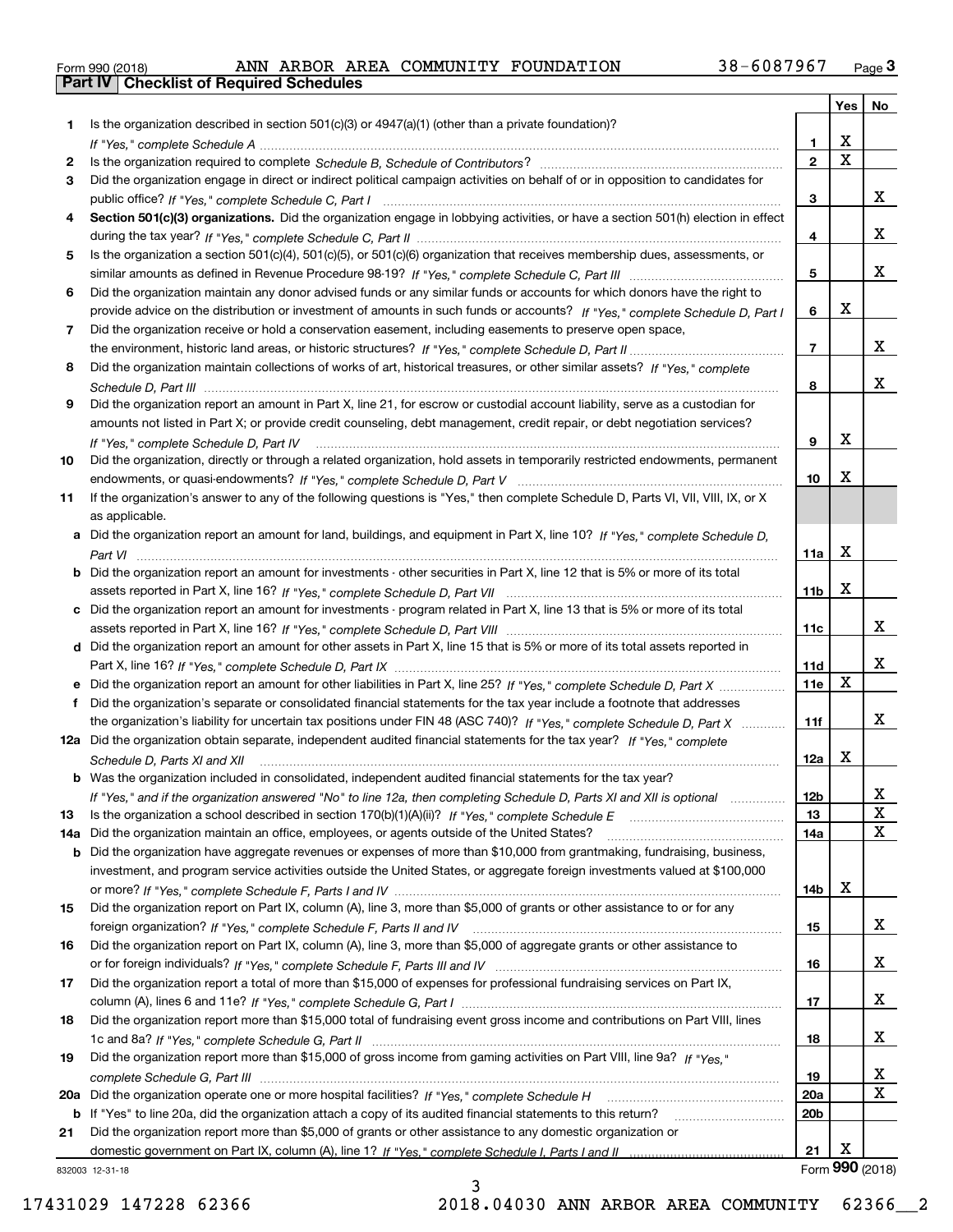|  | Form 990 (2018) |  |
|--|-----------------|--|
|  |                 |  |

*(continued)*

|               |                                                                                                                                   |                 | Yes | No.             |
|---------------|-----------------------------------------------------------------------------------------------------------------------------------|-----------------|-----|-----------------|
| 22            | Did the organization report more than \$5,000 of grants or other assistance to or for domestic individuals on                     |                 |     |                 |
|               |                                                                                                                                   | 22              |     | х               |
| 23            | Did the organization answer "Yes" to Part VII, Section A, line 3, 4, or 5 about compensation of the organization's current        |                 |     |                 |
|               | and former officers, directors, trustees, key employees, and highest compensated employees? If "Yes," complete                    |                 |     |                 |
|               |                                                                                                                                   | 23              | x   |                 |
|               | 24a Did the organization have a tax-exempt bond issue with an outstanding principal amount of more than \$100,000 as of the       |                 |     |                 |
|               | last day of the year, that was issued after December 31, 2002? If "Yes," answer lines 24b through 24d and complete                |                 |     |                 |
|               |                                                                                                                                   | 24a             |     | x               |
|               | b Did the organization invest any proceeds of tax-exempt bonds beyond a temporary period exception?                               | 24 <sub>b</sub> |     |                 |
|               | c Did the organization maintain an escrow account other than a refunding escrow at any time during the year to defease            |                 |     |                 |
|               | any tax-exempt bonds?                                                                                                             | 24c             |     |                 |
|               | d Did the organization act as an "on behalf of" issuer for bonds outstanding at any time during the year?                         | 24d             |     |                 |
|               |                                                                                                                                   |                 |     |                 |
|               | 25a Section 501(c)(3), 501(c)(4), and 501(c)(29) organizations. Did the organization engage in an excess benefit                  |                 |     | х               |
|               |                                                                                                                                   | 25a             |     |                 |
|               | b Is the organization aware that it engaged in an excess benefit transaction with a disqualified person in a prior year, and      |                 |     |                 |
|               | that the transaction has not been reported on any of the organization's prior Forms 990 or 990-EZ? If "Yes," complete             |                 |     |                 |
|               | Schedule L, Part I                                                                                                                | 25 <sub>b</sub> |     | х               |
| 26            | Did the organization report any amount on Part X, line 5, 6, or 22 for receivables from or payables to any current or             |                 |     |                 |
|               | former officers, directors, trustees, key employees, highest compensated employees, or disqualified persons? If "Yes."            |                 |     |                 |
|               | complete Schedule L, Part II manufactured and complete Schedule L, Part II manufactured and complete Schedule L, Part II          | 26              |     | х               |
| 27            | Did the organization provide a grant or other assistance to an officer, director, trustee, key employee, substantial              |                 |     |                 |
|               | contributor or employee thereof, a grant selection committee member, or to a 35% controlled entity or family member               |                 |     |                 |
|               |                                                                                                                                   | 27              |     | х               |
| 28            | Was the organization a party to a business transaction with one of the following parties (see Schedule L, Part IV                 |                 |     |                 |
|               | instructions for applicable filing thresholds, conditions, and exceptions):                                                       |                 |     |                 |
|               | a A current or former officer, director, trustee, or key employee? If "Yes," complete Schedule L, Part IV                         | 28a             |     | х               |
|               | b A family member of a current or former officer, director, trustee, or key employee? If "Yes," complete Schedule L, Part IV      | 28 <sub>b</sub> |     | $\mathbf X$     |
|               | c An entity of which a current or former officer, director, trustee, or key employee (or a family member thereof) was an officer, |                 |     |                 |
|               |                                                                                                                                   | 28c             |     | х               |
| 29            |                                                                                                                                   | 29              | x   |                 |
| 30            | Did the organization receive contributions of art, historical treasures, or other similar assets, or qualified conservation       |                 |     |                 |
|               |                                                                                                                                   | 30              |     | х               |
| 31            | Did the organization liquidate, terminate, or dissolve and cease operations?                                                      |                 |     |                 |
|               |                                                                                                                                   | 31              |     | х               |
| 32            | Did the organization sell, exchange, dispose of, or transfer more than 25% of its net assets? If "Yes," complete                  |                 |     |                 |
|               |                                                                                                                                   |                 |     | x               |
|               |                                                                                                                                   | 32              |     |                 |
| 33            | Did the organization own 100% of an entity disregarded as separate from the organization under Regulations                        |                 |     |                 |
|               |                                                                                                                                   | 33              |     | х               |
| 34            | Was the organization related to any tax-exempt or taxable entity? If "Yes," complete Schedule R, Part II, III, or IV, and         |                 |     |                 |
|               |                                                                                                                                   | 34              |     | х               |
|               | 35a Did the organization have a controlled entity within the meaning of section 512(b)(13)?                                       | 35a             |     | X               |
|               | b If "Yes" to line 35a, did the organization receive any payment from or engage in any transaction with a controlled entity       |                 |     |                 |
|               |                                                                                                                                   | 35 <sub>b</sub> |     |                 |
| 36            | Section 501(c)(3) organizations. Did the organization make any transfers to an exempt non-charitable related organization?        |                 |     |                 |
|               |                                                                                                                                   | 36              |     | x               |
| 37            | Did the organization conduct more than 5% of its activities through an entity that is not a related organization                  |                 |     |                 |
|               | and that is treated as a partnership for federal income tax purposes? If "Yes," complete Schedule R, Part VI                      | 37              |     | x               |
| 38            | Did the organization complete Schedule O and provide explanations in Schedule O for Part VI, lines 11b and 19?                    |                 |     |                 |
|               | Note. All Form 990 filers are required to complete Schedule O                                                                     | 38              | х   |                 |
| <b>Part V</b> | <b>Statements Regarding Other IRS Filings and Tax Compliance</b>                                                                  |                 |     |                 |
|               | Check if Schedule O contains a response or note to any line in this Part V                                                        |                 |     |                 |
|               |                                                                                                                                   |                 | Yes | No              |
|               | <b>1a</b> Enter the number reported in Box 3 of Form 1096. Enter -0- if not applicable <i>manumumumum</i><br>1a                   |                 |     |                 |
|               | 0<br><b>b</b> Enter the number of Forms W-2G included in line 1a. Enter -0- if not applicable<br>1b                               |                 |     |                 |
|               | c Did the organization comply with backup withholding rules for reportable payments to vendors and reportable gaming              |                 |     |                 |
|               | (gambling) winnings to prize winners?                                                                                             | 1c              | х   |                 |
|               | 832004 12-31-18                                                                                                                   |                 |     | Form 990 (2018) |
|               |                                                                                                                                   |                 |     |                 |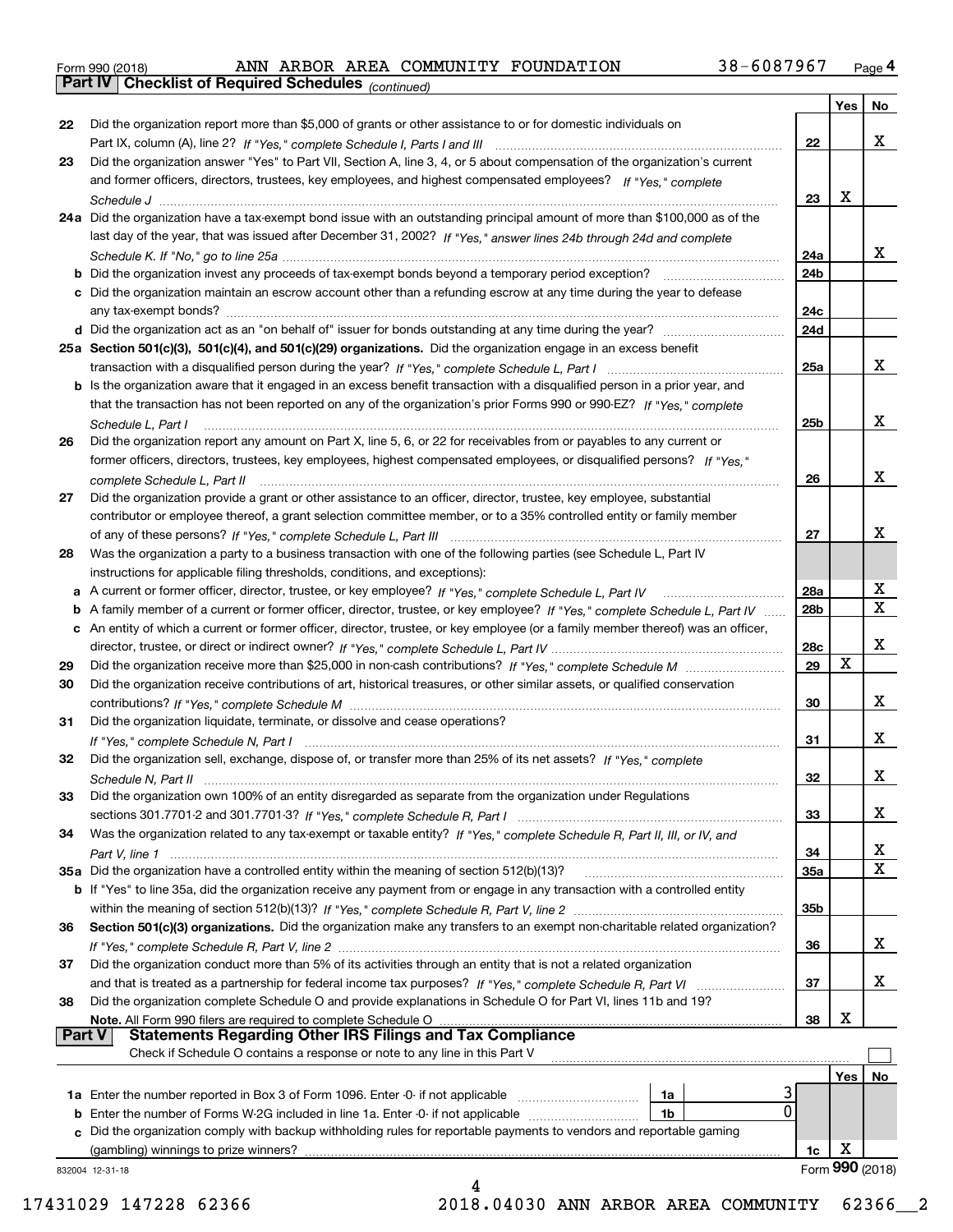|               | 38-6087967<br>ANN ARBOR AREA COMMUNITY FOUNDATION<br>Form 990 (2018)                                                                                                                                                                       |                |     | $_{\text{Page}}$ 5          |
|---------------|--------------------------------------------------------------------------------------------------------------------------------------------------------------------------------------------------------------------------------------------|----------------|-----|-----------------------------|
| <b>Part V</b> | Statements Regarding Other IRS Filings and Tax Compliance (continued)                                                                                                                                                                      |                |     |                             |
|               |                                                                                                                                                                                                                                            |                | Yes | No                          |
|               | 2a Enter the number of employees reported on Form W-3, Transmittal of Wage and Tax Statements,                                                                                                                                             |                |     |                             |
|               | 13<br>filed for the calendar year ending with or within the year covered by this return<br>2a                                                                                                                                              |                |     |                             |
|               |                                                                                                                                                                                                                                            | 2 <sub>b</sub> | х   |                             |
|               |                                                                                                                                                                                                                                            |                |     |                             |
| За            | Did the organization have unrelated business gross income of \$1,000 or more during the year?                                                                                                                                              | 3a             | X   |                             |
|               |                                                                                                                                                                                                                                            | 3 <sub>b</sub> | X   |                             |
|               | 4a At any time during the calendar year, did the organization have an interest in, or a signature or other authority over, a                                                                                                               |                |     |                             |
|               |                                                                                                                                                                                                                                            | 4a             |     | x                           |
|               | <b>b</b> If "Yes," enter the name of the foreign country: $\blacktriangleright$                                                                                                                                                            |                |     |                             |
|               | See instructions for filing requirements for FinCEN Form 114, Report of Foreign Bank and Financial Accounts (FBAR).                                                                                                                        |                |     |                             |
| 5a            | Was the organization a party to a prohibited tax shelter transaction at any time during the tax year?                                                                                                                                      | 5a             |     | х                           |
| b             |                                                                                                                                                                                                                                            | 5b             |     | X                           |
| с             |                                                                                                                                                                                                                                            | 5c             |     |                             |
|               | 6a Does the organization have annual gross receipts that are normally greater than \$100,000, and did the organization solicit                                                                                                             |                |     |                             |
|               | any contributions that were not tax deductible as charitable contributions?                                                                                                                                                                | 6a             |     | x                           |
|               | <b>b</b> If "Yes," did the organization include with every solicitation an express statement that such contributions or gifts                                                                                                              |                |     |                             |
|               | were not tax deductible?                                                                                                                                                                                                                   | 6b             |     |                             |
| 7             | Organizations that may receive deductible contributions under section 170(c).                                                                                                                                                              |                |     |                             |
| а             | Did the organization receive a payment in excess of \$75 made partly as a contribution and partly for goods and services provided to the payor?                                                                                            | 7a             |     | x                           |
| b             | If "Yes," did the organization notify the donor of the value of the goods or services provided?                                                                                                                                            | 7b             |     |                             |
|               | Did the organization sell, exchange, or otherwise dispose of tangible personal property for which it was required                                                                                                                          |                |     |                             |
|               |                                                                                                                                                                                                                                            | 7c             |     | x                           |
| d             | 7d                                                                                                                                                                                                                                         |                |     |                             |
| е             |                                                                                                                                                                                                                                            | 7e             |     | х                           |
| f             | Did the organization, during the year, pay premiums, directly or indirectly, on a personal benefit contract?                                                                                                                               | 7f             |     | X                           |
| g             | If the organization received a contribution of qualified intellectual property, did the organization file Form 8899 as required?                                                                                                           | 7g             |     |                             |
| h             | If the organization received a contribution of cars, boats, airplanes, or other vehicles, did the organization file a Form 1098-C?<br>Sponsoring organizations maintaining donor advised funds. Did a donor advised fund maintained by the | 7h             |     |                             |
| 8             |                                                                                                                                                                                                                                            | 8              |     | х                           |
| 9             | sponsoring organization have excess business holdings at any time during the year?<br>Sponsoring organizations maintaining donor advised funds.                                                                                            |                |     |                             |
| а             | Did the sponsoring organization make any taxable distributions under section 4966?                                                                                                                                                         | 9а             |     | х                           |
| b             | Did the sponsoring organization make a distribution to a donor, donor advisor, or related person?                                                                                                                                          | 9b             |     | х                           |
| 10            | Section 501(c)(7) organizations. Enter:                                                                                                                                                                                                    |                |     |                             |
| а             | 10a<br>Initiation fees and capital contributions included on Part VIII, line 12 [111] [11] [11] [12] [11] [12] [11] [                                                                                                                      |                |     |                             |
|               | 10b <br>Gross receipts, included on Form 990, Part VIII, line 12, for public use of club facilities                                                                                                                                        |                |     |                             |
| 11            | Section 501(c)(12) organizations. Enter:                                                                                                                                                                                                   |                |     |                             |
| а             | Gross income from members or shareholders<br>11a                                                                                                                                                                                           |                |     |                             |
| b             | Gross income from other sources (Do not net amounts due or paid to other sources against                                                                                                                                                   |                |     |                             |
|               | 11 <sub>b</sub><br>amounts due or received from them.)                                                                                                                                                                                     |                |     |                             |
|               | 12a Section 4947(a)(1) non-exempt charitable trusts. Is the organization filing Form 990 in lieu of Form 1041?                                                                                                                             | <b>12a</b>     |     |                             |
|               | 12b<br><b>b</b> If "Yes," enter the amount of tax-exempt interest received or accrued during the year <i>manument</i>                                                                                                                      |                |     |                             |
| 13            | Section 501(c)(29) qualified nonprofit health insurance issuers.                                                                                                                                                                           |                |     |                             |
| a             | Is the organization licensed to issue qualified health plans in more than one state?                                                                                                                                                       | <b>13a</b>     |     |                             |
|               | Note. See the instructions for additional information the organization must report on Schedule O.                                                                                                                                          |                |     |                             |
| b             | Enter the amount of reserves the organization is required to maintain by the states in which the                                                                                                                                           |                |     |                             |
|               | 13 <sub>b</sub>                                                                                                                                                                                                                            |                |     |                             |
| с             | 13c                                                                                                                                                                                                                                        |                |     |                             |
| 14a           | Did the organization receive any payments for indoor tanning services during the tax year?                                                                                                                                                 | 14a            |     | X                           |
|               |                                                                                                                                                                                                                                            | 14b            |     |                             |
| 15            | Is the organization subject to the section 4960 tax on payment(s) of more than \$1,000,000 in remuneration or                                                                                                                              |                |     |                             |
|               |                                                                                                                                                                                                                                            | 15             |     | х                           |
|               | If "Yes," see instructions and file Form 4720, Schedule N.                                                                                                                                                                                 |                |     |                             |
| 16            | Is the organization an educational institution subject to the section 4968 excise tax on net investment income?                                                                                                                            | 16             |     | х                           |
|               | If "Yes," complete Form 4720, Schedule O.                                                                                                                                                                                                  |                |     | $F_{\text{arm}}$ 990 (2019) |

Form (2018) **990**

832005 12-31-18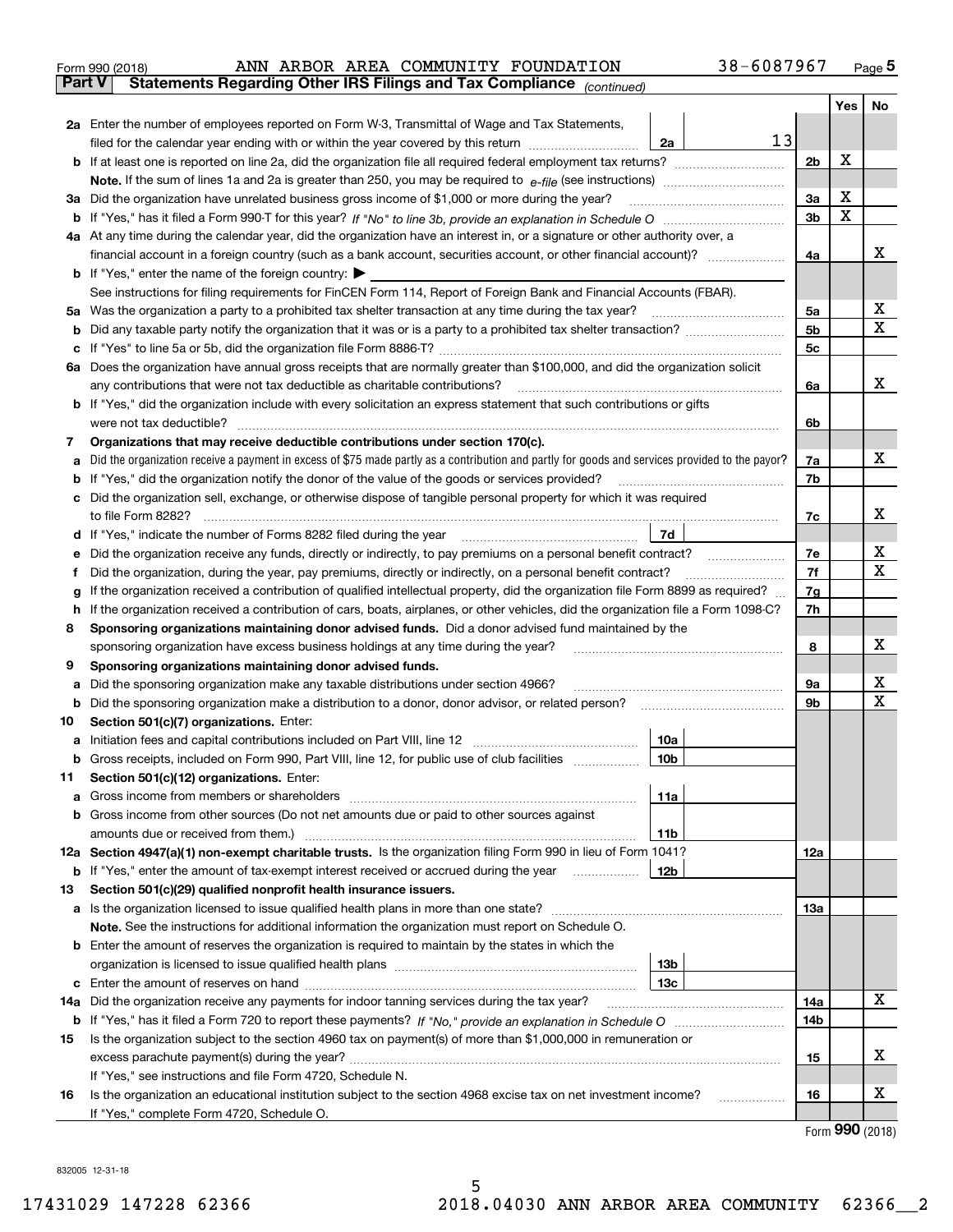|  | Form 990 (2018) |  |
|--|-----------------|--|
|  |                 |  |

#### ANN ARBOR AREA COMMUNITY FOUNDATION 38-6087967

*For each "Yes" response to lines 2 through 7b below, and for a "No" response to line 8a, 8b, or 10b below, describe the circumstances, processes, or changes in Schedule O. See instructions.* Form 990 (2018) **COMMIC AREA COMMUNITY FOUNDATION** 38 – 6087967 Page 6<br>**Part VI Governance, Management, and Disclosure** For each "Yes" response to lines 2 through 7b below, and for a "No" response

|    |                                                                                                                                                                                                                                |                 | Yes   No        |                         |
|----|--------------------------------------------------------------------------------------------------------------------------------------------------------------------------------------------------------------------------------|-----------------|-----------------|-------------------------|
|    | <b>1a</b> Enter the number of voting members of the governing body at the end of the tax year<br>1a                                                                                                                            | 17              |                 |                         |
|    | If there are material differences in voting rights among members of the governing body, or if the governing                                                                                                                    |                 |                 |                         |
|    | body delegated broad authority to an executive committee or similar committee, explain in Schedule O.                                                                                                                          |                 |                 |                         |
| b  | Enter the number of voting members included in line 1a, above, who are independent<br>1b                                                                                                                                       | 17              |                 |                         |
| 2  | Did any officer, director, trustee, or key employee have a family relationship or a business relationship with any other                                                                                                       |                 |                 |                         |
|    | officer, director, trustee, or key employee?                                                                                                                                                                                   | $\mathbf{2}$    |                 | X                       |
| 3  | Did the organization delegate control over management duties customarily performed by or under the direct supervision                                                                                                          |                 |                 |                         |
|    |                                                                                                                                                                                                                                | 3               |                 | $\mathbf{X}$            |
| 4  | Did the organization make any significant changes to its governing documents since the prior Form 990 was filed?                                                                                                               | 4               |                 | $\overline{\textbf{x}}$ |
| 5  |                                                                                                                                                                                                                                | 5               |                 | $\overline{\mathbf{x}}$ |
| 6  | Did the organization have members or stockholders?                                                                                                                                                                             | 6               |                 | $\overline{\mathbf{x}}$ |
| 7a | Did the organization have members, stockholders, or other persons who had the power to elect or appoint one or                                                                                                                 |                 |                 |                         |
|    |                                                                                                                                                                                                                                | 7a              |                 | X                       |
|    | <b>b</b> Are any governance decisions of the organization reserved to (or subject to approval by) members, stockholders, or                                                                                                    |                 |                 |                         |
|    | persons other than the governing body?                                                                                                                                                                                         | 7b              |                 | X                       |
| 8  | Did the organization contemporaneously document the meetings held or written actions undertaken during the year by the following:                                                                                              |                 |                 |                         |
| a  |                                                                                                                                                                                                                                | 8а              | X               |                         |
|    |                                                                                                                                                                                                                                | 8b              | X               |                         |
| 9  | Is there any officer, director, trustee, or key employee listed in Part VII, Section A, who cannot be reached at the                                                                                                           |                 |                 |                         |
|    |                                                                                                                                                                                                                                | 9               |                 | X                       |
|    | Section B. Policies <sub>(This</sub> Section B requests information about policies not required by the Internal Revenue Code.)                                                                                                 |                 |                 |                         |
|    |                                                                                                                                                                                                                                |                 | Yes             | No                      |
|    |                                                                                                                                                                                                                                | 10a             | X               |                         |
|    | <b>b</b> If "Yes," did the organization have written policies and procedures governing the activities of such chapters, affiliates,                                                                                            |                 |                 |                         |
|    |                                                                                                                                                                                                                                | 10 <sub>b</sub> | X               |                         |
|    | 11a Has the organization provided a complete copy of this Form 990 to all members of its governing body before filing the form?                                                                                                | 11a             | X               |                         |
|    | <b>b</b> Describe in Schedule O the process, if any, used by the organization to review this Form 990.                                                                                                                         |                 |                 |                         |
|    |                                                                                                                                                                                                                                | 12a             | X               |                         |
| b  |                                                                                                                                                                                                                                | 12 <sub>b</sub> | X               |                         |
|    | c Did the organization regularly and consistently monitor and enforce compliance with the policy? If "Yes," describe                                                                                                           |                 |                 |                         |
|    | in Schedule O how this was done measured and the control of the control of the state of the control of the control of the control of the control of the control of the control of the control of the control of the control of | 12c             | X               |                         |
| 13 |                                                                                                                                                                                                                                | 13              | $\mathbf x$     |                         |
| 14 |                                                                                                                                                                                                                                | 14              | X               |                         |
| 15 | Did the process for determining compensation of the following persons include a review and approval by independent                                                                                                             |                 |                 |                         |
|    | persons, comparability data, and contemporaneous substantiation of the deliberation and decision?                                                                                                                              |                 |                 |                         |
|    |                                                                                                                                                                                                                                | 15a             | х               |                         |
|    |                                                                                                                                                                                                                                | 15 <sub>b</sub> | X               |                         |
|    | If "Yes" to line 15a or 15b, describe the process in Schedule O (see instructions).                                                                                                                                            |                 |                 |                         |
|    | 16a Did the organization invest in, contribute assets to, or participate in a joint venture or similar arrangement with a                                                                                                      |                 |                 |                         |
|    | taxable entity during the year?                                                                                                                                                                                                | 16a             |                 | X                       |
|    | b If "Yes," did the organization follow a written policy or procedure requiring the organization to evaluate its participation                                                                                                 |                 |                 |                         |
|    | in joint venture arrangements under applicable federal tax law, and take steps to safeguard the organization's                                                                                                                 |                 |                 |                         |
|    |                                                                                                                                                                                                                                | 16b             |                 |                         |
|    | <b>Section C. Disclosure</b>                                                                                                                                                                                                   |                 |                 |                         |
| 17 | List the states with which a copy of this Form 990 is required to be filed $\blacktriangleright\text{MI}$                                                                                                                      |                 |                 |                         |
| 18 | Section 6104 requires an organization to make its Forms 1023 (1024 or 1024-A if applicable), 990, and 990-T (Section 501(c)(3)s only) available                                                                                |                 |                 |                         |
|    | for public inspection. Indicate how you made these available. Check all that apply.<br>$X$ Upon request<br>$ X $ Own website<br>$ X $ Another's website                                                                        |                 |                 |                         |
| 19 | Other (explain in Schedule O)<br>Describe in Schedule O whether (and if so, how) the organization made its governing documents, conflict of interest policy, and financial                                                     |                 |                 |                         |
|    | statements available to the public during the tax year.                                                                                                                                                                        |                 |                 |                         |
| 20 | State the name, address, and telephone number of the person who possesses the organization's books and records                                                                                                                 |                 |                 |                         |
|    | NEELAV HAJRA - 734-663-0401                                                                                                                                                                                                    |                 |                 |                         |
|    | 48104<br>301 N MAIN ST STE 300, ANN ARBOR, MI                                                                                                                                                                                  |                 |                 |                         |
|    | 832006 12-31-18                                                                                                                                                                                                                |                 | Form 990 (2018) |                         |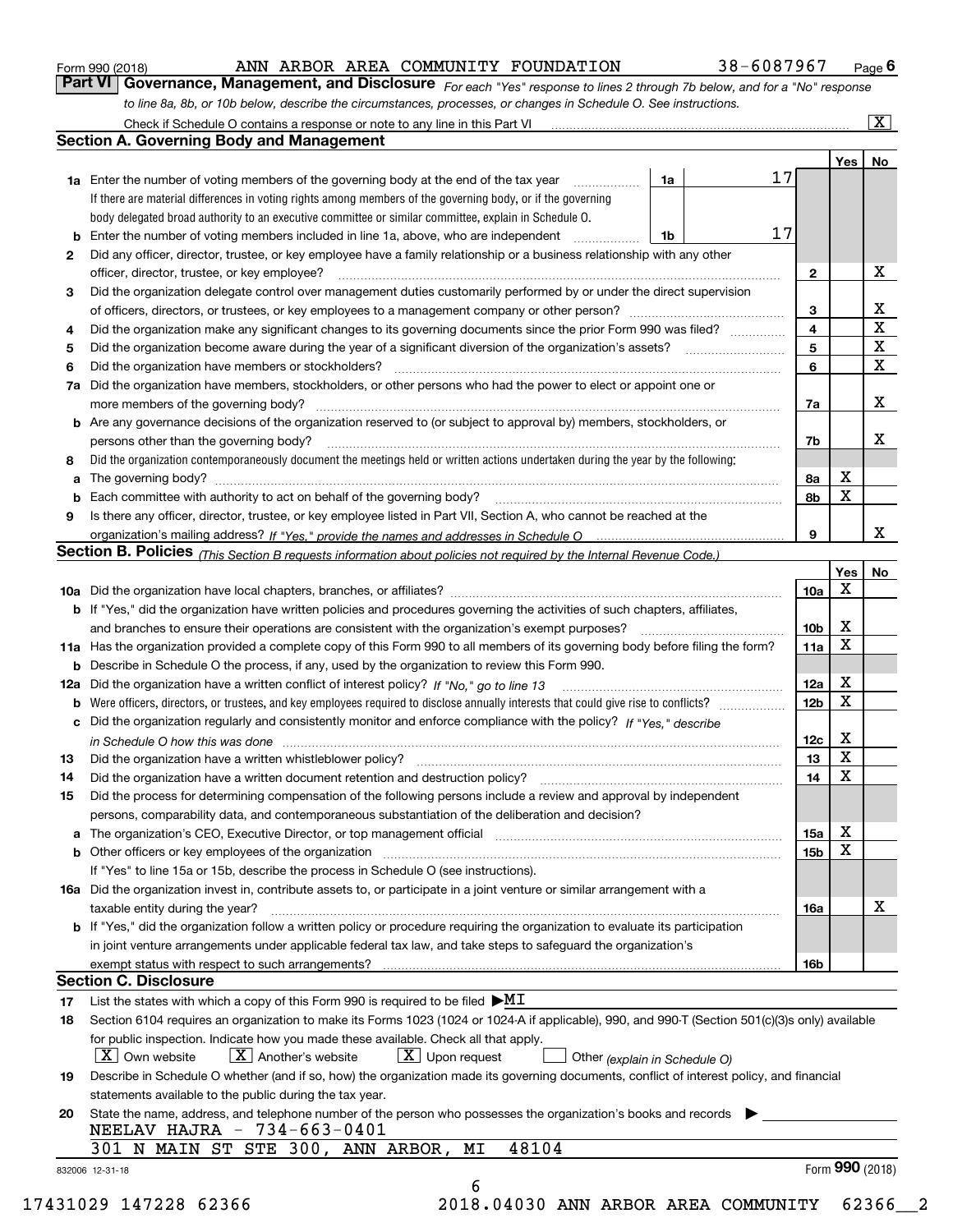**(A)**

Form 990 (2018) ANN ARBOR AREA COMMUNITY FOUNDATION 38-6087967 <sub>Page</sub>

 $\mathcal{L}^{\text{max}}$ 

**7Part VII Compensation of Officers, Directors, Trustees, Key Employees, Highest Compensated Employees, and Independent Contractors**

Check if Schedule O contains a response or note to any line in this Part VII

**Section A. Officers, Directors, Trustees, Key Employees, and Highest Compensated Employees**

**1a**  Complete this table for all persons required to be listed. Report compensation for the calendar year ending with or within the organization's tax year.

**•** List all of the organization's current officers, directors, trustees (whether individuals or organizations), regardless of amount of compensation. Enter -0- in columns  $(D)$ ,  $(E)$ , and  $(F)$  if no compensation was paid.

● List all of the organization's **current** key employees, if any. See instructions for definition of "key employee."

**•** List the organization's five current highest compensated employees (other than an officer, director, trustee, or key employee) who received reportable compensation (Box 5 of Form W-2 and/or Box 7 of Form 1099-MISC) of more than \$100,000 from the organization and any related organizations.

 $\bullet$  List all of the organization's **former** officers, key employees, and highest compensated employees who received more than \$100,000 of reportable compensation from the organization and any related organizations.

**•** List all of the organization's former directors or trustees that received, in the capacity as a former director or trustee of the organization, more than \$10,000 of reportable compensation from the organization and any related organizations.

List persons in the following order: individual trustees or directors; institutional trustees; officers; key employees; highest compensated employees; and former such persons.

Check this box if neither the organization nor any related organization compensated any current officer, director, or trustee.  $\mathcal{L}^{\text{max}}$ 

| Position<br>Name and Title<br>Reportable<br>Reportable<br>Average<br>Estimated<br>(do not check more than one<br>compensation<br>hours per<br>compensation<br>amount of<br>box, unless person is both an<br>officer and a director/trustee)<br>from related<br>other<br>week<br>from<br>ndividual trustee or director<br>the<br>organizations<br>(list any<br>compensation<br>(W-2/1099-MISC)<br>hours for<br>organization<br>from the<br>Highest compensated<br> employee<br>nstitutional trustee<br>(W-2/1099-MISC)<br>related<br>organization<br>Key employee<br>organizations<br>and related<br>below<br>organizations<br>Former<br>Officer<br>line)<br>4.00<br>(1)<br>TIM WADHAMS<br>$\overline{\mathbf{X}}$<br>0.<br>$\mathbf 0$ .<br>$\mathbf X$<br>$0_{.}$<br><b>CHAIR</b><br>3.00<br>DOUG WEBER<br>(2)<br>0.<br>$\overline{\mathbf{X}}$<br>0.<br>$0_{.}$<br>$\mathbf X$<br>VICE-CHAIR<br>2.50<br>CYNTHIA BYRNE<br>(3)<br>$\mathbf 0$ .<br>$\mathbf 0$ .<br>X<br>$\mathbf X$<br>$\mathbf 0$ .<br><b>TREASURER</b><br>$\overline{2.50}$<br>MARIE DEVENEY<br>(4)<br>$\overline{\mathbf{X}}$<br>0.<br>$\mathbf 0$ .<br>$\mathbf X$<br>$\mathbf 0$ .<br><b>SECRETARY</b><br>1.50<br>GEORGE BOREL<br>(5)<br>$\overline{\textbf{X}}$<br>$\mathbf 0$ .<br>0.<br>$\mathbf 0$ .<br>MEMBER - PARTIAL YEAR<br>1.50<br>KAREN ANDREWS<br>(6)<br>$\overline{\mathbf{X}}$<br>0.<br>$\mathbf 0$ .<br>0.<br><b>MEMBER</b><br>1.50<br>BRIAN CAMPBELL<br>(7)<br>$\overline{\mathbf{X}}$<br>0.<br>$\mathbf 0$ .<br>$\mathbf 0$ .<br>MEMBER - PARTIAL YEAR<br>1.50<br>JEFFREY HAUPTMAN<br>(8)<br>$\overline{\mathbf{X}}$<br>0.<br>$\mathbf 0$ .<br>$0_{.}$<br><b>MEMBER</b><br>1.50<br>MICHELLE CRUMM<br>(9)<br>$\overline{\mathbf{X}}$<br>0.<br>$\mathbf 0$ .<br>$\mathbf 0$ .<br><b>MEMBER</b><br>1.50<br>(10) ROBERT LAVERTY<br>$\overline{\mathbf{X}}$<br>$\mathbf{0}$ .<br>$\mathbf 0$ .<br>0.<br><b>MEMBER</b><br>1.50<br>(11) NANCY MARGOLIS<br>$\overline{\mathbf{X}}$<br>0.<br>$\mathbf 0$ .<br>$\mathbf 0$ .<br><b>MEMBER</b><br>1.50<br>(12) ANN DAVIS<br>$\overline{\text{X}}$<br>0.<br>$\mathbf 0$ .<br>$\mathbf 0$ .<br><b>MEMBER</b><br>1.50<br>(13) SEAN DUVAL<br>$\overline{\text{X}}$<br>$\mathbf 0$ .<br>0.<br>$0_{.}$<br><b>MEMBER</b><br>1.50<br>(14) BRYNNE HINGLE<br>$\overline{\text{X}}$<br>0.<br>$\mathbf 0$ .<br>$\mathbf 0$ .<br>MEMBER - PARTIAL YEAR<br>1.50<br>(15) PAUL SCHUTT<br>$\overline{\mathbf{X}}$<br>0.<br>$\mathbf 0$ .<br>$\mathbf 0$ .<br>MEMBER- PARTIAL YEAR<br>1.50<br>(16) BETSY PETOSKEY<br>$\overline{\mathbf{X}}$<br>0.<br>$\mathbf 0$ .<br>$\mathbf 0$ .<br><b>MEMBER</b><br>1.50<br>(17) MICHAEL STAEBLER<br>$\overline{\mathbf{X}}$<br>0.<br>$\mathbf 0$ .<br>$\mathbf 0$ .<br><b>MEMBER</b> | (A) | (B) |  | (C) |  | (D) | (E) | (F) |
|--------------------------------------------------------------------------------------------------------------------------------------------------------------------------------------------------------------------------------------------------------------------------------------------------------------------------------------------------------------------------------------------------------------------------------------------------------------------------------------------------------------------------------------------------------------------------------------------------------------------------------------------------------------------------------------------------------------------------------------------------------------------------------------------------------------------------------------------------------------------------------------------------------------------------------------------------------------------------------------------------------------------------------------------------------------------------------------------------------------------------------------------------------------------------------------------------------------------------------------------------------------------------------------------------------------------------------------------------------------------------------------------------------------------------------------------------------------------------------------------------------------------------------------------------------------------------------------------------------------------------------------------------------------------------------------------------------------------------------------------------------------------------------------------------------------------------------------------------------------------------------------------------------------------------------------------------------------------------------------------------------------------------------------------------------------------------------------------------------------------------------------------------------------------------------------------------------------------------------------------------------------------------------------------------------------------------------------------------------------------------------------------------------------------------------------------------------------------------------------------------------------------------------------------------------------------------------------------------------------------------------------------------------------------------------------------------------------------------------------|-----|-----|--|-----|--|-----|-----|-----|
|                                                                                                                                                                                                                                                                                                                                                                                                                                                                                                                                                                                                                                                                                                                                                                                                                                                                                                                                                                                                                                                                                                                                                                                                                                                                                                                                                                                                                                                                                                                                                                                                                                                                                                                                                                                                                                                                                                                                                                                                                                                                                                                                                                                                                                                                                                                                                                                                                                                                                                                                                                                                                                                                                                                                      |     |     |  |     |  |     |     |     |
|                                                                                                                                                                                                                                                                                                                                                                                                                                                                                                                                                                                                                                                                                                                                                                                                                                                                                                                                                                                                                                                                                                                                                                                                                                                                                                                                                                                                                                                                                                                                                                                                                                                                                                                                                                                                                                                                                                                                                                                                                                                                                                                                                                                                                                                                                                                                                                                                                                                                                                                                                                                                                                                                                                                                      |     |     |  |     |  |     |     |     |
|                                                                                                                                                                                                                                                                                                                                                                                                                                                                                                                                                                                                                                                                                                                                                                                                                                                                                                                                                                                                                                                                                                                                                                                                                                                                                                                                                                                                                                                                                                                                                                                                                                                                                                                                                                                                                                                                                                                                                                                                                                                                                                                                                                                                                                                                                                                                                                                                                                                                                                                                                                                                                                                                                                                                      |     |     |  |     |  |     |     |     |
|                                                                                                                                                                                                                                                                                                                                                                                                                                                                                                                                                                                                                                                                                                                                                                                                                                                                                                                                                                                                                                                                                                                                                                                                                                                                                                                                                                                                                                                                                                                                                                                                                                                                                                                                                                                                                                                                                                                                                                                                                                                                                                                                                                                                                                                                                                                                                                                                                                                                                                                                                                                                                                                                                                                                      |     |     |  |     |  |     |     |     |
|                                                                                                                                                                                                                                                                                                                                                                                                                                                                                                                                                                                                                                                                                                                                                                                                                                                                                                                                                                                                                                                                                                                                                                                                                                                                                                                                                                                                                                                                                                                                                                                                                                                                                                                                                                                                                                                                                                                                                                                                                                                                                                                                                                                                                                                                                                                                                                                                                                                                                                                                                                                                                                                                                                                                      |     |     |  |     |  |     |     |     |
|                                                                                                                                                                                                                                                                                                                                                                                                                                                                                                                                                                                                                                                                                                                                                                                                                                                                                                                                                                                                                                                                                                                                                                                                                                                                                                                                                                                                                                                                                                                                                                                                                                                                                                                                                                                                                                                                                                                                                                                                                                                                                                                                                                                                                                                                                                                                                                                                                                                                                                                                                                                                                                                                                                                                      |     |     |  |     |  |     |     |     |
|                                                                                                                                                                                                                                                                                                                                                                                                                                                                                                                                                                                                                                                                                                                                                                                                                                                                                                                                                                                                                                                                                                                                                                                                                                                                                                                                                                                                                                                                                                                                                                                                                                                                                                                                                                                                                                                                                                                                                                                                                                                                                                                                                                                                                                                                                                                                                                                                                                                                                                                                                                                                                                                                                                                                      |     |     |  |     |  |     |     |     |
|                                                                                                                                                                                                                                                                                                                                                                                                                                                                                                                                                                                                                                                                                                                                                                                                                                                                                                                                                                                                                                                                                                                                                                                                                                                                                                                                                                                                                                                                                                                                                                                                                                                                                                                                                                                                                                                                                                                                                                                                                                                                                                                                                                                                                                                                                                                                                                                                                                                                                                                                                                                                                                                                                                                                      |     |     |  |     |  |     |     |     |
|                                                                                                                                                                                                                                                                                                                                                                                                                                                                                                                                                                                                                                                                                                                                                                                                                                                                                                                                                                                                                                                                                                                                                                                                                                                                                                                                                                                                                                                                                                                                                                                                                                                                                                                                                                                                                                                                                                                                                                                                                                                                                                                                                                                                                                                                                                                                                                                                                                                                                                                                                                                                                                                                                                                                      |     |     |  |     |  |     |     |     |
|                                                                                                                                                                                                                                                                                                                                                                                                                                                                                                                                                                                                                                                                                                                                                                                                                                                                                                                                                                                                                                                                                                                                                                                                                                                                                                                                                                                                                                                                                                                                                                                                                                                                                                                                                                                                                                                                                                                                                                                                                                                                                                                                                                                                                                                                                                                                                                                                                                                                                                                                                                                                                                                                                                                                      |     |     |  |     |  |     |     |     |
|                                                                                                                                                                                                                                                                                                                                                                                                                                                                                                                                                                                                                                                                                                                                                                                                                                                                                                                                                                                                                                                                                                                                                                                                                                                                                                                                                                                                                                                                                                                                                                                                                                                                                                                                                                                                                                                                                                                                                                                                                                                                                                                                                                                                                                                                                                                                                                                                                                                                                                                                                                                                                                                                                                                                      |     |     |  |     |  |     |     |     |
|                                                                                                                                                                                                                                                                                                                                                                                                                                                                                                                                                                                                                                                                                                                                                                                                                                                                                                                                                                                                                                                                                                                                                                                                                                                                                                                                                                                                                                                                                                                                                                                                                                                                                                                                                                                                                                                                                                                                                                                                                                                                                                                                                                                                                                                                                                                                                                                                                                                                                                                                                                                                                                                                                                                                      |     |     |  |     |  |     |     |     |
|                                                                                                                                                                                                                                                                                                                                                                                                                                                                                                                                                                                                                                                                                                                                                                                                                                                                                                                                                                                                                                                                                                                                                                                                                                                                                                                                                                                                                                                                                                                                                                                                                                                                                                                                                                                                                                                                                                                                                                                                                                                                                                                                                                                                                                                                                                                                                                                                                                                                                                                                                                                                                                                                                                                                      |     |     |  |     |  |     |     |     |
|                                                                                                                                                                                                                                                                                                                                                                                                                                                                                                                                                                                                                                                                                                                                                                                                                                                                                                                                                                                                                                                                                                                                                                                                                                                                                                                                                                                                                                                                                                                                                                                                                                                                                                                                                                                                                                                                                                                                                                                                                                                                                                                                                                                                                                                                                                                                                                                                                                                                                                                                                                                                                                                                                                                                      |     |     |  |     |  |     |     |     |
|                                                                                                                                                                                                                                                                                                                                                                                                                                                                                                                                                                                                                                                                                                                                                                                                                                                                                                                                                                                                                                                                                                                                                                                                                                                                                                                                                                                                                                                                                                                                                                                                                                                                                                                                                                                                                                                                                                                                                                                                                                                                                                                                                                                                                                                                                                                                                                                                                                                                                                                                                                                                                                                                                                                                      |     |     |  |     |  |     |     |     |
|                                                                                                                                                                                                                                                                                                                                                                                                                                                                                                                                                                                                                                                                                                                                                                                                                                                                                                                                                                                                                                                                                                                                                                                                                                                                                                                                                                                                                                                                                                                                                                                                                                                                                                                                                                                                                                                                                                                                                                                                                                                                                                                                                                                                                                                                                                                                                                                                                                                                                                                                                                                                                                                                                                                                      |     |     |  |     |  |     |     |     |
|                                                                                                                                                                                                                                                                                                                                                                                                                                                                                                                                                                                                                                                                                                                                                                                                                                                                                                                                                                                                                                                                                                                                                                                                                                                                                                                                                                                                                                                                                                                                                                                                                                                                                                                                                                                                                                                                                                                                                                                                                                                                                                                                                                                                                                                                                                                                                                                                                                                                                                                                                                                                                                                                                                                                      |     |     |  |     |  |     |     |     |
|                                                                                                                                                                                                                                                                                                                                                                                                                                                                                                                                                                                                                                                                                                                                                                                                                                                                                                                                                                                                                                                                                                                                                                                                                                                                                                                                                                                                                                                                                                                                                                                                                                                                                                                                                                                                                                                                                                                                                                                                                                                                                                                                                                                                                                                                                                                                                                                                                                                                                                                                                                                                                                                                                                                                      |     |     |  |     |  |     |     |     |
|                                                                                                                                                                                                                                                                                                                                                                                                                                                                                                                                                                                                                                                                                                                                                                                                                                                                                                                                                                                                                                                                                                                                                                                                                                                                                                                                                                                                                                                                                                                                                                                                                                                                                                                                                                                                                                                                                                                                                                                                                                                                                                                                                                                                                                                                                                                                                                                                                                                                                                                                                                                                                                                                                                                                      |     |     |  |     |  |     |     |     |
|                                                                                                                                                                                                                                                                                                                                                                                                                                                                                                                                                                                                                                                                                                                                                                                                                                                                                                                                                                                                                                                                                                                                                                                                                                                                                                                                                                                                                                                                                                                                                                                                                                                                                                                                                                                                                                                                                                                                                                                                                                                                                                                                                                                                                                                                                                                                                                                                                                                                                                                                                                                                                                                                                                                                      |     |     |  |     |  |     |     |     |
|                                                                                                                                                                                                                                                                                                                                                                                                                                                                                                                                                                                                                                                                                                                                                                                                                                                                                                                                                                                                                                                                                                                                                                                                                                                                                                                                                                                                                                                                                                                                                                                                                                                                                                                                                                                                                                                                                                                                                                                                                                                                                                                                                                                                                                                                                                                                                                                                                                                                                                                                                                                                                                                                                                                                      |     |     |  |     |  |     |     |     |
|                                                                                                                                                                                                                                                                                                                                                                                                                                                                                                                                                                                                                                                                                                                                                                                                                                                                                                                                                                                                                                                                                                                                                                                                                                                                                                                                                                                                                                                                                                                                                                                                                                                                                                                                                                                                                                                                                                                                                                                                                                                                                                                                                                                                                                                                                                                                                                                                                                                                                                                                                                                                                                                                                                                                      |     |     |  |     |  |     |     |     |
|                                                                                                                                                                                                                                                                                                                                                                                                                                                                                                                                                                                                                                                                                                                                                                                                                                                                                                                                                                                                                                                                                                                                                                                                                                                                                                                                                                                                                                                                                                                                                                                                                                                                                                                                                                                                                                                                                                                                                                                                                                                                                                                                                                                                                                                                                                                                                                                                                                                                                                                                                                                                                                                                                                                                      |     |     |  |     |  |     |     |     |
|                                                                                                                                                                                                                                                                                                                                                                                                                                                                                                                                                                                                                                                                                                                                                                                                                                                                                                                                                                                                                                                                                                                                                                                                                                                                                                                                                                                                                                                                                                                                                                                                                                                                                                                                                                                                                                                                                                                                                                                                                                                                                                                                                                                                                                                                                                                                                                                                                                                                                                                                                                                                                                                                                                                                      |     |     |  |     |  |     |     |     |
|                                                                                                                                                                                                                                                                                                                                                                                                                                                                                                                                                                                                                                                                                                                                                                                                                                                                                                                                                                                                                                                                                                                                                                                                                                                                                                                                                                                                                                                                                                                                                                                                                                                                                                                                                                                                                                                                                                                                                                                                                                                                                                                                                                                                                                                                                                                                                                                                                                                                                                                                                                                                                                                                                                                                      |     |     |  |     |  |     |     |     |
|                                                                                                                                                                                                                                                                                                                                                                                                                                                                                                                                                                                                                                                                                                                                                                                                                                                                                                                                                                                                                                                                                                                                                                                                                                                                                                                                                                                                                                                                                                                                                                                                                                                                                                                                                                                                                                                                                                                                                                                                                                                                                                                                                                                                                                                                                                                                                                                                                                                                                                                                                                                                                                                                                                                                      |     |     |  |     |  |     |     |     |
|                                                                                                                                                                                                                                                                                                                                                                                                                                                                                                                                                                                                                                                                                                                                                                                                                                                                                                                                                                                                                                                                                                                                                                                                                                                                                                                                                                                                                                                                                                                                                                                                                                                                                                                                                                                                                                                                                                                                                                                                                                                                                                                                                                                                                                                                                                                                                                                                                                                                                                                                                                                                                                                                                                                                      |     |     |  |     |  |     |     |     |
|                                                                                                                                                                                                                                                                                                                                                                                                                                                                                                                                                                                                                                                                                                                                                                                                                                                                                                                                                                                                                                                                                                                                                                                                                                                                                                                                                                                                                                                                                                                                                                                                                                                                                                                                                                                                                                                                                                                                                                                                                                                                                                                                                                                                                                                                                                                                                                                                                                                                                                                                                                                                                                                                                                                                      |     |     |  |     |  |     |     |     |
|                                                                                                                                                                                                                                                                                                                                                                                                                                                                                                                                                                                                                                                                                                                                                                                                                                                                                                                                                                                                                                                                                                                                                                                                                                                                                                                                                                                                                                                                                                                                                                                                                                                                                                                                                                                                                                                                                                                                                                                                                                                                                                                                                                                                                                                                                                                                                                                                                                                                                                                                                                                                                                                                                                                                      |     |     |  |     |  |     |     |     |
|                                                                                                                                                                                                                                                                                                                                                                                                                                                                                                                                                                                                                                                                                                                                                                                                                                                                                                                                                                                                                                                                                                                                                                                                                                                                                                                                                                                                                                                                                                                                                                                                                                                                                                                                                                                                                                                                                                                                                                                                                                                                                                                                                                                                                                                                                                                                                                                                                                                                                                                                                                                                                                                                                                                                      |     |     |  |     |  |     |     |     |
|                                                                                                                                                                                                                                                                                                                                                                                                                                                                                                                                                                                                                                                                                                                                                                                                                                                                                                                                                                                                                                                                                                                                                                                                                                                                                                                                                                                                                                                                                                                                                                                                                                                                                                                                                                                                                                                                                                                                                                                                                                                                                                                                                                                                                                                                                                                                                                                                                                                                                                                                                                                                                                                                                                                                      |     |     |  |     |  |     |     |     |
|                                                                                                                                                                                                                                                                                                                                                                                                                                                                                                                                                                                                                                                                                                                                                                                                                                                                                                                                                                                                                                                                                                                                                                                                                                                                                                                                                                                                                                                                                                                                                                                                                                                                                                                                                                                                                                                                                                                                                                                                                                                                                                                                                                                                                                                                                                                                                                                                                                                                                                                                                                                                                                                                                                                                      |     |     |  |     |  |     |     |     |
|                                                                                                                                                                                                                                                                                                                                                                                                                                                                                                                                                                                                                                                                                                                                                                                                                                                                                                                                                                                                                                                                                                                                                                                                                                                                                                                                                                                                                                                                                                                                                                                                                                                                                                                                                                                                                                                                                                                                                                                                                                                                                                                                                                                                                                                                                                                                                                                                                                                                                                                                                                                                                                                                                                                                      |     |     |  |     |  |     |     |     |
|                                                                                                                                                                                                                                                                                                                                                                                                                                                                                                                                                                                                                                                                                                                                                                                                                                                                                                                                                                                                                                                                                                                                                                                                                                                                                                                                                                                                                                                                                                                                                                                                                                                                                                                                                                                                                                                                                                                                                                                                                                                                                                                                                                                                                                                                                                                                                                                                                                                                                                                                                                                                                                                                                                                                      |     |     |  |     |  |     |     |     |
|                                                                                                                                                                                                                                                                                                                                                                                                                                                                                                                                                                                                                                                                                                                                                                                                                                                                                                                                                                                                                                                                                                                                                                                                                                                                                                                                                                                                                                                                                                                                                                                                                                                                                                                                                                                                                                                                                                                                                                                                                                                                                                                                                                                                                                                                                                                                                                                                                                                                                                                                                                                                                                                                                                                                      |     |     |  |     |  |     |     |     |
|                                                                                                                                                                                                                                                                                                                                                                                                                                                                                                                                                                                                                                                                                                                                                                                                                                                                                                                                                                                                                                                                                                                                                                                                                                                                                                                                                                                                                                                                                                                                                                                                                                                                                                                                                                                                                                                                                                                                                                                                                                                                                                                                                                                                                                                                                                                                                                                                                                                                                                                                                                                                                                                                                                                                      |     |     |  |     |  |     |     |     |
|                                                                                                                                                                                                                                                                                                                                                                                                                                                                                                                                                                                                                                                                                                                                                                                                                                                                                                                                                                                                                                                                                                                                                                                                                                                                                                                                                                                                                                                                                                                                                                                                                                                                                                                                                                                                                                                                                                                                                                                                                                                                                                                                                                                                                                                                                                                                                                                                                                                                                                                                                                                                                                                                                                                                      |     |     |  |     |  |     |     |     |
|                                                                                                                                                                                                                                                                                                                                                                                                                                                                                                                                                                                                                                                                                                                                                                                                                                                                                                                                                                                                                                                                                                                                                                                                                                                                                                                                                                                                                                                                                                                                                                                                                                                                                                                                                                                                                                                                                                                                                                                                                                                                                                                                                                                                                                                                                                                                                                                                                                                                                                                                                                                                                                                                                                                                      |     |     |  |     |  |     |     |     |
|                                                                                                                                                                                                                                                                                                                                                                                                                                                                                                                                                                                                                                                                                                                                                                                                                                                                                                                                                                                                                                                                                                                                                                                                                                                                                                                                                                                                                                                                                                                                                                                                                                                                                                                                                                                                                                                                                                                                                                                                                                                                                                                                                                                                                                                                                                                                                                                                                                                                                                                                                                                                                                                                                                                                      |     |     |  |     |  |     |     |     |
|                                                                                                                                                                                                                                                                                                                                                                                                                                                                                                                                                                                                                                                                                                                                                                                                                                                                                                                                                                                                                                                                                                                                                                                                                                                                                                                                                                                                                                                                                                                                                                                                                                                                                                                                                                                                                                                                                                                                                                                                                                                                                                                                                                                                                                                                                                                                                                                                                                                                                                                                                                                                                                                                                                                                      |     |     |  |     |  |     |     |     |
|                                                                                                                                                                                                                                                                                                                                                                                                                                                                                                                                                                                                                                                                                                                                                                                                                                                                                                                                                                                                                                                                                                                                                                                                                                                                                                                                                                                                                                                                                                                                                                                                                                                                                                                                                                                                                                                                                                                                                                                                                                                                                                                                                                                                                                                                                                                                                                                                                                                                                                                                                                                                                                                                                                                                      |     |     |  |     |  |     |     |     |
|                                                                                                                                                                                                                                                                                                                                                                                                                                                                                                                                                                                                                                                                                                                                                                                                                                                                                                                                                                                                                                                                                                                                                                                                                                                                                                                                                                                                                                                                                                                                                                                                                                                                                                                                                                                                                                                                                                                                                                                                                                                                                                                                                                                                                                                                                                                                                                                                                                                                                                                                                                                                                                                                                                                                      |     |     |  |     |  |     |     |     |

832007 12-31-18

7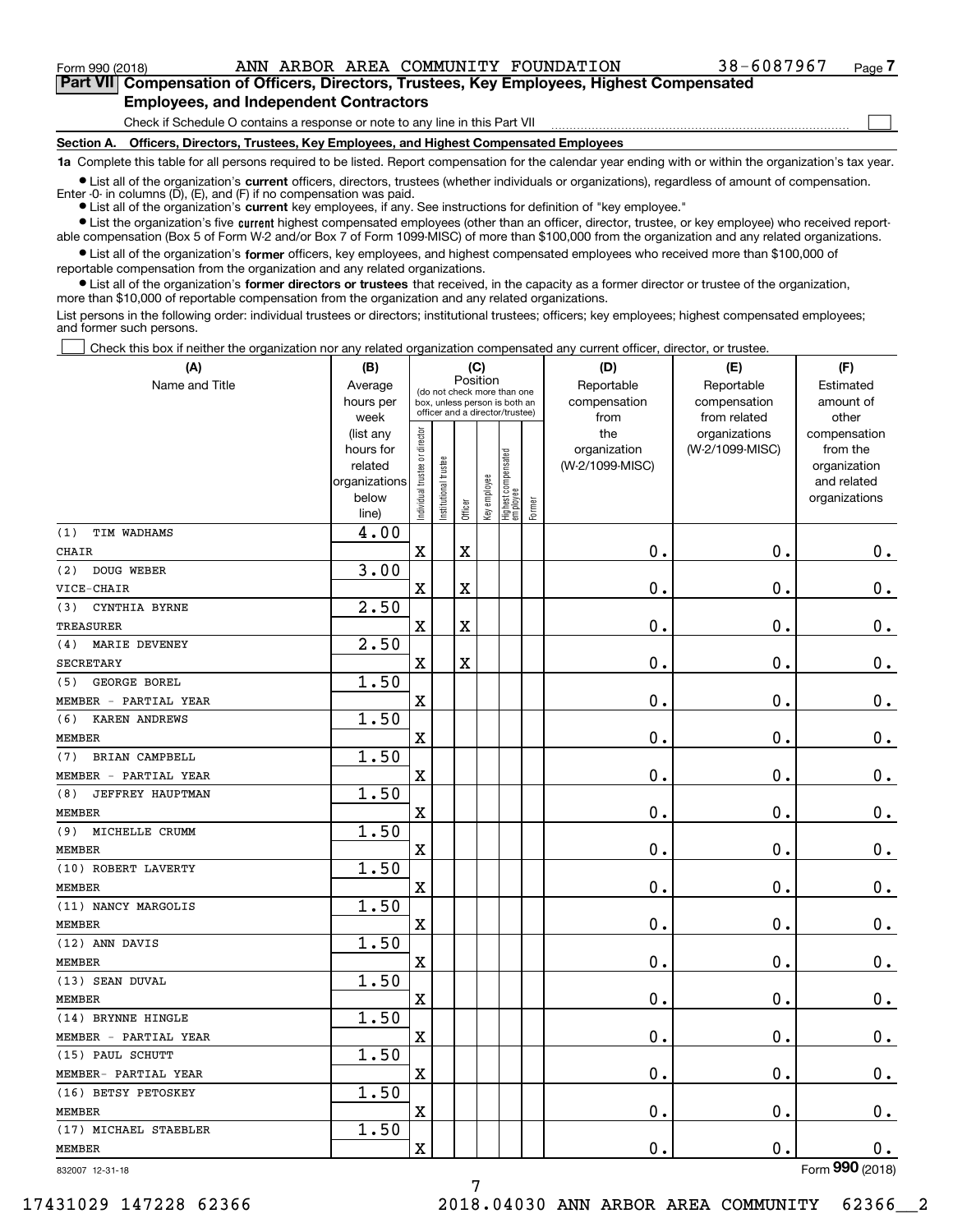| ANN ARBOR AREA COMMUNITY FOUNDATION<br>Form 990 (2018)                                                                                            |                        |                                                                                                 |                       |                         |              |                                         |              |                         | 38-6087967      |              |                             | Page 8        |
|---------------------------------------------------------------------------------------------------------------------------------------------------|------------------------|-------------------------------------------------------------------------------------------------|-----------------------|-------------------------|--------------|-----------------------------------------|--------------|-------------------------|-----------------|--------------|-----------------------------|---------------|
| <b>Part VII</b><br>Section A. Officers, Directors, Trustees, Key Employees, and Highest Compensated Employees (continued)                         |                        |                                                                                                 |                       |                         |              |                                         |              |                         |                 |              |                             |               |
| (A)                                                                                                                                               | (B)                    |                                                                                                 |                       |                         | (C)          |                                         |              | (D)                     | (E)             |              | (F)                         |               |
| Name and title                                                                                                                                    | Average                |                                                                                                 |                       | Position                |              |                                         |              | Reportable              | Reportable      |              | Estimated                   |               |
|                                                                                                                                                   | hours per              | (do not check more than one<br>box, unless person is both an<br>officer and a director/trustee) |                       |                         |              |                                         | compensation | compensation            |                 | amount of    |                             |               |
|                                                                                                                                                   | week                   |                                                                                                 |                       |                         |              |                                         |              | from                    | from related    |              | other                       |               |
|                                                                                                                                                   | (list any<br>hours for |                                                                                                 |                       |                         |              |                                         |              | the                     | organizations   |              | compensation                |               |
|                                                                                                                                                   | related                |                                                                                                 |                       |                         |              |                                         |              | organization            | (W-2/1099-MISC) |              | from the                    |               |
|                                                                                                                                                   | organizations          |                                                                                                 |                       |                         |              |                                         |              | (W-2/1099-MISC)         |                 |              | organization<br>and related |               |
|                                                                                                                                                   | below                  |                                                                                                 |                       |                         |              |                                         |              |                         |                 |              | organizations               |               |
|                                                                                                                                                   | line)                  | Individual trustee or director                                                                  | Institutional trustee | Officer                 | key employee | <br>  Highest compensated<br>  employee | Former       |                         |                 |              |                             |               |
| (18) LINH SONG                                                                                                                                    | $\overline{1.50}$      |                                                                                                 |                       |                         |              |                                         |              |                         |                 |              |                             |               |
| MEMBER                                                                                                                                            |                        | $\mathbf X$                                                                                     |                       |                         |              |                                         |              | $\mathbf 0$ .           | $\mathbf 0$ .   |              |                             | $\mathbf 0$ . |
| (19) ATHUL NAIR                                                                                                                                   | 1.50                   |                                                                                                 |                       |                         |              |                                         |              |                         |                 |              |                             |               |
| MEMBER - PARTIAL YEAR                                                                                                                             |                        | X                                                                                               |                       |                         |              |                                         |              | $\mathbf 0$ .           | $\mathbf 0$ .   |              |                             | $\mathbf 0$ . |
| (20) KIANA BARFIELD                                                                                                                               | 1.50                   |                                                                                                 |                       |                         |              |                                         |              |                         |                 |              |                             |               |
| MEMBER - PARTIAL YEAR                                                                                                                             |                        | X                                                                                               |                       |                         |              |                                         |              | $\mathbf 0$ .           | $\mathbf 0$ .   |              |                             | $\mathbf 0$ . |
| (21) AARON DWORKIN                                                                                                                                | 1.50                   |                                                                                                 |                       |                         |              |                                         |              |                         |                 |              |                             |               |
| MEMBER - PARTIAL YEAR                                                                                                                             |                        | x                                                                                               |                       |                         |              |                                         |              | $\mathbf 0$ .           | $\mathbf 0$ .   |              |                             | 0.            |
| (22) NEELAV HAJRA                                                                                                                                 | 50.00                  |                                                                                                 |                       |                         |              |                                         |              |                         |                 |              |                             |               |
| PRESIDENT/CEO                                                                                                                                     |                        |                                                                                                 |                       | X                       |              |                                         |              | 157,196.                | $\mathbf 0$ .   |              | 14,193.                     |               |
| (23) SHELLEY STRICKLAND                                                                                                                           | 45.00                  |                                                                                                 |                       |                         |              |                                         |              |                         |                 |              |                             |               |
| VP OF DONOR SERVICES                                                                                                                              |                        |                                                                                                 |                       | $\overline{\textbf{X}}$ |              |                                         |              | 110,726.                | $\mathbf 0$ .   |              | 21,275.                     |               |
| (24) JAMES HUNTER                                                                                                                                 | 45.00                  |                                                                                                 |                       |                         |              |                                         |              |                         |                 |              |                             |               |
| CHIEF FINANCIAL OFFICER                                                                                                                           |                        |                                                                                                 |                       | X                       |              |                                         |              | 104,402.                | 0.              |              | 6,970.                      |               |
| (25) JILLIAN ROSEN                                                                                                                                | 45.00                  |                                                                                                 |                       |                         |              |                                         |              |                         |                 |              |                             |               |
| VP OF COMMUNITY INVESTMENT                                                                                                                        |                        |                                                                                                 |                       | X                       |              |                                         |              | 92,876.                 | 0.              |              | 20,781.                     |               |
|                                                                                                                                                   |                        |                                                                                                 |                       |                         |              |                                         |              |                         |                 |              |                             |               |
|                                                                                                                                                   |                        |                                                                                                 |                       |                         |              |                                         |              |                         |                 |              |                             |               |
|                                                                                                                                                   |                        |                                                                                                 |                       |                         |              |                                         |              | 465, 200.               | $\mathbf 0$ .   |              | 63,219.                     |               |
|                                                                                                                                                   |                        |                                                                                                 |                       |                         |              |                                         |              | 0.                      | $\mathbf 0$ .   |              |                             | 0.            |
|                                                                                                                                                   |                        |                                                                                                 |                       |                         |              |                                         |              | 465, 200.               | 0.              |              | 63,219.                     |               |
| Total number of individuals (including but not limited to those listed above) who received more than \$100,000 of reportable<br>$\mathbf{2}$      |                        |                                                                                                 |                       |                         |              |                                         |              |                         |                 |              |                             |               |
| compensation from the organization                                                                                                                |                        |                                                                                                 |                       |                         |              |                                         |              |                         |                 |              |                             | 3             |
|                                                                                                                                                   |                        |                                                                                                 |                       |                         |              |                                         |              |                         |                 |              | Yes                         | No            |
| 3<br>Did the organization list any former officer, director, or trustee, key employee, or highest compensated employee on                         |                        |                                                                                                 |                       |                         |              |                                         |              |                         |                 |              |                             |               |
| line 1a? If "Yes," complete Schedule J for such individual material content content to the content of the complete schedule J for such individual |                        |                                                                                                 |                       |                         |              |                                         |              |                         |                 | 3            |                             | X             |
| For any individual listed on line 1a, is the sum of reportable compensation and other compensation from the organization                          |                        |                                                                                                 |                       |                         |              |                                         |              |                         |                 |              |                             |               |
|                                                                                                                                                   |                        |                                                                                                 |                       |                         |              |                                         |              |                         |                 | 4            | х                           |               |
| Did any person listed on line 1a receive or accrue compensation from any unrelated organization or individual for services<br>5                   |                        |                                                                                                 |                       |                         |              |                                         |              |                         |                 |              |                             |               |
|                                                                                                                                                   |                        |                                                                                                 |                       |                         |              |                                         |              |                         |                 | 5            |                             | x             |
| <b>Section B. Independent Contractors</b>                                                                                                         |                        |                                                                                                 |                       |                         |              |                                         |              |                         |                 |              |                             |               |
| Complete this table for your five highest compensated independent contractors that received more than \$100,000 of compensation from<br>1         |                        |                                                                                                 |                       |                         |              |                                         |              |                         |                 |              |                             |               |
| the organization. Report compensation for the calendar year ending with or within the organization's tax year.                                    |                        |                                                                                                 |                       |                         |              |                                         |              |                         |                 |              |                             |               |
| (A)                                                                                                                                               |                        |                                                                                                 |                       |                         |              |                                         |              | (B)                     |                 |              | (C)                         |               |
| Name and business address                                                                                                                         |                        |                                                                                                 | <b>NONE</b>           |                         |              |                                         |              | Description of services |                 | Compensation |                             |               |
|                                                                                                                                                   |                        |                                                                                                 |                       |                         |              |                                         |              |                         |                 |              |                             |               |
|                                                                                                                                                   |                        |                                                                                                 |                       |                         |              |                                         |              |                         |                 |              |                             |               |
|                                                                                                                                                   |                        |                                                                                                 |                       |                         |              |                                         |              |                         |                 |              |                             |               |
|                                                                                                                                                   |                        |                                                                                                 |                       |                         |              |                                         |              |                         |                 |              |                             |               |
|                                                                                                                                                   |                        |                                                                                                 |                       |                         |              |                                         |              |                         |                 |              |                             |               |
|                                                                                                                                                   |                        |                                                                                                 |                       |                         |              |                                         |              |                         |                 |              |                             |               |
|                                                                                                                                                   |                        |                                                                                                 |                       |                         |              |                                         |              |                         |                 |              |                             |               |

**2**Total number of independent contractors (including but not limited to those listed above) who received more than \$100,000 of compensation from the organization 0

Form (2018) **990**

832008 12-31-18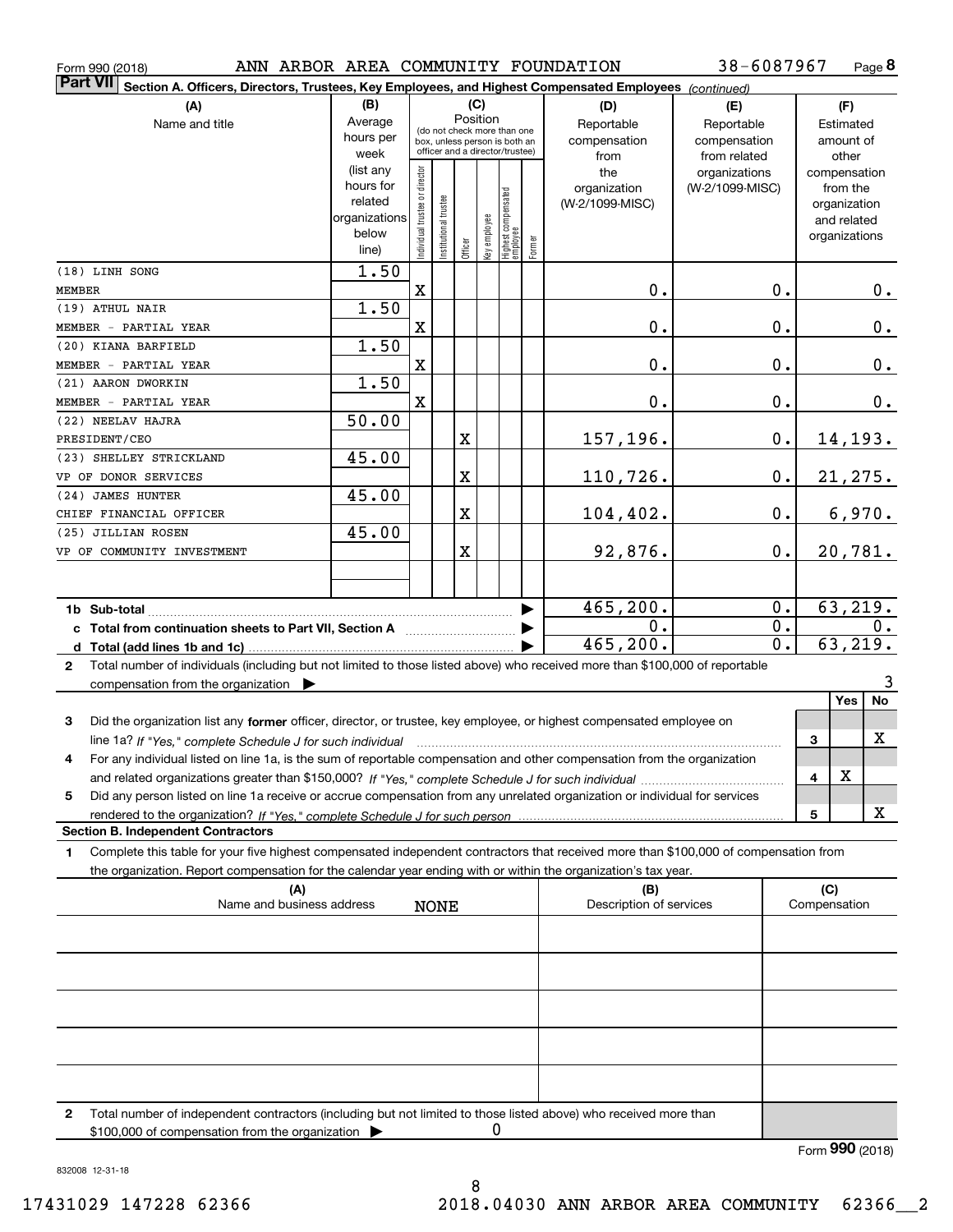|                                                           | Form 990 (2018)                                                                                                           |                                   |                          | ANN ARBOR AREA COMMUNITY FOUNDATION |                                      | 38-6087967                                | Page 9                                    |
|-----------------------------------------------------------|---------------------------------------------------------------------------------------------------------------------------|-----------------------------------|--------------------------|-------------------------------------|--------------------------------------|-------------------------------------------|-------------------------------------------|
| <b>Part VIII</b>                                          | <b>Statement of Revenue</b>                                                                                               |                                   |                          |                                     |                                      |                                           |                                           |
|                                                           | Check if Schedule O contains a response or note to any line in this Part VIII                                             |                                   |                          | (A)<br>Total revenue                | (B)<br>Related or<br>exempt function | $\overline{(C)}$<br>Unrelated<br>business | (D)<br>Revenue excluded<br>from tax under |
|                                                           |                                                                                                                           |                                   |                          |                                     | revenue                              | revenue                                   | sections<br>512 - 514                     |
| Contributions, Gifts, Grants<br>and Other Similar Amounts | 1 a Federated campaigns                                                                                                   | 1a                                |                          |                                     |                                      |                                           |                                           |
|                                                           |                                                                                                                           | 1 <sub>b</sub>                    |                          |                                     |                                      |                                           |                                           |
|                                                           | c Fundraising events                                                                                                      | 1c                                |                          |                                     |                                      |                                           |                                           |
|                                                           | d Related organizations                                                                                                   | 1d                                |                          |                                     |                                      |                                           |                                           |
|                                                           | e Government grants (contributions)                                                                                       | 1e                                |                          |                                     |                                      |                                           |                                           |
|                                                           | f All other contributions, gifts, grants, and                                                                             |                                   |                          |                                     |                                      |                                           |                                           |
|                                                           | similar amounts not included above                                                                                        | 1f                                | 7,221,951.<br>1,300,890. |                                     |                                      |                                           |                                           |
|                                                           | Noncash contributions included in lines 1a-1f: \$<br>g                                                                    |                                   |                          | 7,221,951.                          |                                      |                                           |                                           |
|                                                           |                                                                                                                           |                                   | <b>Business Code</b>     |                                     |                                      |                                           |                                           |
| 2 a                                                       | <u> 1989 - Andrea Station Barbara, amerikan personal (h. 1989)</u>                                                        |                                   |                          |                                     |                                      |                                           |                                           |
|                                                           | b<br><u> 1989 - Johann Barn, fransk politik amerikansk politik (</u>                                                      |                                   |                          |                                     |                                      |                                           |                                           |
|                                                           | с<br><u> 1989 - Johann Barn, fransk politik amerikansk politik (</u>                                                      |                                   |                          |                                     |                                      |                                           |                                           |
|                                                           | d<br><u> 1989 - Johann Barn, mars ann an t-Amhain Aonaich an t-Aonaich an t-Aonaich ann an t-Aonaich ann an t-Aonaich</u> |                                   |                          |                                     |                                      |                                           |                                           |
| Program Service<br>Revenue                                | е<br><u> 1980 - Jan Barbara Barbara, maso a se</u>                                                                        |                                   |                          |                                     |                                      |                                           |                                           |
|                                                           | f All other program service revenue                                                                                       |                                   |                          |                                     |                                      |                                           |                                           |
|                                                           | a                                                                                                                         |                                   |                          |                                     |                                      |                                           |                                           |
| З                                                         | Investment income (including dividends, interest, and                                                                     |                                   |                          |                                     |                                      | 143, 728.                                 |                                           |
|                                                           |                                                                                                                           |                                   |                          | 2,056,446.                          |                                      |                                           | 1,912,718.                                |
| 4                                                         | Income from investment of tax-exempt bond proceeds                                                                        |                                   |                          |                                     |                                      |                                           |                                           |
| 5                                                         |                                                                                                                           |                                   | (ii) Personal            |                                     |                                      |                                           |                                           |
|                                                           | <b>6 a</b> Gross rents                                                                                                    | (i) Real                          |                          |                                     |                                      |                                           |                                           |
|                                                           | <b>b</b> Less: rental expenses                                                                                            |                                   |                          |                                     |                                      |                                           |                                           |
|                                                           | Rental income or (loss)<br>c                                                                                              |                                   |                          |                                     |                                      |                                           |                                           |
|                                                           |                                                                                                                           | and the control of the control of |                          |                                     |                                      |                                           |                                           |
|                                                           | 7 a Gross amount from sales of                                                                                            | (i) Securities                    | (ii) Other               |                                     |                                      |                                           |                                           |
|                                                           | assets other than inventory                                                                                               | 31, 368, 479.                     |                          |                                     |                                      |                                           |                                           |
|                                                           | <b>b</b> Less: cost or other basis                                                                                        |                                   |                          |                                     |                                      |                                           |                                           |
|                                                           | and sales expenses                                                                                                        | 30, 396, 173.                     |                          |                                     |                                      |                                           |                                           |
|                                                           | c Gain or (loss) 272,306.                                                                                                 |                                   |                          |                                     |                                      |                                           |                                           |
|                                                           |                                                                                                                           |                                   |                          | 972,306.                            |                                      |                                           | 972,306.                                  |
|                                                           | 8 a Gross income from fundraising events (not                                                                             |                                   |                          |                                     |                                      |                                           |                                           |
| <b>Other Revenue</b>                                      |                                                                                                                           |                                   |                          |                                     |                                      |                                           |                                           |
|                                                           | contributions reported on line 1c). See                                                                                   |                                   |                          |                                     |                                      |                                           |                                           |
|                                                           |                                                                                                                           | $\mathbf b$                       |                          |                                     |                                      |                                           |                                           |
|                                                           | c Net income or (loss) from fundraising events                                                                            |                                   | .                        |                                     |                                      |                                           |                                           |
|                                                           | <b>9 a</b> Gross income from gaming activities. See                                                                       |                                   |                          |                                     |                                      |                                           |                                           |
|                                                           |                                                                                                                           |                                   |                          |                                     |                                      |                                           |                                           |
|                                                           |                                                                                                                           | $\mathbf b$                       |                          |                                     |                                      |                                           |                                           |
|                                                           |                                                                                                                           |                                   |                          |                                     |                                      |                                           |                                           |
|                                                           | 10 a Gross sales of inventory, less returns                                                                               |                                   |                          |                                     |                                      |                                           |                                           |
|                                                           |                                                                                                                           |                                   |                          |                                     |                                      |                                           |                                           |
|                                                           | <b>b</b> Less: cost of goods sold $\begin{bmatrix} b & b \end{bmatrix}$                                                   |                                   |                          |                                     |                                      |                                           |                                           |
|                                                           | <b>c</b> Net income or (loss) from sales of inventory                                                                     |                                   |                          |                                     |                                      |                                           |                                           |
|                                                           | Miscellaneous Revenue                                                                                                     |                                   | <b>Business Code</b>     |                                     |                                      |                                           |                                           |
| 11 a                                                      | <u> 1989 - Johann Barn, fransk politik (d. 1989)</u>                                                                      |                                   |                          |                                     |                                      |                                           |                                           |
|                                                           | b<br><u> 1989 - Johann Barbara, martxa eta idazlea (h. 1989).</u>                                                         |                                   |                          |                                     |                                      |                                           |                                           |
|                                                           | с<br>the contract of the contract of the contract of the contract of the contract of                                      |                                   |                          |                                     |                                      |                                           |                                           |
|                                                           |                                                                                                                           |                                   |                          |                                     |                                      |                                           |                                           |
|                                                           |                                                                                                                           |                                   |                          |                                     |                                      |                                           |                                           |
|                                                           |                                                                                                                           |                                   |                          |                                     |                                      |                                           |                                           |

832009 12-31-18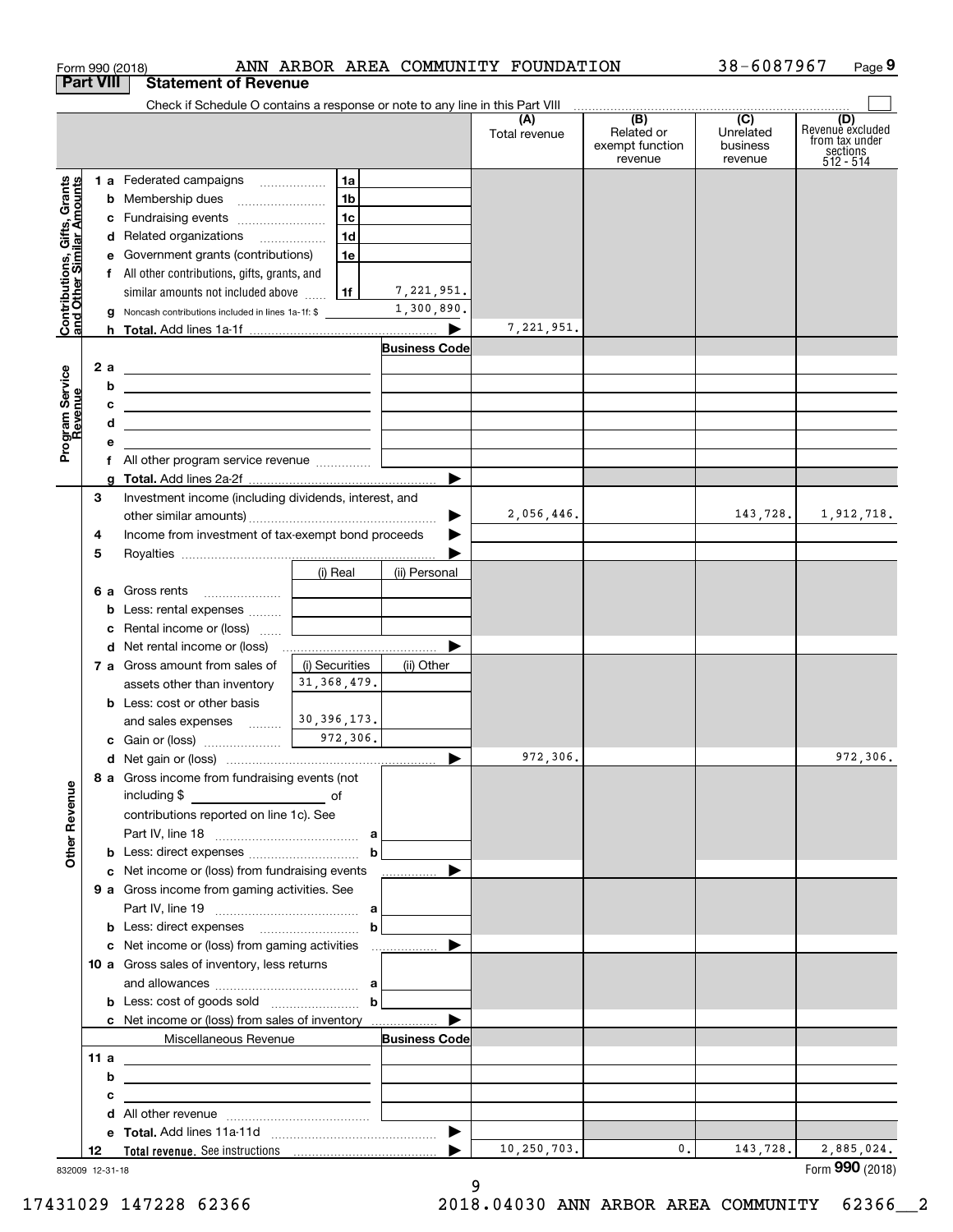**Part IX Statement of Functional Expenses**

*Section 501(c)(3) and 501(c)(4) organizations must complete all columns. All other organizations must complete column (A).*

|              | Check if Schedule O contains a response or note to any line in this Part IX                              |                           |                                    |                                           |                                |  |  |  |
|--------------|----------------------------------------------------------------------------------------------------------|---------------------------|------------------------------------|-------------------------------------------|--------------------------------|--|--|--|
|              | Do not include amounts reported on lines 6b,<br>7b, 8b, 9b, and 10b of Part VIII.                        | Total expenses            | (B)<br>Program service<br>expenses | (C)<br>Management and<br>general expenses | (D)<br>Fundraising<br>expenses |  |  |  |
| 1.           | Grants and other assistance to domestic organizations                                                    |                           |                                    |                                           |                                |  |  |  |
|              | and domestic governments. See Part IV, line 21                                                           | 7,471,726.                | 7,471,726.                         |                                           |                                |  |  |  |
| $\mathbf{2}$ | Grants and other assistance to domestic                                                                  |                           |                                    |                                           |                                |  |  |  |
|              | individuals. See Part IV, line 22                                                                        |                           |                                    |                                           |                                |  |  |  |
| 3            | Grants and other assistance to foreign                                                                   |                           |                                    |                                           |                                |  |  |  |
|              | organizations, foreign governments, and foreign                                                          |                           |                                    |                                           |                                |  |  |  |
|              | individuals. See Part IV, lines 15 and 16                                                                |                           |                                    |                                           |                                |  |  |  |
| 4            | Benefits paid to or for members                                                                          |                           |                                    |                                           |                                |  |  |  |
| 5            | Compensation of current officers, directors,                                                             |                           |                                    |                                           |                                |  |  |  |
|              |                                                                                                          | 528,419.                  | 193,821.                           | 222,387.                                  | 112,211.                       |  |  |  |
| 6            | Compensation not included above, to disqualified                                                         |                           |                                    |                                           |                                |  |  |  |
|              | persons (as defined under section 4958(f)(1)) and                                                        |                           |                                    |                                           |                                |  |  |  |
|              | persons described in section 4958(c)(3)(B)                                                               |                           |                                    |                                           |                                |  |  |  |
| 7            |                                                                                                          | 369,040.                  | 135, 362.                          | 155, 311.                                 | 78, 367.                       |  |  |  |
| 8            | Pension plan accruals and contributions (include                                                         |                           |                                    | 13,918.                                   |                                |  |  |  |
|              | section 401(k) and 403(b) employer contributions)                                                        | $\frac{33,071}{57,139}$ . | $\frac{12,130}{20,958}$            | $\overline{24,047}$ .                     | $\frac{7,023}{12,134}$         |  |  |  |
| 9<br>10      |                                                                                                          | 65,645.                   | 24,078.                            | 27,627.                                   | 13,940.                        |  |  |  |
| 11           | Fees for services (non-employees):                                                                       |                           |                                    |                                           |                                |  |  |  |
| a            |                                                                                                          |                           |                                    |                                           |                                |  |  |  |
| b            |                                                                                                          |                           | 24, 220.                           |                                           |                                |  |  |  |
| c            |                                                                                                          | $\frac{24,220}{31,725}$   |                                    | 31,725.                                   |                                |  |  |  |
| d            | Lobbying                                                                                                 |                           |                                    |                                           |                                |  |  |  |
| e            | Professional fundraising services. See Part IV, line 17                                                  |                           |                                    |                                           |                                |  |  |  |
| f            | Investment management fees                                                                               | 447,649.                  | 447,649.                           |                                           |                                |  |  |  |
| $\mathbf{q}$ | Other. (If line 11g amount exceeds 10% of line 25,                                                       |                           |                                    |                                           |                                |  |  |  |
|              | column (A) amount, list line 11g expenses on Sch O.)                                                     | <u>92,896.</u>            | 48,941.                            | 43,955.                                   |                                |  |  |  |
| 12           |                                                                                                          | 31,238.                   | $\overline{150}$ .                 | 559.                                      | 30,529.                        |  |  |  |
| 13           |                                                                                                          | 41,339.                   | 13,518.                            | 17,589.                                   | 10, 232.                       |  |  |  |
| 14           |                                                                                                          | 18,272.                   | 3,991.                             | 4,608.                                    | 9,673.                         |  |  |  |
| 15           |                                                                                                          |                           |                                    |                                           |                                |  |  |  |
| 16           |                                                                                                          | 36,941.                   | 14,012.                            | 16, 178.                                  | 6,751.                         |  |  |  |
| 17           | Travel                                                                                                   |                           |                                    |                                           |                                |  |  |  |
| 18           | Payments of travel or entertainment expenses<br>for any federal, state, or local public officials        |                           |                                    |                                           |                                |  |  |  |
| 19           | Conferences, conventions, and meetings                                                                   | 36,576.                   | 7,265.                             | 19,213.                                   | 10,098.                        |  |  |  |
| 20           | Interest                                                                                                 |                           |                                    |                                           |                                |  |  |  |
| 21           |                                                                                                          |                           |                                    |                                           |                                |  |  |  |
| 22           | Depreciation, depletion, and amortization                                                                | 56,004.                   | 21, 243.                           | 24,526.                                   | 10, 235.                       |  |  |  |
| 23           | Insurance                                                                                                | 8,097.                    |                                    | 8,097.                                    |                                |  |  |  |
| 24           | Other expenses. Itemize expenses not covered<br>above. (List miscellaneous expenses in line 24e. If line |                           |                                    |                                           |                                |  |  |  |
|              | 24e amount exceeds 10% of line 25, column (A)                                                            |                           |                                    |                                           |                                |  |  |  |
| a            | amount, list line 24e expenses on Schedule O.)<br>COMMUNITY LEADERSHIP                                   | 151,439.                  | 152,806.                           | $-1,367.$                                 | $0$ .                          |  |  |  |
| b            | TECH LICENSES & FEES                                                                                     | 106,932.                  | 40,039.                            | 43,316.                                   | 23,577.                        |  |  |  |
| C            | <b>BAD DEBT EXPENSE</b>                                                                                  | 80,372.                   | 0.                                 | 0.                                        | 80,372.                        |  |  |  |
| d            | DONOR DEVELOPMENT                                                                                        | 74,726.                   | 37,635.                            | 3,300.                                    | 33,791.                        |  |  |  |
| е            | All other expenses                                                                                       | 56,387.                   | 3,658.                             | 12,517.                                   | 40,212.                        |  |  |  |
| 25           | Total functional expenses. Add lines 1 through 24e                                                       | 9,819,853.                | 8,673,202.                         | 667,506.                                  | 479, 145.                      |  |  |  |
| 26           | Joint costs. Complete this line only if the organization                                                 |                           |                                    |                                           |                                |  |  |  |
|              | reported in column (B) joint costs from a combined                                                       |                           |                                    |                                           |                                |  |  |  |
|              | educational campaign and fundraising solicitation.                                                       |                           |                                    |                                           |                                |  |  |  |
|              | Check here $\blacktriangleright$<br>if following SOP 98-2 (ASC 958-720)                                  |                           |                                    |                                           |                                |  |  |  |

10

832010 12-31-18

17431029 147228 62366 2018.04030 ANN ARBOR AREA COMMUNITY 62366\_\_2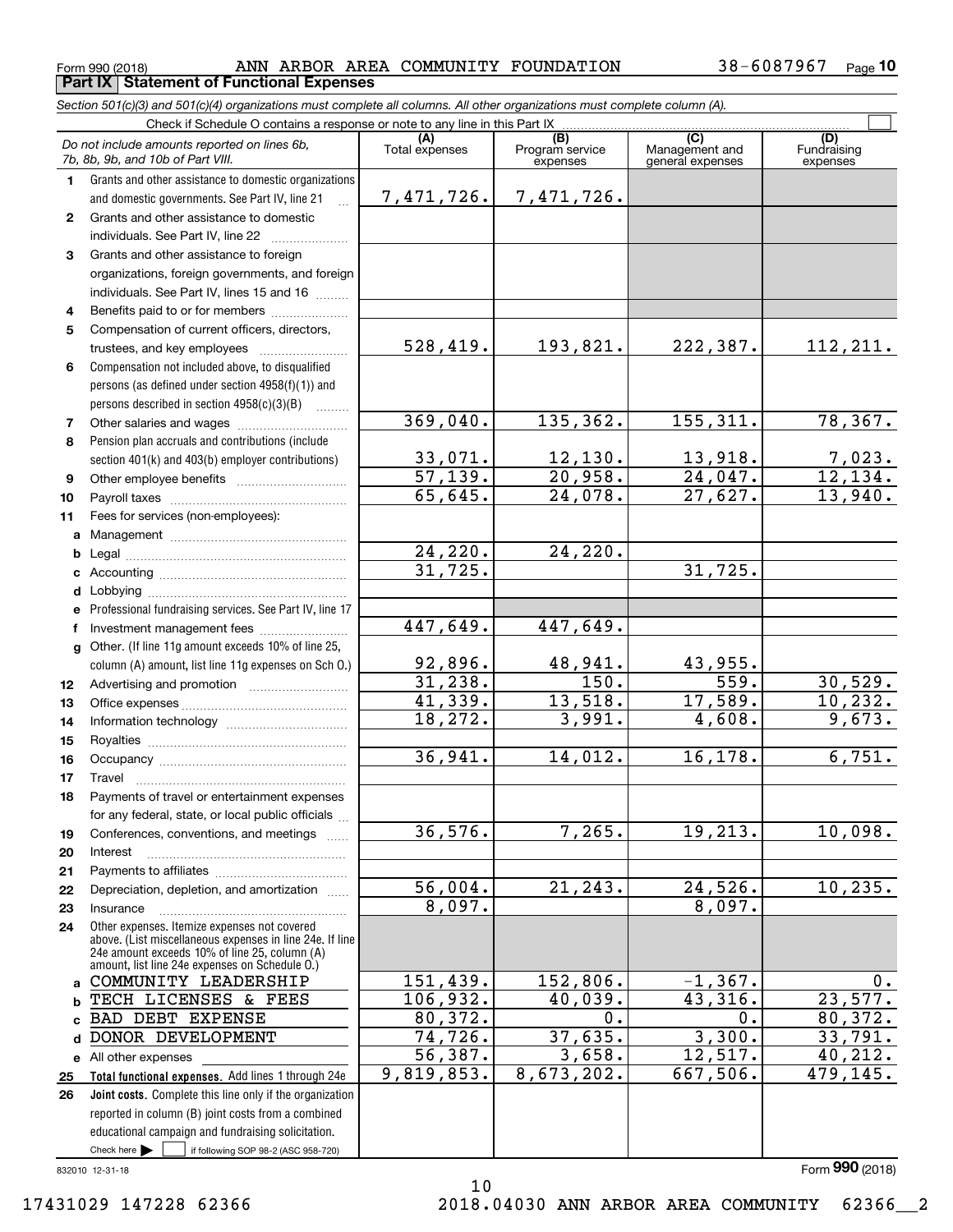$_{\rm Form}$  990 (2018) ANN ARBOR AREA COMMUNITY FOUNDATION 38-6087967  $_{\rm Page}$ **Part X Balance Sheet**

**11**

|                             |              |                                                                                                                                     |                                             | (A)<br>Beginning of year    |                         | (B)<br>End of year               |
|-----------------------------|--------------|-------------------------------------------------------------------------------------------------------------------------------------|---------------------------------------------|-----------------------------|-------------------------|----------------------------------|
|                             | 1            |                                                                                                                                     |                                             |                             | $\mathbf{1}$            |                                  |
|                             | $\mathbf{2}$ |                                                                                                                                     |                                             | 4,650,939.                  | $\overline{\mathbf{2}}$ | 2,869,040.                       |
|                             | З            |                                                                                                                                     |                                             | 320,798.                    | 3                       | $\overline{264,662}$ .           |
|                             | 4            |                                                                                                                                     |                                             |                             | 4                       |                                  |
|                             | 5            | Loans and other receivables from current and former officers, directors,                                                            |                                             |                             |                         |                                  |
|                             |              | trustees, key employees, and highest compensated employees. Complete                                                                |                                             |                             |                         |                                  |
|                             |              | Part II of Schedule L                                                                                                               |                                             | 5                           |                         |                                  |
|                             | 6            | Loans and other receivables from other disqualified persons (as defined under                                                       |                                             |                             |                         |                                  |
|                             |              | section 4958(f)(1)), persons described in section 4958(c)(3)(B), and contributing                                                   |                                             |                             |                         |                                  |
|                             |              | employers and sponsoring organizations of section 501(c)(9) voluntary                                                               |                                             |                             |                         |                                  |
|                             |              | employees' beneficiary organizations (see instr). Complete Part II of Sch L                                                         |                                             | 6                           |                         |                                  |
| Assets                      | 7            |                                                                                                                                     |                                             |                             | $\overline{7}$          |                                  |
|                             | 8            |                                                                                                                                     |                                             |                             | 8                       |                                  |
|                             | 9            | Prepaid expenses and deferred charges                                                                                               |                                             |                             | 9                       |                                  |
|                             |              | 10a Land, buildings, and equipment: cost or other                                                                                   |                                             |                             |                         |                                  |
|                             |              | basis. Complete Part VI of Schedule D  10a                                                                                          | <u>1,692,871.</u><br>$\overline{585,861}$ . |                             |                         |                                  |
|                             |              | $\boxed{\phantom{1}10b}$<br><b>b</b> Less: accumulated depreciation                                                                 |                                             | 1, 147, 594.<br>69,823,594. | 10 <sub>c</sub>         | <u>1,107,010.</u><br>68,096,859. |
|                             | 11           |                                                                                                                                     | 54, 279, 277.                               | 11                          | 51,062,984.             |                                  |
|                             | 12           |                                                                                                                                     |                                             | 12<br>13                    |                         |                                  |
|                             | 13<br>14     |                                                                                                                                     |                                             |                             | 14                      |                                  |
|                             | 15           |                                                                                                                                     | 4,683,835.                                  | 15                          | 3,966,743.              |                                  |
|                             | 16           |                                                                                                                                     |                                             | 134,906,037.                | 16                      | 127, 367, 298.                   |
|                             | 17           |                                                                                                                                     | 39,596.                                     | 17                          | 58,340.                 |                                  |
|                             | 18           |                                                                                                                                     |                                             | 216,822.                    | 18                      | 1,196,496.                       |
|                             | 19           |                                                                                                                                     |                                             |                             | 19                      |                                  |
|                             | 20           |                                                                                                                                     |                                             |                             | 20                      |                                  |
|                             | 21           | Escrow or custodial account liability. Complete Part IV of Schedule D                                                               |                                             | 144,851.                    | 21                      | 18,142.                          |
|                             | 22           | Loans and other payables to current and former officers, directors, trustees,                                                       |                                             |                             |                         |                                  |
| Liabilities                 |              | key employees, highest compensated employees, and disqualified persons.                                                             |                                             |                             |                         |                                  |
|                             |              |                                                                                                                                     |                                             |                             | 22                      |                                  |
|                             | 23           | Secured mortgages and notes payable to unrelated third parties                                                                      |                                             |                             | 23                      |                                  |
|                             | 24           |                                                                                                                                     |                                             |                             | 24                      |                                  |
|                             | 25           | Other liabilities (including federal income tax, payables to related third                                                          |                                             |                             |                         |                                  |
|                             |              | parties, and other liabilities not included on lines 17-24). Complete Part X of                                                     |                                             |                             |                         |                                  |
|                             |              | Schedule D                                                                                                                          |                                             | 631,128.                    | 25                      | 660,904.<br>1,933,882.           |
|                             | 26           | Total liabilities. Add lines 17 through 25                                                                                          |                                             | 1,032,397.                  | 26                      |                                  |
|                             |              | Organizations that follow SFAS 117 (ASC 958), check here $\blacktriangleright \begin{array}{ c } \hline X & \text{and} \end{array}$ |                                             |                             |                         |                                  |
|                             |              | complete lines 27 through 29, and lines 33 and 34.                                                                                  |                                             | 129,445,892.                | 27                      | 121,750,547.                     |
|                             | 27<br>28     | Temporarily restricted net assets                                                                                                   |                                             | 4,427,748.                  | 28                      | 3,682,869.                       |
|                             | 29           | Permanently restricted net assets                                                                                                   |                                             |                             | 29                      |                                  |
|                             |              | Organizations that do not follow SFAS 117 (ASC 958), check here ▶ □                                                                 |                                             |                             |                         |                                  |
|                             |              | and complete lines 30 through 34.                                                                                                   |                                             |                             |                         |                                  |
| Net Assets or Fund Balances | 30           |                                                                                                                                     |                                             |                             | 30                      |                                  |
|                             | 31           |                                                                                                                                     |                                             |                             | 31                      |                                  |
|                             | 32           | Retained earnings, endowment, accumulated income, or other funds                                                                    | 1.1.1.1.1.1.1.1.1.1                         |                             | 32                      |                                  |
|                             | 33           |                                                                                                                                     |                                             | 133,873,640.                | 33                      | 125, 433, 416.                   |
|                             | 34           |                                                                                                                                     |                                             | 134,906,037.                | 34                      | 127, 367, 298.                   |

Form (2018) **990**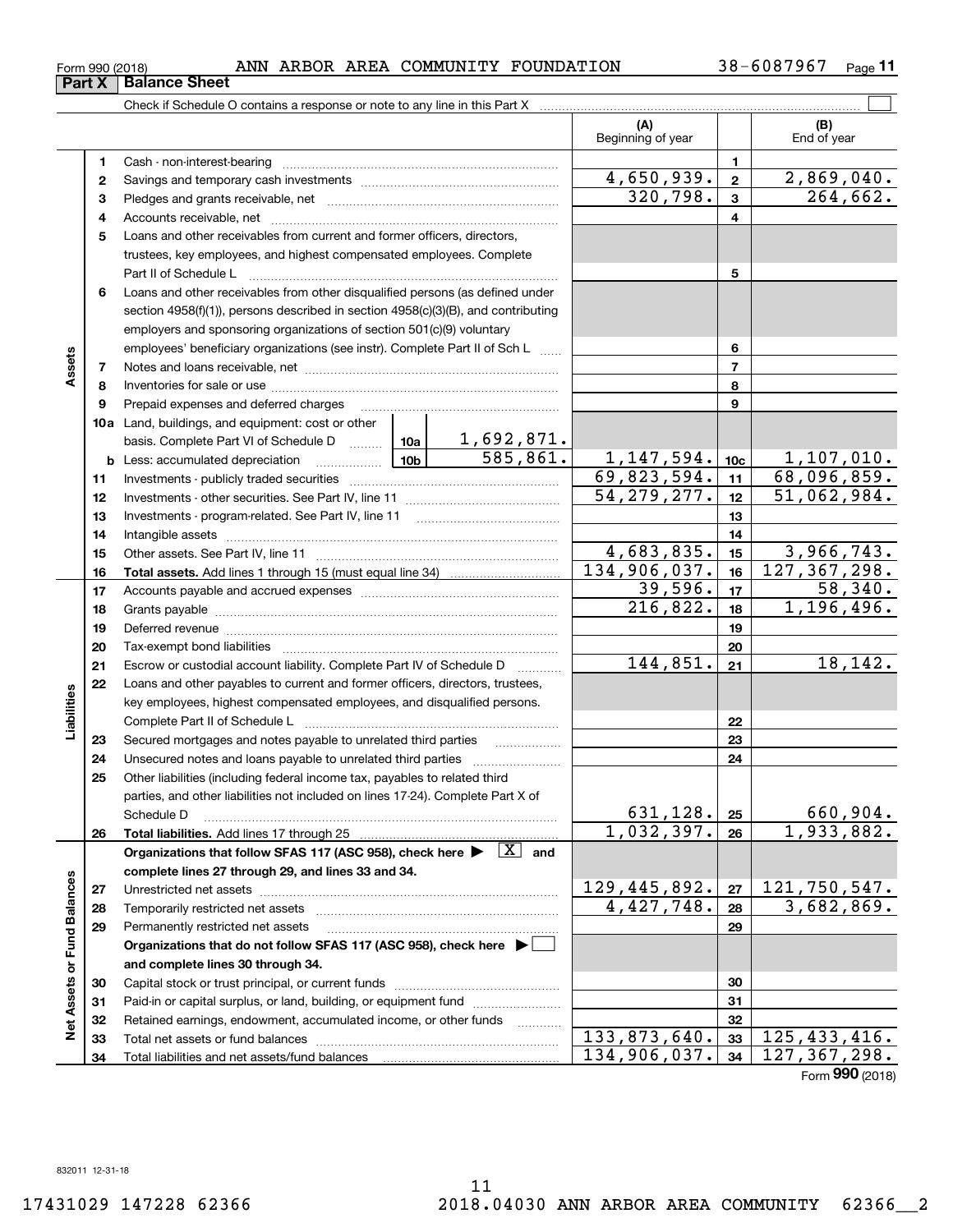|    | ANN ARBOR AREA COMMUNITY FOUNDATION<br>Form 990 (2018)                                                                                                                                                                                                                                                                                                                                                                                                                                              |                | 38-6087967     |                             |      | Page 12                 |
|----|-----------------------------------------------------------------------------------------------------------------------------------------------------------------------------------------------------------------------------------------------------------------------------------------------------------------------------------------------------------------------------------------------------------------------------------------------------------------------------------------------------|----------------|----------------|-----------------------------|------|-------------------------|
|    | Part XI<br><b>Reconciliation of Net Assets</b>                                                                                                                                                                                                                                                                                                                                                                                                                                                      |                |                |                             |      |                         |
|    | Check if Schedule O contains a response or note to any line in this Part XI                                                                                                                                                                                                                                                                                                                                                                                                                         |                |                |                             |      | $\overline{\mathbf{x}}$ |
|    |                                                                                                                                                                                                                                                                                                                                                                                                                                                                                                     |                |                |                             |      |                         |
| 1  |                                                                                                                                                                                                                                                                                                                                                                                                                                                                                                     | 1              |                | 10, 250, 703.               |      |                         |
| 2  | Total expenses (must equal Part IX, column (A), line 25)                                                                                                                                                                                                                                                                                                                                                                                                                                            | $\mathbf{2}$   |                | 9,819,853.                  |      |                         |
| з  | Revenue less expenses. Subtract line 2 from line 1                                                                                                                                                                                                                                                                                                                                                                                                                                                  | 3              |                |                             |      | 430,850.                |
| 4  | Net assets or fund balances at beginning of year (must equal Part X, line 33, column (A)) manured manu-                                                                                                                                                                                                                                                                                                                                                                                             | 4              | 133,873,640.   |                             |      |                         |
| 5  | Net unrealized gains (losses) on investments                                                                                                                                                                                                                                                                                                                                                                                                                                                        | 5              |                | $\overline{-8}$ , 718, 661. |      |                         |
| 6  | Donated services and use of facilities<br>$\mathcal{L} = \{ \mathcal{L}^{\mathcal{L}}_{\mathcal{L}} \mathcal{L}^{\mathcal{L}}_{\mathcal{L}} \mathcal{L}^{\mathcal{L}}_{\mathcal{L}} \mathcal{L}^{\mathcal{L}}_{\mathcal{L}} \mathcal{L}^{\mathcal{L}}_{\mathcal{L}} \mathcal{L}^{\mathcal{L}}_{\mathcal{L}} \mathcal{L}^{\mathcal{L}}_{\mathcal{L}} \mathcal{L}^{\mathcal{L}}_{\mathcal{L}} \mathcal{L}^{\mathcal{L}}_{\mathcal{L}} \mathcal{L}^{\mathcal{L}}_{\mathcal{L}} \mathcal{L}^{\mathcal{$ | 6              |                |                             |      |                         |
| 7  | Investment expenses                                                                                                                                                                                                                                                                                                                                                                                                                                                                                 | $\overline{7}$ |                |                             |      |                         |
| 8  | Prior period adjustments                                                                                                                                                                                                                                                                                                                                                                                                                                                                            | 8              |                |                             |      |                         |
| 9  | Other changes in net assets or fund balances (explain in Schedule O)                                                                                                                                                                                                                                                                                                                                                                                                                                | 9              |                | $-152, 413.$                |      |                         |
| 10 | Net assets or fund balances at end of year. Combine lines 3 through 9 (must equal Part X, line 33,                                                                                                                                                                                                                                                                                                                                                                                                  |                |                |                             |      |                         |
|    | column (B))                                                                                                                                                                                                                                                                                                                                                                                                                                                                                         | 10             | 125, 433, 416. |                             |      |                         |
|    | Part XII Financial Statements and Reporting                                                                                                                                                                                                                                                                                                                                                                                                                                                         |                |                |                             |      |                         |
|    |                                                                                                                                                                                                                                                                                                                                                                                                                                                                                                     |                |                |                             |      |                         |
|    |                                                                                                                                                                                                                                                                                                                                                                                                                                                                                                     |                |                |                             | Yes  | No                      |
| 1  | $\boxed{\mathbf{X}}$ Accrual<br>Accounting method used to prepare the Form 990: <u>I</u> Cash<br>Other                                                                                                                                                                                                                                                                                                                                                                                              |                |                |                             |      |                         |
|    | If the organization changed its method of accounting from a prior year or checked "Other," explain in Schedule O.                                                                                                                                                                                                                                                                                                                                                                                   |                |                |                             |      |                         |
|    | 2a Were the organization's financial statements compiled or reviewed by an independent accountant?                                                                                                                                                                                                                                                                                                                                                                                                  |                |                | 2a                          |      | X                       |
|    | If "Yes," check a box below to indicate whether the financial statements for the year were compiled or reviewed on a                                                                                                                                                                                                                                                                                                                                                                                |                |                |                             |      |                         |
|    | separate basis, consolidated basis, or both:                                                                                                                                                                                                                                                                                                                                                                                                                                                        |                |                |                             |      |                         |
|    | Separate basis<br>Both consolidated and separate basis<br>Consolidated basis                                                                                                                                                                                                                                                                                                                                                                                                                        |                |                |                             |      |                         |
|    | <b>b</b> Were the organization's financial statements audited by an independent accountant?                                                                                                                                                                                                                                                                                                                                                                                                         |                |                | 2 <sub>b</sub>              | X    |                         |
|    | If "Yes," check a box below to indicate whether the financial statements for the year were audited on a separate basis,                                                                                                                                                                                                                                                                                                                                                                             |                |                |                             |      |                         |
|    | consolidated basis, or both:                                                                                                                                                                                                                                                                                                                                                                                                                                                                        |                |                |                             |      |                         |
|    | $\boxed{\textbf{X}}$ Separate basis<br>Consolidated basis<br>Both consolidated and separate basis                                                                                                                                                                                                                                                                                                                                                                                                   |                |                |                             |      |                         |
|    | c If "Yes" to line 2a or 2b, does the organization have a committee that assumes responsibility for oversight of the audit,                                                                                                                                                                                                                                                                                                                                                                         |                |                |                             |      |                         |
|    |                                                                                                                                                                                                                                                                                                                                                                                                                                                                                                     |                |                | 2c                          | X    |                         |
|    | If the organization changed either its oversight process or selection process during the tax year, explain in Schedule O.                                                                                                                                                                                                                                                                                                                                                                           |                |                |                             |      |                         |
|    | 3a As a result of a federal award, was the organization required to undergo an audit or audits as set forth in the Single Audit                                                                                                                                                                                                                                                                                                                                                                     |                |                |                             |      |                         |
|    | Act and OMB Circular A-133?                                                                                                                                                                                                                                                                                                                                                                                                                                                                         |                |                | За                          |      | x                       |
|    | b If "Yes," did the organization undergo the required audit or audits? If the organization did not undergo the required audit                                                                                                                                                                                                                                                                                                                                                                       |                |                |                             |      |                         |
|    | or audits, explain why in Schedule O and describe any steps taken to undergo such audits                                                                                                                                                                                                                                                                                                                                                                                                            |                |                | 3b                          | nnn. |                         |
|    |                                                                                                                                                                                                                                                                                                                                                                                                                                                                                                     |                |                |                             |      |                         |

Form (2018) **990**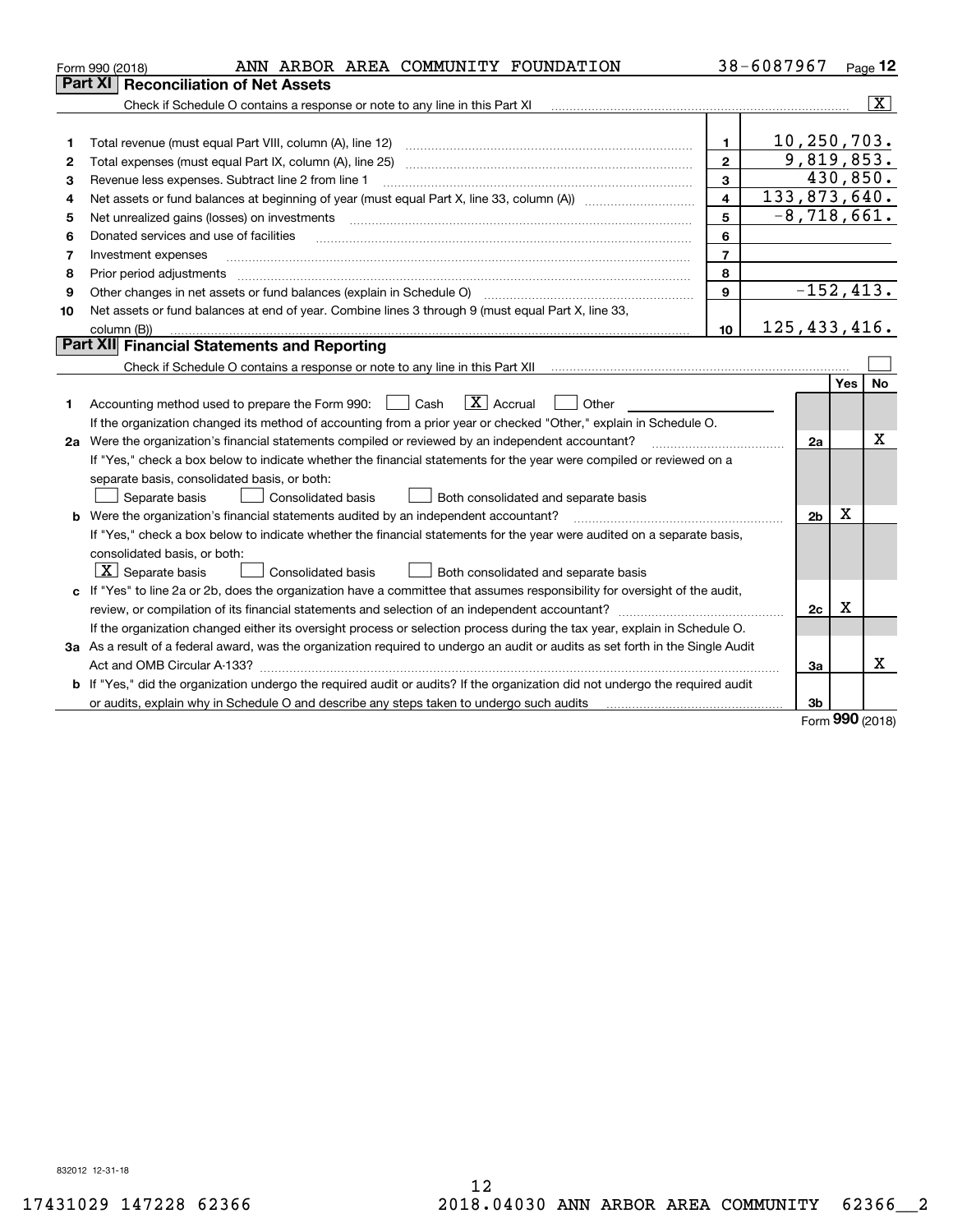| <b>SCHEDULE A</b> |
|-------------------|
|-------------------|

Department of the Treasury

**(Form 990 or 990-EZ)**

## **Public Charity Status and Public Support**

**Complete if the organization is a section 501(c)(3) organization or a section 4947(a)(1) nonexempt charitable trust. | Attach to Form 990 or Form 990-EZ.** 

| OMB No. 1545-0047                   |
|-------------------------------------|
| 2018                                |
|                                     |
| <b>Open to Public</b><br>Inconcrice |

|    |               | Internal Revenue Service |                                             |                                                            | $\blacktriangleright$ Go to www.irs.gov/Form990 for instructions and the latest information.                                                  |     |                                                                |                            | Inspection                            |
|----|---------------|--------------------------|---------------------------------------------|------------------------------------------------------------|-----------------------------------------------------------------------------------------------------------------------------------------------|-----|----------------------------------------------------------------|----------------------------|---------------------------------------|
|    |               | Name of the organization |                                             |                                                            |                                                                                                                                               |     |                                                                |                            | <b>Employer identification number</b> |
|    |               |                          |                                             |                                                            | ANN ARBOR AREA COMMUNITY FOUNDATION                                                                                                           |     |                                                                |                            | 38-6087967                            |
|    | <b>Part I</b> |                          |                                             |                                                            | Reason for Public Charity Status (All organizations must complete this part.) See instructions.                                               |     |                                                                |                            |                                       |
|    |               |                          |                                             |                                                            | The organization is not a private foundation because it is: (For lines 1 through 12, check only one box.)                                     |     |                                                                |                            |                                       |
| 1  |               |                          |                                             |                                                            | A church, convention of churches, or association of churches described in section 170(b)(1)(A)(i).                                            |     |                                                                |                            |                                       |
| 2  |               |                          |                                             |                                                            | A school described in section 170(b)(1)(A)(ii). (Attach Schedule E (Form 990 or 990-EZ).)                                                     |     |                                                                |                            |                                       |
| з  |               |                          |                                             |                                                            | A hospital or a cooperative hospital service organization described in section 170(b)(1)(A)(iii).                                             |     |                                                                |                            |                                       |
| 4  |               |                          |                                             |                                                            | A medical research organization operated in conjunction with a hospital described in section 170(b)(1)(A)(iii). Enter the hospital's name,    |     |                                                                |                            |                                       |
|    |               | city, and state:         |                                             |                                                            |                                                                                                                                               |     |                                                                |                            |                                       |
| 5  |               |                          |                                             |                                                            | An organization operated for the benefit of a college or university owned or operated by a governmental unit described in                     |     |                                                                |                            |                                       |
|    |               |                          |                                             | section 170(b)(1)(A)(iv). (Complete Part II.)              |                                                                                                                                               |     |                                                                |                            |                                       |
| 6  |               |                          |                                             |                                                            | A federal, state, or local government or governmental unit described in section 170(b)(1)(A)(v).                                              |     |                                                                |                            |                                       |
| 7  |               |                          |                                             |                                                            | An organization that normally receives a substantial part of its support from a governmental unit or from the general public described in     |     |                                                                |                            |                                       |
|    |               |                          |                                             | section 170(b)(1)(A)(vi). (Complete Part II.)              |                                                                                                                                               |     |                                                                |                            |                                       |
| 8  | X             |                          |                                             |                                                            | A community trust described in section 170(b)(1)(A)(vi). (Complete Part II.)                                                                  |     |                                                                |                            |                                       |
| 9  |               |                          |                                             |                                                            | An agricultural research organization described in section 170(b)(1)(A)(ix) operated in conjunction with a land-grant college                 |     |                                                                |                            |                                       |
|    |               |                          |                                             |                                                            | or university or a non-land-grant college of agriculture (see instructions). Enter the name, city, and state of the college or                |     |                                                                |                            |                                       |
|    |               | university:              |                                             |                                                            |                                                                                                                                               |     |                                                                |                            |                                       |
| 10 |               |                          |                                             |                                                            | An organization that normally receives: (1) more than 33 1/3% of its support from contributions, membership fees, and gross receipts from     |     |                                                                |                            |                                       |
|    |               |                          |                                             |                                                            | activities related to its exempt functions - subject to certain exceptions, and (2) no more than 33 1/3% of its support from gross investment |     |                                                                |                            |                                       |
|    |               |                          |                                             | See section 509(a)(2). (Complete Part III.)                | income and unrelated business taxable income (less section 511 tax) from businesses acquired by the organization after June 30, 1975.         |     |                                                                |                            |                                       |
| 11 |               |                          |                                             |                                                            | An organization organized and operated exclusively to test for public safety. See section 509(a)(4).                                          |     |                                                                |                            |                                       |
| 12 |               |                          |                                             |                                                            | An organization organized and operated exclusively for the benefit of, to perform the functions of, or to carry out the purposes of one or    |     |                                                                |                            |                                       |
|    |               |                          |                                             |                                                            | more publicly supported organizations described in section 509(a)(1) or section 509(a)(2). See section 509(a)(3). Check the box in            |     |                                                                |                            |                                       |
|    |               |                          |                                             |                                                            | lines 12a through 12d that describes the type of supporting organization and complete lines 12e, 12f, and 12g.                                |     |                                                                |                            |                                       |
| а  |               |                          |                                             |                                                            | Type I. A supporting organization operated, supervised, or controlled by its supported organization(s), typically by giving                   |     |                                                                |                            |                                       |
|    |               |                          |                                             |                                                            | the supported organization(s) the power to regularly appoint or elect a majority of the directors or trustees of the supporting               |     |                                                                |                            |                                       |
|    |               |                          |                                             | organization. You must complete Part IV, Sections A and B. |                                                                                                                                               |     |                                                                |                            |                                       |
| b  |               |                          |                                             |                                                            | Type II. A supporting organization supervised or controlled in connection with its supported organization(s), by having                       |     |                                                                |                            |                                       |
|    |               |                          |                                             |                                                            | control or management of the supporting organization vested in the same persons that control or manage the supported                          |     |                                                                |                            |                                       |
|    |               |                          |                                             |                                                            | organization(s). You must complete Part IV, Sections A and C.                                                                                 |     |                                                                |                            |                                       |
| с  |               |                          |                                             |                                                            | Type III functionally integrated. A supporting organization operated in connection with, and functionally integrated with,                    |     |                                                                |                            |                                       |
|    |               |                          |                                             |                                                            | its supported organization(s) (see instructions). You must complete Part IV, Sections A, D, and E.                                            |     |                                                                |                            |                                       |
| d  |               |                          |                                             |                                                            | Type III non-functionally integrated. A supporting organization operated in connection with its supported organization(s)                     |     |                                                                |                            |                                       |
|    |               |                          |                                             |                                                            | that is not functionally integrated. The organization generally must satisfy a distribution requirement and an attentiveness                  |     |                                                                |                            |                                       |
|    |               |                          |                                             |                                                            | requirement (see instructions). You must complete Part IV, Sections A and D, and Part V.                                                      |     |                                                                |                            |                                       |
| е  |               |                          |                                             |                                                            | Check this box if the organization received a written determination from the IRS that it is a Type I, Type II, Type III                       |     |                                                                |                            |                                       |
|    |               |                          |                                             |                                                            | functionally integrated, or Type III non-functionally integrated supporting organization.                                                     |     |                                                                |                            |                                       |
| f  |               |                          | Enter the number of supported organizations |                                                            |                                                                                                                                               |     |                                                                |                            |                                       |
|    |               |                          |                                             |                                                            | Provide the following information about the supported organization(s).                                                                        |     |                                                                |                            |                                       |
|    |               | (i) Name of supported    |                                             | (ii) EIN                                                   | (iii) Type of organization<br>(described on lines 1-10                                                                                        |     | (iv) Is the organization listed<br>in your governing document? | (v) Amount of monetary     | (vi) Amount of other                  |
|    |               | organization             |                                             |                                                            | above (see instructions))                                                                                                                     | Yes | No                                                             | support (see instructions) | support (see instructions)            |
|    |               |                          |                                             |                                                            |                                                                                                                                               |     |                                                                |                            |                                       |
|    |               |                          |                                             |                                                            |                                                                                                                                               |     |                                                                |                            |                                       |
|    |               |                          |                                             |                                                            |                                                                                                                                               |     |                                                                |                            |                                       |
|    |               |                          |                                             |                                                            |                                                                                                                                               |     |                                                                |                            |                                       |
|    |               |                          |                                             |                                                            |                                                                                                                                               |     |                                                                |                            |                                       |
|    |               |                          |                                             |                                                            |                                                                                                                                               |     |                                                                |                            |                                       |
|    |               |                          |                                             |                                                            |                                                                                                                                               |     |                                                                |                            |                                       |
|    |               |                          |                                             |                                                            |                                                                                                                                               |     |                                                                |                            |                                       |
|    |               |                          |                                             |                                                            |                                                                                                                                               |     |                                                                |                            |                                       |
|    |               |                          |                                             |                                                            |                                                                                                                                               |     |                                                                |                            |                                       |

**Total**

13

LHA For Paperwork Reduction Act Notice, see the Instructions for Form 990 or 990-EZ. 832021 10-11-18 Schedule A (Form 990 or 990-EZ) 2018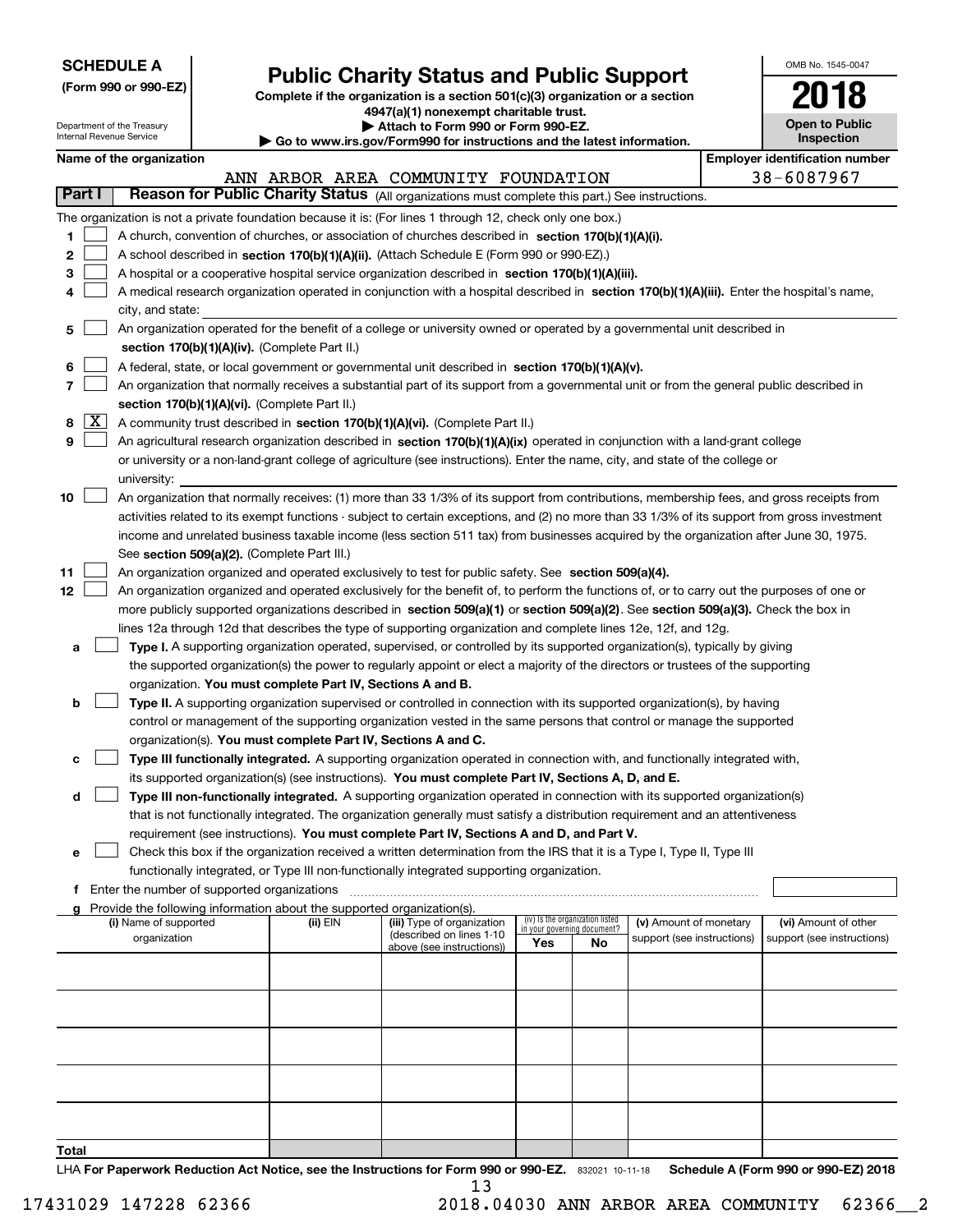## Schedule A (Form 990 or 990-EZ) 2018  $\,$  ANN  $\,$  ARBOR  $\,$  AREA  $\,$  COMMUNITY  $\,$  FOUNDATION  $\,$   $\,$  38  $-$  6087967  $\,$  Page

**2**

(Complete only if you checked the box on line 5, 7, or 8 of Part I or if the organization failed to qualify under Part III. If the organization fails to qualify under the tests listed below, please complete Part III.) **Part II Support Schedule for Organizations Described in Sections 170(b)(1)(A)(iv) and 170(b)(1)(A)(vi)**

|    | <b>Section A. Public Support</b>                                                                                                               |                      |            |            |                                 |          |                                         |
|----|------------------------------------------------------------------------------------------------------------------------------------------------|----------------------|------------|------------|---------------------------------|----------|-----------------------------------------|
|    | Calendar year (or fiscal year beginning in)                                                                                                    | (a) 2014             | $(b)$ 2015 | $(c)$ 2016 | $(d)$ 2017                      | (e) 2018 | (f) Total                               |
|    | 1 Gifts, grants, contributions, and                                                                                                            |                      |            |            |                                 |          |                                         |
|    | membership fees received. (Do not                                                                                                              |                      |            |            |                                 |          |                                         |
|    | include any "unusual grants.")                                                                                                                 | 4294100.             | 3743018.   |            | 7496900.11167368.               |          | 7221951.33923337.                       |
|    | 2 Tax revenues levied for the organ-                                                                                                           |                      |            |            |                                 |          |                                         |
|    | ization's benefit and either paid to                                                                                                           |                      |            |            |                                 |          |                                         |
|    | or expended on its behalf                                                                                                                      |                      |            |            |                                 |          |                                         |
|    | 3 The value of services or facilities                                                                                                          |                      |            |            |                                 |          |                                         |
|    | furnished by a governmental unit to                                                                                                            |                      |            |            |                                 |          |                                         |
|    | the organization without charge                                                                                                                |                      |            |            |                                 |          |                                         |
|    | 4 Total. Add lines 1 through 3                                                                                                                 | 4294100.             | 3743018.   |            | 7496900.11167368.               |          | 7221951.33923337.                       |
|    | 5 The portion of total contributions                                                                                                           |                      |            |            |                                 |          |                                         |
|    | by each person (other than a                                                                                                                   |                      |            |            |                                 |          |                                         |
|    | governmental unit or publicly                                                                                                                  |                      |            |            |                                 |          |                                         |
|    | supported organization) included                                                                                                               |                      |            |            |                                 |          |                                         |
|    | on line 1 that exceeds 2% of the                                                                                                               |                      |            |            |                                 |          |                                         |
|    | amount shown on line 11,                                                                                                                       |                      |            |            |                                 |          |                                         |
|    | column (f)                                                                                                                                     |                      |            |            |                                 |          | 10431827.                               |
|    | 6 Public support. Subtract line 5 from line 4.                                                                                                 |                      |            |            |                                 |          | 23491510.                               |
|    | <b>Section B. Total Support</b>                                                                                                                |                      |            |            |                                 |          |                                         |
|    | Calendar year (or fiscal year beginning in)                                                                                                    |                      | $(b)$ 2015 | $(c)$ 2016 |                                 |          |                                         |
|    | <b>7</b> Amounts from line 4                                                                                                                   | (a) 2014<br>4294100. | 3743018.   |            | $(d)$ 2017<br>7496900.11167368. | (e) 2018 | (f) Total<br>7221951.33923337.          |
|    |                                                                                                                                                |                      |            |            |                                 |          |                                         |
|    | 8 Gross income from interest,                                                                                                                  |                      |            |            |                                 |          |                                         |
|    | dividends, payments received on                                                                                                                |                      |            |            |                                 |          |                                         |
|    | securities loans, rents, royalties,                                                                                                            | 994,948.             | 997,226.   | 1245612.   | 1525284.                        | 1912718. | 6675788.                                |
|    | and income from similar sources                                                                                                                |                      |            |            |                                 |          |                                         |
|    | <b>9</b> Net income from unrelated business                                                                                                    |                      |            |            |                                 |          |                                         |
|    | activities, whether or not the                                                                                                                 |                      |            |            |                                 |          |                                         |
|    | business is regularly carried on                                                                                                               |                      |            |            |                                 |          |                                         |
|    | <b>10</b> Other income. Do not include gain                                                                                                    |                      |            |            |                                 |          |                                         |
|    | or loss from the sale of capital                                                                                                               |                      |            |            |                                 |          |                                         |
|    | assets (Explain in Part VI.)                                                                                                                   |                      |            |            |                                 |          |                                         |
|    | 11 Total support. Add lines 7 through 10                                                                                                       |                      |            |            |                                 |          | 40599125.                               |
|    | 12 Gross receipts from related activities, etc. (see instructions)                                                                             |                      |            |            |                                 | 12       |                                         |
|    | 13 First five years. If the Form 990 is for the organization's first, second, third, fourth, or fifth tax year as a section 501(c)(3)          |                      |            |            |                                 |          |                                         |
|    | organization, check this box and stop here                                                                                                     |                      |            |            |                                 |          |                                         |
|    | Section C. Computation of Public Support Percentage                                                                                            |                      |            |            |                                 |          |                                         |
|    | 14 Public support percentage for 2018 (line 6, column (f) divided by line 11, column (f) <i>manumeronoming</i>                                 |                      |            |            |                                 | 14       | 57.86<br>$\frac{9}{6}$                  |
|    |                                                                                                                                                |                      |            |            |                                 | 15       | 69.83<br>%                              |
|    | 16a 33 1/3% support test - 2018. If the organization did not check the box on line 13, and line 14 is 33 1/3% or more, check this box and      |                      |            |            |                                 |          |                                         |
|    | stop here. The organization qualifies as a publicly supported organization                                                                     |                      |            |            |                                 |          | $\blacktriangleright$ $\vert$ X $\vert$ |
|    | b 33 1/3% support test - 2017. If the organization did not check a box on line 13 or 16a, and line 15 is 33 1/3% or more, check this box       |                      |            |            |                                 |          |                                         |
|    | and stop here. The organization qualifies as a publicly supported organization                                                                 |                      |            |            |                                 |          |                                         |
|    | 17a 10% -facts-and-circumstances test - 2018. If the organization did not check a box on line 13, 16a, or 16b, and line 14 is 10% or more,     |                      |            |            |                                 |          |                                         |
|    | and if the organization meets the "facts-and-circumstances" test, check this box and stop here. Explain in Part VI how the organization        |                      |            |            |                                 |          |                                         |
|    | meets the "facts-and-circumstances" test. The organization qualifies as a publicly supported organization <i>marroummumumumum</i>              |                      |            |            |                                 |          |                                         |
|    | <b>b 10% -facts-and-circumstances test - 2017.</b> If the organization did not check a box on line 13, 16a, 16b, or 17a, and line 15 is 10% or |                      |            |            |                                 |          |                                         |
|    | more, and if the organization meets the "facts-and-circumstances" test, check this box and stop here. Explain in Part VI how the               |                      |            |            |                                 |          |                                         |
|    | organization meets the "facts-and-circumstances" test. The organization qualifies as a publicly supported organization                         |                      |            |            |                                 |          |                                         |
| 18 | Private foundation. If the organization did not check a box on line 13, 16a, 16b, 17a, or 17b, check this box and see instructions             |                      |            |            |                                 |          |                                         |
|    |                                                                                                                                                |                      |            |            |                                 |          | Schedule A (Form 990 or 990-F7) 2018    |

**Schedule A (Form 990 or 990-EZ) 2018**

832022 10-11-18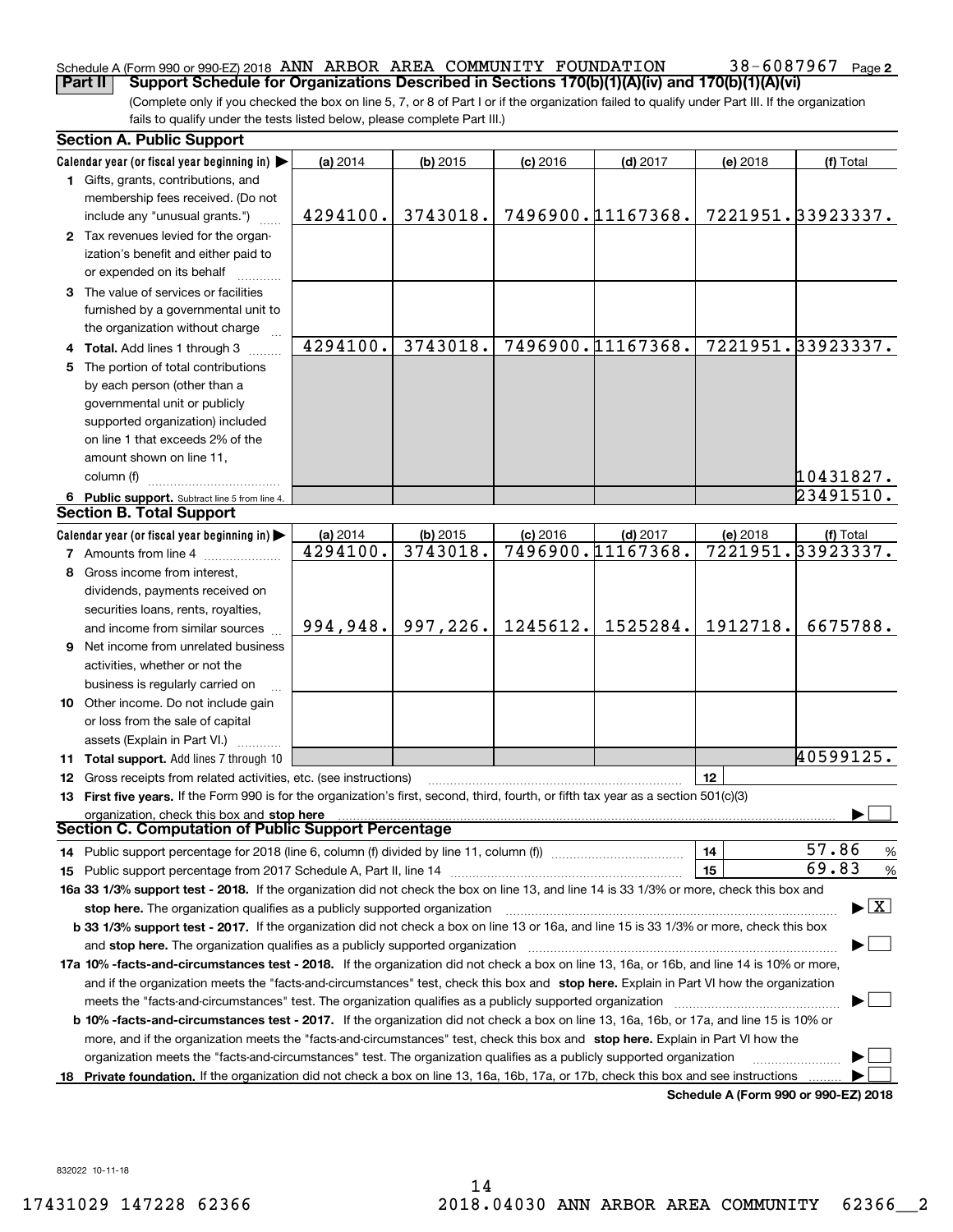#### Schedule A (Form 990 or 990-EZ) 2018  $\,$  ANN  $\,$  ARBOR  $\,$  AREA  $\,$  COMMUNITY  $\,$  FOUNDATION  $\,$   $\,$  38  $-$  6087967  $\,$  Page **Part III Support Schedule for Organizations Described in Section 509(a)(2)**

(Complete only if you checked the box on line 10 of Part I or if the organization failed to qualify under Part II. If the organization fails to qualify under the tests listed below, please complete Part II.)

|     | <b>Section A. Public Support</b>                                                                                                                                                                                                                                                             |          |            |            |            |          |                                      |
|-----|----------------------------------------------------------------------------------------------------------------------------------------------------------------------------------------------------------------------------------------------------------------------------------------------|----------|------------|------------|------------|----------|--------------------------------------|
|     | Calendar year (or fiscal year beginning in) $\blacktriangleright$                                                                                                                                                                                                                            | (a) 2014 | $(b)$ 2015 | $(c)$ 2016 | $(d)$ 2017 | (e) 2018 | (f) Total                            |
|     | 1 Gifts, grants, contributions, and                                                                                                                                                                                                                                                          |          |            |            |            |          |                                      |
|     | membership fees received. (Do not                                                                                                                                                                                                                                                            |          |            |            |            |          |                                      |
|     | include any "unusual grants.")                                                                                                                                                                                                                                                               |          |            |            |            |          |                                      |
|     | <b>2</b> Gross receipts from admissions,<br>merchandise sold or services per-<br>formed, or facilities furnished in<br>any activity that is related to the<br>organization's tax-exempt purpose                                                                                              |          |            |            |            |          |                                      |
|     | 3 Gross receipts from activities that<br>are not an unrelated trade or bus-                                                                                                                                                                                                                  |          |            |            |            |          |                                      |
|     | iness under section 513                                                                                                                                                                                                                                                                      |          |            |            |            |          |                                      |
|     | 4 Tax revenues levied for the organ-<br>ization's benefit and either paid to                                                                                                                                                                                                                 |          |            |            |            |          |                                      |
|     | or expended on its behalf<br>.                                                                                                                                                                                                                                                               |          |            |            |            |          |                                      |
|     | 5 The value of services or facilities                                                                                                                                                                                                                                                        |          |            |            |            |          |                                      |
|     | furnished by a governmental unit to                                                                                                                                                                                                                                                          |          |            |            |            |          |                                      |
|     | the organization without charge                                                                                                                                                                                                                                                              |          |            |            |            |          |                                      |
|     | <b>6 Total.</b> Add lines 1 through 5                                                                                                                                                                                                                                                        |          |            |            |            |          |                                      |
|     | 7a Amounts included on lines 1, 2, and<br>3 received from disqualified persons                                                                                                                                                                                                               |          |            |            |            |          |                                      |
|     | <b>b</b> Amounts included on lines 2 and 3 received<br>from other than disqualified persons that<br>exceed the greater of \$5,000 or 1% of the<br>amount on line 13 for the year                                                                                                             |          |            |            |            |          |                                      |
|     | c Add lines 7a and 7b                                                                                                                                                                                                                                                                        |          |            |            |            |          |                                      |
|     | 8 Public support. (Subtract line 7c from line 6.)<br><b>Section B. Total Support</b>                                                                                                                                                                                                         |          |            |            |            |          |                                      |
|     | Calendar year (or fiscal year beginning in)                                                                                                                                                                                                                                                  | (a) 2014 | $(b)$ 2015 | $(c)$ 2016 | $(d)$ 2017 | (e) 2018 | (f) Total                            |
|     | 9 Amounts from line 6                                                                                                                                                                                                                                                                        |          |            |            |            |          |                                      |
|     | <b>10a</b> Gross income from interest,<br>dividends, payments received on<br>securities loans, rents, royalties,<br>and income from similar sources                                                                                                                                          |          |            |            |            |          |                                      |
|     | <b>b</b> Unrelated business taxable income<br>(less section 511 taxes) from businesses                                                                                                                                                                                                       |          |            |            |            |          |                                      |
|     | acquired after June 30, 1975                                                                                                                                                                                                                                                                 |          |            |            |            |          |                                      |
|     | c Add lines 10a and 10b<br>11 Net income from unrelated business<br>activities not included in line 10b,<br>whether or not the business is<br>regularly carried on                                                                                                                           |          |            |            |            |          |                                      |
|     | <b>12</b> Other income. Do not include gain<br>or loss from the sale of capital<br>assets (Explain in Part VI.)                                                                                                                                                                              |          |            |            |            |          |                                      |
|     | <b>13</b> Total support. (Add lines 9, 10c, 11, and 12.)                                                                                                                                                                                                                                     |          |            |            |            |          |                                      |
|     | 14 First five years. If the Form 990 is for the organization's first, second, third, fourth, or fifth tax year as a section 501(c)(3) organization,                                                                                                                                          |          |            |            |            |          |                                      |
|     | check this box and stop here with the continuum control to the control of the control of the control of the control of the control of the control of the control of the control of the control of the control of the control o<br><b>Section C. Computation of Public Support Percentage</b> |          |            |            |            |          |                                      |
|     | 15 Public support percentage for 2018 (line 8, column (f), divided by line 13, column (f))                                                                                                                                                                                                   |          |            |            |            | 15       | %                                    |
| 16. | Public support percentage from 2017 Schedule A, Part III, line 15                                                                                                                                                                                                                            |          |            |            |            | 16       | %                                    |
|     | <b>Section D. Computation of Investment Income Percentage</b>                                                                                                                                                                                                                                |          |            |            |            |          |                                      |
|     | 17 Investment income percentage for 2018 (line 10c, column (f), divided by line 13, column (f))                                                                                                                                                                                              |          |            |            |            | 17       | %                                    |
|     | 18 Investment income percentage from 2017 Schedule A, Part III, line 17                                                                                                                                                                                                                      |          |            |            |            | 18       | %                                    |
|     | 19a 33 1/3% support tests - 2018. If the organization did not check the box on line 14, and line 15 is more than 33 1/3%, and line 17 is not                                                                                                                                                 |          |            |            |            |          |                                      |
|     | more than 33 1/3%, check this box and stop here. The organization qualifies as a publicly supported organization                                                                                                                                                                             |          |            |            |            |          | ▶                                    |
|     | <b>b 33 1/3% support tests - 2017.</b> If the organization did not check a box on line 14 or line 19a, and line 16 is more than 33 1/3%, and                                                                                                                                                 |          |            |            |            |          |                                      |
|     | line 18 is not more than 33 1/3%, check this box and stop here. The organization qualifies as a publicly supported organization                                                                                                                                                              |          |            |            |            |          |                                      |
| 20  | <b>Private foundation.</b> If the organization did not check a box on line 14, 19a, or 19b, check this box and see instructions                                                                                                                                                              |          |            |            |            |          | .                                    |
|     | 832023 10-11-18                                                                                                                                                                                                                                                                              |          |            |            |            |          | Schedule A (Form 990 or 990-EZ) 2018 |
|     |                                                                                                                                                                                                                                                                                              |          | 15         |            |            |          |                                      |

17431029 147228 62366 2018.04030 ANN ARBOR AREA COMMUNITY 62366\_\_2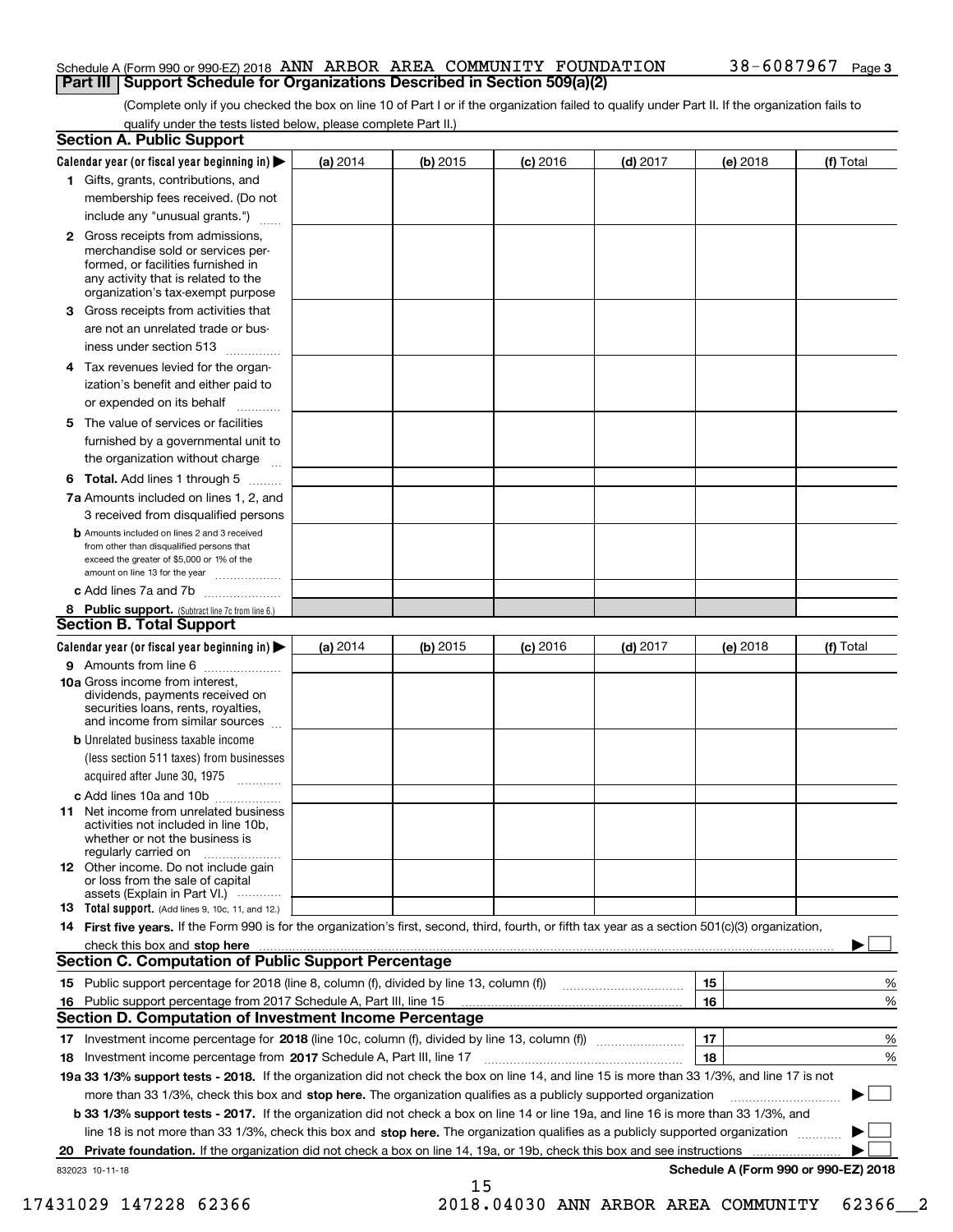#### Schedule A (Form 990 or 990-EZ) 2018  $\,$  ANN  $\,$  ARBOR  $\,$  AREA  $\,$  COMMUNITY  $\,$  FOUNDATION  $\,$   $\,$  38  $-$  6087967  $\,$  Page

**1**

**2**

**3a**

**3b**

**YesNo**

## **Part IV Supporting Organizations**

(Complete only if you checked a box in line 12 on Part I. If you checked 12a of Part I, complete Sections A and B. If you checked 12b of Part I, complete Sections A and C. If you checked 12c of Part I, complete Sections A, D, and E. If you checked 12d of Part I, complete Sections A and D, and complete Part V.)

#### **Section A. All Supporting Organizations**

- **1** Are all of the organization's supported organizations listed by name in the organization's governing documents? If "No," describe in **Part VI** how the supported organizations are designated. If designated by *class or purpose, describe the designation. If historic and continuing relationship, explain.*
- **2** Did the organization have any supported organization that does not have an IRS determination of status under section 509(a)(1) or (2)? If "Yes," explain in Part VI how the organization determined that the supported *organization was described in section 509(a)(1) or (2).*
- **3a** Did the organization have a supported organization described in section 501(c)(4), (5), or (6)? If "Yes," answer *(b) and (c) below.*
- **b** Did the organization confirm that each supported organization qualified under section 501(c)(4), (5), or (6) and satisfied the public support tests under section 509(a)(2)? If "Yes," describe in **Part VI** when and how the *organization made the determination.*
- **c**Did the organization ensure that all support to such organizations was used exclusively for section 170(c)(2)(B) purposes? If "Yes," explain in **Part VI** what controls the organization put in place to ensure such use.
- **4a***If* Was any supported organization not organized in the United States ("foreign supported organization")? *"Yes," and if you checked 12a or 12b in Part I, answer (b) and (c) below.*
- **b** Did the organization have ultimate control and discretion in deciding whether to make grants to the foreign supported organization? If "Yes," describe in **Part VI** how the organization had such control and discretion *despite being controlled or supervised by or in connection with its supported organizations.*
- **c** Did the organization support any foreign supported organization that does not have an IRS determination under sections 501(c)(3) and 509(a)(1) or (2)? If "Yes," explain in **Part VI** what controls the organization used *to ensure that all support to the foreign supported organization was used exclusively for section 170(c)(2)(B) purposes.*
- **5a** Did the organization add, substitute, or remove any supported organizations during the tax year? If "Yes," answer (b) and (c) below (if applicable). Also, provide detail in **Part VI,** including (i) the names and EIN *numbers of the supported organizations added, substituted, or removed; (ii) the reasons for each such action; (iii) the authority under the organization's organizing document authorizing such action; and (iv) how the action was accomplished (such as by amendment to the organizing document).*
- **b** Type I or Type II only. Was any added or substituted supported organization part of a class already designated in the organization's organizing document?
- **cSubstitutions only.**  Was the substitution the result of an event beyond the organization's control?
- **6** Did the organization provide support (whether in the form of grants or the provision of services or facilities) to **Part VI.** *If "Yes," provide detail in* support or benefit one or more of the filing organization's supported organizations? anyone other than (i) its supported organizations, (ii) individuals that are part of the charitable class benefited by one or more of its supported organizations, or (iii) other supporting organizations that also
- **7**Did the organization provide a grant, loan, compensation, or other similar payment to a substantial contributor *If "Yes," complete Part I of Schedule L (Form 990 or 990-EZ).* regard to a substantial contributor? (as defined in section 4958(c)(3)(C)), a family member of a substantial contributor, or a 35% controlled entity with
- **8** Did the organization make a loan to a disqualified person (as defined in section 4958) not described in line 7? *If "Yes," complete Part I of Schedule L (Form 990 or 990-EZ).*
- **9a** Was the organization controlled directly or indirectly at any time during the tax year by one or more in section 509(a)(1) or (2))? If "Yes," *provide detail in* <code>Part VI.</code> disqualified persons as defined in section 4946 (other than foundation managers and organizations described
- **b** Did one or more disqualified persons (as defined in line 9a) hold a controlling interest in any entity in which the supporting organization had an interest? If "Yes," provide detail in P**art VI**.
- **c**Did a disqualified person (as defined in line 9a) have an ownership interest in, or derive any personal benefit from, assets in which the supporting organization also had an interest? If "Yes," provide detail in P**art VI.**
- **10a** Was the organization subject to the excess business holdings rules of section 4943 because of section supporting organizations)? If "Yes," answer 10b below. 4943(f) (regarding certain Type II supporting organizations, and all Type III non-functionally integrated
- **b** Did the organization have any excess business holdings in the tax year? (Use Schedule C, Form 4720, to *determine whether the organization had excess business holdings.)*

16

832024 10-11-18

**3c4a4b4c5a 5b5c6789a 9b9c10a10b**

**Schedule A (Form 990 or 990-EZ) 2018**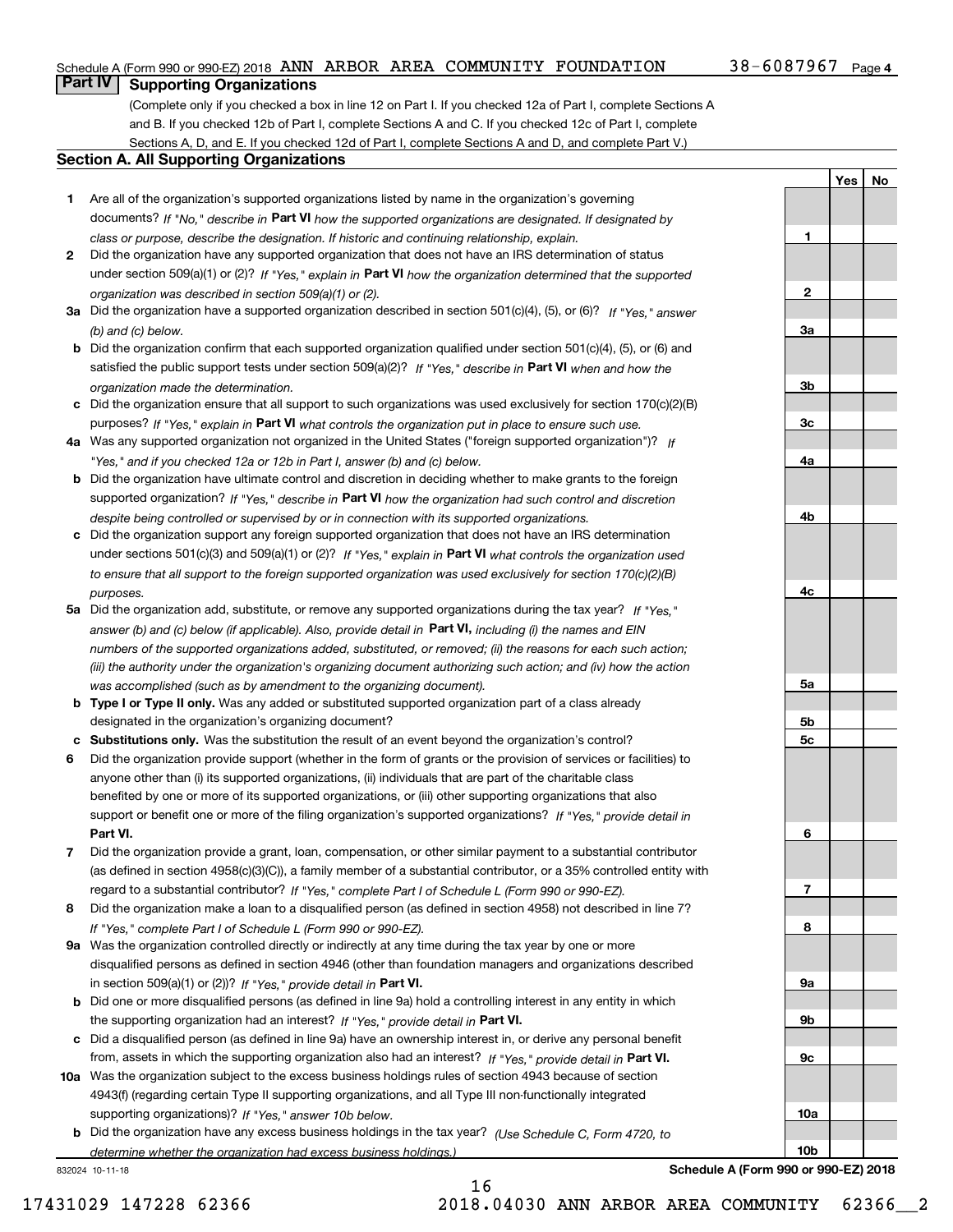#### **5** Schedule A (Form 990 or 990-EZ) 2018 Page ANN ARBOR AREA COMMUNITY FOUNDATION 38-6087967 **Part IV Supporting Organizations** *(continued)*

|    |                                                                                                                                                                                                                                         |                 | Yes | No |
|----|-----------------------------------------------------------------------------------------------------------------------------------------------------------------------------------------------------------------------------------------|-----------------|-----|----|
| 11 | Has the organization accepted a gift or contribution from any of the following persons?                                                                                                                                                 |                 |     |    |
|    | a A person who directly or indirectly controls, either alone or together with persons described in (b) and (c)                                                                                                                          |                 |     |    |
|    | below, the governing body of a supported organization?                                                                                                                                                                                  | 11a             |     |    |
|    | <b>b</b> A family member of a person described in (a) above?                                                                                                                                                                            | 11 <sub>b</sub> |     |    |
|    | c A 35% controlled entity of a person described in (a) or (b) above? If "Yes" to a, b, or c, provide detail in Part VI.                                                                                                                 | 11c             |     |    |
|    | <b>Section B. Type I Supporting Organizations</b>                                                                                                                                                                                       |                 |     |    |
|    |                                                                                                                                                                                                                                         |                 | Yes | No |
| 1. | Did the directors, trustees, or membership of one or more supported organizations have the power to                                                                                                                                     |                 |     |    |
|    | regularly appoint or elect at least a majority of the organization's directors or trustees at all times during the                                                                                                                      |                 |     |    |
|    | tax year? If "No," describe in Part VI how the supported organization(s) effectively operated, supervised, or                                                                                                                           |                 |     |    |
|    | controlled the organization's activities. If the organization had more than one supported organization,                                                                                                                                 |                 |     |    |
|    | describe how the powers to appoint and/or remove directors or trustees were allocated among the supported                                                                                                                               |                 |     |    |
|    | organizations and what conditions or restrictions, if any, applied to such powers during the tax year.                                                                                                                                  | 1               |     |    |
| 2  | Did the organization operate for the benefit of any supported organization other than the supported                                                                                                                                     |                 |     |    |
|    | organization(s) that operated, supervised, or controlled the supporting organization? If "Yes," explain in                                                                                                                              |                 |     |    |
|    | Part VI how providing such benefit carried out the purposes of the supported organization(s) that operated,                                                                                                                             |                 |     |    |
|    | supervised, or controlled the supporting organization.                                                                                                                                                                                  | 2               |     |    |
|    | <b>Section C. Type II Supporting Organizations</b>                                                                                                                                                                                      |                 |     |    |
|    |                                                                                                                                                                                                                                         |                 | Yes | No |
| 1. | Were a majority of the organization's directors or trustees during the tax year also a majority of the directors                                                                                                                        |                 |     |    |
|    | or trustees of each of the organization's supported organization(s)? If "No," describe in Part VI how control                                                                                                                           |                 |     |    |
|    | or management of the supporting organization was vested in the same persons that controlled or managed                                                                                                                                  |                 |     |    |
|    | the supported organization(s).<br><b>Section D. All Type III Supporting Organizations</b>                                                                                                                                               | 1               |     |    |
|    |                                                                                                                                                                                                                                         |                 |     |    |
|    |                                                                                                                                                                                                                                         |                 | Yes | No |
| 1. | Did the organization provide to each of its supported organizations, by the last day of the fifth month of the<br>organization's tax year, (i) a written notice describing the type and amount of support provided during the prior tax |                 |     |    |
|    | year, (ii) a copy of the Form 990 that was most recently filed as of the date of notification, and (iii) copies of the                                                                                                                  |                 |     |    |
|    | organization's governing documents in effect on the date of notification, to the extent not previously provided?                                                                                                                        | 1               |     |    |
| 2  | Were any of the organization's officers, directors, or trustees either (i) appointed or elected by the supported                                                                                                                        |                 |     |    |
|    | organization(s) or (ii) serving on the governing body of a supported organization? If "No," explain in Part VI how                                                                                                                      |                 |     |    |
|    | the organization maintained a close and continuous working relationship with the supported organization(s).                                                                                                                             | 2               |     |    |
| 3  | By reason of the relationship described in (2), did the organization's supported organizations have a                                                                                                                                   |                 |     |    |
|    | significant voice in the organization's investment policies and in directing the use of the organization's                                                                                                                              |                 |     |    |
|    | income or assets at all times during the tax year? If "Yes," describe in Part VI the role the organization's                                                                                                                            |                 |     |    |
|    | supported organizations played in this regard.                                                                                                                                                                                          | 3               |     |    |
|    | Section E. Type III Functionally Integrated Supporting Organizations                                                                                                                                                                    |                 |     |    |
| 1  | Check the box next to the method that the organization used to satisfy the Integral Part Test during the year (see instructions).                                                                                                       |                 |     |    |
| а  | The organization satisfied the Activities Test. Complete line 2 below.                                                                                                                                                                  |                 |     |    |
| b  | The organization is the parent of each of its supported organizations. Complete line 3 below.                                                                                                                                           |                 |     |    |
| c  | The organization supported a governmental entity. Describe in Part VI how you supported a government entity (see instructions),                                                                                                         |                 |     |    |
| 2  | Activities Test. Answer (a) and (b) below.                                                                                                                                                                                              |                 | Yes | No |
| а  | Did substantially all of the organization's activities during the tax year directly further the exempt purposes of                                                                                                                      |                 |     |    |
|    | the supported organization(s) to which the organization was responsive? If "Yes," then in Part VI identify                                                                                                                              |                 |     |    |
|    | those supported organizations and explain how these activities directly furthered their exempt purposes,                                                                                                                                |                 |     |    |
|    | how the organization was responsive to those supported organizations, and how the organization determined                                                                                                                               |                 |     |    |
|    | that these activities constituted substantially all of its activities.                                                                                                                                                                  | 2a              |     |    |
| b  | Did the activities described in (a) constitute activities that, but for the organization's involvement, one or more                                                                                                                     |                 |     |    |
|    | of the organization's supported organization(s) would have been engaged in? If "Yes," explain in Part VI the                                                                                                                            |                 |     |    |
|    | reasons for the organization's position that its supported organization(s) would have engaged in these                                                                                                                                  |                 |     |    |
|    | activities but for the organization's involvement.                                                                                                                                                                                      | 2b              |     |    |
| з  | Parent of Supported Organizations. Answer (a) and (b) below.                                                                                                                                                                            |                 |     |    |
| а  | Did the organization have the power to regularly appoint or elect a majority of the officers, directors, or                                                                                                                             | За              |     |    |
| b  | trustees of each of the supported organizations? Provide details in Part VI.<br>Did the organization exercise a substantial degree of direction over the policies, programs, and activities of each                                     |                 |     |    |
|    | of its supported organizations? If "Yes," describe in Part VI the role played by the organization in this regard.                                                                                                                       | 3b              |     |    |
|    |                                                                                                                                                                                                                                         |                 |     |    |

17

832025 10-11-18

**Schedule A (Form 990 or 990-EZ) 2018**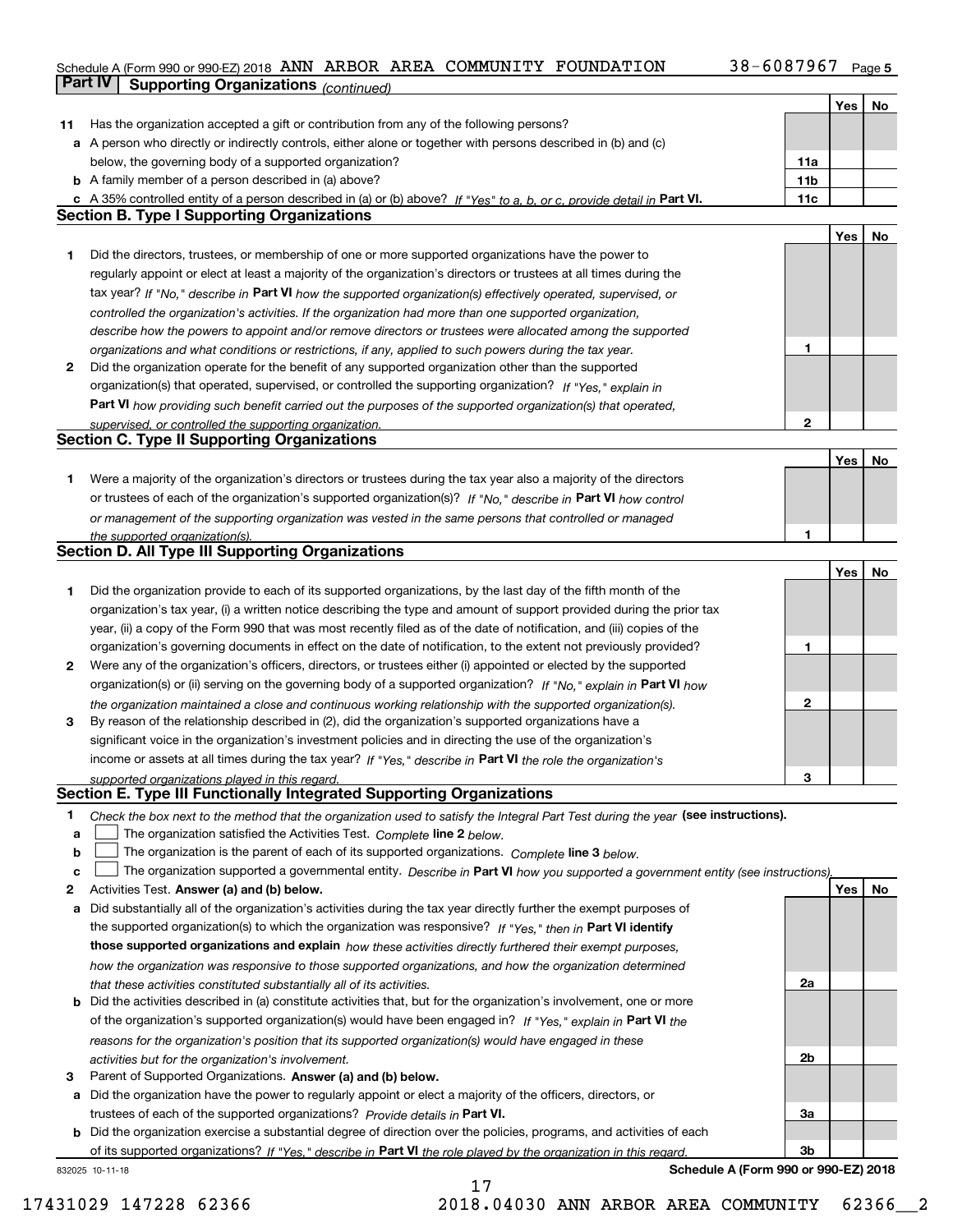| <b>Part V</b> Type III Non-Functionally Integrated 509(a)(3) Supporting Organizations |  |            |        |
|---------------------------------------------------------------------------------------|--|------------|--------|
| Schedule A (Form 990 or 990-EZ) 2018 ANN ARBOR AREA COMMUNITY FOUNDATION              |  | 38-6087967 | Page 6 |

| 1 Check here if the organization satisfied the Integral Part Test as a qualifying trust on Nov. 20, 1970 (explain in Part VI.) See instructions. All |  |
|------------------------------------------------------------------------------------------------------------------------------------------------------|--|
| other Type III non-functionally integrated supporting organizations must complete Sections A through E.                                              |  |

|                                         | Section A - Adjusted Net Income                                              | (A) Prior Year | (B) Current Year<br>(optional) |                                |
|-----------------------------------------|------------------------------------------------------------------------------|----------------|--------------------------------|--------------------------------|
| 1                                       | Net short-term capital gain                                                  | 1              |                                |                                |
| $\mathbf{2}$                            | Recoveries of prior-year distributions                                       | $\overline{2}$ |                                |                                |
| 3                                       | Other gross income (see instructions)                                        | 3              |                                |                                |
| 4                                       | Add lines 1 through 3                                                        | 4              |                                |                                |
| 5                                       | Depreciation and depletion                                                   | 5              |                                |                                |
| 6                                       | Portion of operating expenses paid or incurred for production or             |                |                                |                                |
|                                         | collection of gross income or for management, conservation, or               |                |                                |                                |
|                                         | maintenance of property held for production of income (see instructions)     | 6              |                                |                                |
| 7                                       | Other expenses (see instructions)                                            | $\overline{7}$ |                                |                                |
| 8                                       | Adjusted Net Income (subtract lines 5, 6, and 7 from line 4)                 | 8              |                                |                                |
| <b>Section B - Minimum Asset Amount</b> |                                                                              |                | (A) Prior Year                 | (B) Current Year<br>(optional) |
| 1                                       | Aggregate fair market value of all non-exempt-use assets (see                |                |                                |                                |
|                                         | instructions for short tax year or assets held for part of year):            |                |                                |                                |
|                                         | a Average monthly value of securities                                        | 1a             |                                |                                |
|                                         | <b>b</b> Average monthly cash balances                                       | 1b             |                                |                                |
|                                         | c Fair market value of other non-exempt-use assets                           | 1c             |                                |                                |
|                                         | d Total (add lines 1a, 1b, and 1c)                                           | 1d             |                                |                                |
|                                         | <b>e</b> Discount claimed for blockage or other                              |                |                                |                                |
|                                         | factors (explain in detail in <b>Part VI</b> ):                              |                |                                |                                |
| 2                                       | Acquisition indebtedness applicable to non-exempt-use assets                 | $\mathbf{2}$   |                                |                                |
| З                                       | Subtract line 2 from line 1d                                                 | 3              |                                |                                |
| 4                                       | Cash deemed held for exempt use. Enter 1-1/2% of line 3 (for greater amount, |                |                                |                                |
|                                         | see instructions)                                                            | 4              |                                |                                |
| 5                                       | Net value of non-exempt-use assets (subtract line 4 from line 3)             | 5              |                                |                                |
| 6                                       | Multiply line 5 by .035                                                      | 6              |                                |                                |
| 7                                       | Recoveries of prior-year distributions                                       | $\overline{7}$ |                                |                                |
| 8                                       | Minimum Asset Amount (add line 7 to line 6)                                  | 8              |                                |                                |
|                                         | <b>Section C - Distributable Amount</b>                                      |                |                                | <b>Current Year</b>            |
| 1                                       | Adjusted net income for prior year (from Section A, line 8, Column A)        | 1              |                                |                                |
| 2                                       | Enter 85% of line 1                                                          | $\overline{2}$ |                                |                                |
| 3                                       | Minimum asset amount for prior year (from Section B, line 8, Column A)       | 3              |                                |                                |
| 4                                       | Enter greater of line 2 or line 3                                            | 4              |                                |                                |
| 5                                       | Income tax imposed in prior year                                             | 5              |                                |                                |
| 6                                       | <b>Distributable Amount.</b> Subtract line 5 from line 4, unless subject to  |                |                                |                                |
|                                         | emergency temporary reduction (see instructions)                             | 6              |                                |                                |
|                                         |                                                                              |                |                                |                                |

**7** Check here if the current year is the organization's first as a non-functionally integrated Type III supporting organization (see instructions).

**Schedule A (Form 990 or 990-EZ) 2018**

832026 10-11-18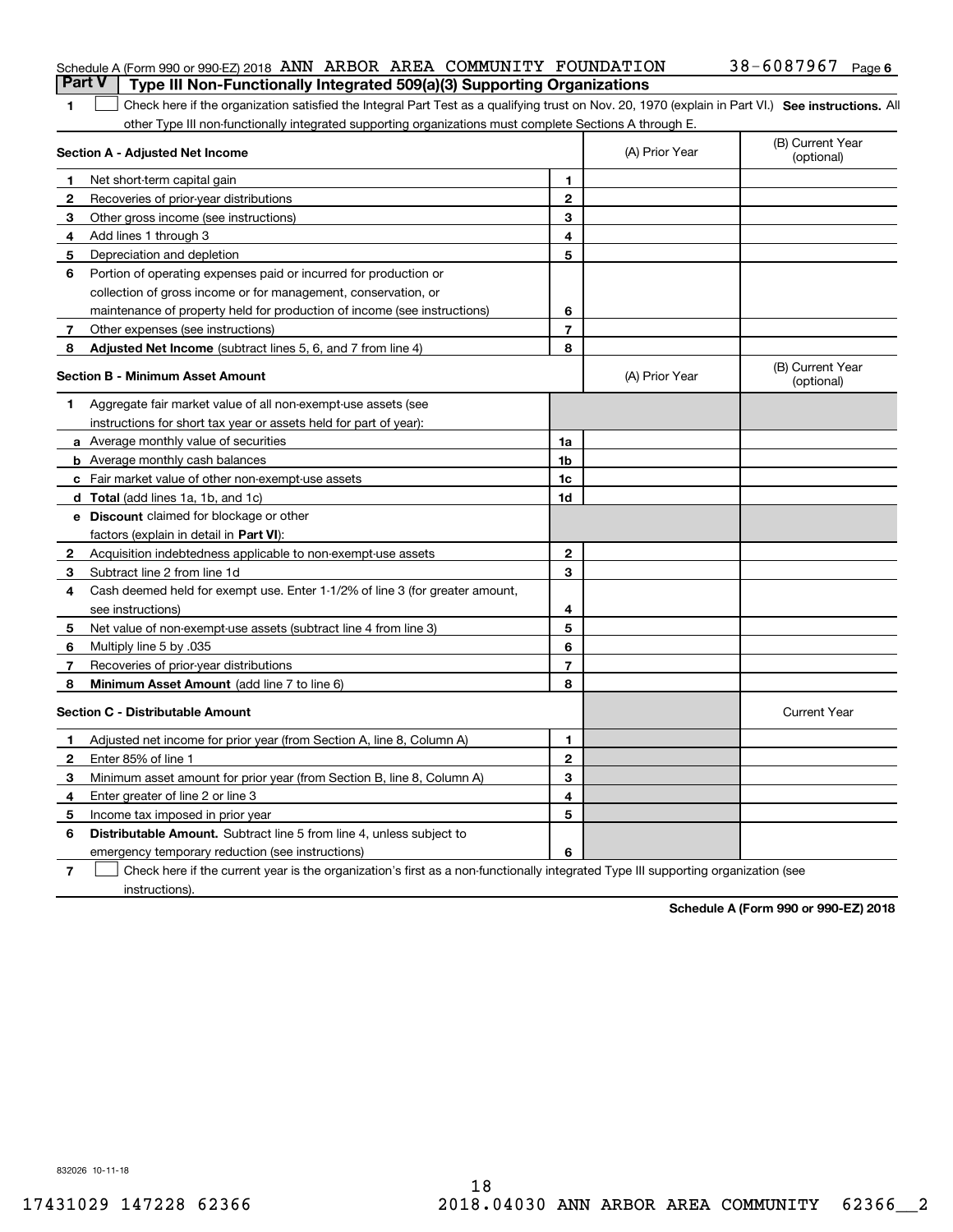#### Schedule A (Form 990 or 990-EZ) 2018 **ANN ARBOR AREA COMMUN**ITY FOUNDATIION 3 8 - 6 U 8 7 9 6 7 Page ANN ARBOR AREA COMMUNITY FOUNDATION 38-6087967

| <b>Part V</b> | Type III Non-Functionally Integrated 509(a)(3) Supporting Organizations                    |                             | (continued)                           |                                         |
|---------------|--------------------------------------------------------------------------------------------|-----------------------------|---------------------------------------|-----------------------------------------|
|               | <b>Section D - Distributions</b>                                                           |                             |                                       | <b>Current Year</b>                     |
| 1             | Amounts paid to supported organizations to accomplish exempt purposes                      |                             |                                       |                                         |
| 2             | Amounts paid to perform activity that directly furthers exempt purposes of supported       |                             |                                       |                                         |
|               | organizations, in excess of income from activity                                           |                             |                                       |                                         |
| 3             | Administrative expenses paid to accomplish exempt purposes of supported organizations      |                             |                                       |                                         |
| 4             | Amounts paid to acquire exempt-use assets                                                  |                             |                                       |                                         |
| 5             | Qualified set-aside amounts (prior IRS approval required)                                  |                             |                                       |                                         |
| 6             | Other distributions (describe in Part VI). See instructions.                               |                             |                                       |                                         |
| 7             | <b>Total annual distributions.</b> Add lines 1 through 6.                                  |                             |                                       |                                         |
| 8             | Distributions to attentive supported organizations to which the organization is responsive |                             |                                       |                                         |
|               | (provide details in Part VI). See instructions.                                            |                             |                                       |                                         |
| 9             | Distributable amount for 2018 from Section C, line 6                                       |                             |                                       |                                         |
| 10            | Line 8 amount divided by line 9 amount                                                     |                             |                                       |                                         |
|               |                                                                                            | (i)                         | (iii)                                 | (iii)                                   |
|               | <b>Section E - Distribution Allocations</b> (see instructions)                             | <b>Excess Distributions</b> | <b>Underdistributions</b><br>Pre-2018 | <b>Distributable</b><br>Amount for 2018 |
| 1             | Distributable amount for 2018 from Section C, line 6                                       |                             |                                       |                                         |
| 2             | Underdistributions, if any, for years prior to 2018 (reason-                               |                             |                                       |                                         |
|               | able cause required- explain in Part VI). See instructions.                                |                             |                                       |                                         |
| З             | Excess distributions carryover, if any, to 2018                                            |                             |                                       |                                         |
|               | <b>a</b> From 2013                                                                         |                             |                                       |                                         |
|               | <b>b</b> From 2014                                                                         |                             |                                       |                                         |
|               | $c$ From 2015                                                                              |                             |                                       |                                         |
|               | d From 2016                                                                                |                             |                                       |                                         |
|               | e From 2017                                                                                |                             |                                       |                                         |
|               | Total of lines 3a through e                                                                |                             |                                       |                                         |
| g             | Applied to underdistributions of prior years                                               |                             |                                       |                                         |
|               | <b>h</b> Applied to 2018 distributable amount                                              |                             |                                       |                                         |
|               | Carryover from 2013 not applied (see instructions)                                         |                             |                                       |                                         |
|               | Remainder. Subtract lines 3g, 3h, and 3i from 3f.                                          |                             |                                       |                                         |
| 4             | Distributions for 2018 from Section D,                                                     |                             |                                       |                                         |
|               | line $7:$                                                                                  |                             |                                       |                                         |
|               | <b>a</b> Applied to underdistributions of prior years                                      |                             |                                       |                                         |
|               | <b>b</b> Applied to 2018 distributable amount                                              |                             |                                       |                                         |
|               | c Remainder. Subtract lines 4a and 4b from 4.                                              |                             |                                       |                                         |
| 5             | Remaining underdistributions for years prior to 2018, if                                   |                             |                                       |                                         |
|               | any. Subtract lines 3g and 4a from line 2. For result greater                              |                             |                                       |                                         |
|               | than zero, explain in Part VI. See instructions.                                           |                             |                                       |                                         |
| 6             | Remaining underdistributions for 2018. Subtract lines 3h                                   |                             |                                       |                                         |
|               | and 4b from line 1. For result greater than zero, explain in                               |                             |                                       |                                         |
|               | Part VI. See instructions.                                                                 |                             |                                       |                                         |
| 7             | Excess distributions carryover to 2019. Add lines 3j                                       |                             |                                       |                                         |
|               | and 4c.                                                                                    |                             |                                       |                                         |
| 8             | Breakdown of line 7:                                                                       |                             |                                       |                                         |
|               | a Excess from 2014                                                                         |                             |                                       |                                         |
|               | <b>b</b> Excess from 2015                                                                  |                             |                                       |                                         |
|               | c Excess from 2016                                                                         |                             |                                       |                                         |
|               | d Excess from 2017                                                                         |                             |                                       |                                         |
|               | e Excess from 2018                                                                         |                             |                                       |                                         |

**Schedule A (Form 990 or 990-EZ) 2018**

832027 10-11-18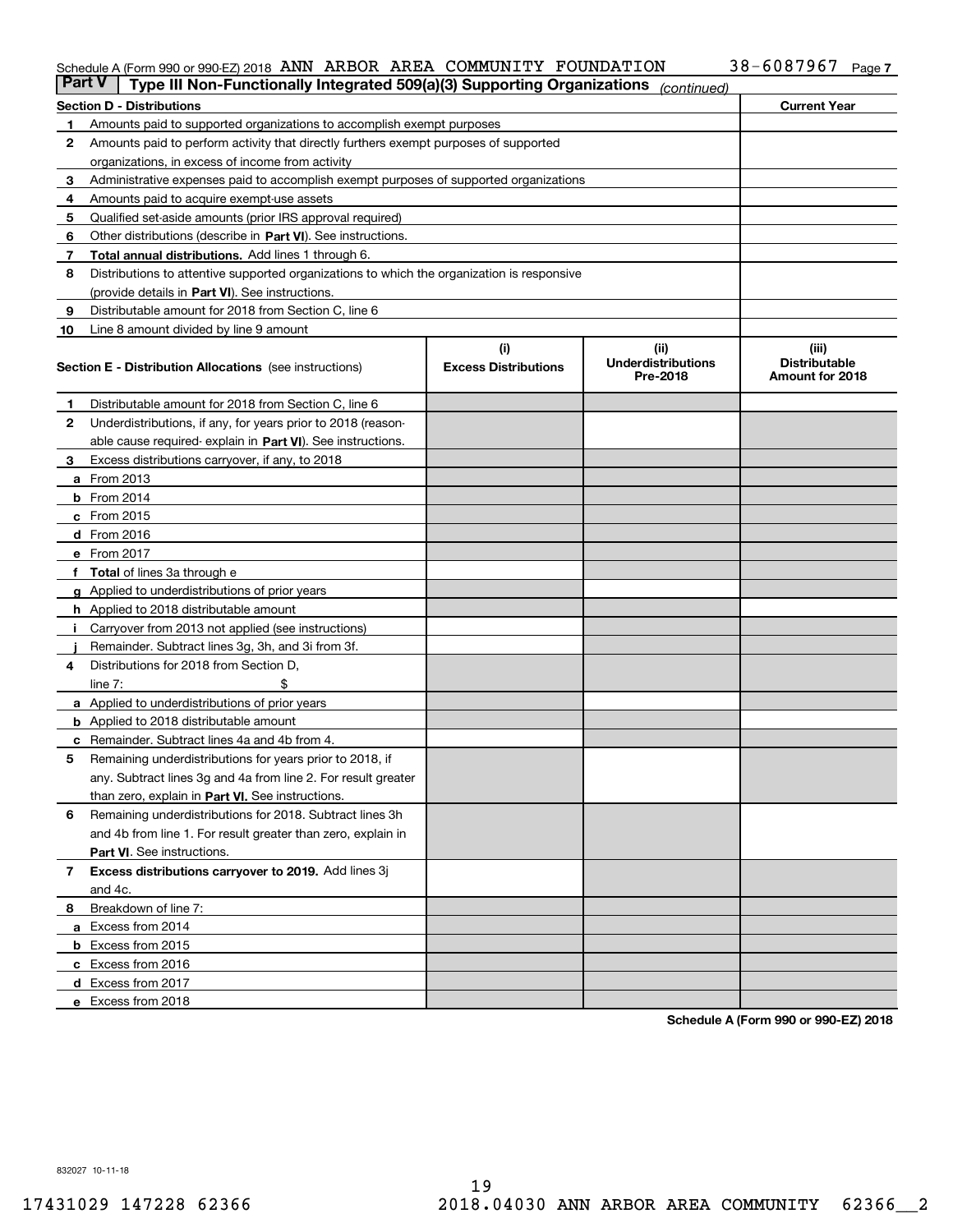|                   |                                              |                |           |    | Schedule A (Form 990 or 990-EZ) 2018 ANN ARBOR AREA COMMUNITY FOUNDATION                                                        | 38-6087967<br>Page 8                                                                                                                                                                                                                                                                                                                                                                                                              |
|-------------------|----------------------------------------------|----------------|-----------|----|---------------------------------------------------------------------------------------------------------------------------------|-----------------------------------------------------------------------------------------------------------------------------------------------------------------------------------------------------------------------------------------------------------------------------------------------------------------------------------------------------------------------------------------------------------------------------------|
| <b>Part VI</b>    | (See instructions.)                          |                |           |    | Section D, lines 5, 6, and 8; and Part V, Section E, lines 2, 5, and 6. Also complete this part for any additional information. | Supplemental Information. Provide the explanations required by Part II, line 10; Part II, line 17a or 17b; Part III, line 12;<br>Part IV, Section A, lines 1, 2, 3b, 3c, 4b, 4c, 5a, 6, 9a, 9b, 9c, 11a, 11b, and 11c; Part IV, Section B, lines 1 and 2; Part IV, Section C,<br>line 1; Part IV, Section D, lines 2 and 3; Part IV, Section E, lines 1c, 2a, 2b, 3a, and 3b; Part V, line 1; Part V, Section B, line 1e; Part V, |
|                   | SCHEDULE A, LIST OF UNUSUAL GRANTS RECEIVED: |                |           |    |                                                                                                                                 |                                                                                                                                                                                                                                                                                                                                                                                                                                   |
| DESCRIPTION: CASH |                                              |                |           |    |                                                                                                                                 |                                                                                                                                                                                                                                                                                                                                                                                                                                   |
| DATE: 12/01/17    |                                              | <b>AMOUNT:</b> | 14185002. |    |                                                                                                                                 |                                                                                                                                                                                                                                                                                                                                                                                                                                   |
| DESCRIPTION: CASH |                                              |                |           |    |                                                                                                                                 |                                                                                                                                                                                                                                                                                                                                                                                                                                   |
| DATE: 08/11/17    |                                              | <b>AMOUNT:</b> | 18275722. |    |                                                                                                                                 |                                                                                                                                                                                                                                                                                                                                                                                                                                   |
|                   |                                              |                |           |    |                                                                                                                                 |                                                                                                                                                                                                                                                                                                                                                                                                                                   |
|                   |                                              |                |           |    |                                                                                                                                 |                                                                                                                                                                                                                                                                                                                                                                                                                                   |
|                   |                                              |                |           |    |                                                                                                                                 |                                                                                                                                                                                                                                                                                                                                                                                                                                   |
|                   |                                              |                |           |    |                                                                                                                                 |                                                                                                                                                                                                                                                                                                                                                                                                                                   |
|                   |                                              |                |           |    |                                                                                                                                 |                                                                                                                                                                                                                                                                                                                                                                                                                                   |
|                   |                                              |                |           |    |                                                                                                                                 |                                                                                                                                                                                                                                                                                                                                                                                                                                   |
|                   |                                              |                |           |    |                                                                                                                                 |                                                                                                                                                                                                                                                                                                                                                                                                                                   |
|                   |                                              |                |           |    |                                                                                                                                 |                                                                                                                                                                                                                                                                                                                                                                                                                                   |
|                   |                                              |                |           |    |                                                                                                                                 |                                                                                                                                                                                                                                                                                                                                                                                                                                   |
|                   |                                              |                |           |    |                                                                                                                                 |                                                                                                                                                                                                                                                                                                                                                                                                                                   |
|                   |                                              |                |           |    |                                                                                                                                 |                                                                                                                                                                                                                                                                                                                                                                                                                                   |
|                   |                                              |                |           |    |                                                                                                                                 |                                                                                                                                                                                                                                                                                                                                                                                                                                   |
|                   |                                              |                |           |    |                                                                                                                                 |                                                                                                                                                                                                                                                                                                                                                                                                                                   |
|                   |                                              |                |           |    |                                                                                                                                 |                                                                                                                                                                                                                                                                                                                                                                                                                                   |
|                   |                                              |                |           |    |                                                                                                                                 |                                                                                                                                                                                                                                                                                                                                                                                                                                   |
|                   |                                              |                |           |    |                                                                                                                                 |                                                                                                                                                                                                                                                                                                                                                                                                                                   |
|                   |                                              |                |           |    |                                                                                                                                 |                                                                                                                                                                                                                                                                                                                                                                                                                                   |
|                   |                                              |                |           |    |                                                                                                                                 |                                                                                                                                                                                                                                                                                                                                                                                                                                   |
|                   |                                              |                |           |    |                                                                                                                                 |                                                                                                                                                                                                                                                                                                                                                                                                                                   |
|                   |                                              |                |           |    |                                                                                                                                 |                                                                                                                                                                                                                                                                                                                                                                                                                                   |
|                   |                                              |                |           |    |                                                                                                                                 |                                                                                                                                                                                                                                                                                                                                                                                                                                   |
| 832028 10-11-18   |                                              |                |           |    |                                                                                                                                 | Schedule A (Form 990 or 990-EZ) 2018                                                                                                                                                                                                                                                                                                                                                                                              |
|                   |                                              |                |           | 20 |                                                                                                                                 |                                                                                                                                                                                                                                                                                                                                                                                                                                   |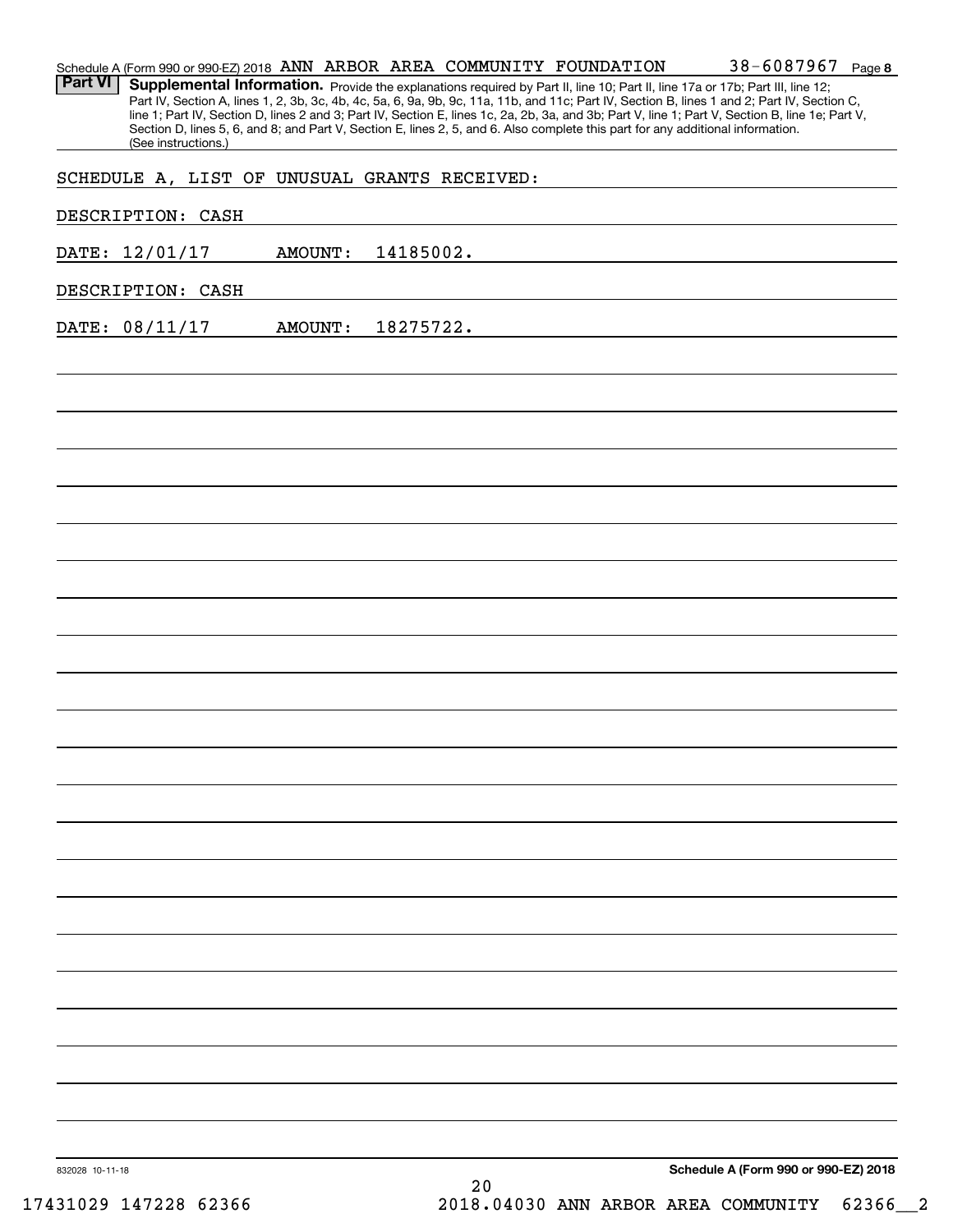Department of the Treasury Internal Revenue Service **(Form 990, 990-EZ, or 990-PF)**

Name of the organization

#### \*\* PUBLIC DISCLOSURE COPY \*\*

# **Schedule B Schedule of Contributors**

**| Attach to Form 990, Form 990-EZ, or Form 990-PF. | Go to www.irs.gov/Form990 for the latest information.** OMB No. 1545-0047

**2018**

**Employer identification number**

| 38-6087967 |  |  |  |  |
|------------|--|--|--|--|
|            |  |  |  |  |

| FOUNDATION                                                   | 38-6087967                                                                                                                                       |
|--------------------------------------------------------------|--------------------------------------------------------------------------------------------------------------------------------------------------|
|                                                              |                                                                                                                                                  |
| Section:                                                     |                                                                                                                                                  |
| -X I<br>501(c)( $\overline{3}$ ) (enter number) organization |                                                                                                                                                  |
|                                                              |                                                                                                                                                  |
| 527 political organization                                   |                                                                                                                                                  |
|                                                              | ANN ARBOR AREA COMMUNITY<br><b>Organization type (check one):</b><br>$4947(a)(1)$ nonexempt charitable trust not treated as a private foundation |

Form 990-PF 501(c)(3) exempt private foundation 4947(a)(1) nonexempt charitable trust treated as a private foundation 501(c)(3) taxable private foundation  $\mathcal{L}^{\text{max}}$  $\mathcal{L}^{\text{max}}$  $\mathcal{L}^{\text{max}}$ 

Check if your organization is covered by the **General Rule** or a **Special Rule. Note:**  Only a section 501(c)(7), (8), or (10) organization can check boxes for both the General Rule and a Special Rule. See instructions.

#### **General Rule**

 $\mathcal{L}^{\text{max}}$ 

For an organization filing Form 990, 990-EZ, or 990-PF that received, during the year, contributions totaling \$5,000 or more (in money or property) from any one contributor. Complete Parts I and II. See instructions for determining a contributor's total contributions.

#### **Special Rules**

any one contributor, during the year, total contributions of the greater of  $\,$  (1) \$5,000; or **(2)** 2% of the amount on (i) Form 990, Part VIII, line 1h;  $\boxed{\textbf{X}}$  For an organization described in section 501(c)(3) filing Form 990 or 990-EZ that met the 33 1/3% support test of the regulations under sections 509(a)(1) and 170(b)(1)(A)(vi), that checked Schedule A (Form 990 or 990-EZ), Part II, line 13, 16a, or 16b, and that received from or (ii) Form 990-EZ, line 1. Complete Parts I and II.

year, total contributions of more than \$1,000 *exclusively* for religious, charitable, scientific, literary, or educational purposes, or for the For an organization described in section 501(c)(7), (8), or (10) filing Form 990 or 990-EZ that received from any one contributor, during the prevention of cruelty to children or animals. Complete Parts I (entering "N/A" in column (b) instead of the contributor name and address), II, and III.  $\mathcal{L}^{\text{max}}$ 

purpose. Don't complete any of the parts unless the **General Rule** applies to this organization because it received *nonexclusively* year, contributions <sub>exclusively</sub> for religious, charitable, etc., purposes, but no such contributions totaled more than \$1,000. If this box is checked, enter here the total contributions that were received during the year for an  $\;$ exclusively religious, charitable, etc., For an organization described in section 501(c)(7), (8), or (10) filing Form 990 or 990-EZ that received from any one contributor, during the religious, charitable, etc., contributions totaling \$5,000 or more during the year  $\Box$ — $\Box$   $\Box$  $\mathcal{L}^{\text{max}}$ 

**Caution:**  An organization that isn't covered by the General Rule and/or the Special Rules doesn't file Schedule B (Form 990, 990-EZ, or 990-PF),  **must** but it answer "No" on Part IV, line 2, of its Form 990; or check the box on line H of its Form 990-EZ or on its Form 990-PF, Part I, line 2, to certify that it doesn't meet the filing requirements of Schedule B (Form 990, 990-EZ, or 990-PF).

**For Paperwork Reduction Act Notice, see the instructions for Form 990, 990-EZ, or 990-PF. Schedule B (Form 990, 990-EZ, or 990-PF) (2018)** LHA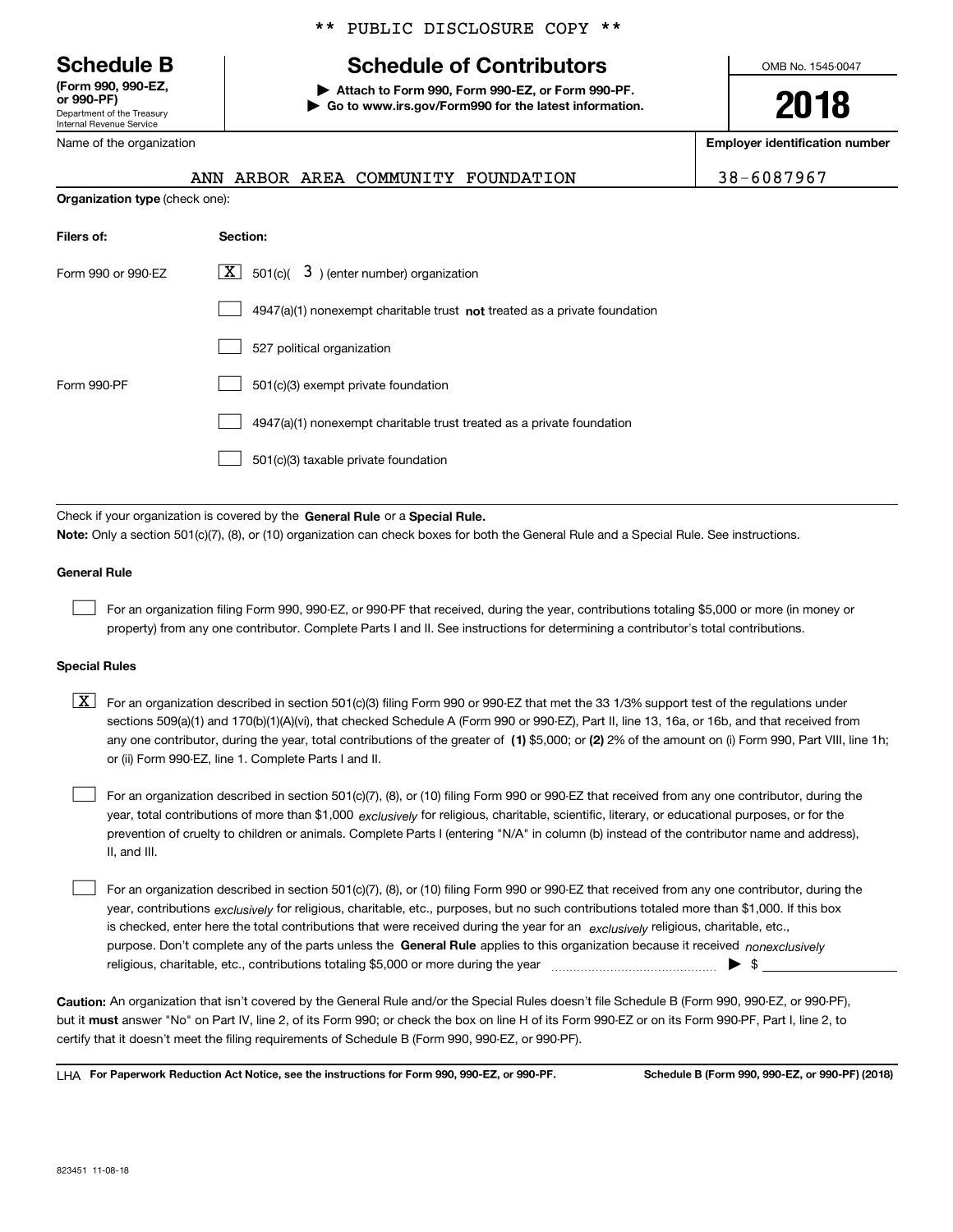**Employer identification number**

#### ANN ARBOR AREA COMMUNITY FOUNDATION | 38-6087967

Contributors (see instructions). Use duplicate copies of Part I if additional space is needed. Chedule B (Form 990, 990-EZ, or 990-PF) (2018)<br>Iame of organization<br>**2Part I 2Part I Contributors** (see instructions). Use duplicate copies of Part I if additional space is needed.

| (a)<br>No.      | (b)<br>Name, address, and ZIP + 4 | (c)<br><b>Total contributions</b> | (d)<br>Type of contribution                                                                                      |
|-----------------|-----------------------------------|-----------------------------------|------------------------------------------------------------------------------------------------------------------|
| 1               |                                   | 2,310,521.<br>$\frac{1}{2}$       | $\overline{\text{X}}$<br>Person<br>Payroll<br>Noncash<br>(Complete Part II for<br>noncash contributions.)        |
| (a)<br>No.      | (b)<br>Name, address, and ZIP + 4 | (c)<br><b>Total contributions</b> | (d)<br>Type of contribution                                                                                      |
| 2               |                                   | 199,000.<br>\$                    | $\overline{\text{X}}$<br>Person<br>Payroll<br>Noncash<br>(Complete Part II for<br>noncash contributions.)        |
| (a)<br>No.      | (b)<br>Name, address, and ZIP + 4 | (c)<br><b>Total contributions</b> | (d)<br>Type of contribution                                                                                      |
| 3               |                                   | 185,284.<br>\$                    | Person<br>Payroll<br>$\overline{\text{X}}$<br>Noncash<br>(Complete Part II for<br>noncash contributions.)        |
| (a)<br>No.      | (b)<br>Name, address, and ZIP + 4 | (c)<br><b>Total contributions</b> | (d)<br>Type of contribution                                                                                      |
| 4               |                                   | 154,386.<br>$\frac{1}{2}$         | $\overline{\text{X}}$<br>Person<br>Payroll<br><b>Noncash</b><br>(Complete Part II for<br>noncash contributions.) |
| (a)<br>No.      | (b)<br>Name, address, and ZIP + 4 | (c)<br><b>Total contributions</b> | (d)<br>Type of contribution                                                                                      |
| 5               |                                   | 150,000.<br>\$                    | $\overline{\mathbf{X}}$<br>Person<br>Payroll<br>Noncash<br>(Complete Part II for<br>noncash contributions.)      |
| (a)<br>No.      | (b)<br>Name, address, and ZIP + 4 | (c)<br><b>Total contributions</b> | (d)<br>Type of contribution                                                                                      |
| 6               |                                   | 145,000.<br>\$                    | $\boxed{\text{X}}$<br>Person<br>Payroll<br>Noncash<br>(Complete Part II for<br>noncash contributions.)           |
| 823452 11-08-18 |                                   |                                   | Schedule B (Form 990, 990-EZ, or 990-PF) (2018)                                                                  |

24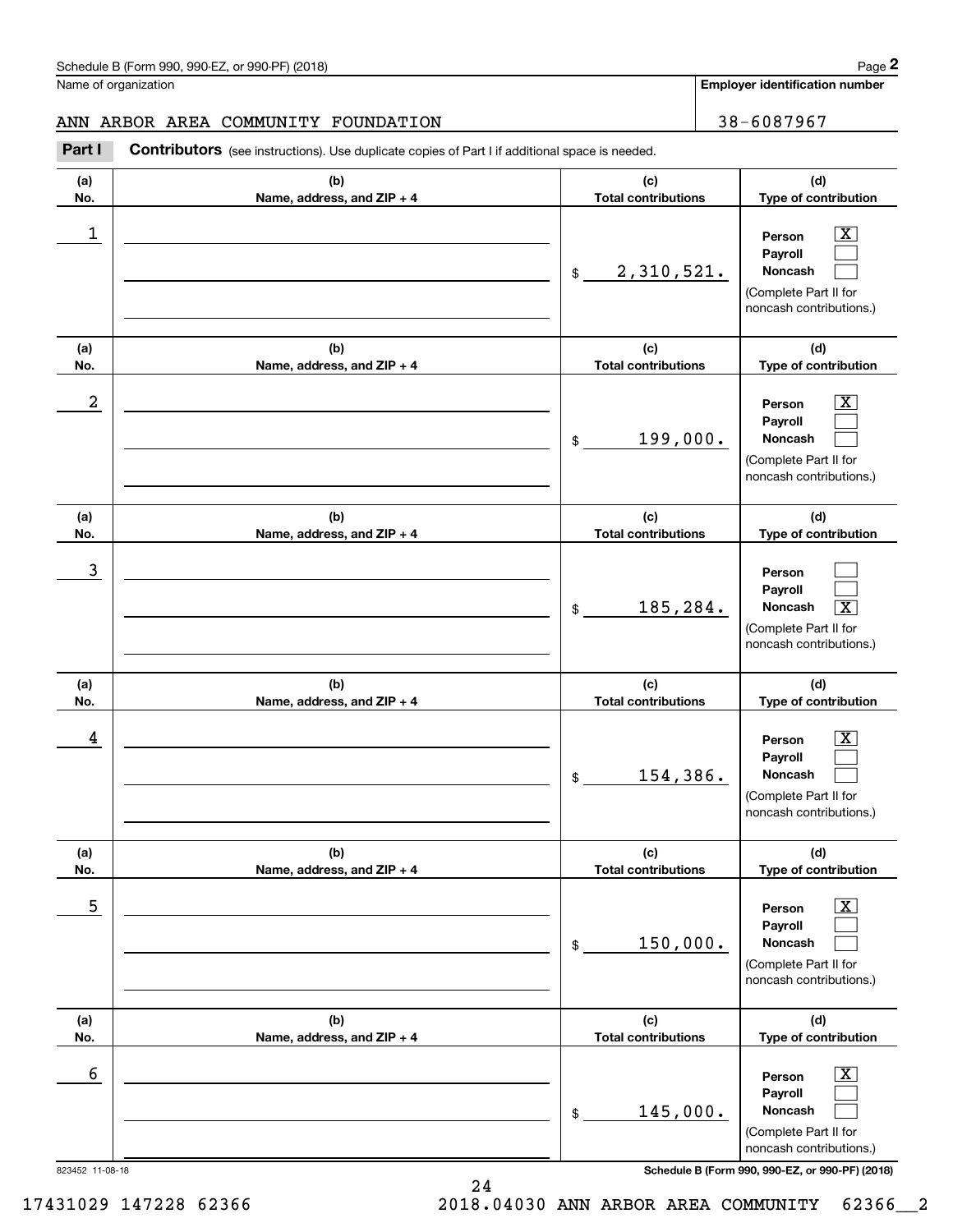**Employer identification number**

#### ANN ARBOR AREA COMMUNITY FOUNDATION | 38-6087967

Chedule B (Form 990, 990-EZ, or 990-PF) (2018)<br>
lame of organization<br> **28 - 6087967**<br> **28 - 6087967**<br> **28 - 6087967**<br> **28 - 6087967**<br> **28 - 6087967** 

| (a)<br>No. | (b)<br>Name, address, and ZIP + 4 | (c)<br><b>Total contributions</b> | (d)<br>Type of contribution                                                                                      |
|------------|-----------------------------------|-----------------------------------|------------------------------------------------------------------------------------------------------------------|
| 7          |                                   | 239,020.<br>\$                    | $\overline{\text{X}}$<br>Person<br>Payroll<br><b>Noncash</b><br>(Complete Part II for<br>noncash contributions.) |
| (a)<br>No. | (b)<br>Name, address, and ZIP + 4 | (c)<br><b>Total contributions</b> | (d)<br>Type of contribution                                                                                      |
| 8          |                                   | 233,568.<br>\$                    | $\overline{\text{X}}$<br>Person<br>Payroll<br>Noncash<br>(Complete Part II for<br>noncash contributions.)        |
| (a)<br>No. | (b)<br>Name, address, and ZIP + 4 | (c)<br><b>Total contributions</b> | (d)<br>Type of contribution                                                                                      |
| 9          |                                   | 214,088.<br>\$                    | $\overline{\text{X}}$<br>Person<br>Payroll<br>Noncash<br>(Complete Part II for<br>noncash contributions.)        |
| (a)<br>No. | (b)<br>Name, address, and ZIP + 4 | (c)<br><b>Total contributions</b> | (d)<br>Type of contribution                                                                                      |
| 10         |                                   | 504, 419.<br>\$                   | Person<br>Payroll<br>$\overline{\texttt{X}}$<br>Noncash<br>(Complete Part II for<br>noncash contributions.)      |
| (a)<br>No. | (b)<br>Name, address, and ZIP + 4 | (c)<br><b>Total contributions</b> | (d)<br>Type of contribution                                                                                      |
|            |                                   | \$                                | Person<br>Payroll<br>Noncash<br>(Complete Part II for<br>noncash contributions.)                                 |
| (a)<br>No. | (b)<br>Name, address, and ZIP + 4 | (c)<br><b>Total contributions</b> | (d)<br>Type of contribution                                                                                      |
|            |                                   | \$                                | Person<br>Payroll<br>Noncash<br>(Complete Part II for<br>noncash contributions.)                                 |

823452 11-08-18 **Schedule B (Form 990, 990-EZ, or 990-PF) (2018)**

25

17431029 147228 62366 2018.04030 ANN ARBOR AREA COMMUNITY 62366\_\_2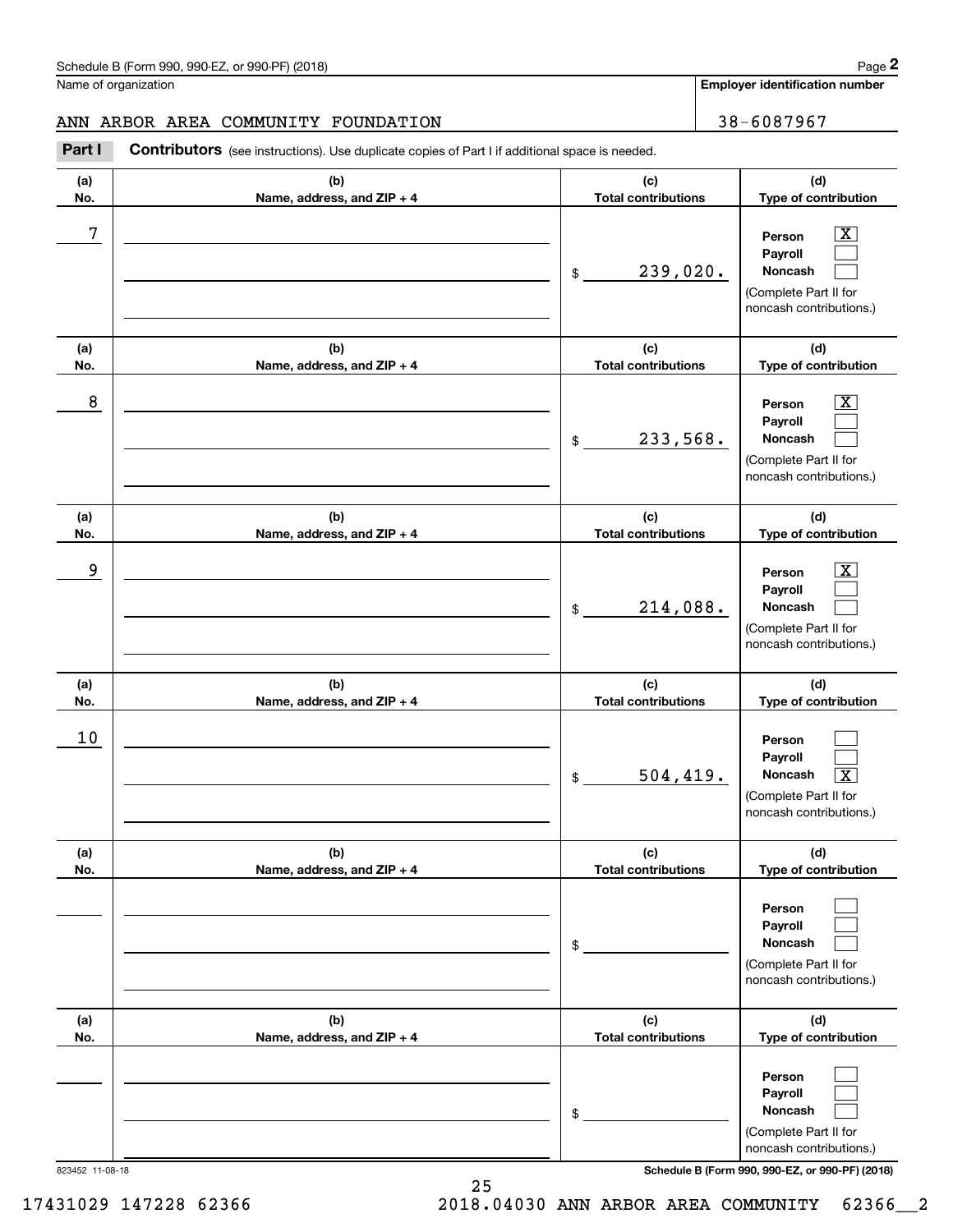Name of organization

**Employer identification number**

#### ANN ARBOR AREA COMMUNITY FOUNDATION | 38-6087967

(see instructions). Use duplicate copies of Part II if additional space is needed.<br> **2Part II Noncash Property** (see instructions). Use duplicate copies of Part II if additional space is needed.

| (a)<br>No.<br>from<br>Part I | (b)<br>Description of noncash property given             | (c)<br>FMV (or estimate)<br>(See instructions.) | (d)<br>Date received                            |
|------------------------------|----------------------------------------------------------|-------------------------------------------------|-------------------------------------------------|
| 3                            | TOTAL OF 2,200 SHARES OF VARIOUS PUBLICLY TRADED STOCKS. |                                                 |                                                 |
|                              |                                                          | 185,284.<br>$\frac{1}{2}$                       | 05/11/18                                        |
| (a)<br>No.<br>from<br>Part I | (b)<br>Description of noncash property given             | (c)<br>FMV (or estimate)<br>(See instructions.) | (d)<br>Date received                            |
| 10                           | TOTAL OF 5,469 SHARES OF VARIOUS PUBLICLY TRADED STOCKS. |                                                 |                                                 |
|                              |                                                          | 504,419.<br>$\frac{1}{2}$                       | 12/11/18                                        |
| (a)<br>No.<br>from<br>Part I | (b)<br>Description of noncash property given             | (c)<br>FMV (or estimate)<br>(See instructions.) | (d)<br>Date received                            |
|                              |                                                          | \$                                              |                                                 |
| (a)<br>No.<br>from<br>Part I | (b)<br>Description of noncash property given             | (c)<br>FMV (or estimate)<br>(See instructions.) | (d)<br>Date received                            |
|                              |                                                          | \$                                              |                                                 |
| (a)<br>No.<br>from<br>Part I | (b)<br>Description of noncash property given             | (c)<br>FMV (or estimate)<br>(See instructions.) | (d)<br>Date received                            |
|                              |                                                          | \$                                              |                                                 |
| (a)<br>No.<br>from<br>Part I | (b)<br>Description of noncash property given             | (c)<br>FMV (or estimate)<br>(See instructions.) | (d)<br>Date received                            |
|                              |                                                          | \$                                              |                                                 |
| 823453 11-08-18              |                                                          |                                                 | Schedule B (Form 990, 990-EZ, or 990-PF) (2018) |

26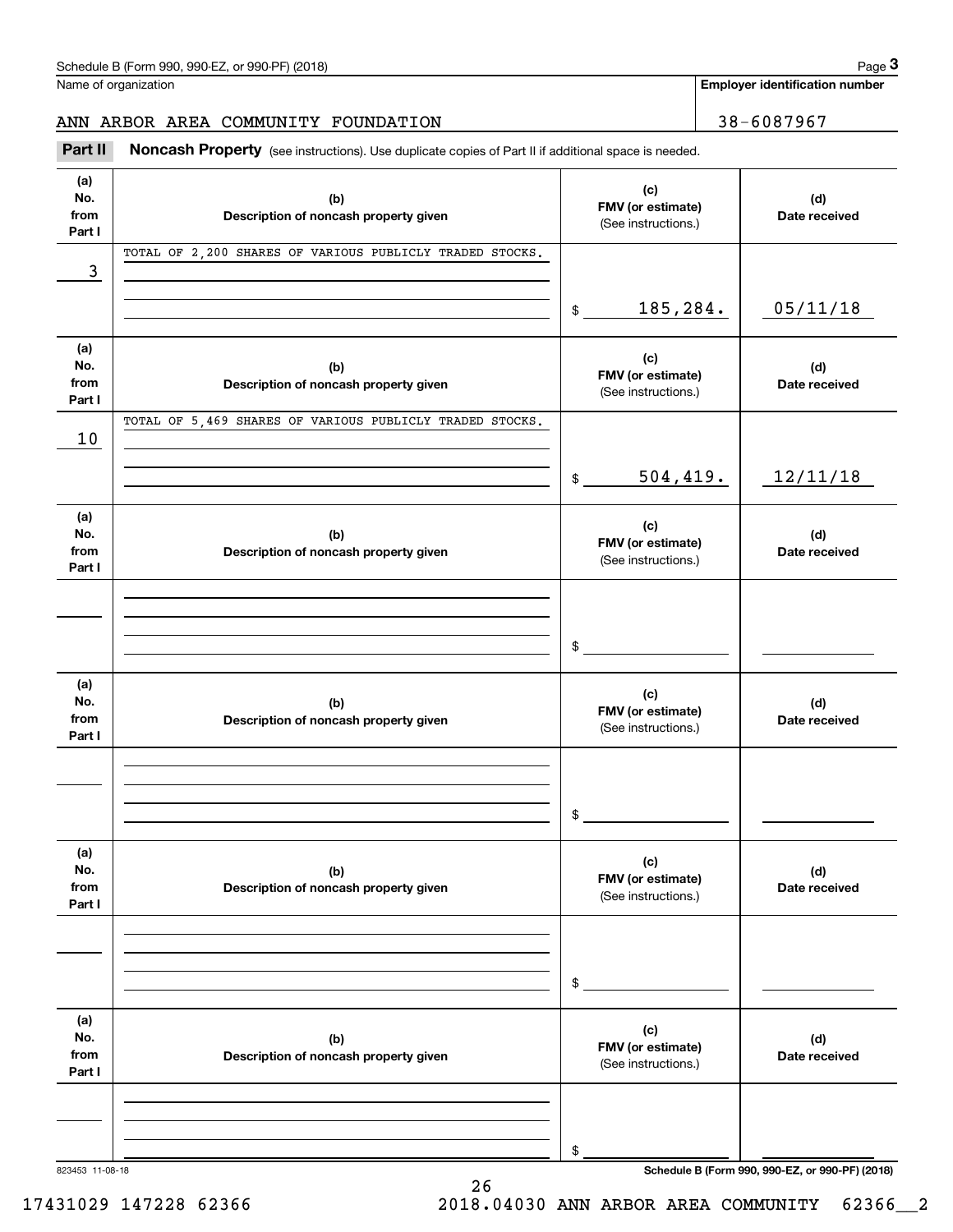|                 | Schedule B (Form 990, 990-EZ, or 990-PF) (2018)                                                                                                                                                                                                                              |                      |                                          |  | Page 4                                          |  |
|-----------------|------------------------------------------------------------------------------------------------------------------------------------------------------------------------------------------------------------------------------------------------------------------------------|----------------------|------------------------------------------|--|-------------------------------------------------|--|
|                 | Name of organization                                                                                                                                                                                                                                                         |                      |                                          |  | <b>Employer identification number</b>           |  |
|                 | ANN ARBOR AREA COMMUNITY FOUNDATION                                                                                                                                                                                                                                          |                      |                                          |  | 38-6087967                                      |  |
| Part III        | Exclusively religious, charitable, etc., contributions to organizations described in section 501(c)(7), (8), or (10) that total more than \$1,000 for the year<br>from any one contributor. Complete columns (a) through (e) and the following line entry. For organizations |                      |                                          |  |                                                 |  |
|                 | completing Part III, enter the total of exclusively religious, charitable, etc., contributions of \$1,000 or less for the year. (Enter this info. once.) $\blacktriangleright$ \$<br>Use duplicate copies of Part III if additional space is needed.                         |                      |                                          |  |                                                 |  |
| (a) No.         |                                                                                                                                                                                                                                                                              |                      |                                          |  |                                                 |  |
| from<br>Part I  | (b) Purpose of gift                                                                                                                                                                                                                                                          | (c) Use of gift      |                                          |  | (d) Description of how gift is held             |  |
|                 |                                                                                                                                                                                                                                                                              |                      |                                          |  |                                                 |  |
|                 |                                                                                                                                                                                                                                                                              |                      |                                          |  |                                                 |  |
|                 |                                                                                                                                                                                                                                                                              |                      |                                          |  |                                                 |  |
|                 |                                                                                                                                                                                                                                                                              | (e) Transfer of gift |                                          |  |                                                 |  |
|                 | Transferee's name, address, and ZIP + 4                                                                                                                                                                                                                                      |                      |                                          |  | Relationship of transferor to transferee        |  |
|                 |                                                                                                                                                                                                                                                                              |                      |                                          |  |                                                 |  |
|                 |                                                                                                                                                                                                                                                                              |                      |                                          |  |                                                 |  |
|                 |                                                                                                                                                                                                                                                                              |                      |                                          |  |                                                 |  |
| (a) No.<br>from |                                                                                                                                                                                                                                                                              |                      |                                          |  |                                                 |  |
| Part I          | (b) Purpose of gift                                                                                                                                                                                                                                                          | (c) Use of gift      |                                          |  | (d) Description of how gift is held             |  |
|                 |                                                                                                                                                                                                                                                                              |                      |                                          |  |                                                 |  |
|                 |                                                                                                                                                                                                                                                                              |                      |                                          |  |                                                 |  |
|                 |                                                                                                                                                                                                                                                                              |                      |                                          |  |                                                 |  |
|                 | (e) Transfer of gift                                                                                                                                                                                                                                                         |                      |                                          |  |                                                 |  |
|                 | Transferee's name, address, and ZIP + 4                                                                                                                                                                                                                                      |                      |                                          |  | Relationship of transferor to transferee        |  |
|                 |                                                                                                                                                                                                                                                                              |                      |                                          |  |                                                 |  |
|                 |                                                                                                                                                                                                                                                                              |                      |                                          |  |                                                 |  |
|                 |                                                                                                                                                                                                                                                                              |                      |                                          |  |                                                 |  |
| (a) No.<br>from | (b) Purpose of gift                                                                                                                                                                                                                                                          | (c) Use of gift      |                                          |  | (d) Description of how gift is held             |  |
| Part I          |                                                                                                                                                                                                                                                                              |                      |                                          |  |                                                 |  |
|                 |                                                                                                                                                                                                                                                                              |                      |                                          |  |                                                 |  |
|                 |                                                                                                                                                                                                                                                                              |                      |                                          |  |                                                 |  |
|                 | (e) Transfer of gift                                                                                                                                                                                                                                                         |                      |                                          |  |                                                 |  |
|                 |                                                                                                                                                                                                                                                                              |                      |                                          |  |                                                 |  |
|                 | Transferee's name, address, and $ZIP + 4$                                                                                                                                                                                                                                    |                      | Relationship of transferor to transferee |  |                                                 |  |
|                 |                                                                                                                                                                                                                                                                              |                      |                                          |  |                                                 |  |
|                 |                                                                                                                                                                                                                                                                              |                      |                                          |  |                                                 |  |
| (a) No.         |                                                                                                                                                                                                                                                                              |                      |                                          |  |                                                 |  |
| `from<br>Part I | (b) Purpose of gift                                                                                                                                                                                                                                                          | (c) Use of gift      |                                          |  | (d) Description of how gift is held             |  |
|                 |                                                                                                                                                                                                                                                                              |                      |                                          |  |                                                 |  |
|                 |                                                                                                                                                                                                                                                                              |                      |                                          |  |                                                 |  |
|                 |                                                                                                                                                                                                                                                                              |                      |                                          |  |                                                 |  |
|                 | (e) Transfer of gift                                                                                                                                                                                                                                                         |                      |                                          |  |                                                 |  |
|                 |                                                                                                                                                                                                                                                                              |                      |                                          |  |                                                 |  |
|                 | Transferee's name, address, and $ZIP + 4$                                                                                                                                                                                                                                    |                      |                                          |  | Relationship of transferor to transferee        |  |
|                 |                                                                                                                                                                                                                                                                              |                      |                                          |  |                                                 |  |
|                 |                                                                                                                                                                                                                                                                              |                      |                                          |  |                                                 |  |
| 823454 11-08-18 |                                                                                                                                                                                                                                                                              |                      |                                          |  | Schedule B (Form 990, 990-EZ, or 990-PF) (2018) |  |

27

**Schedule B (Form 990, 990-EZ, or 990-PF) (2018)**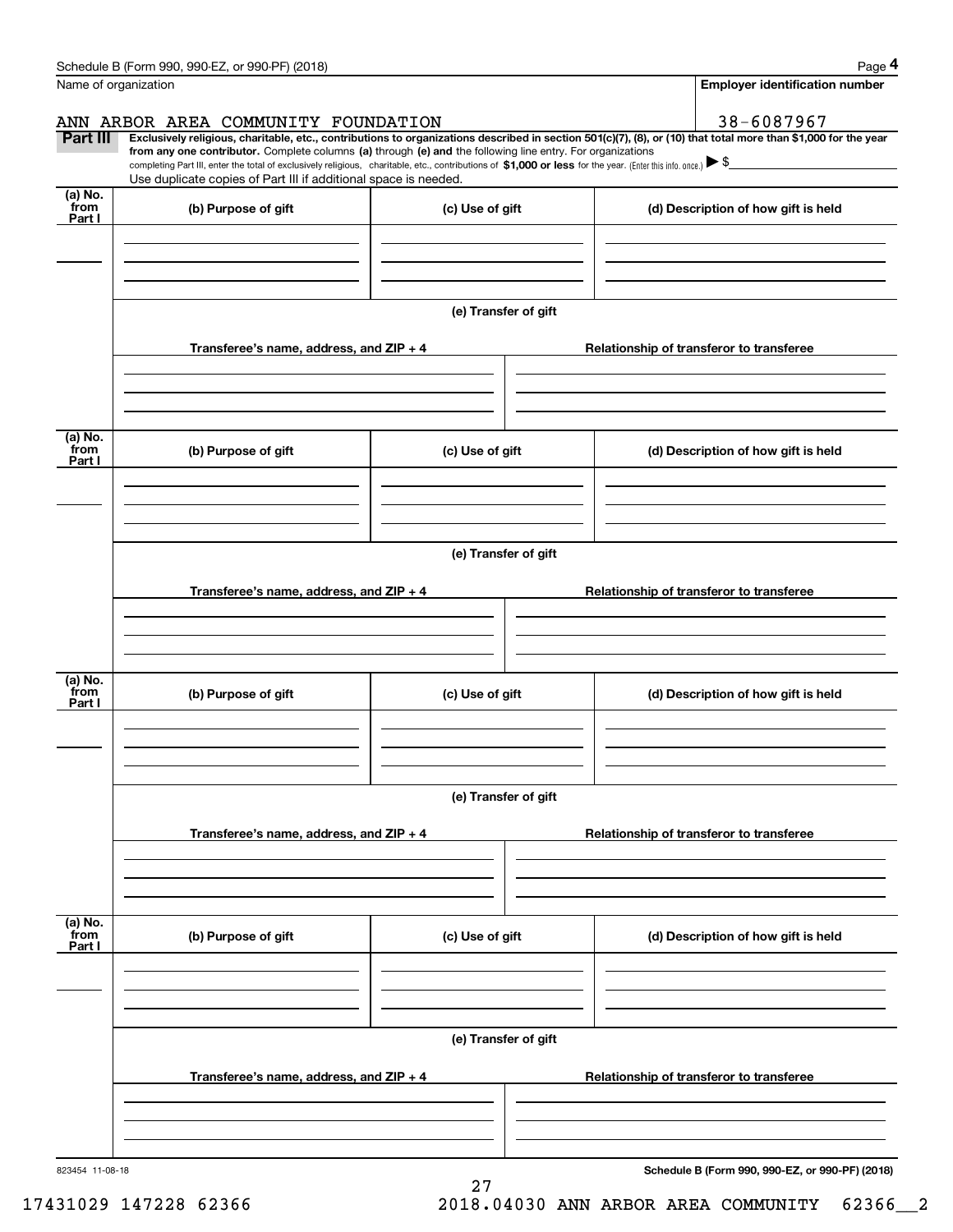| <b>SCHEDULE D</b> |  |  |
|-------------------|--|--|
|-------------------|--|--|

Department of the Treasury Internal Revenue Service

## **SCHEDULE D Supplemental Financial Statements**

(Form 990)<br>
Pepartment of the Treasury<br>
Department of the Treasury<br>
Department of the Treasury<br>
Department of the Treasury<br> **Co to www.irs.gov/Form990 for instructions and the latest information.**<br> **Co to www.irs.gov/Form9** 

OMB No. 1545-0047 **Open to Public Inspection 2018**

|  | Go to www.irs.gov/Form990 for instructions and the latest informa |  |  |  |
|--|-------------------------------------------------------------------|--|--|--|
|  |                                                                   |  |  |  |

| ANN ARBOR AREA COMMUNITY FOUNDATION<br>Organizations Maintaining Donor Advised Funds or Other Similar Funds or Accounts. Complete if the<br>Part I<br>organization answered "Yes" on Form 990, Part IV, line 6.<br>(a) Donor advised funds<br>(b) Funds and other accounts<br>122<br>126<br>1<br>1,010,604.<br>$\overline{636}$ , 007.<br>Aggregate value of contributions to (during year)<br>2<br>2,845,175.<br>807, 198.<br>3<br>$\overline{21,599,966}$ .<br>19,523,523.<br>4<br>Did the organization inform all donors and donor advisors in writing that the assets held in donor advised funds<br>5<br>$\boxed{\text{X}}$ Yes<br>No<br>Did the organization inform all grantees, donors, and donor advisors in writing that grant funds can be used only<br>6<br>for charitable purposes and not for the benefit of the donor or donor advisor, or for any other purpose conferring<br>$\overline{X}$ Yes<br>impermissible private benefit?<br>No<br>Part II<br>Conservation Easements. Complete if the organization answered "Yes" on Form 990, Part IV, line 7.<br>Purpose(s) of conservation easements held by the organization (check all that apply).<br>1<br>Preservation of land for public use (e.g., recreation or education)<br>Preservation of a historically important land area<br>Protection of natural habitat<br>Preservation of a certified historic structure<br>Preservation of open space<br>Complete lines 2a through 2d if the organization held a qualified conservation contribution in the form of a conservation easement on the last<br>2<br>day of the tax year.<br>Held at the End of the Tax Year<br>a Total number of conservation easements<br>2a<br>Total acreage restricted by conservation easements<br>2b<br>b<br>2c<br>c<br>d Number of conservation easements included in (c) acquired after 7/25/06, and not on a historic structure<br>2d<br>Number of conservation easements modified, transferred, released, extinguished, or terminated by the organization during the tax<br>з<br>$year \blacktriangleright$<br>Number of states where property subject to conservation easement is located ><br>4<br>Does the organization have a written policy regarding the periodic monitoring, inspection, handling of<br>5<br><b>No</b><br>Yes<br>violations, and enforcement of the conservation easements it holds?<br>Staff and volunteer hours devoted to monitoring, inspecting, handling of violations, and enforcing conservation easements during the year<br>6<br>Amount of expenses incurred in monitoring, inspecting, handling of violations, and enforcing conservation easements during the year<br>7<br>▶ \$<br>Does each conservation easement reported on line 2(d) above satisfy the requirements of section 170(h)(4)(B)(i)<br>8<br>Yes<br>No<br>and section $170(h)(4)(B)(ii)?$<br>In Part XIII, describe how the organization reports conservation easements in its revenue and expense statement, and balance sheet, and<br>include, if applicable, the text of the footnote to the organization's financial statements that describes the organization's accounting for<br>conservation easements.<br>Organizations Maintaining Collections of Art, Historical Treasures, or Other Similar Assets.<br>Part III  <br>Complete if the organization answered "Yes" on Form 990, Part IV, line 8.<br>1a If the organization elected, as permitted under SFAS 116 (ASC 958), not to report in its revenue statement and balance sheet works of art,<br>historical treasures, or other similar assets held for public exhibition, education, or research in furtherance of public service, provide, in Part XIII,<br>the text of the footnote to its financial statements that describes these items.<br><b>b</b> If the organization elected, as permitted under SFAS 116 (ASC 958), to report in its revenue statement and balance sheet works of art, historical<br>treasures, or other similar assets held for public exhibition, education, or research in furtherance of public service, provide the following amounts<br>relating to these items:<br>(i) Revenue included on Form 990, Part VIII, line 1 [2000] [2010] Contract the included on Form 990, Part VIII, line 1<br>$\blacktriangleright$ \$<br>(ii) Assets included in Form 990, Part X<br>If the organization received or held works of art, historical treasures, or other similar assets for financial gain, provide<br>2<br>the following amounts required to be reported under SFAS 116 (ASC 958) relating to these items:<br>$\blacktriangleright$ \$<br>$\blacktriangleright$ \$<br>LHA For Paperwork Reduction Act Notice, see the Instructions for Form 990. | Name of the organization |  | <b>Employer identification number</b><br>38-6087967 |
|-----------------------------------------------------------------------------------------------------------------------------------------------------------------------------------------------------------------------------------------------------------------------------------------------------------------------------------------------------------------------------------------------------------------------------------------------------------------------------------------------------------------------------------------------------------------------------------------------------------------------------------------------------------------------------------------------------------------------------------------------------------------------------------------------------------------------------------------------------------------------------------------------------------------------------------------------------------------------------------------------------------------------------------------------------------------------------------------------------------------------------------------------------------------------------------------------------------------------------------------------------------------------------------------------------------------------------------------------------------------------------------------------------------------------------------------------------------------------------------------------------------------------------------------------------------------------------------------------------------------------------------------------------------------------------------------------------------------------------------------------------------------------------------------------------------------------------------------------------------------------------------------------------------------------------------------------------------------------------------------------------------------------------------------------------------------------------------------------------------------------------------------------------------------------------------------------------------------------------------------------------------------------------------------------------------------------------------------------------------------------------------------------------------------------------------------------------------------------------------------------------------------------------------------------------------------------------------------------------------------------------------------------------------------------------------------------------------------------------------------------------------------------------------------------------------------------------------------------------------------------------------------------------------------------------------------------------------------------------------------------------------------------------------------------------------------------------------------------------------------------------------------------------------------------------------------------------------------------------------------------------------------------------------------------------------------------------------------------------------------------------------------------------------------------------------------------------------------------------------------------------------------------------------------------------------------------------------------------------------------------------------------------------------------------------------------------------------------------------------------------------------------------------------------------------------------------------------------------------------------------------------------------------------------------------------------------------------------------------------------------------------------------------------------------------------------------------------------------------------------------------------------------------------------------------------------------------------------------------------------------------------------------------------------------------------------------------------------------------------------------------------------------------------------------------------------------------------------------------------------------------------------------------------------------------------------------------------------------------------------------------------------------------------------------------------------------------|--------------------------|--|-----------------------------------------------------|
|                                                                                                                                                                                                                                                                                                                                                                                                                                                                                                                                                                                                                                                                                                                                                                                                                                                                                                                                                                                                                                                                                                                                                                                                                                                                                                                                                                                                                                                                                                                                                                                                                                                                                                                                                                                                                                                                                                                                                                                                                                                                                                                                                                                                                                                                                                                                                                                                                                                                                                                                                                                                                                                                                                                                                                                                                                                                                                                                                                                                                                                                                                                                                                                                                                                                                                                                                                                                                                                                                                                                                                                                                                                                                                                                                                                                                                                                                                                                                                                                                                                                                                                                                                                                                                                                                                                                                                                                                                                                                                                                                                                                                                                                                                     |                          |  |                                                     |
|                                                                                                                                                                                                                                                                                                                                                                                                                                                                                                                                                                                                                                                                                                                                                                                                                                                                                                                                                                                                                                                                                                                                                                                                                                                                                                                                                                                                                                                                                                                                                                                                                                                                                                                                                                                                                                                                                                                                                                                                                                                                                                                                                                                                                                                                                                                                                                                                                                                                                                                                                                                                                                                                                                                                                                                                                                                                                                                                                                                                                                                                                                                                                                                                                                                                                                                                                                                                                                                                                                                                                                                                                                                                                                                                                                                                                                                                                                                                                                                                                                                                                                                                                                                                                                                                                                                                                                                                                                                                                                                                                                                                                                                                                                     |                          |  |                                                     |
|                                                                                                                                                                                                                                                                                                                                                                                                                                                                                                                                                                                                                                                                                                                                                                                                                                                                                                                                                                                                                                                                                                                                                                                                                                                                                                                                                                                                                                                                                                                                                                                                                                                                                                                                                                                                                                                                                                                                                                                                                                                                                                                                                                                                                                                                                                                                                                                                                                                                                                                                                                                                                                                                                                                                                                                                                                                                                                                                                                                                                                                                                                                                                                                                                                                                                                                                                                                                                                                                                                                                                                                                                                                                                                                                                                                                                                                                                                                                                                                                                                                                                                                                                                                                                                                                                                                                                                                                                                                                                                                                                                                                                                                                                                     |                          |  |                                                     |
|                                                                                                                                                                                                                                                                                                                                                                                                                                                                                                                                                                                                                                                                                                                                                                                                                                                                                                                                                                                                                                                                                                                                                                                                                                                                                                                                                                                                                                                                                                                                                                                                                                                                                                                                                                                                                                                                                                                                                                                                                                                                                                                                                                                                                                                                                                                                                                                                                                                                                                                                                                                                                                                                                                                                                                                                                                                                                                                                                                                                                                                                                                                                                                                                                                                                                                                                                                                                                                                                                                                                                                                                                                                                                                                                                                                                                                                                                                                                                                                                                                                                                                                                                                                                                                                                                                                                                                                                                                                                                                                                                                                                                                                                                                     |                          |  |                                                     |
|                                                                                                                                                                                                                                                                                                                                                                                                                                                                                                                                                                                                                                                                                                                                                                                                                                                                                                                                                                                                                                                                                                                                                                                                                                                                                                                                                                                                                                                                                                                                                                                                                                                                                                                                                                                                                                                                                                                                                                                                                                                                                                                                                                                                                                                                                                                                                                                                                                                                                                                                                                                                                                                                                                                                                                                                                                                                                                                                                                                                                                                                                                                                                                                                                                                                                                                                                                                                                                                                                                                                                                                                                                                                                                                                                                                                                                                                                                                                                                                                                                                                                                                                                                                                                                                                                                                                                                                                                                                                                                                                                                                                                                                                                                     |                          |  |                                                     |
|                                                                                                                                                                                                                                                                                                                                                                                                                                                                                                                                                                                                                                                                                                                                                                                                                                                                                                                                                                                                                                                                                                                                                                                                                                                                                                                                                                                                                                                                                                                                                                                                                                                                                                                                                                                                                                                                                                                                                                                                                                                                                                                                                                                                                                                                                                                                                                                                                                                                                                                                                                                                                                                                                                                                                                                                                                                                                                                                                                                                                                                                                                                                                                                                                                                                                                                                                                                                                                                                                                                                                                                                                                                                                                                                                                                                                                                                                                                                                                                                                                                                                                                                                                                                                                                                                                                                                                                                                                                                                                                                                                                                                                                                                                     |                          |  |                                                     |
|                                                                                                                                                                                                                                                                                                                                                                                                                                                                                                                                                                                                                                                                                                                                                                                                                                                                                                                                                                                                                                                                                                                                                                                                                                                                                                                                                                                                                                                                                                                                                                                                                                                                                                                                                                                                                                                                                                                                                                                                                                                                                                                                                                                                                                                                                                                                                                                                                                                                                                                                                                                                                                                                                                                                                                                                                                                                                                                                                                                                                                                                                                                                                                                                                                                                                                                                                                                                                                                                                                                                                                                                                                                                                                                                                                                                                                                                                                                                                                                                                                                                                                                                                                                                                                                                                                                                                                                                                                                                                                                                                                                                                                                                                                     |                          |  |                                                     |
|                                                                                                                                                                                                                                                                                                                                                                                                                                                                                                                                                                                                                                                                                                                                                                                                                                                                                                                                                                                                                                                                                                                                                                                                                                                                                                                                                                                                                                                                                                                                                                                                                                                                                                                                                                                                                                                                                                                                                                                                                                                                                                                                                                                                                                                                                                                                                                                                                                                                                                                                                                                                                                                                                                                                                                                                                                                                                                                                                                                                                                                                                                                                                                                                                                                                                                                                                                                                                                                                                                                                                                                                                                                                                                                                                                                                                                                                                                                                                                                                                                                                                                                                                                                                                                                                                                                                                                                                                                                                                                                                                                                                                                                                                                     |                          |  |                                                     |
|                                                                                                                                                                                                                                                                                                                                                                                                                                                                                                                                                                                                                                                                                                                                                                                                                                                                                                                                                                                                                                                                                                                                                                                                                                                                                                                                                                                                                                                                                                                                                                                                                                                                                                                                                                                                                                                                                                                                                                                                                                                                                                                                                                                                                                                                                                                                                                                                                                                                                                                                                                                                                                                                                                                                                                                                                                                                                                                                                                                                                                                                                                                                                                                                                                                                                                                                                                                                                                                                                                                                                                                                                                                                                                                                                                                                                                                                                                                                                                                                                                                                                                                                                                                                                                                                                                                                                                                                                                                                                                                                                                                                                                                                                                     |                          |  |                                                     |
|                                                                                                                                                                                                                                                                                                                                                                                                                                                                                                                                                                                                                                                                                                                                                                                                                                                                                                                                                                                                                                                                                                                                                                                                                                                                                                                                                                                                                                                                                                                                                                                                                                                                                                                                                                                                                                                                                                                                                                                                                                                                                                                                                                                                                                                                                                                                                                                                                                                                                                                                                                                                                                                                                                                                                                                                                                                                                                                                                                                                                                                                                                                                                                                                                                                                                                                                                                                                                                                                                                                                                                                                                                                                                                                                                                                                                                                                                                                                                                                                                                                                                                                                                                                                                                                                                                                                                                                                                                                                                                                                                                                                                                                                                                     |                          |  |                                                     |
|                                                                                                                                                                                                                                                                                                                                                                                                                                                                                                                                                                                                                                                                                                                                                                                                                                                                                                                                                                                                                                                                                                                                                                                                                                                                                                                                                                                                                                                                                                                                                                                                                                                                                                                                                                                                                                                                                                                                                                                                                                                                                                                                                                                                                                                                                                                                                                                                                                                                                                                                                                                                                                                                                                                                                                                                                                                                                                                                                                                                                                                                                                                                                                                                                                                                                                                                                                                                                                                                                                                                                                                                                                                                                                                                                                                                                                                                                                                                                                                                                                                                                                                                                                                                                                                                                                                                                                                                                                                                                                                                                                                                                                                                                                     |                          |  |                                                     |
|                                                                                                                                                                                                                                                                                                                                                                                                                                                                                                                                                                                                                                                                                                                                                                                                                                                                                                                                                                                                                                                                                                                                                                                                                                                                                                                                                                                                                                                                                                                                                                                                                                                                                                                                                                                                                                                                                                                                                                                                                                                                                                                                                                                                                                                                                                                                                                                                                                                                                                                                                                                                                                                                                                                                                                                                                                                                                                                                                                                                                                                                                                                                                                                                                                                                                                                                                                                                                                                                                                                                                                                                                                                                                                                                                                                                                                                                                                                                                                                                                                                                                                                                                                                                                                                                                                                                                                                                                                                                                                                                                                                                                                                                                                     |                          |  |                                                     |
|                                                                                                                                                                                                                                                                                                                                                                                                                                                                                                                                                                                                                                                                                                                                                                                                                                                                                                                                                                                                                                                                                                                                                                                                                                                                                                                                                                                                                                                                                                                                                                                                                                                                                                                                                                                                                                                                                                                                                                                                                                                                                                                                                                                                                                                                                                                                                                                                                                                                                                                                                                                                                                                                                                                                                                                                                                                                                                                                                                                                                                                                                                                                                                                                                                                                                                                                                                                                                                                                                                                                                                                                                                                                                                                                                                                                                                                                                                                                                                                                                                                                                                                                                                                                                                                                                                                                                                                                                                                                                                                                                                                                                                                                                                     |                          |  |                                                     |
|                                                                                                                                                                                                                                                                                                                                                                                                                                                                                                                                                                                                                                                                                                                                                                                                                                                                                                                                                                                                                                                                                                                                                                                                                                                                                                                                                                                                                                                                                                                                                                                                                                                                                                                                                                                                                                                                                                                                                                                                                                                                                                                                                                                                                                                                                                                                                                                                                                                                                                                                                                                                                                                                                                                                                                                                                                                                                                                                                                                                                                                                                                                                                                                                                                                                                                                                                                                                                                                                                                                                                                                                                                                                                                                                                                                                                                                                                                                                                                                                                                                                                                                                                                                                                                                                                                                                                                                                                                                                                                                                                                                                                                                                                                     |                          |  |                                                     |
|                                                                                                                                                                                                                                                                                                                                                                                                                                                                                                                                                                                                                                                                                                                                                                                                                                                                                                                                                                                                                                                                                                                                                                                                                                                                                                                                                                                                                                                                                                                                                                                                                                                                                                                                                                                                                                                                                                                                                                                                                                                                                                                                                                                                                                                                                                                                                                                                                                                                                                                                                                                                                                                                                                                                                                                                                                                                                                                                                                                                                                                                                                                                                                                                                                                                                                                                                                                                                                                                                                                                                                                                                                                                                                                                                                                                                                                                                                                                                                                                                                                                                                                                                                                                                                                                                                                                                                                                                                                                                                                                                                                                                                                                                                     |                          |  |                                                     |
|                                                                                                                                                                                                                                                                                                                                                                                                                                                                                                                                                                                                                                                                                                                                                                                                                                                                                                                                                                                                                                                                                                                                                                                                                                                                                                                                                                                                                                                                                                                                                                                                                                                                                                                                                                                                                                                                                                                                                                                                                                                                                                                                                                                                                                                                                                                                                                                                                                                                                                                                                                                                                                                                                                                                                                                                                                                                                                                                                                                                                                                                                                                                                                                                                                                                                                                                                                                                                                                                                                                                                                                                                                                                                                                                                                                                                                                                                                                                                                                                                                                                                                                                                                                                                                                                                                                                                                                                                                                                                                                                                                                                                                                                                                     |                          |  |                                                     |
|                                                                                                                                                                                                                                                                                                                                                                                                                                                                                                                                                                                                                                                                                                                                                                                                                                                                                                                                                                                                                                                                                                                                                                                                                                                                                                                                                                                                                                                                                                                                                                                                                                                                                                                                                                                                                                                                                                                                                                                                                                                                                                                                                                                                                                                                                                                                                                                                                                                                                                                                                                                                                                                                                                                                                                                                                                                                                                                                                                                                                                                                                                                                                                                                                                                                                                                                                                                                                                                                                                                                                                                                                                                                                                                                                                                                                                                                                                                                                                                                                                                                                                                                                                                                                                                                                                                                                                                                                                                                                                                                                                                                                                                                                                     |                          |  |                                                     |
|                                                                                                                                                                                                                                                                                                                                                                                                                                                                                                                                                                                                                                                                                                                                                                                                                                                                                                                                                                                                                                                                                                                                                                                                                                                                                                                                                                                                                                                                                                                                                                                                                                                                                                                                                                                                                                                                                                                                                                                                                                                                                                                                                                                                                                                                                                                                                                                                                                                                                                                                                                                                                                                                                                                                                                                                                                                                                                                                                                                                                                                                                                                                                                                                                                                                                                                                                                                                                                                                                                                                                                                                                                                                                                                                                                                                                                                                                                                                                                                                                                                                                                                                                                                                                                                                                                                                                                                                                                                                                                                                                                                                                                                                                                     |                          |  |                                                     |
|                                                                                                                                                                                                                                                                                                                                                                                                                                                                                                                                                                                                                                                                                                                                                                                                                                                                                                                                                                                                                                                                                                                                                                                                                                                                                                                                                                                                                                                                                                                                                                                                                                                                                                                                                                                                                                                                                                                                                                                                                                                                                                                                                                                                                                                                                                                                                                                                                                                                                                                                                                                                                                                                                                                                                                                                                                                                                                                                                                                                                                                                                                                                                                                                                                                                                                                                                                                                                                                                                                                                                                                                                                                                                                                                                                                                                                                                                                                                                                                                                                                                                                                                                                                                                                                                                                                                                                                                                                                                                                                                                                                                                                                                                                     |                          |  |                                                     |
|                                                                                                                                                                                                                                                                                                                                                                                                                                                                                                                                                                                                                                                                                                                                                                                                                                                                                                                                                                                                                                                                                                                                                                                                                                                                                                                                                                                                                                                                                                                                                                                                                                                                                                                                                                                                                                                                                                                                                                                                                                                                                                                                                                                                                                                                                                                                                                                                                                                                                                                                                                                                                                                                                                                                                                                                                                                                                                                                                                                                                                                                                                                                                                                                                                                                                                                                                                                                                                                                                                                                                                                                                                                                                                                                                                                                                                                                                                                                                                                                                                                                                                                                                                                                                                                                                                                                                                                                                                                                                                                                                                                                                                                                                                     |                          |  |                                                     |
|                                                                                                                                                                                                                                                                                                                                                                                                                                                                                                                                                                                                                                                                                                                                                                                                                                                                                                                                                                                                                                                                                                                                                                                                                                                                                                                                                                                                                                                                                                                                                                                                                                                                                                                                                                                                                                                                                                                                                                                                                                                                                                                                                                                                                                                                                                                                                                                                                                                                                                                                                                                                                                                                                                                                                                                                                                                                                                                                                                                                                                                                                                                                                                                                                                                                                                                                                                                                                                                                                                                                                                                                                                                                                                                                                                                                                                                                                                                                                                                                                                                                                                                                                                                                                                                                                                                                                                                                                                                                                                                                                                                                                                                                                                     |                          |  |                                                     |
|                                                                                                                                                                                                                                                                                                                                                                                                                                                                                                                                                                                                                                                                                                                                                                                                                                                                                                                                                                                                                                                                                                                                                                                                                                                                                                                                                                                                                                                                                                                                                                                                                                                                                                                                                                                                                                                                                                                                                                                                                                                                                                                                                                                                                                                                                                                                                                                                                                                                                                                                                                                                                                                                                                                                                                                                                                                                                                                                                                                                                                                                                                                                                                                                                                                                                                                                                                                                                                                                                                                                                                                                                                                                                                                                                                                                                                                                                                                                                                                                                                                                                                                                                                                                                                                                                                                                                                                                                                                                                                                                                                                                                                                                                                     |                          |  |                                                     |
|                                                                                                                                                                                                                                                                                                                                                                                                                                                                                                                                                                                                                                                                                                                                                                                                                                                                                                                                                                                                                                                                                                                                                                                                                                                                                                                                                                                                                                                                                                                                                                                                                                                                                                                                                                                                                                                                                                                                                                                                                                                                                                                                                                                                                                                                                                                                                                                                                                                                                                                                                                                                                                                                                                                                                                                                                                                                                                                                                                                                                                                                                                                                                                                                                                                                                                                                                                                                                                                                                                                                                                                                                                                                                                                                                                                                                                                                                                                                                                                                                                                                                                                                                                                                                                                                                                                                                                                                                                                                                                                                                                                                                                                                                                     |                          |  |                                                     |
|                                                                                                                                                                                                                                                                                                                                                                                                                                                                                                                                                                                                                                                                                                                                                                                                                                                                                                                                                                                                                                                                                                                                                                                                                                                                                                                                                                                                                                                                                                                                                                                                                                                                                                                                                                                                                                                                                                                                                                                                                                                                                                                                                                                                                                                                                                                                                                                                                                                                                                                                                                                                                                                                                                                                                                                                                                                                                                                                                                                                                                                                                                                                                                                                                                                                                                                                                                                                                                                                                                                                                                                                                                                                                                                                                                                                                                                                                                                                                                                                                                                                                                                                                                                                                                                                                                                                                                                                                                                                                                                                                                                                                                                                                                     |                          |  |                                                     |
|                                                                                                                                                                                                                                                                                                                                                                                                                                                                                                                                                                                                                                                                                                                                                                                                                                                                                                                                                                                                                                                                                                                                                                                                                                                                                                                                                                                                                                                                                                                                                                                                                                                                                                                                                                                                                                                                                                                                                                                                                                                                                                                                                                                                                                                                                                                                                                                                                                                                                                                                                                                                                                                                                                                                                                                                                                                                                                                                                                                                                                                                                                                                                                                                                                                                                                                                                                                                                                                                                                                                                                                                                                                                                                                                                                                                                                                                                                                                                                                                                                                                                                                                                                                                                                                                                                                                                                                                                                                                                                                                                                                                                                                                                                     |                          |  |                                                     |
|                                                                                                                                                                                                                                                                                                                                                                                                                                                                                                                                                                                                                                                                                                                                                                                                                                                                                                                                                                                                                                                                                                                                                                                                                                                                                                                                                                                                                                                                                                                                                                                                                                                                                                                                                                                                                                                                                                                                                                                                                                                                                                                                                                                                                                                                                                                                                                                                                                                                                                                                                                                                                                                                                                                                                                                                                                                                                                                                                                                                                                                                                                                                                                                                                                                                                                                                                                                                                                                                                                                                                                                                                                                                                                                                                                                                                                                                                                                                                                                                                                                                                                                                                                                                                                                                                                                                                                                                                                                                                                                                                                                                                                                                                                     |                          |  |                                                     |
|                                                                                                                                                                                                                                                                                                                                                                                                                                                                                                                                                                                                                                                                                                                                                                                                                                                                                                                                                                                                                                                                                                                                                                                                                                                                                                                                                                                                                                                                                                                                                                                                                                                                                                                                                                                                                                                                                                                                                                                                                                                                                                                                                                                                                                                                                                                                                                                                                                                                                                                                                                                                                                                                                                                                                                                                                                                                                                                                                                                                                                                                                                                                                                                                                                                                                                                                                                                                                                                                                                                                                                                                                                                                                                                                                                                                                                                                                                                                                                                                                                                                                                                                                                                                                                                                                                                                                                                                                                                                                                                                                                                                                                                                                                     |                          |  |                                                     |
|                                                                                                                                                                                                                                                                                                                                                                                                                                                                                                                                                                                                                                                                                                                                                                                                                                                                                                                                                                                                                                                                                                                                                                                                                                                                                                                                                                                                                                                                                                                                                                                                                                                                                                                                                                                                                                                                                                                                                                                                                                                                                                                                                                                                                                                                                                                                                                                                                                                                                                                                                                                                                                                                                                                                                                                                                                                                                                                                                                                                                                                                                                                                                                                                                                                                                                                                                                                                                                                                                                                                                                                                                                                                                                                                                                                                                                                                                                                                                                                                                                                                                                                                                                                                                                                                                                                                                                                                                                                                                                                                                                                                                                                                                                     |                          |  |                                                     |
|                                                                                                                                                                                                                                                                                                                                                                                                                                                                                                                                                                                                                                                                                                                                                                                                                                                                                                                                                                                                                                                                                                                                                                                                                                                                                                                                                                                                                                                                                                                                                                                                                                                                                                                                                                                                                                                                                                                                                                                                                                                                                                                                                                                                                                                                                                                                                                                                                                                                                                                                                                                                                                                                                                                                                                                                                                                                                                                                                                                                                                                                                                                                                                                                                                                                                                                                                                                                                                                                                                                                                                                                                                                                                                                                                                                                                                                                                                                                                                                                                                                                                                                                                                                                                                                                                                                                                                                                                                                                                                                                                                                                                                                                                                     |                          |  |                                                     |
|                                                                                                                                                                                                                                                                                                                                                                                                                                                                                                                                                                                                                                                                                                                                                                                                                                                                                                                                                                                                                                                                                                                                                                                                                                                                                                                                                                                                                                                                                                                                                                                                                                                                                                                                                                                                                                                                                                                                                                                                                                                                                                                                                                                                                                                                                                                                                                                                                                                                                                                                                                                                                                                                                                                                                                                                                                                                                                                                                                                                                                                                                                                                                                                                                                                                                                                                                                                                                                                                                                                                                                                                                                                                                                                                                                                                                                                                                                                                                                                                                                                                                                                                                                                                                                                                                                                                                                                                                                                                                                                                                                                                                                                                                                     |                          |  |                                                     |
|                                                                                                                                                                                                                                                                                                                                                                                                                                                                                                                                                                                                                                                                                                                                                                                                                                                                                                                                                                                                                                                                                                                                                                                                                                                                                                                                                                                                                                                                                                                                                                                                                                                                                                                                                                                                                                                                                                                                                                                                                                                                                                                                                                                                                                                                                                                                                                                                                                                                                                                                                                                                                                                                                                                                                                                                                                                                                                                                                                                                                                                                                                                                                                                                                                                                                                                                                                                                                                                                                                                                                                                                                                                                                                                                                                                                                                                                                                                                                                                                                                                                                                                                                                                                                                                                                                                                                                                                                                                                                                                                                                                                                                                                                                     |                          |  |                                                     |
|                                                                                                                                                                                                                                                                                                                                                                                                                                                                                                                                                                                                                                                                                                                                                                                                                                                                                                                                                                                                                                                                                                                                                                                                                                                                                                                                                                                                                                                                                                                                                                                                                                                                                                                                                                                                                                                                                                                                                                                                                                                                                                                                                                                                                                                                                                                                                                                                                                                                                                                                                                                                                                                                                                                                                                                                                                                                                                                                                                                                                                                                                                                                                                                                                                                                                                                                                                                                                                                                                                                                                                                                                                                                                                                                                                                                                                                                                                                                                                                                                                                                                                                                                                                                                                                                                                                                                                                                                                                                                                                                                                                                                                                                                                     |                          |  |                                                     |
|                                                                                                                                                                                                                                                                                                                                                                                                                                                                                                                                                                                                                                                                                                                                                                                                                                                                                                                                                                                                                                                                                                                                                                                                                                                                                                                                                                                                                                                                                                                                                                                                                                                                                                                                                                                                                                                                                                                                                                                                                                                                                                                                                                                                                                                                                                                                                                                                                                                                                                                                                                                                                                                                                                                                                                                                                                                                                                                                                                                                                                                                                                                                                                                                                                                                                                                                                                                                                                                                                                                                                                                                                                                                                                                                                                                                                                                                                                                                                                                                                                                                                                                                                                                                                                                                                                                                                                                                                                                                                                                                                                                                                                                                                                     |                          |  |                                                     |
|                                                                                                                                                                                                                                                                                                                                                                                                                                                                                                                                                                                                                                                                                                                                                                                                                                                                                                                                                                                                                                                                                                                                                                                                                                                                                                                                                                                                                                                                                                                                                                                                                                                                                                                                                                                                                                                                                                                                                                                                                                                                                                                                                                                                                                                                                                                                                                                                                                                                                                                                                                                                                                                                                                                                                                                                                                                                                                                                                                                                                                                                                                                                                                                                                                                                                                                                                                                                                                                                                                                                                                                                                                                                                                                                                                                                                                                                                                                                                                                                                                                                                                                                                                                                                                                                                                                                                                                                                                                                                                                                                                                                                                                                                                     |                          |  |                                                     |
|                                                                                                                                                                                                                                                                                                                                                                                                                                                                                                                                                                                                                                                                                                                                                                                                                                                                                                                                                                                                                                                                                                                                                                                                                                                                                                                                                                                                                                                                                                                                                                                                                                                                                                                                                                                                                                                                                                                                                                                                                                                                                                                                                                                                                                                                                                                                                                                                                                                                                                                                                                                                                                                                                                                                                                                                                                                                                                                                                                                                                                                                                                                                                                                                                                                                                                                                                                                                                                                                                                                                                                                                                                                                                                                                                                                                                                                                                                                                                                                                                                                                                                                                                                                                                                                                                                                                                                                                                                                                                                                                                                                                                                                                                                     |                          |  |                                                     |
|                                                                                                                                                                                                                                                                                                                                                                                                                                                                                                                                                                                                                                                                                                                                                                                                                                                                                                                                                                                                                                                                                                                                                                                                                                                                                                                                                                                                                                                                                                                                                                                                                                                                                                                                                                                                                                                                                                                                                                                                                                                                                                                                                                                                                                                                                                                                                                                                                                                                                                                                                                                                                                                                                                                                                                                                                                                                                                                                                                                                                                                                                                                                                                                                                                                                                                                                                                                                                                                                                                                                                                                                                                                                                                                                                                                                                                                                                                                                                                                                                                                                                                                                                                                                                                                                                                                                                                                                                                                                                                                                                                                                                                                                                                     |                          |  |                                                     |
|                                                                                                                                                                                                                                                                                                                                                                                                                                                                                                                                                                                                                                                                                                                                                                                                                                                                                                                                                                                                                                                                                                                                                                                                                                                                                                                                                                                                                                                                                                                                                                                                                                                                                                                                                                                                                                                                                                                                                                                                                                                                                                                                                                                                                                                                                                                                                                                                                                                                                                                                                                                                                                                                                                                                                                                                                                                                                                                                                                                                                                                                                                                                                                                                                                                                                                                                                                                                                                                                                                                                                                                                                                                                                                                                                                                                                                                                                                                                                                                                                                                                                                                                                                                                                                                                                                                                                                                                                                                                                                                                                                                                                                                                                                     |                          |  |                                                     |
|                                                                                                                                                                                                                                                                                                                                                                                                                                                                                                                                                                                                                                                                                                                                                                                                                                                                                                                                                                                                                                                                                                                                                                                                                                                                                                                                                                                                                                                                                                                                                                                                                                                                                                                                                                                                                                                                                                                                                                                                                                                                                                                                                                                                                                                                                                                                                                                                                                                                                                                                                                                                                                                                                                                                                                                                                                                                                                                                                                                                                                                                                                                                                                                                                                                                                                                                                                                                                                                                                                                                                                                                                                                                                                                                                                                                                                                                                                                                                                                                                                                                                                                                                                                                                                                                                                                                                                                                                                                                                                                                                                                                                                                                                                     |                          |  |                                                     |
|                                                                                                                                                                                                                                                                                                                                                                                                                                                                                                                                                                                                                                                                                                                                                                                                                                                                                                                                                                                                                                                                                                                                                                                                                                                                                                                                                                                                                                                                                                                                                                                                                                                                                                                                                                                                                                                                                                                                                                                                                                                                                                                                                                                                                                                                                                                                                                                                                                                                                                                                                                                                                                                                                                                                                                                                                                                                                                                                                                                                                                                                                                                                                                                                                                                                                                                                                                                                                                                                                                                                                                                                                                                                                                                                                                                                                                                                                                                                                                                                                                                                                                                                                                                                                                                                                                                                                                                                                                                                                                                                                                                                                                                                                                     |                          |  |                                                     |
|                                                                                                                                                                                                                                                                                                                                                                                                                                                                                                                                                                                                                                                                                                                                                                                                                                                                                                                                                                                                                                                                                                                                                                                                                                                                                                                                                                                                                                                                                                                                                                                                                                                                                                                                                                                                                                                                                                                                                                                                                                                                                                                                                                                                                                                                                                                                                                                                                                                                                                                                                                                                                                                                                                                                                                                                                                                                                                                                                                                                                                                                                                                                                                                                                                                                                                                                                                                                                                                                                                                                                                                                                                                                                                                                                                                                                                                                                                                                                                                                                                                                                                                                                                                                                                                                                                                                                                                                                                                                                                                                                                                                                                                                                                     |                          |  |                                                     |
|                                                                                                                                                                                                                                                                                                                                                                                                                                                                                                                                                                                                                                                                                                                                                                                                                                                                                                                                                                                                                                                                                                                                                                                                                                                                                                                                                                                                                                                                                                                                                                                                                                                                                                                                                                                                                                                                                                                                                                                                                                                                                                                                                                                                                                                                                                                                                                                                                                                                                                                                                                                                                                                                                                                                                                                                                                                                                                                                                                                                                                                                                                                                                                                                                                                                                                                                                                                                                                                                                                                                                                                                                                                                                                                                                                                                                                                                                                                                                                                                                                                                                                                                                                                                                                                                                                                                                                                                                                                                                                                                                                                                                                                                                                     |                          |  |                                                     |
|                                                                                                                                                                                                                                                                                                                                                                                                                                                                                                                                                                                                                                                                                                                                                                                                                                                                                                                                                                                                                                                                                                                                                                                                                                                                                                                                                                                                                                                                                                                                                                                                                                                                                                                                                                                                                                                                                                                                                                                                                                                                                                                                                                                                                                                                                                                                                                                                                                                                                                                                                                                                                                                                                                                                                                                                                                                                                                                                                                                                                                                                                                                                                                                                                                                                                                                                                                                                                                                                                                                                                                                                                                                                                                                                                                                                                                                                                                                                                                                                                                                                                                                                                                                                                                                                                                                                                                                                                                                                                                                                                                                                                                                                                                     |                          |  |                                                     |
|                                                                                                                                                                                                                                                                                                                                                                                                                                                                                                                                                                                                                                                                                                                                                                                                                                                                                                                                                                                                                                                                                                                                                                                                                                                                                                                                                                                                                                                                                                                                                                                                                                                                                                                                                                                                                                                                                                                                                                                                                                                                                                                                                                                                                                                                                                                                                                                                                                                                                                                                                                                                                                                                                                                                                                                                                                                                                                                                                                                                                                                                                                                                                                                                                                                                                                                                                                                                                                                                                                                                                                                                                                                                                                                                                                                                                                                                                                                                                                                                                                                                                                                                                                                                                                                                                                                                                                                                                                                                                                                                                                                                                                                                                                     |                          |  |                                                     |
|                                                                                                                                                                                                                                                                                                                                                                                                                                                                                                                                                                                                                                                                                                                                                                                                                                                                                                                                                                                                                                                                                                                                                                                                                                                                                                                                                                                                                                                                                                                                                                                                                                                                                                                                                                                                                                                                                                                                                                                                                                                                                                                                                                                                                                                                                                                                                                                                                                                                                                                                                                                                                                                                                                                                                                                                                                                                                                                                                                                                                                                                                                                                                                                                                                                                                                                                                                                                                                                                                                                                                                                                                                                                                                                                                                                                                                                                                                                                                                                                                                                                                                                                                                                                                                                                                                                                                                                                                                                                                                                                                                                                                                                                                                     |                          |  |                                                     |
|                                                                                                                                                                                                                                                                                                                                                                                                                                                                                                                                                                                                                                                                                                                                                                                                                                                                                                                                                                                                                                                                                                                                                                                                                                                                                                                                                                                                                                                                                                                                                                                                                                                                                                                                                                                                                                                                                                                                                                                                                                                                                                                                                                                                                                                                                                                                                                                                                                                                                                                                                                                                                                                                                                                                                                                                                                                                                                                                                                                                                                                                                                                                                                                                                                                                                                                                                                                                                                                                                                                                                                                                                                                                                                                                                                                                                                                                                                                                                                                                                                                                                                                                                                                                                                                                                                                                                                                                                                                                                                                                                                                                                                                                                                     |                          |  |                                                     |
|                                                                                                                                                                                                                                                                                                                                                                                                                                                                                                                                                                                                                                                                                                                                                                                                                                                                                                                                                                                                                                                                                                                                                                                                                                                                                                                                                                                                                                                                                                                                                                                                                                                                                                                                                                                                                                                                                                                                                                                                                                                                                                                                                                                                                                                                                                                                                                                                                                                                                                                                                                                                                                                                                                                                                                                                                                                                                                                                                                                                                                                                                                                                                                                                                                                                                                                                                                                                                                                                                                                                                                                                                                                                                                                                                                                                                                                                                                                                                                                                                                                                                                                                                                                                                                                                                                                                                                                                                                                                                                                                                                                                                                                                                                     |                          |  |                                                     |
|                                                                                                                                                                                                                                                                                                                                                                                                                                                                                                                                                                                                                                                                                                                                                                                                                                                                                                                                                                                                                                                                                                                                                                                                                                                                                                                                                                                                                                                                                                                                                                                                                                                                                                                                                                                                                                                                                                                                                                                                                                                                                                                                                                                                                                                                                                                                                                                                                                                                                                                                                                                                                                                                                                                                                                                                                                                                                                                                                                                                                                                                                                                                                                                                                                                                                                                                                                                                                                                                                                                                                                                                                                                                                                                                                                                                                                                                                                                                                                                                                                                                                                                                                                                                                                                                                                                                                                                                                                                                                                                                                                                                                                                                                                     |                          |  |                                                     |
|                                                                                                                                                                                                                                                                                                                                                                                                                                                                                                                                                                                                                                                                                                                                                                                                                                                                                                                                                                                                                                                                                                                                                                                                                                                                                                                                                                                                                                                                                                                                                                                                                                                                                                                                                                                                                                                                                                                                                                                                                                                                                                                                                                                                                                                                                                                                                                                                                                                                                                                                                                                                                                                                                                                                                                                                                                                                                                                                                                                                                                                                                                                                                                                                                                                                                                                                                                                                                                                                                                                                                                                                                                                                                                                                                                                                                                                                                                                                                                                                                                                                                                                                                                                                                                                                                                                                                                                                                                                                                                                                                                                                                                                                                                     |                          |  |                                                     |
|                                                                                                                                                                                                                                                                                                                                                                                                                                                                                                                                                                                                                                                                                                                                                                                                                                                                                                                                                                                                                                                                                                                                                                                                                                                                                                                                                                                                                                                                                                                                                                                                                                                                                                                                                                                                                                                                                                                                                                                                                                                                                                                                                                                                                                                                                                                                                                                                                                                                                                                                                                                                                                                                                                                                                                                                                                                                                                                                                                                                                                                                                                                                                                                                                                                                                                                                                                                                                                                                                                                                                                                                                                                                                                                                                                                                                                                                                                                                                                                                                                                                                                                                                                                                                                                                                                                                                                                                                                                                                                                                                                                                                                                                                                     |                          |  |                                                     |
|                                                                                                                                                                                                                                                                                                                                                                                                                                                                                                                                                                                                                                                                                                                                                                                                                                                                                                                                                                                                                                                                                                                                                                                                                                                                                                                                                                                                                                                                                                                                                                                                                                                                                                                                                                                                                                                                                                                                                                                                                                                                                                                                                                                                                                                                                                                                                                                                                                                                                                                                                                                                                                                                                                                                                                                                                                                                                                                                                                                                                                                                                                                                                                                                                                                                                                                                                                                                                                                                                                                                                                                                                                                                                                                                                                                                                                                                                                                                                                                                                                                                                                                                                                                                                                                                                                                                                                                                                                                                                                                                                                                                                                                                                                     |                          |  |                                                     |
|                                                                                                                                                                                                                                                                                                                                                                                                                                                                                                                                                                                                                                                                                                                                                                                                                                                                                                                                                                                                                                                                                                                                                                                                                                                                                                                                                                                                                                                                                                                                                                                                                                                                                                                                                                                                                                                                                                                                                                                                                                                                                                                                                                                                                                                                                                                                                                                                                                                                                                                                                                                                                                                                                                                                                                                                                                                                                                                                                                                                                                                                                                                                                                                                                                                                                                                                                                                                                                                                                                                                                                                                                                                                                                                                                                                                                                                                                                                                                                                                                                                                                                                                                                                                                                                                                                                                                                                                                                                                                                                                                                                                                                                                                                     |                          |  | Schedule D (Form 990) 2018                          |

832051 10-29-18

28

17431029 147228 62366 2018.04030 ANN ARBOR AREA COMMUNITY 62366\_\_2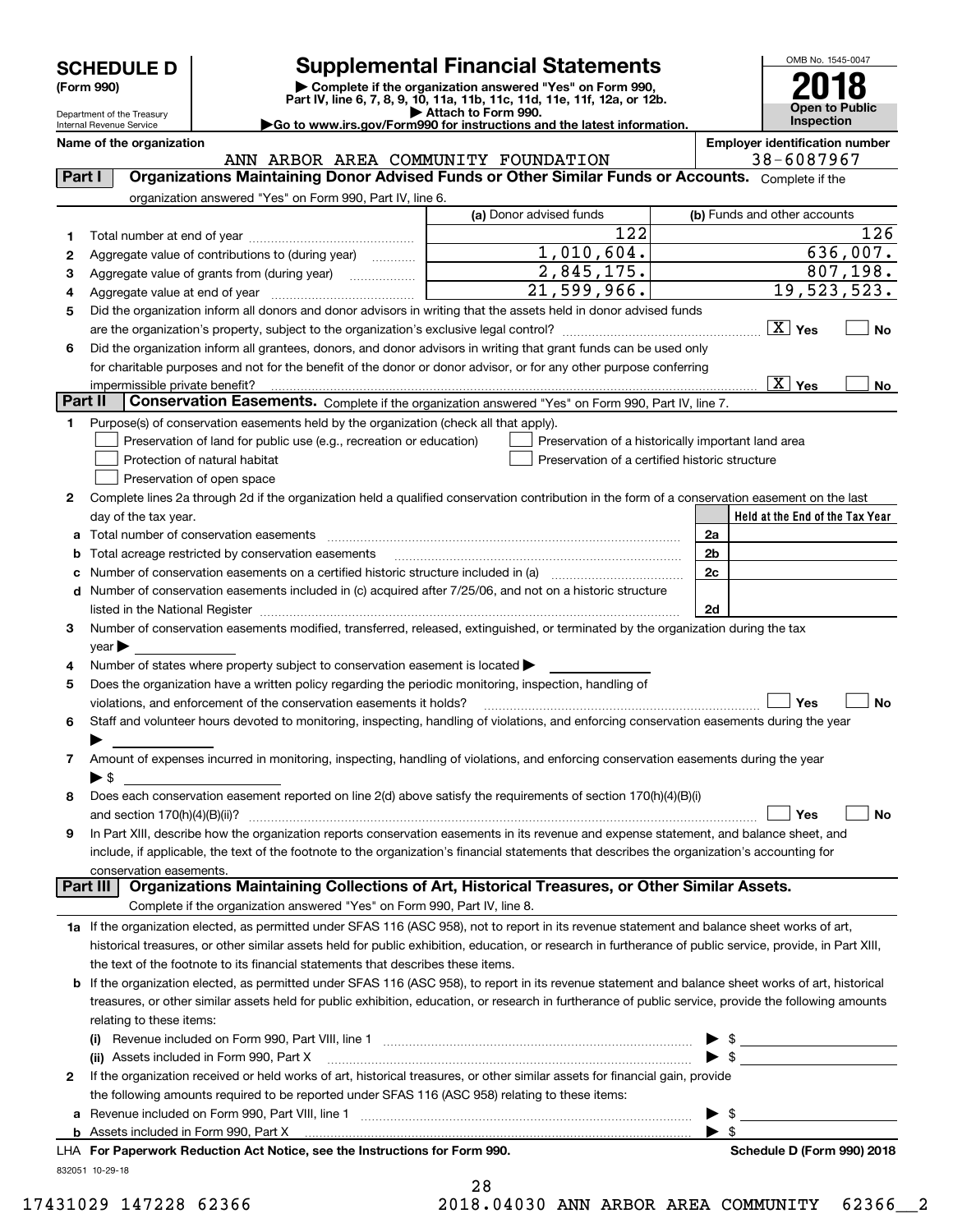|          | Schedule D (Form 990) 2018                                                                                                                                                                                                     | ANN ARBOR AREA COMMUNITY FOUNDATION     |                |                                                                                                                                                                                                                                |               |                      | 38-6087967                 | Page $2$              |
|----------|--------------------------------------------------------------------------------------------------------------------------------------------------------------------------------------------------------------------------------|-----------------------------------------|----------------|--------------------------------------------------------------------------------------------------------------------------------------------------------------------------------------------------------------------------------|---------------|----------------------|----------------------------|-----------------------|
| Part III | Organizations Maintaining Collections of Art, Historical Treasures, or Other Similar Assets (continued)                                                                                                                        |                                         |                |                                                                                                                                                                                                                                |               |                      |                            |                       |
| З        | Using the organization's acquisition, accession, and other records, check any of the following that are a significant use of its collection items                                                                              |                                         |                |                                                                                                                                                                                                                                |               |                      |                            |                       |
|          | (check all that apply):                                                                                                                                                                                                        |                                         |                |                                                                                                                                                                                                                                |               |                      |                            |                       |
| a        | Public exhibition                                                                                                                                                                                                              | d                                       |                | Loan or exchange programs                                                                                                                                                                                                      |               |                      |                            |                       |
| b        | Scholarly research                                                                                                                                                                                                             | е                                       |                | Other the contract of the contract of the contract of the contract of the contract of the contract of the contract of the contract of the contract of the contract of the contract of the contract of the contract of the cont |               |                      |                            |                       |
| c        | Preservation for future generations                                                                                                                                                                                            |                                         |                |                                                                                                                                                                                                                                |               |                      |                            |                       |
| 4        | Provide a description of the organization's collections and explain how they further the organization's exempt purpose in Part XIII.                                                                                           |                                         |                |                                                                                                                                                                                                                                |               |                      |                            |                       |
| 5        | During the year, did the organization solicit or receive donations of art, historical treasures, or other similar assets                                                                                                       |                                         |                |                                                                                                                                                                                                                                |               |                      |                            |                       |
|          | to be sold to raise funds rather than to be maintained as part of the organization's collection?                                                                                                                               |                                         |                |                                                                                                                                                                                                                                |               |                      | Yes                        | No                    |
|          | Part IV<br>Escrow and Custodial Arrangements. Complete if the organization answered "Yes" on Form 990, Part IV, line 9, or                                                                                                     |                                         |                |                                                                                                                                                                                                                                |               |                      |                            |                       |
|          | reported an amount on Form 990, Part X, line 21.                                                                                                                                                                               |                                         |                |                                                                                                                                                                                                                                |               |                      |                            |                       |
|          | 1a Is the organization an agent, trustee, custodian or other intermediary for contributions or other assets not included                                                                                                       |                                         |                |                                                                                                                                                                                                                                |               |                      |                            |                       |
|          |                                                                                                                                                                                                                                |                                         |                |                                                                                                                                                                                                                                |               |                      | Yes                        | $\overline{X}$ No     |
|          | on Form 990, Part X? [11] matter contracts and contracts and contracts are contracted and contracts are contracted and contract of the set of the set of the set of the set of the set of the set of the set of the set of the |                                         |                |                                                                                                                                                                                                                                |               |                      |                            |                       |
|          | If "Yes," explain the arrangement in Part XIII and complete the following table:                                                                                                                                               |                                         |                |                                                                                                                                                                                                                                |               |                      |                            |                       |
|          |                                                                                                                                                                                                                                |                                         |                |                                                                                                                                                                                                                                |               |                      | Amount                     |                       |
| c        | Beginning balance                                                                                                                                                                                                              |                                         |                |                                                                                                                                                                                                                                |               | 1c                   |                            |                       |
| d        | Additions during the year manufactured and an account of the state of the state of the state of the state of the state of the state of the state of the state of the state of the state of the state of the state of the state |                                         |                |                                                                                                                                                                                                                                |               | 1d                   |                            |                       |
| е        | Distributions during the year manufactured and an account of the state of the state of the state of the state of the state of the state of the state of the state of the state of the state of the state of the state of the s |                                         |                |                                                                                                                                                                                                                                |               | 1e                   |                            |                       |
|          |                                                                                                                                                                                                                                |                                         |                |                                                                                                                                                                                                                                |               | 1f                   |                            |                       |
|          | 2a Did the organization include an amount on Form 990, Part X, line 21, for escrow or custodial account liability?                                                                                                             |                                         |                |                                                                                                                                                                                                                                |               |                      | $\boxed{\text{X}}$ Yes     | No                    |
|          | <b>b</b> If "Yes," explain the arrangement in Part XIII. Check here if the explanation has been provided on Part XIII                                                                                                          |                                         |                |                                                                                                                                                                                                                                |               |                      |                            | $\overline{\text{X}}$ |
| Part V   | Endowment Funds. Complete if the organization answered "Yes" on Form 990, Part IV, line 10.                                                                                                                                    |                                         |                |                                                                                                                                                                                                                                |               |                      |                            |                       |
|          |                                                                                                                                                                                                                                | (a) Current year                        | (b) Prior year | (c) Two years back                                                                                                                                                                                                             |               | (d) Three years back | (e) Four years back        |                       |
| 1a       | Beginning of year balance                                                                                                                                                                                                      | 129,445,892.                            | 80,347,418.    |                                                                                                                                                                                                                                | 72, 361, 426. | 75, 392, 671.        |                            | 72,878,149.           |
| b        |                                                                                                                                                                                                                                | 7,050,569.                              | 40,899,123.    |                                                                                                                                                                                                                                | 6,416,385.    | 2,362,985.           |                            | 3,868,690.            |
|          | Net investment earnings, gains, and losses                                                                                                                                                                                     | $-5,462,055.$                           | 14, 474, 642.  |                                                                                                                                                                                                                                | 6,947,517.    | $-812, 433.$         |                            | 4,920,487.            |
| d        | Grants or scholarships                                                                                                                                                                                                         | 7,410,437.                              | 4, 276, 714.   |                                                                                                                                                                                                                                | 3,622,660.    | 2,824,806.           |                            | 4,521,387.            |
|          | e Other expenditures for facilities                                                                                                                                                                                            |                                         |                |                                                                                                                                                                                                                                |               |                      |                            |                       |
|          | and programs                                                                                                                                                                                                                   | 753,827.                                | 596,071.       |                                                                                                                                                                                                                                | 507,453.      | 405,090.             |                            | 367,933.              |
|          | f Administrative expenses                                                                                                                                                                                                      | 1,167,554.                              | 1,402,506.     |                                                                                                                                                                                                                                | 1,247,797.    | 1,351,901.           |                            | 1,385,335.            |
| g        | End of year balance                                                                                                                                                                                                            | 121,702,588.                            | 129,445,892.   |                                                                                                                                                                                                                                | 80, 347, 418. | 72, 361, 426.        |                            | 75, 392, 671.         |
| 2        | Provide the estimated percentage of the current year end balance (line 1g, column (a)) held as:                                                                                                                                |                                         |                |                                                                                                                                                                                                                                |               |                      |                            |                       |
| а        | Board designated or quasi-endowment                                                                                                                                                                                            | 100.00                                  | %              |                                                                                                                                                                                                                                |               |                      |                            |                       |
| b        | Permanent endowment<br>.00                                                                                                                                                                                                     | $\%$                                    |                |                                                                                                                                                                                                                                |               |                      |                            |                       |
| c        | Temporarily restricted endowment                                                                                                                                                                                               | .00<br>%                                |                |                                                                                                                                                                                                                                |               |                      |                            |                       |
|          | The percentages on lines 2a, 2b, and 2c should equal 100%.                                                                                                                                                                     |                                         |                |                                                                                                                                                                                                                                |               |                      |                            |                       |
|          | 3a Are there endowment funds not in the possession of the organization that are held and administered for the organization                                                                                                     |                                         |                |                                                                                                                                                                                                                                |               |                      |                            |                       |
|          | by:                                                                                                                                                                                                                            |                                         |                |                                                                                                                                                                                                                                |               |                      |                            | Yes<br>No             |
|          | (i)                                                                                                                                                                                                                            |                                         |                |                                                                                                                                                                                                                                |               |                      | 3a(i)                      | х                     |
|          | (ii) related organizations                                                                                                                                                                                                     |                                         |                |                                                                                                                                                                                                                                |               |                      | 3a(ii)                     | X                     |
| b        |                                                                                                                                                                                                                                |                                         |                |                                                                                                                                                                                                                                |               |                      | 3b                         |                       |
| 4        |                                                                                                                                                                                                                                |                                         |                |                                                                                                                                                                                                                                |               |                      |                            |                       |
|          | Describe in Part XIII the intended uses of the organization's endowment funds.<br>Land, Buildings, and Equipment.<br><b>Part VI</b>                                                                                            |                                         |                |                                                                                                                                                                                                                                |               |                      |                            |                       |
|          | Complete if the organization answered "Yes" on Form 990, Part IV, line 11a. See Form 990, Part X, line 10.                                                                                                                     |                                         |                |                                                                                                                                                                                                                                |               |                      |                            |                       |
|          |                                                                                                                                                                                                                                |                                         |                |                                                                                                                                                                                                                                |               |                      |                            |                       |
|          | Description of property                                                                                                                                                                                                        | (a) Cost or other<br>basis (investment) |                | (b) Cost or other                                                                                                                                                                                                              |               | (c) Accumulated      | (d) Book value             |                       |
|          |                                                                                                                                                                                                                                |                                         |                | basis (other)                                                                                                                                                                                                                  |               | depreciation         |                            |                       |
|          |                                                                                                                                                                                                                                |                                         |                |                                                                                                                                                                                                                                |               |                      |                            |                       |
| b        |                                                                                                                                                                                                                                |                                         |                | 1,357,551.                                                                                                                                                                                                                     |               | 324,579.             | 1,032,972.                 |                       |
|          |                                                                                                                                                                                                                                |                                         |                |                                                                                                                                                                                                                                |               |                      |                            |                       |
| d        |                                                                                                                                                                                                                                |                                         |                | 335,320.                                                                                                                                                                                                                       |               | 261,282.             |                            | 74,038.               |
|          | e Other                                                                                                                                                                                                                        |                                         |                |                                                                                                                                                                                                                                |               |                      |                            |                       |
|          | Total. Add lines 1a through 1e. (Column (d) must equal Form 990. Part X, column (B), line 10c.)                                                                                                                                |                                         |                |                                                                                                                                                                                                                                |               |                      | 1,107,010.                 |                       |
|          |                                                                                                                                                                                                                                |                                         |                |                                                                                                                                                                                                                                |               |                      | Schedule D (Form 990) 2018 |                       |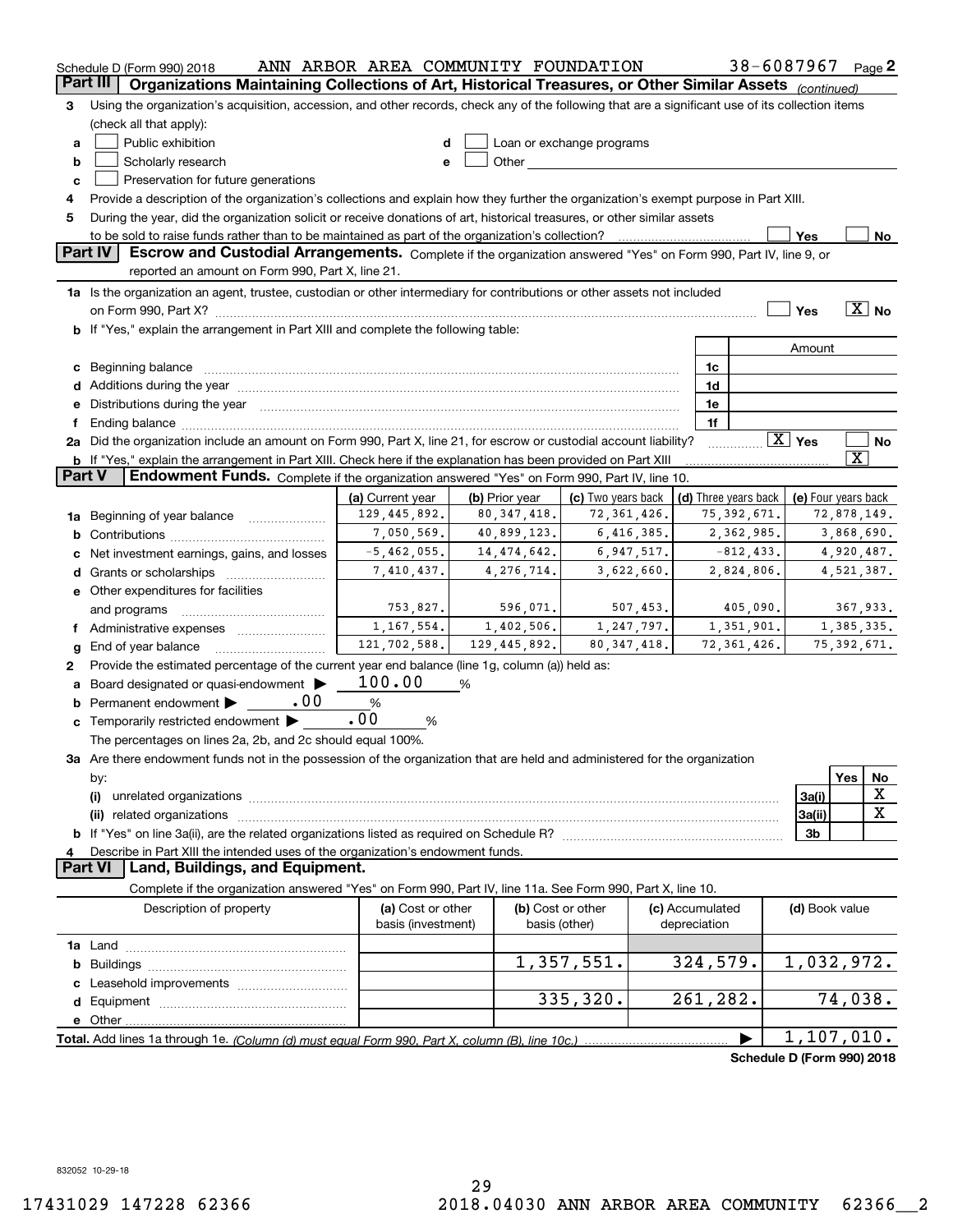|                  | Schedule D (Form 990) 2018                                                |                              |                 |                | ANN ARBOR AREA COMMUNITY FOUNDATION                                                                                                                  | 38-6087967                                                | Page <sup>3</sup> |
|------------------|---------------------------------------------------------------------------|------------------------------|-----------------|----------------|------------------------------------------------------------------------------------------------------------------------------------------------------|-----------------------------------------------------------|-------------------|
| <b>Part VIII</b> | <b>Investments - Other Securities.</b>                                    |                              |                 |                |                                                                                                                                                      |                                                           |                   |
|                  |                                                                           |                              |                 |                | Complete if the organization answered "Yes" on Form 990, Part IV, line 11b. See Form 990, Part X, line 12.                                           |                                                           |                   |
|                  | (a) Description of security or category (including name of security)      |                              |                 | (b) Book value |                                                                                                                                                      | (c) Method of valuation: Cost or end-of-year market value |                   |
|                  | (1) Financial derivatives                                                 |                              |                 |                |                                                                                                                                                      |                                                           |                   |
|                  | (2) Closely-held equity interests                                         |                              |                 |                |                                                                                                                                                      |                                                           |                   |
| (3) Other        |                                                                           |                              |                 |                |                                                                                                                                                      |                                                           |                   |
| (A)              | ALTERNATIVE INVESTMENTS                                                   |                              |                 | 51,062,984.    | END-OF-YEAR MARKET VALUE                                                                                                                             |                                                           |                   |
| (B)              |                                                                           |                              |                 |                |                                                                                                                                                      |                                                           |                   |
| (C)              |                                                                           |                              |                 |                |                                                                                                                                                      |                                                           |                   |
| (D)              |                                                                           |                              |                 |                |                                                                                                                                                      |                                                           |                   |
| (E)              |                                                                           |                              |                 |                |                                                                                                                                                      |                                                           |                   |
| (F)              |                                                                           |                              |                 |                |                                                                                                                                                      |                                                           |                   |
| (G)              |                                                                           |                              |                 |                |                                                                                                                                                      |                                                           |                   |
| (H)              |                                                                           |                              |                 |                |                                                                                                                                                      |                                                           |                   |
|                  | Total. (Col. (b) must equal Form 990, Part X, col. (B) line 12.)          |                              |                 | 51,062,984.    |                                                                                                                                                      |                                                           |                   |
|                  | Part VIII Investments - Program Related.                                  |                              |                 |                |                                                                                                                                                      |                                                           |                   |
|                  |                                                                           |                              |                 |                | Complete if the organization answered "Yes" on Form 990, Part IV, line 11c. See Form 990, Part X, line 13.                                           |                                                           |                   |
|                  | (a) Description of investment                                             |                              |                 | (b) Book value |                                                                                                                                                      | (c) Method of valuation: Cost or end-of-year market value |                   |
|                  |                                                                           |                              |                 |                |                                                                                                                                                      |                                                           |                   |
| (1)              |                                                                           |                              |                 |                |                                                                                                                                                      |                                                           |                   |
| (2)              |                                                                           |                              |                 |                |                                                                                                                                                      |                                                           |                   |
| (3)              |                                                                           |                              |                 |                |                                                                                                                                                      |                                                           |                   |
| (4)              |                                                                           |                              |                 |                |                                                                                                                                                      |                                                           |                   |
| (5)              |                                                                           |                              |                 |                |                                                                                                                                                      |                                                           |                   |
| (6)              |                                                                           |                              |                 |                |                                                                                                                                                      |                                                           |                   |
| (7)              |                                                                           |                              |                 |                |                                                                                                                                                      |                                                           |                   |
| (8)              |                                                                           |                              |                 |                |                                                                                                                                                      |                                                           |                   |
| (9)              |                                                                           |                              |                 |                |                                                                                                                                                      |                                                           |                   |
|                  | <b>Total.</b> (Col. (b) must equal Form 990, Part X, col. (B) line 13.)   |                              |                 |                |                                                                                                                                                      |                                                           |                   |
| Part IX          | <b>Other Assets.</b>                                                      |                              |                 |                |                                                                                                                                                      |                                                           |                   |
|                  |                                                                           |                              |                 |                | Complete if the organization answered "Yes" on Form 990, Part IV, line 11d. See Form 990, Part X, line 15.                                           |                                                           |                   |
|                  |                                                                           |                              | (a) Description |                |                                                                                                                                                      | (b) Book value                                            |                   |
| (1)              |                                                                           |                              |                 |                |                                                                                                                                                      |                                                           |                   |
| (2)              |                                                                           |                              |                 |                |                                                                                                                                                      |                                                           |                   |
| (3)              |                                                                           |                              |                 |                |                                                                                                                                                      |                                                           |                   |
| (4)              |                                                                           |                              |                 |                |                                                                                                                                                      |                                                           |                   |
| (5)              |                                                                           |                              |                 |                |                                                                                                                                                      |                                                           |                   |
| (6)              |                                                                           |                              |                 |                |                                                                                                                                                      |                                                           |                   |
| (7)              |                                                                           |                              |                 |                |                                                                                                                                                      |                                                           |                   |
| (8)              |                                                                           |                              |                 |                |                                                                                                                                                      |                                                           |                   |
| (9)              |                                                                           |                              |                 |                |                                                                                                                                                      |                                                           |                   |
|                  | <b>Total.</b> (Column (b) must equal Form 990. Part X. col. (B) line 15.) |                              |                 |                |                                                                                                                                                      |                                                           |                   |
| Part X           | <b>Other Liabilities.</b>                                                 |                              |                 |                |                                                                                                                                                      |                                                           |                   |
|                  |                                                                           |                              |                 |                | Complete if the organization answered "Yes" on Form 990, Part IV, line 11e or 11f. See Form 990, Part X, line 25.                                    |                                                           |                   |
| 1.               |                                                                           | (a) Description of liability |                 |                | (b) Book value                                                                                                                                       |                                                           |                   |
| (1)              | Federal income taxes                                                      |                              |                 |                |                                                                                                                                                      |                                                           |                   |
| (2)              | LIABILITY OF LIFE BENEFICIARIES OF                                        |                              |                 |                |                                                                                                                                                      |                                                           |                   |
| (3)              | PLANNED GIFTS                                                             |                              |                 |                | 530, 137.                                                                                                                                            |                                                           |                   |
| (4)              | ANNUITY PAYABLE                                                           |                              |                 |                | 130,767.                                                                                                                                             |                                                           |                   |
| (5)              |                                                                           |                              |                 |                |                                                                                                                                                      |                                                           |                   |
| (6)              |                                                                           |                              |                 |                |                                                                                                                                                      |                                                           |                   |
| (7)              |                                                                           |                              |                 |                |                                                                                                                                                      |                                                           |                   |
| (8)              |                                                                           |                              |                 |                |                                                                                                                                                      |                                                           |                   |
| (9)              |                                                                           |                              |                 |                |                                                                                                                                                      |                                                           |                   |
|                  | Total. (Column (b) must equal Form 990, Part X, col. (B) line 25.)        |                              |                 |                | 660,904.                                                                                                                                             |                                                           |                   |
|                  |                                                                           |                              |                 |                | 2. Liability for uncertain tax positions. In Part XIII, provide the text of the footnote to the organization's financial statements that reports the |                                                           |                   |
|                  |                                                                           |                              |                 |                | organization's liability for uncertain tax positions under FIN 48 (ASC 740). Check here if the text of the footnote has been provided in Part XIII   |                                                           |                   |

**Schedule D (Form 990) 2018**

832053 10-29-18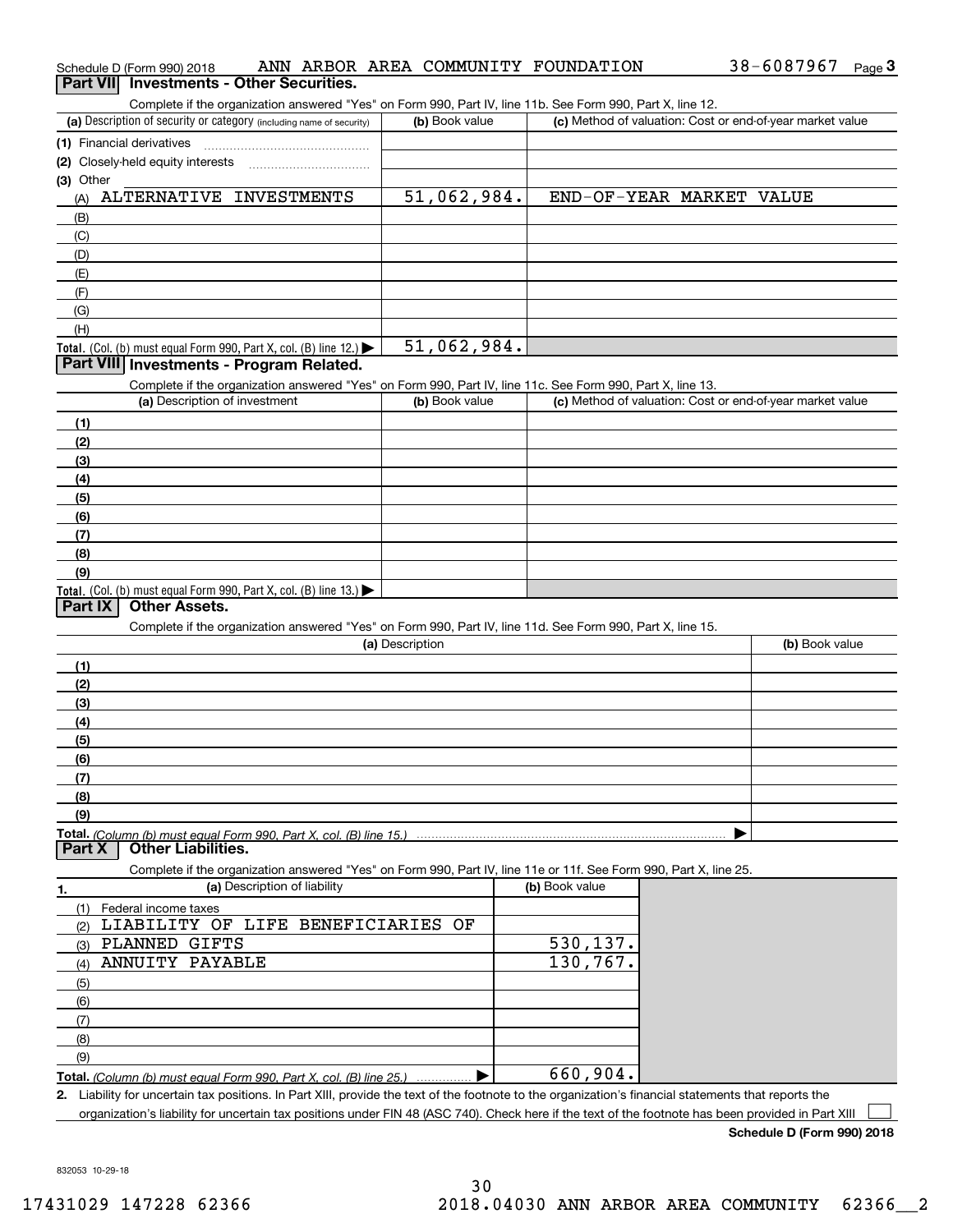|   | ANN ARBOR AREA COMMUNITY FOUNDATION<br>Schedule D (Form 990) 2018                                                          |                |               |                         | 38-6087967<br>Page $4$           |
|---|----------------------------------------------------------------------------------------------------------------------------|----------------|---------------|-------------------------|----------------------------------|
|   | Reconciliation of Revenue per Audited Financial Statements With Revenue per Return.<br>Part XI                             |                |               |                         |                                  |
|   | Complete if the organization answered "Yes" on Form 990, Part IV, line 12a.                                                |                |               |                         |                                  |
| 1 | Total revenue, gains, and other support per audited financial statements                                                   |                |               | $\blacksquare$          | 100,932.                         |
| 2 | Amounts included on line 1 but not on Form 990, Part VIII, line 12:                                                        |                |               |                         |                                  |
| a |                                                                                                                            | 2a             | $-8,718,661.$ |                         |                                  |
|   |                                                                                                                            | 2 <sub>b</sub> |               |                         |                                  |
| с |                                                                                                                            | 2c             |               |                         |                                  |
| d | Other (Describe in Part XIII.) <b>Construction Construction</b> Chern Construction Chern Chern Chern Chern Chern Chern     | 2d             | 33,085.       |                         |                                  |
| е | Add lines 2a through 2d                                                                                                    |                |               | 2e                      | $-8,685,576.$                    |
| 3 |                                                                                                                            |                |               | $\overline{\mathbf{3}}$ | 8,786,508.                       |
| 4 | Amounts included on Form 990. Part VIII, line 12, but not on line 1:                                                       |                |               |                         |                                  |
|   |                                                                                                                            |                | 447,649.      |                         |                                  |
| b | Other (Describe in Part XIII.) <b>Construction Contract Construction</b> Chemistry Chemistry Chemistry Chemistry Chemistry | 4 <sub>b</sub> | 1,016,546.    |                         |                                  |
|   | c Add lines 4a and 4b                                                                                                      |                |               | 4с                      | $\frac{1,464,195.}{10,250,703.}$ |
|   |                                                                                                                            |                |               | $\overline{5}$          |                                  |
|   | Part XII   Reconciliation of Expenses per Audited Financial Statements With Expenses per Return.                           |                |               |                         |                                  |
|   | Complete if the organization answered "Yes" on Form 990, Part IV, line 12a.                                                |                |               |                         |                                  |
| 1 | Total expenses and losses per audited financial statements                                                                 |                |               | $\mathbf{1}$            | 9, 253, 953.                     |
| 2 | Amounts included on line 1 but not on Form 990, Part IX, line 25:                                                          |                |               |                         |                                  |
| a |                                                                                                                            | 2a             |               |                         |                                  |
| b |                                                                                                                            | 2 <sub>b</sub> |               |                         |                                  |
| c |                                                                                                                            | 2 <sub>c</sub> |               |                         |                                  |
| d | Other (Describe in Part XIII.) (2000) (2000) (2000) (2010) (2010) (2010) (2010) (2010) (2010) (2010) (2010) (20            | 2d             |               |                         |                                  |
|   |                                                                                                                            |                |               | 2e                      |                                  |
| 3 |                                                                                                                            |                |               | $\mathbf{a}$            | 9, 253, 953.                     |
| 4 | Amounts included on Form 990, Part IX, line 25, but not on line 1:                                                         |                |               |                         |                                  |
| a | Investment expenses not included on Form 990, Part VIII, line 7b [1000000000000000000000000000000000                       | 4a             | 447,649.      |                         |                                  |
| b |                                                                                                                            | 4 <sub>h</sub> | 118,251.      |                         |                                  |
|   | c Add lines 4a and 4b                                                                                                      |                |               | 4с                      | 565,900.                         |
|   |                                                                                                                            |                |               | 5                       | 9,819,853.                       |
|   | Part XIII Supplemental Information.                                                                                        |                |               |                         |                                  |

Provide the descriptions required for Part II, lines 3, 5, and 9; Part III, lines 1a and 4; Part IV, lines 1b and 2b; Part V, line 4; Part X, line 2; Part XI, lines 2d and 4b; and Part XII, lines 2d and 4b. Also complete this part to provide any additional information.

### PART IV, LINE 2B:

| DURING 2016, THE COMMUNITY FOUNDATION ENTERED INTO AN AGREEMENT WITH      |
|---------------------------------------------------------------------------|
| GLACIER HILLS, INC. (GLACIER HILLS) AND TRINITY CONTINUING CARE SERVICES  |
| (DBA TRINITY SENIOR LIVING COMMUNITIES) (TRINITY) TO TEMPORARILY HOLD THE |
| CHARITABLE ASSETS GENERATED THROUGH THE ACQUISITION OF THE MEMBERSHIP     |
| INTEREST IN GLACIER HILLS BY TRINITY. DUE TO THE CONDITIONS OF THE        |
| AGREEMENT, THE TRANSFER WAS CONSIDERED AN AGENCY TRANSACTION AND THE      |
| ASSETS RECEIVED WERE RECORDED AS NONENDOWED ASSETS HELD FOR OTHERS. IN    |
| SEPTEMBER 2017, THESE FUNDS WERE CONTRIBUTED TO AAACF, FORMING TWO NEW    |
| FUNDS: A PERMANENT ENDOWED FUND FOCUSED ON IMPROVING THE LIVES OF SENIOR  |
| CITIZENS IN OUR COUNTY, AND A TEMPORARY FUND ESTABLISHED TO PROMOTE A     |
| PRIZE COMPETITION TO ENCOURAGE INNOVATION IN THE SAME FIELD.              |
| Schedule D (Form 990) 2018<br>832054 10-29-18<br>31                       |
| 17431029 147228 62366<br>2018.04030 ANN ARBOR AREA COMMUNITY 62366 2      |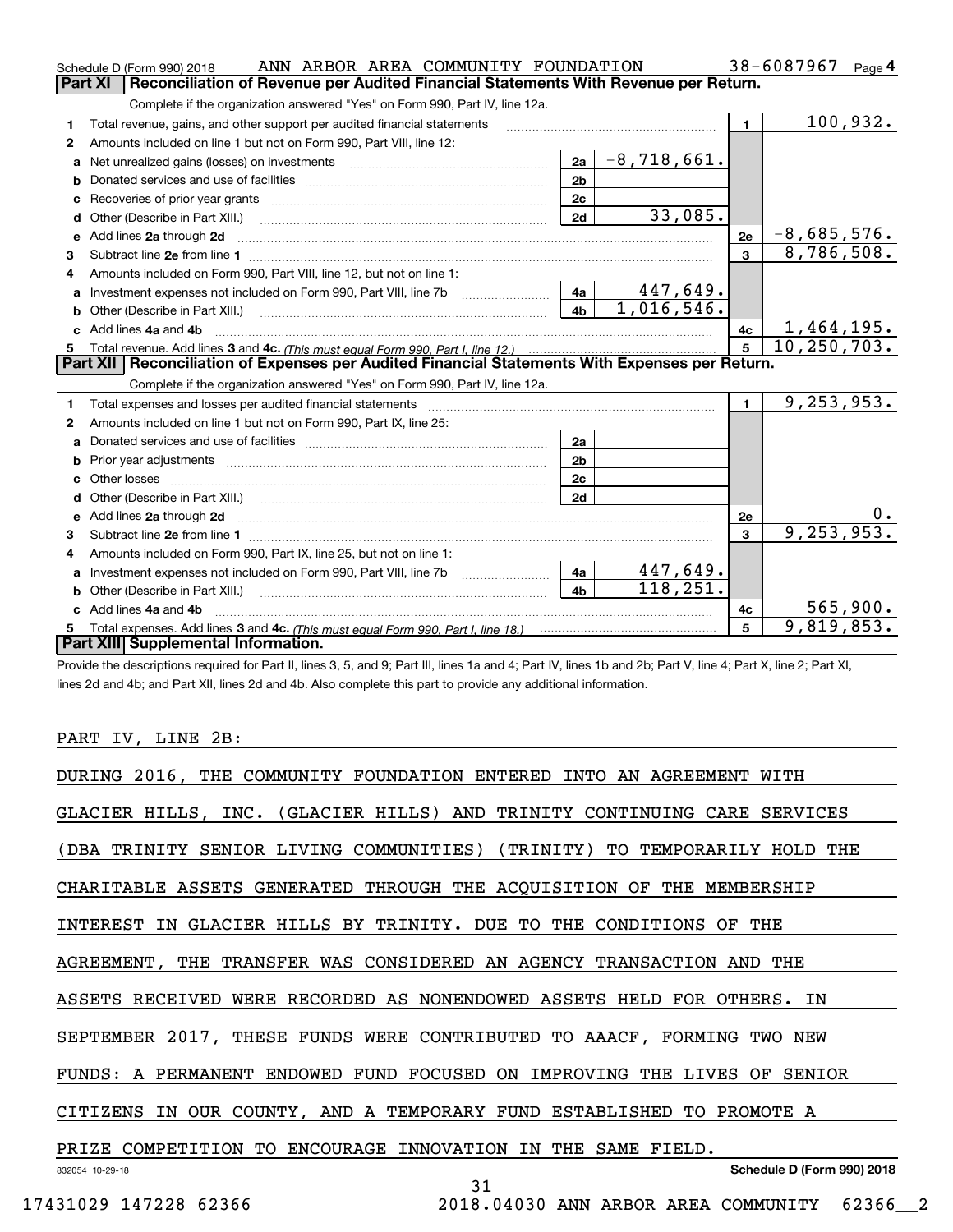**5** *(continued)* **Part XIII Supplemental Information**  Schedule D (Form 990) 2018 ANN ARBOR AREA COMMUNITY FOUNDATION 38-6087967 Page

| PART XI, LINE 2D - OTHER ADJUSTMENTS:                                                                                 |              |
|-----------------------------------------------------------------------------------------------------------------------|--------------|
| CHANGE IN VALUE OF CHARITABLE REMAINDER TRUST                                                                         | $-101, 242.$ |
| CHANGE IN VALUE OF DEFERRED GIFTS RECEIVABLE                                                                          | $-101,041.$  |
|                                                                                                                       |              |
| AGENCY ENDOWMENT FUND UNREALIZED LOSS - SFAS 136 237,292.                                                             |              |
| AGENCY ENDOWMENT FUND INVESTMENT FEE - SFAS 136                                                                       | 20,901.      |
|                                                                                                                       | 33,085.      |
| PART XI, LINE 4B - OTHER ADJUSTMENTS:                                                                                 |              |
| AGENCY ENDOWMENT FUND GRANT INCOME - SFAS 136 971,408.                                                                |              |
| AGENCY ENDOWMENT FUND INVESTMENT INCOME - SFAS 136 45,138.                                                            |              |
| TOTAL TO SCHEDULE D, PART XI, LINE 4B CONTROLLER CONTROLLER CONTROLLER TO THE SCHEDULE OF THE SERVICE OF THE SCHEDULE | 1,016,546.   |
| PART XII, LINE 4B - OTHER ADJUSTMENTS:                                                                                |              |
| AGENCY ENDOWMENT FUND GRANT EXPENSE<br><u> 1989 - Johann Barn, mars eta bat e</u>                                     | 108, 442.    |
| AGENCY ENDOWMENT FUND MISCELLANEOUS EXPENSE 3,809.                                                                    |              |
| TOTAL TO SCHEDULE D, PART XII, LINE 4B                                                                                | 118,251.     |
| PART V, LINE 4:                                                                                                       |              |
| BEGINNING WITH THE 2009 REPORTING YEAR, THE COMMUNITY FOUNDATION'S BOARD                                              |              |
| OF TRUSTEES DETERMINED THAT ASSETS THAT WOULD QUALIFY AS DONOR-RESTRICTED                                             |              |
| ENDOWMENTS, BUT FOR THE FOUNDATION'S VARIANCE POWER, SHOULD BE CLASSIFIED                                             |              |
| AS BOARD-DESIGNATED ASSETS. THESE ARE INCLUDED IN THE PERCENT REPORTED ON                                             |              |
| SCHEDULE D, PART V, LINE 2A. THE INTENDED USE OF THE FUNDS IS DETERMINED                                              |              |
| BY THE DONORS, AND THE INVESTMENT AND SPENDING POLICIES ARE DETERMINED BY                                             |              |
| THE BOARD, FOLLOWING THE UNIFORM PRUDENT MANAGEMENT OF INSTITUTIONAL FUNDS                                            |              |
| ACT (UPMIFA).                                                                                                         |              |

32

832055 10-29-18

**Schedule D (Form 990) 2018**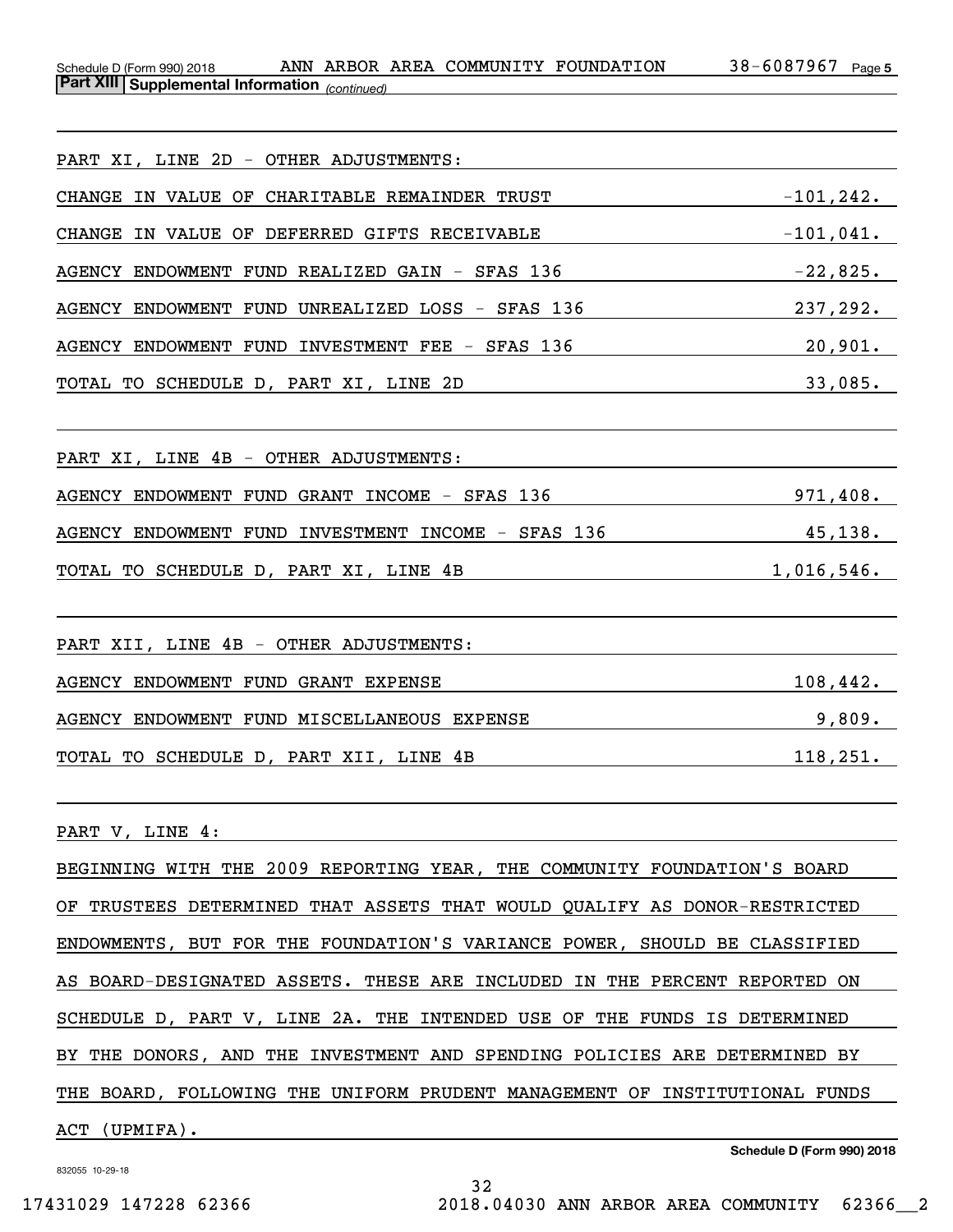| and 3b)                                                                    | 0 | 0 |                                     |  |                            | 14,639,517. |  |
|----------------------------------------------------------------------------|---|---|-------------------------------------|--|----------------------------|-------------|--|
| LHA For Paperwork Reduction Act Notice, see the Instructions for Form 990. |   |   |                                     |  | Schedule F (Form 990) 2018 |             |  |
|                                                                            |   |   |                                     |  |                            |             |  |
| 832071 10-31-18                                                            |   |   | 33                                  |  |                            |             |  |
| 17431029 147228 62366                                                      |   |   | 2018.04030 ANN ARBOR AREA COMMUNITY |  |                            | 62366 2     |  |
|                                                                            |   |   |                                     |  |                            |             |  |

0

0

0

0

|   | ANN ARBOR AREA COMMUNITY FOUNDATION                                                                                                            |                                           |                                                                                           |                                                                                                                                                               | 38-6087967                                                                                                      |                                                                      |  |  |  |  |  |  |  |
|---|------------------------------------------------------------------------------------------------------------------------------------------------|-------------------------------------------|-------------------------------------------------------------------------------------------|---------------------------------------------------------------------------------------------------------------------------------------------------------------|-----------------------------------------------------------------------------------------------------------------|----------------------------------------------------------------------|--|--|--|--|--|--|--|
|   | Part I<br>General Information on Activities Outside the United States. Complete if the organization answered "Yes" on                          |                                           |                                                                                           |                                                                                                                                                               |                                                                                                                 |                                                                      |  |  |  |  |  |  |  |
|   | Form 990, Part IV, line 14b.                                                                                                                   |                                           |                                                                                           |                                                                                                                                                               |                                                                                                                 |                                                                      |  |  |  |  |  |  |  |
| 1 | For grantmakers. Does the organization maintain records to substantiate the amount of its grants and other assistance,                         |                                           |                                                                                           |                                                                                                                                                               |                                                                                                                 |                                                                      |  |  |  |  |  |  |  |
|   | Yes<br><b>No</b><br>the grantees' eligibility for the grants or assistance, and the selection criteria used to award the grants or assistance? |                                           |                                                                                           |                                                                                                                                                               |                                                                                                                 |                                                                      |  |  |  |  |  |  |  |
|   |                                                                                                                                                |                                           |                                                                                           |                                                                                                                                                               |                                                                                                                 |                                                                      |  |  |  |  |  |  |  |
| 2 | For grantmakers. Describe in Part V the organization's procedures for monitoring the use of its grants and other assistance outside the        |                                           |                                                                                           |                                                                                                                                                               |                                                                                                                 |                                                                      |  |  |  |  |  |  |  |
|   | United States.                                                                                                                                 |                                           |                                                                                           |                                                                                                                                                               |                                                                                                                 |                                                                      |  |  |  |  |  |  |  |
|   |                                                                                                                                                |                                           |                                                                                           | Activities per Region. (The following Part I, line 3 table can be duplicated if additional space is needed.)                                                  |                                                                                                                 |                                                                      |  |  |  |  |  |  |  |
|   | (a) Region                                                                                                                                     | (b) Number of<br>offices<br>in the region | (c) Number of<br>employees,<br>agents, and<br>independent<br>contractors<br>in the region | (d) Activities conducted in the region<br>(by type) (such as, fundraising, pro-<br>gram services, investments, grants to<br>recipients located in the region) | (e) If activity listed in (d)<br>is a program service,<br>describe specific type<br>of service(s) in the region | (f) Total<br>expenditures<br>for and<br>investments<br>in the region |  |  |  |  |  |  |  |
|   | CENTRAL AMERICA AND<br>THE CARIBBEAN                                                                                                           |                                           | 0                                                                                         | <b>INVESTMENTS</b>                                                                                                                                            |                                                                                                                 | 14,639,517.                                                          |  |  |  |  |  |  |  |
|   |                                                                                                                                                |                                           |                                                                                           |                                                                                                                                                               |                                                                                                                 |                                                                      |  |  |  |  |  |  |  |
|   |                                                                                                                                                |                                           |                                                                                           |                                                                                                                                                               |                                                                                                                 |                                                                      |  |  |  |  |  |  |  |
|   |                                                                                                                                                |                                           |                                                                                           |                                                                                                                                                               |                                                                                                                 |                                                                      |  |  |  |  |  |  |  |
|   |                                                                                                                                                |                                           |                                                                                           |                                                                                                                                                               |                                                                                                                 |                                                                      |  |  |  |  |  |  |  |

## **Statement of Activities Outside the United States**

**| Complete if the organization answered "Yes" on Form 990, Part IV, line 14b, 15, or 16.**

**| Attach to Form 990.**

**| Go to www.irs.gov/Form990 for instructions and the latest information.**

**(Form 990)**

Department of the Treasury Internal Revenue Service

Name of th

**Open to Public Inspection**

OMB No. 1545-0047

**2018**

|  | Employer identification number |  |
|--|--------------------------------|--|
|--|--------------------------------|--|

 0. 639,517.

14,639,517.

**3 a** Subtotal .................. **b** Total from continuation

**c Totals**  (add lines 3a

sheets to Part  $1$   $\ldots$ 

| านe Service     | Go to www.irs.gov/Form990 fo |
|-----------------|------------------------------|
| he organization |                              |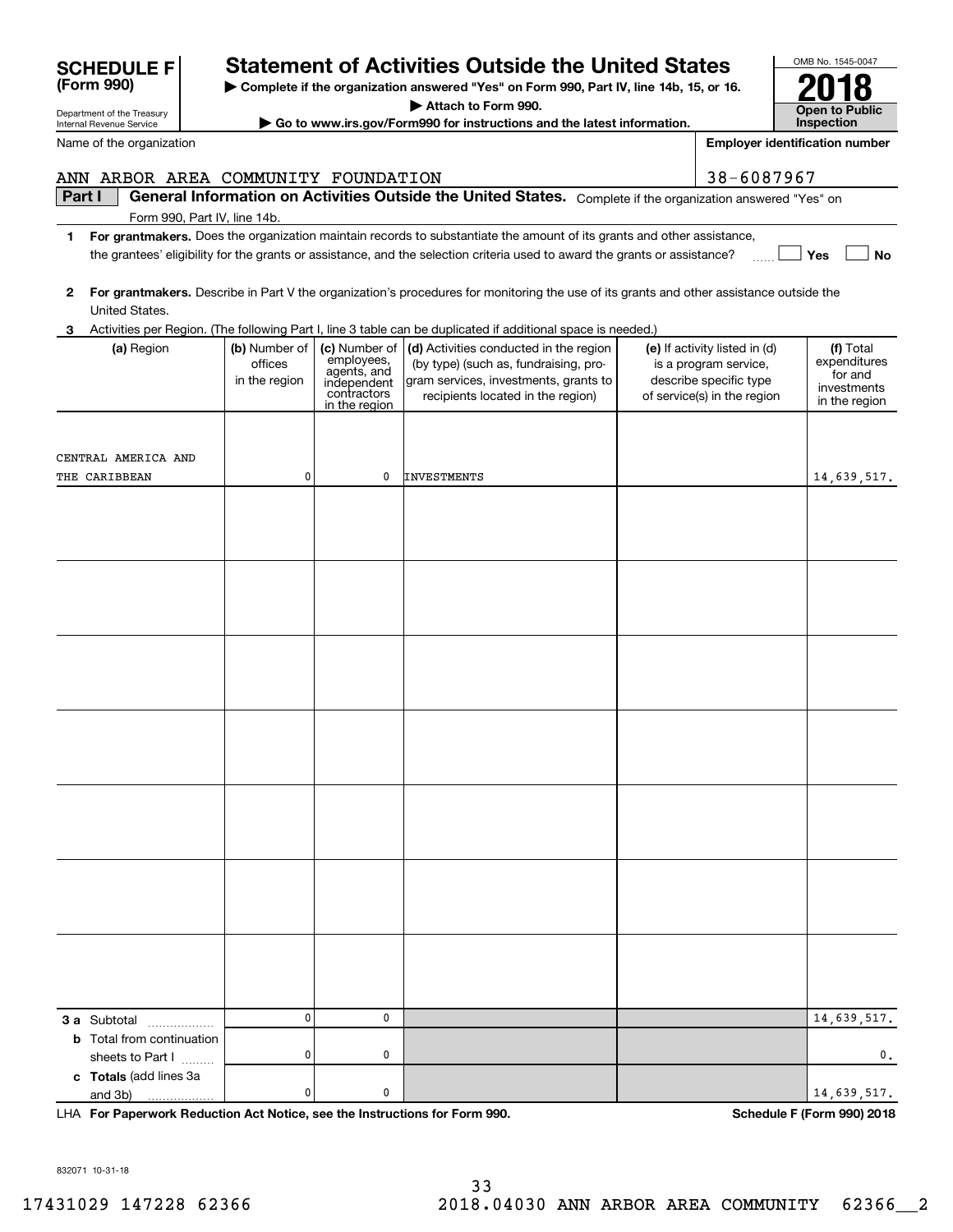#### Schedule F (Form 990) 2018 Page ANN ARBOR AREA COMMUNITY FOUNDATION 38-6087967

#### Part II | Grants and Other Assistance to Organizations or Entities Outside the United States. Complete if the organization answered "Yes" on Form 990, Part IV, line 15, for any recipient who received more than \$5,000. Part II can be duplicated if additional space is needed.

| $\mathbf{1}$<br>(a) Name of organization                                | (b) IRS code section<br>and EIN (if applicable) | (c) Region | (d) Purpose of<br>grant                                                                                                                        | (e) Amount<br>of cash grant | (f) Manner of<br>cash disbursement | (g) Amount of<br>noncash<br>assistance | (h) Description<br>of noncash<br>assistance | (i) Method of<br>valuation (book, FMV,<br>appraisal, other) |
|-------------------------------------------------------------------------|-------------------------------------------------|------------|------------------------------------------------------------------------------------------------------------------------------------------------|-----------------------------|------------------------------------|----------------------------------------|---------------------------------------------|-------------------------------------------------------------|
|                                                                         |                                                 |            |                                                                                                                                                |                             |                                    |                                        |                                             |                                                             |
|                                                                         |                                                 |            |                                                                                                                                                |                             |                                    |                                        |                                             |                                                             |
|                                                                         |                                                 |            |                                                                                                                                                |                             |                                    |                                        |                                             |                                                             |
|                                                                         |                                                 |            |                                                                                                                                                |                             |                                    |                                        |                                             |                                                             |
|                                                                         |                                                 |            |                                                                                                                                                |                             |                                    |                                        |                                             |                                                             |
|                                                                         |                                                 |            |                                                                                                                                                |                             |                                    |                                        |                                             |                                                             |
|                                                                         |                                                 |            |                                                                                                                                                |                             |                                    |                                        |                                             |                                                             |
|                                                                         |                                                 |            |                                                                                                                                                |                             |                                    |                                        |                                             |                                                             |
|                                                                         |                                                 |            |                                                                                                                                                |                             |                                    |                                        |                                             |                                                             |
|                                                                         |                                                 |            |                                                                                                                                                |                             |                                    |                                        |                                             |                                                             |
|                                                                         |                                                 |            |                                                                                                                                                |                             |                                    |                                        |                                             |                                                             |
|                                                                         |                                                 |            |                                                                                                                                                |                             |                                    |                                        |                                             |                                                             |
|                                                                         |                                                 |            |                                                                                                                                                |                             |                                    |                                        |                                             |                                                             |
|                                                                         |                                                 |            |                                                                                                                                                |                             |                                    |                                        |                                             |                                                             |
|                                                                         |                                                 |            |                                                                                                                                                |                             |                                    |                                        |                                             |                                                             |
|                                                                         |                                                 |            |                                                                                                                                                |                             |                                    |                                        |                                             |                                                             |
|                                                                         |                                                 |            | 2 Enter total number of recipient organizations listed above that are recognized as charities by the foreign country, recognized as tax-exempt |                             |                                    |                                        |                                             |                                                             |
| Enter total number of other organizations or entities<br>3 <sup>1</sup> |                                                 |            |                                                                                                                                                |                             |                                    |                                        |                                             |                                                             |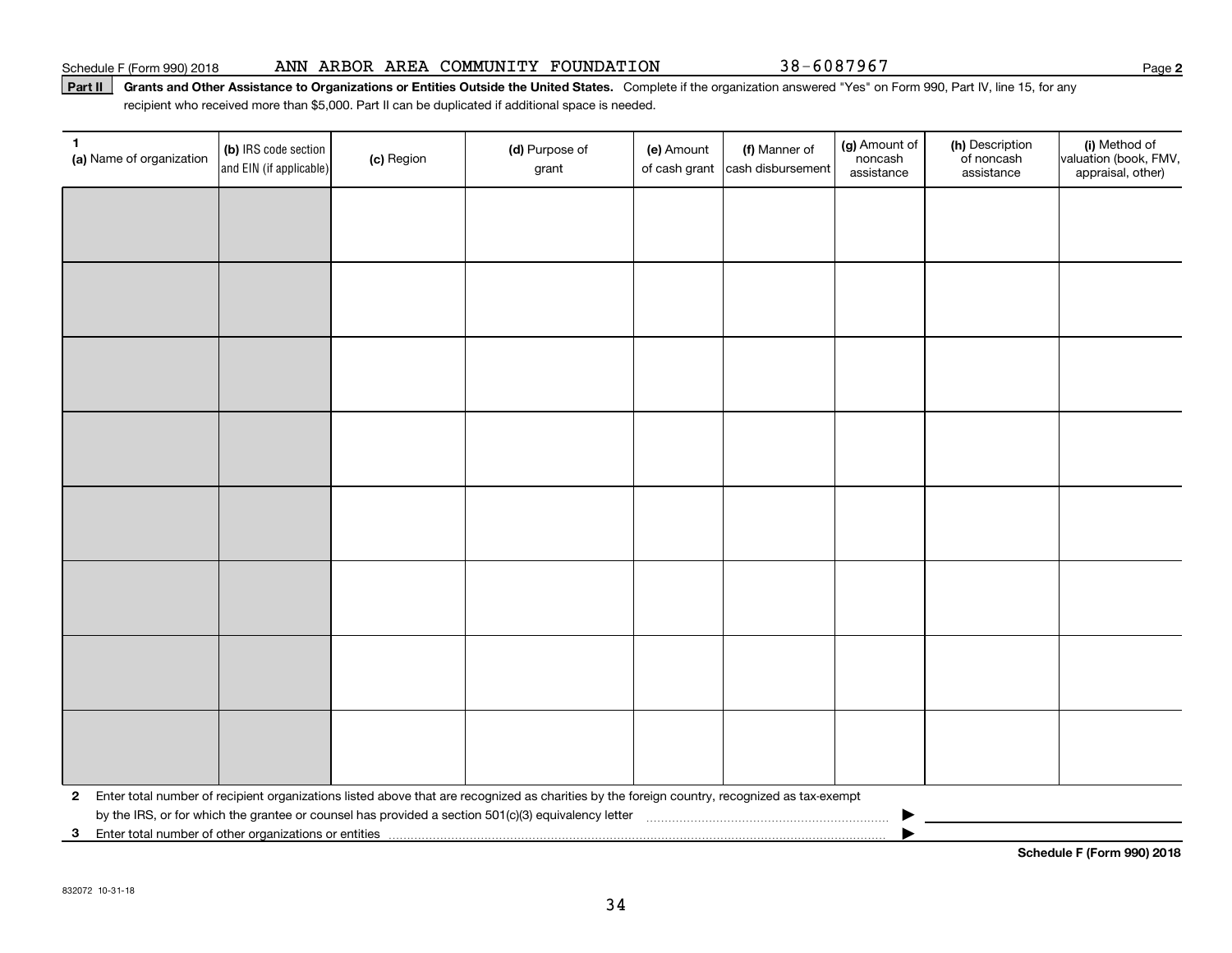#### Part III Grants and Other Assistance to Individuals Outside the United States. Complete if the organization answered "Yes" on Form 990, Part IV, line 16.

Part III can be duplicated if additional space is needed.

| (a) Type of grant or assistance | (b) Region | (c) Number of<br>recipients | (d) Amount of | (e) Manner of<br>cash disbursement | (f) Amount of<br>noncash<br>assistance | (g) Description of<br>noncash assistance | (h) Method of<br>valuation<br>(book, FMV,<br>appraisal, other) |
|---------------------------------|------------|-----------------------------|---------------|------------------------------------|----------------------------------------|------------------------------------------|----------------------------------------------------------------|
|                                 |            |                             |               |                                    |                                        |                                          |                                                                |
|                                 |            |                             |               |                                    |                                        |                                          |                                                                |
|                                 |            |                             |               |                                    |                                        |                                          |                                                                |
|                                 |            |                             |               |                                    |                                        |                                          |                                                                |
|                                 |            |                             |               |                                    |                                        |                                          |                                                                |
|                                 |            |                             |               |                                    |                                        |                                          |                                                                |
|                                 |            |                             |               |                                    |                                        |                                          |                                                                |
|                                 |            |                             |               |                                    |                                        |                                          |                                                                |
|                                 |            |                             |               |                                    |                                        |                                          |                                                                |
|                                 |            |                             |               |                                    |                                        |                                          |                                                                |
|                                 |            |                             |               |                                    |                                        |                                          |                                                                |
|                                 |            |                             |               |                                    |                                        |                                          |                                                                |
|                                 |            |                             |               |                                    |                                        |                                          |                                                                |

**Schedule F (Form 990) 2018**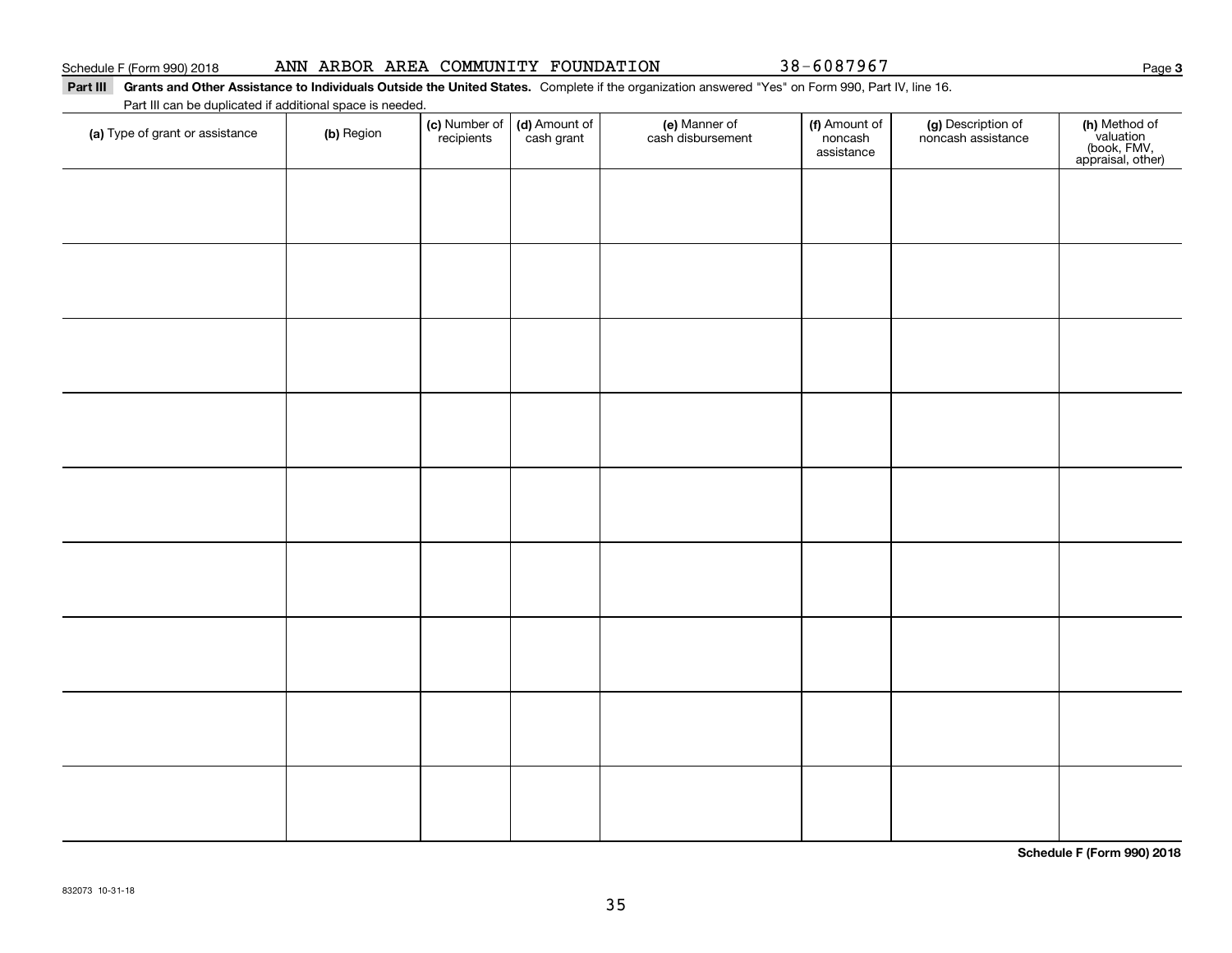| Schedule F (Form 990) 2018             | ANN | ARBOR | AREA | COMMUNITY | FOUNDATION | 38-6087967 | Page |
|----------------------------------------|-----|-------|------|-----------|------------|------------|------|
| <b>Part IV</b><br><b>Foreign Forms</b> |     |       |      |           |            |            |      |

| 1            | Was the organization a U.S. transferor of property to a foreign corporation during the tax year? If "Yes," the                                                                                                                |                        |                |
|--------------|-------------------------------------------------------------------------------------------------------------------------------------------------------------------------------------------------------------------------------|------------------------|----------------|
|              | organization may be required to file Form 926, Return by a U.S. Transferor of Property to a Foreign                                                                                                                           |                        |                |
|              | Corporation (see Instructions for Form 926) <i>manual content content corporation (see Instructions</i> of Form                                                                                                               | $\boxed{\text{X}}$ Yes | Nο             |
| $\mathbf{2}$ | Did the organization have an interest in a foreign trust during the tax year? If "Yes," the organization                                                                                                                      |                        |                |
|              | may be required to separately file Form 3520, Annual Return To Report Transactions With Foreign                                                                                                                               |                        |                |
|              | Trusts and Receipt of Certain Foreign Gifts, and/or Form 3520-A, Annual Information Return of Foreign                                                                                                                         |                        |                |
|              |                                                                                                                                                                                                                               | Yes                    | $X \mid N_{0}$ |
| 3            | Did the organization have an ownership interest in a foreign corporation during the tax year? If "Yes."                                                                                                                       |                        |                |
|              | the organization may be required to file Form 5471, Information Return of U.S. Persons With Respect To                                                                                                                        |                        |                |
|              |                                                                                                                                                                                                                               | $\boxed{\text{X}}$ Yes | Nο             |
| 4            | Was the organization a direct or indirect shareholder of a passive foreign investment company or a                                                                                                                            |                        |                |
|              | qualified electing fund during the tax year? If "Yes," the organization may be required to file Form 8621,                                                                                                                    |                        |                |
|              | Information Return by a Shareholder of a Passive Foreign Investment Company or Qualified Electing Fund<br>(see Instructions for Form 8621)                                                                                    | $\boxed{\text{X}}$ Yes | Nο             |
|              |                                                                                                                                                                                                                               |                        |                |
| 5            | Did the organization have an ownership interest in a foreign partnership during the tax year? If "Yes."                                                                                                                       |                        |                |
|              | the organization may be required to file Form 8865. Return of U.S. Persons With Respect to Certain                                                                                                                            |                        |                |
|              | Foreign Partnerships (see Instructions for Form 8865) manufactured contain the control of the control of the control of the control of the control of the control of the control of the control of the control of the control | $\boxed{\text{X}}$ Yes | Nο             |
| 6            | Did the organization have any operations in or related to any boycotting countries during the tax year? If                                                                                                                    |                        |                |
|              | "Yes," the organization may be required to separately file Form 5713, International Boycott Report (see                                                                                                                       |                        |                |
|              |                                                                                                                                                                                                                               | Yes                    | x<br>No        |
|              |                                                                                                                                                                                                                               |                        |                |

**Schedule F (Form 990) 2018**

832074 10-31-18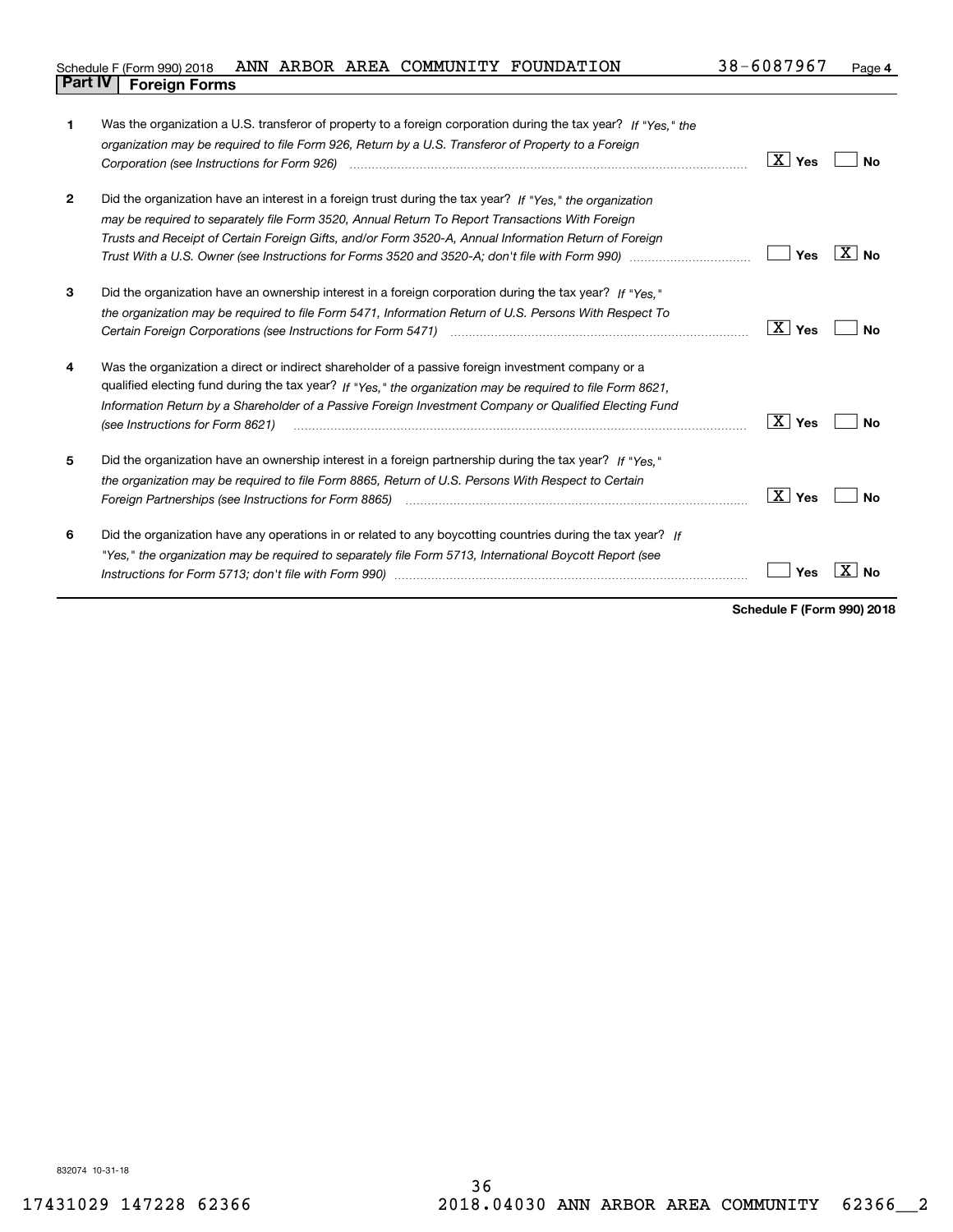|                 | Schedule F (Form 990) 2018 |                                 |    | ANN ARBOR AREA COMMUNITY FOUNDATION | 38-6087967                                                                                                                            | Page 5 |
|-----------------|----------------------------|---------------------------------|----|-------------------------------------|---------------------------------------------------------------------------------------------------------------------------------------|--------|
| <b>Part V</b>   |                            | <b>Supplemental Information</b> |    |                                     |                                                                                                                                       |        |
|                 |                            |                                 |    |                                     | Provide the information required by Part I, line 2 (monitoring of funds); Part I, line 3, column (f) (accounting method; amounts of   |        |
|                 |                            |                                 |    |                                     | investments vs. expenditures per region); Part II, line 1 (accounting method); Part III (accounting method); and Part III, column (c) |        |
|                 |                            |                                 |    |                                     | (estimated number of recipients), as applicable. Also complete this part to provide any additional information. See instructions.     |        |
|                 |                            |                                 |    |                                     |                                                                                                                                       |        |
|                 |                            |                                 |    |                                     |                                                                                                                                       |        |
|                 |                            |                                 |    |                                     |                                                                                                                                       |        |
|                 |                            |                                 |    |                                     |                                                                                                                                       |        |
|                 |                            |                                 |    |                                     |                                                                                                                                       |        |
|                 |                            |                                 |    |                                     |                                                                                                                                       |        |
|                 |                            |                                 |    |                                     |                                                                                                                                       |        |
|                 |                            |                                 |    |                                     |                                                                                                                                       |        |
|                 |                            |                                 |    |                                     |                                                                                                                                       |        |
|                 |                            |                                 |    |                                     |                                                                                                                                       |        |
|                 |                            |                                 |    |                                     |                                                                                                                                       |        |
|                 |                            |                                 |    |                                     |                                                                                                                                       |        |
|                 |                            |                                 |    |                                     |                                                                                                                                       |        |
|                 |                            |                                 |    |                                     |                                                                                                                                       |        |
|                 |                            |                                 |    |                                     |                                                                                                                                       |        |
|                 |                            |                                 |    |                                     |                                                                                                                                       |        |
|                 |                            |                                 |    |                                     |                                                                                                                                       |        |
|                 |                            |                                 |    |                                     |                                                                                                                                       |        |
|                 |                            |                                 |    |                                     |                                                                                                                                       |        |
|                 |                            |                                 |    |                                     |                                                                                                                                       |        |
|                 |                            |                                 |    |                                     |                                                                                                                                       |        |
|                 |                            |                                 |    |                                     |                                                                                                                                       |        |
|                 |                            |                                 |    |                                     |                                                                                                                                       |        |
|                 |                            |                                 |    |                                     |                                                                                                                                       |        |
|                 |                            |                                 |    |                                     |                                                                                                                                       |        |
|                 |                            |                                 |    |                                     |                                                                                                                                       |        |
|                 |                            |                                 |    |                                     |                                                                                                                                       |        |
|                 |                            |                                 |    |                                     |                                                                                                                                       |        |
|                 |                            |                                 |    |                                     |                                                                                                                                       |        |
|                 |                            |                                 |    |                                     |                                                                                                                                       |        |
|                 |                            |                                 |    |                                     |                                                                                                                                       |        |
|                 |                            |                                 |    |                                     |                                                                                                                                       |        |
|                 |                            |                                 |    |                                     |                                                                                                                                       |        |
|                 |                            |                                 |    |                                     |                                                                                                                                       |        |
|                 |                            |                                 |    |                                     |                                                                                                                                       |        |
|                 |                            |                                 |    |                                     |                                                                                                                                       |        |
|                 |                            |                                 |    |                                     |                                                                                                                                       |        |
|                 |                            |                                 |    |                                     |                                                                                                                                       |        |
|                 |                            |                                 |    |                                     |                                                                                                                                       |        |
|                 |                            |                                 |    |                                     |                                                                                                                                       |        |
|                 |                            |                                 |    |                                     |                                                                                                                                       |        |
|                 |                            |                                 |    |                                     |                                                                                                                                       |        |
|                 |                            |                                 |    |                                     |                                                                                                                                       |        |
|                 |                            |                                 |    |                                     |                                                                                                                                       |        |
|                 |                            |                                 |    |                                     |                                                                                                                                       |        |
|                 |                            |                                 |    |                                     |                                                                                                                                       |        |
|                 |                            |                                 |    |                                     |                                                                                                                                       |        |
|                 |                            |                                 |    |                                     |                                                                                                                                       |        |
|                 |                            |                                 |    |                                     |                                                                                                                                       |        |
|                 |                            |                                 |    |                                     |                                                                                                                                       |        |
| 832075 10-31-18 |                            |                                 |    |                                     | Schedule F (Form 990) 2018                                                                                                            |        |
|                 |                            |                                 | 37 |                                     |                                                                                                                                       |        |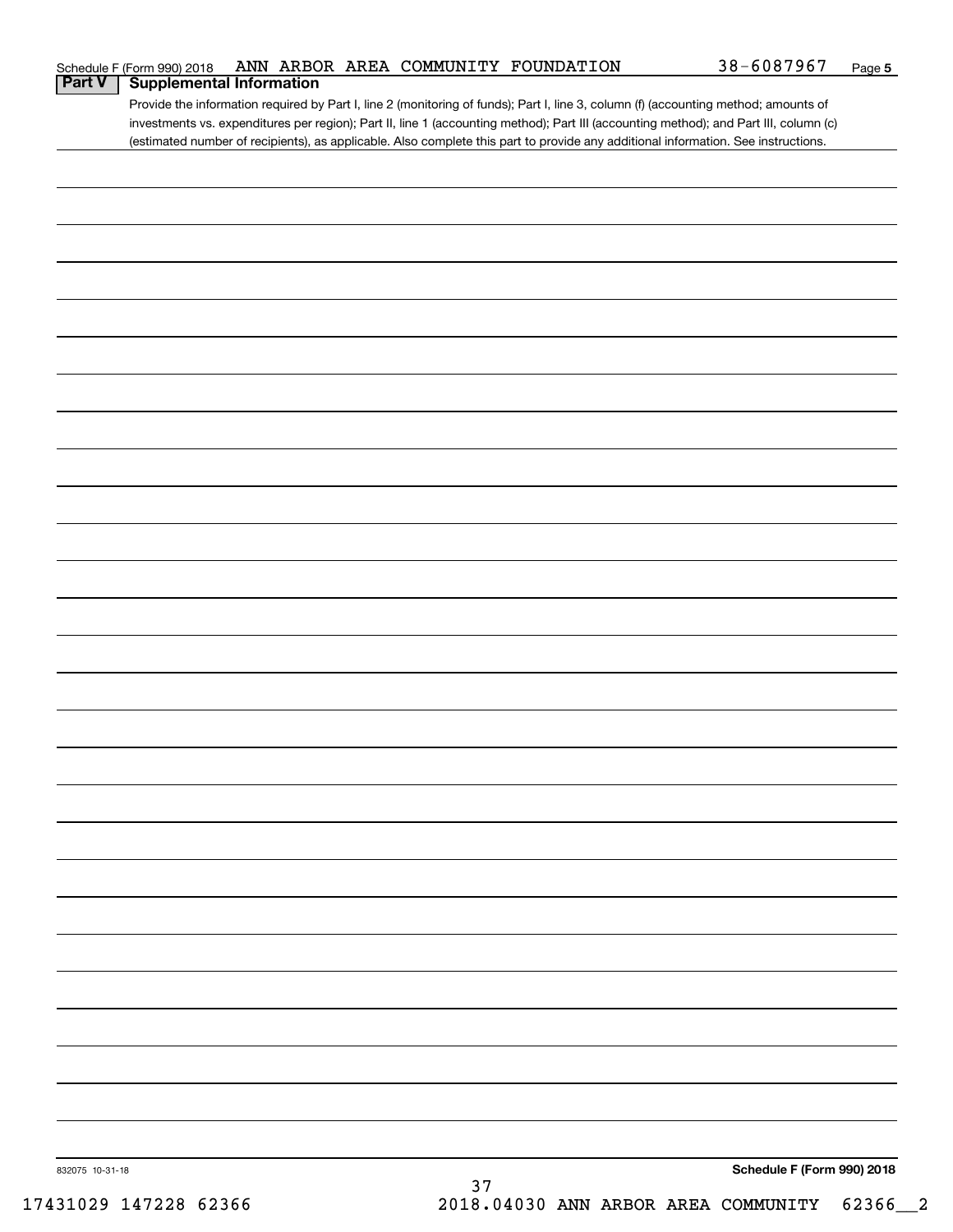| <b>SCHEDULE I</b><br>(Form 990)                                                                                        | <b>Grants and Other Assistance to Organizations,</b><br>Governments, and Individuals in the United States                                                                                                  |                                                                                  |                                                       |                                         |                                               |                                          |                                                                             |  |  |  |
|------------------------------------------------------------------------------------------------------------------------|------------------------------------------------------------------------------------------------------------------------------------------------------------------------------------------------------------|----------------------------------------------------------------------------------|-------------------------------------------------------|-----------------------------------------|-----------------------------------------------|------------------------------------------|-----------------------------------------------------------------------------|--|--|--|
|                                                                                                                        |                                                                                                                                                                                                            | Complete if the organization answered "Yes" on Form 990, Part IV, line 21 or 22. |                                                       |                                         |                                               |                                          | 2018                                                                        |  |  |  |
| Attach to Form 990.<br>Department of the Treasury                                                                      |                                                                                                                                                                                                            |                                                                                  |                                                       |                                         |                                               | <b>Open to Public</b>                    |                                                                             |  |  |  |
| Internal Revenue Service                                                                                               |                                                                                                                                                                                                            |                                                                                  | Go to www.irs.gov/Form990 for the latest information. |                                         |                                               |                                          | Inspection                                                                  |  |  |  |
| <b>Employer identification number</b><br>Name of the organization<br>38-6087967<br>ANN ARBOR AREA COMMUNITY FOUNDATION |                                                                                                                                                                                                            |                                                                                  |                                                       |                                         |                                               |                                          |                                                                             |  |  |  |
| Part I<br><b>General Information on Grants and Assistance</b>                                                          |                                                                                                                                                                                                            |                                                                                  |                                                       |                                         |                                               |                                          |                                                                             |  |  |  |
| 1.                                                                                                                     | Does the organization maintain records to substantiate the amount of the grants or assistance, the grantees' eligibility for the grants or assistance, and the selection<br>$\boxed{\text{X}}$ Yes<br>l No |                                                                                  |                                                       |                                         |                                               |                                          |                                                                             |  |  |  |
| $\mathbf{2}$                                                                                                           | Describe in Part IV the organization's procedures for monitoring the use of grant funds in the United States.                                                                                              |                                                                                  |                                                       |                                         |                                               |                                          |                                                                             |  |  |  |
| Part II                                                                                                                | Grants and Other Assistance to Domestic Organizations and Domestic Governments. Complete if the organization answered "Yes" on Form 990, Part IV, line 21, for any                                         |                                                                                  |                                                       |                                         |                                               |                                          |                                                                             |  |  |  |
|                                                                                                                        | recipient that received more than \$5,000. Part II can be duplicated if additional space is needed.                                                                                                        |                                                                                  |                                                       |                                         | (f) Method of                                 |                                          |                                                                             |  |  |  |
| 1 (a) Name and address of organization<br>or government                                                                | $(b)$ EIN                                                                                                                                                                                                  | (c) IRC section<br>(if applicable)                                               | (d) Amount of<br>cash grant                           | (e) Amount of<br>non-cash<br>assistance | valuation (book,<br>FMV, appraisal,<br>other) | (g) Description of<br>noncash assistance | (h) Purpose of grant<br>or assistance                                       |  |  |  |
| 826 MICHIGAN                                                                                                           |                                                                                                                                                                                                            |                                                                                  |                                                       |                                         |                                               |                                          |                                                                             |  |  |  |
| 115 E. LIBERTY STREET                                                                                                  |                                                                                                                                                                                                            |                                                                                  |                                                       |                                         |                                               |                                          |                                                                             |  |  |  |
| ANN ARBOR, MI 48104                                                                                                    | $20-1963960$ 501(C)(3)                                                                                                                                                                                     |                                                                                  | 23,166.                                               | 0.                                      |                                               |                                          | MULTIPLE PROGRAM SUPPORT                                                    |  |  |  |
| AAPS SCIENCE & ENVIRONMENT<br>EDUCATION ENDOWMENT - 2670 SEQUOIA<br>PKWY - ANN ARBOR, MI 48103                         | $38-2972660$ 501(C)(3)                                                                                                                                                                                     |                                                                                  | 11,071.                                               | $\mathfrak o$ .                         |                                               |                                          | MULTIPLE PROGRAM SUPPORT                                                    |  |  |  |
| <b>ACLU FOUNDATION</b><br>125 SOUTH BROAD STREET, 18TH FLOOR<br>NEW YORK, NY 10004-2400                                | 13-6213516 $501(C)(3)$                                                                                                                                                                                     |                                                                                  | 16,000,                                               | $\mathbf{0}$ .                          |                                               |                                          | MULTIPLE PROGRAM SUPPORT                                                    |  |  |  |
| AID IN MILAN, INC.<br>89 W. MAIN ST.<br>MILAN, MI 48160                                                                | $38 - 2108453$ 501(C)(3)                                                                                                                                                                                   |                                                                                  | 10,000                                                | 0.                                      |                                               |                                          | GENERAL OPERATING SUPPORT                                                   |  |  |  |
| AKSHARA<br>3610 FOX HUNT DRIVE<br>ANN ARBOR, MI 48105                                                                  | $81 - 2478449$ 501(C)(3)                                                                                                                                                                                   |                                                                                  | 5,000                                                 | 0.                                      |                                               |                                          | SCHOLARSHIP SUPPORT                                                         |  |  |  |
| AMERICAN LEGION SALINE POST 322<br>320 W. MICHIGAN AVE.<br>SALINE, MI 48176                                            | $38-1325800$ $501(C)(3)$                                                                                                                                                                                   |                                                                                  | 11,000.                                               | $\mathbf{0}$ .                          |                                               |                                          | GENERAL OPERATING SUPPORT                                                   |  |  |  |
| 2                                                                                                                      | 126.<br>Enter total number of section 501(c)(3) and government organizations listed in the line 1 table                                                                                                    |                                                                                  |                                                       |                                         |                                               |                                          |                                                                             |  |  |  |
| 13.<br>3                                                                                                               |                                                                                                                                                                                                            |                                                                                  |                                                       |                                         |                                               |                                          |                                                                             |  |  |  |
| .                                                                                                                      | and the state of the state of the<br>$\sim$ $\sim$ $\sim$ $\sim$ $\sim$                                                                                                                                    |                                                                                  |                                                       |                                         |                                               |                                          | $\begin{array}{c}\n\bullet \\ \bullet \\ \bullet \\ \bullet \\ \end{array}$ |  |  |  |

**For Paperwork Reduction Act Notice, see the Instructions for Form 990. Schedule I (Form 990) (2018)** LHA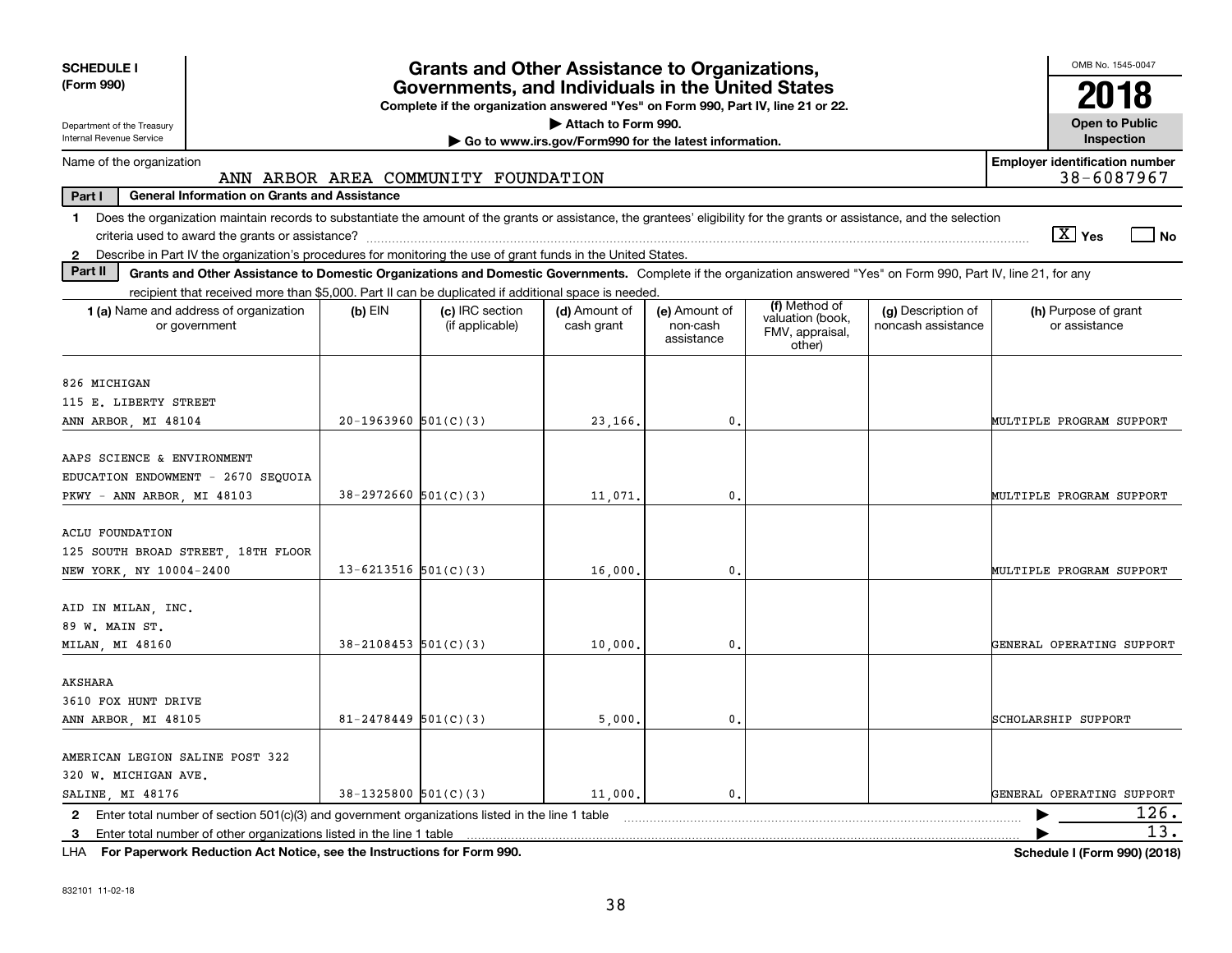| (a) Name and address of<br>organization or government                   | $(b)$ EIN                  | (c) IRC section<br>if applicable | (d) Amount of<br>cash grant | (e) Amount of<br>non-cash<br>assistance | (f) Method of<br>valuation<br>(book, FMV,<br>appraisal, other) | (g) Description of<br>non-cash assistance | (h) Purpose of grant<br>or assistance              |
|-------------------------------------------------------------------------|----------------------------|----------------------------------|-----------------------------|-----------------------------------------|----------------------------------------------------------------|-------------------------------------------|----------------------------------------------------|
| AMERICAN RED CROSS - NATIONAL                                           |                            |                                  |                             |                                         |                                                                |                                           |                                                    |
| PO BOX 37839                                                            |                            |                                  |                             |                                         |                                                                |                                           |                                                    |
| BOONE, IA 50037-0839                                                    | 53-0196605 $501(C)(3)$     |                                  | 10,700.                     | 0.                                      |                                                                |                                           | MULTIPLE PROGRAM SUPPORT                           |
| AMERICAN UNIVERSITY OF PARIS<br>FOUNDATION, INC - 11 LEON COURT -       |                            |                                  |                             |                                         |                                                                |                                           |                                                    |
| ROCKVILLE CENTRE, NY 11570                                              | $13 - 3276905$ 501(C)(3)   |                                  | 5,000                       | 0.                                      |                                                                |                                           | MULTIPLE PROGRAM SUPPORT                           |
| ANN ARBOR ACADEMY, INC.<br>1153 OAK VALLEY DRIVE<br>ANN ARBOR, MI 48108 | $20 - 8035148$ 501(C)(3)   |                                  | 49,000,                     | $\mathbf{0}$ .                          |                                                                |                                           | GENERAL OPERATING SUPPORT<br>& SCHOLARSHIP SUPPORT |
|                                                                         |                            |                                  |                             |                                         |                                                                |                                           |                                                    |
| ANN ARBOR ART ASSOCIATION DBA ANN                                       |                            |                                  |                             |                                         |                                                                |                                           |                                                    |
| ARBOR ART CENTER - 117 W. LIBERTY                                       |                            |                                  |                             |                                         |                                                                |                                           |                                                    |
| STREET - ANN ARBOR, MI 48014                                            | $23 - 7205537$ 501(C)(3)   |                                  | 83,417.                     | 0.                                      |                                                                |                                           | MULTIPLE PROGRAM SUPPORT                           |
| ANN ARBOR CENTER FOR INDEPENDENT<br>LIVING - 3941 RESEARCH PARK DRIVE   |                            |                                  |                             |                                         |                                                                |                                           |                                                    |
| $-$ ANN ARBOR, MI 48018                                                 | $38 - 2133063$ $501(C)(3)$ |                                  | 28,408.                     | $\mathbf{0}$                            |                                                                |                                           | MULTIPLE PROGRAM SUPPORT                           |
|                                                                         |                            |                                  |                             |                                         |                                                                |                                           |                                                    |
| ANN ARBOR FILM FESTIVAL                                                 |                            |                                  |                             |                                         |                                                                |                                           |                                                    |
| P.O. BOX 8232                                                           |                            |                                  |                             |                                         |                                                                |                                           |                                                    |
| ANN ARBOR, MI 48107                                                     | $38 - 2379836$ $501(C)(3)$ |                                  | 6,864.                      | $\mathfrak o$ .                         |                                                                |                                           | GENERAL OPERATING SUPPORT                          |
| ANN ARBOR HANDS-ON MUSEUM                                               |                            |                                  |                             |                                         |                                                                |                                           |                                                    |
| 220 EAST ANN STREET                                                     |                            |                                  |                             |                                         |                                                                |                                           |                                                    |
| ANN ARBOR, MI 48104                                                     | $38 - 2236345$ 501(C)(3)   |                                  | 17,750.                     | $\mathfrak{o}$ .                        |                                                                |                                           | MULTIPLE PROGRAM SUPPORT                           |
|                                                                         |                            |                                  |                             |                                         |                                                                |                                           |                                                    |
| ANN ARBOR PUBLIC SCHOOLS                                                |                            |                                  |                             |                                         |                                                                |                                           |                                                    |
| 2555 S. STATE ST.                                                       | $38 - 6004028$ 501(C)(3)   |                                  |                             | $\mathbf{0}$ .                          |                                                                |                                           | MULTIPLE PROGRAM SUPPORT                           |
| ANN ARBOR, MI 48104                                                     |                            |                                  | 50,920.                     |                                         |                                                                |                                           |                                                    |
| ANN ARBOR SUMMER FESTIVAL                                               |                            |                                  |                             |                                         |                                                                |                                           |                                                    |
| 210 HURONVIEW BLVD., SUITE 1                                            |                            |                                  |                             |                                         |                                                                |                                           |                                                    |
| ANN ARBOR, MI 48103                                                     | $38 - 2307397$ $501(C)(3)$ |                                  | 14,480.                     | $\mathfrak{o}$ .                        |                                                                |                                           | MULTIPLE PROGRAM SUPPORT                           |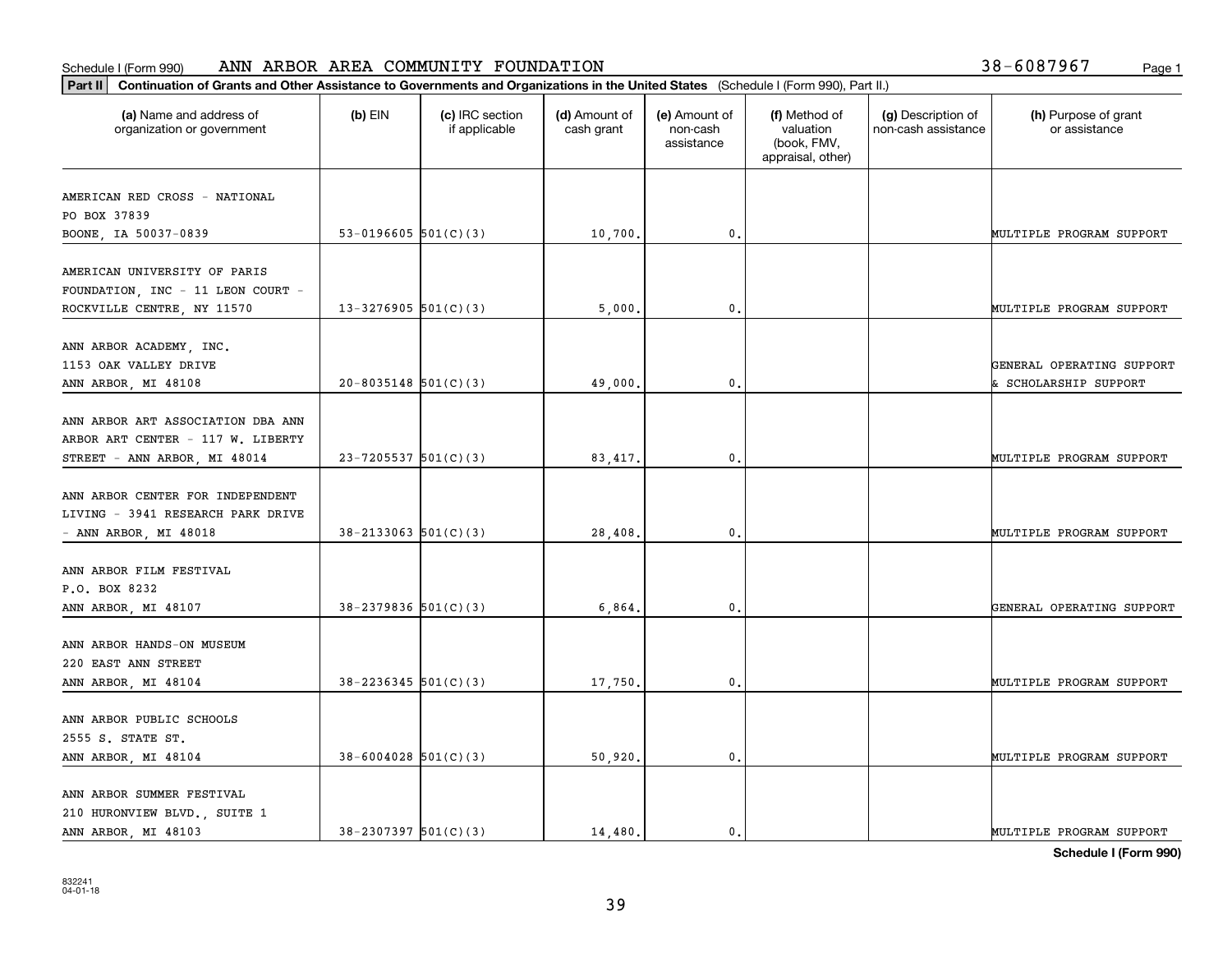| Part II   Continuation of Grants and Other Assistance to Governments and Organizations in the United States (Schedule I (Form 990), Part II.) |                            |                                  |                             |                                         |                                                                |                                           |                                       |
|-----------------------------------------------------------------------------------------------------------------------------------------------|----------------------------|----------------------------------|-----------------------------|-----------------------------------------|----------------------------------------------------------------|-------------------------------------------|---------------------------------------|
| (a) Name and address of<br>organization or government                                                                                         | $(b)$ EIN                  | (c) IRC section<br>if applicable | (d) Amount of<br>cash grant | (e) Amount of<br>non-cash<br>assistance | (f) Method of<br>valuation<br>(book, FMV,<br>appraisal, other) | (g) Description of<br>non-cash assistance | (h) Purpose of grant<br>or assistance |
| ANN ARBOR SYMPHONY ORCHESTRA                                                                                                                  |                            |                                  |                             |                                         |                                                                |                                           |                                       |
| 35 RESEARCH DRIVE, SUITE 100                                                                                                                  |                            |                                  |                             |                                         |                                                                |                                           |                                       |
| ANN ARBOR, MI 48103                                                                                                                           | $38 - 6069701$ $501(C)(3)$ |                                  | 18,000.                     | $\,$ 0 $_\star$                         |                                                                |                                           | GENERAL OPERATING SUPPORT             |
|                                                                                                                                               |                            |                                  |                             |                                         |                                                                |                                           |                                       |
| ANN ARBOR YMCA                                                                                                                                |                            |                                  |                             |                                         |                                                                |                                           |                                       |
| 400 W. WASHINGTON STREET                                                                                                                      | $38-1525162$ $501(C)(3)$   |                                  | 58,492.                     | 0.                                      |                                                                |                                           | MULTIPLE PROGRAM SUPPORT              |
| ANN ARBOR, MI 48103                                                                                                                           |                            |                                  |                             |                                         |                                                                |                                           |                                       |
| ARBOR HOSPICE FOUNDATION                                                                                                                      |                            |                                  |                             |                                         |                                                                |                                           |                                       |
| 2366 OAK VALLEY DR.                                                                                                                           |                            |                                  |                             |                                         |                                                                |                                           |                                       |
| ANN ARBOR, MI 48103                                                                                                                           | $32-0045893$ $501(C)(3)$   |                                  | 15,594.                     | $\mathfrak o$ .                         |                                                                |                                           | MULTIPLE PROGRAM SUPPORT              |
|                                                                                                                                               |                            |                                  |                             |                                         |                                                                |                                           |                                       |
| AREA AGENCY ON AGING                                                                                                                          |                            |                                  |                             |                                         |                                                                |                                           |                                       |
| 29100 NORTHWESTERN HWY STE 40                                                                                                                 |                            |                                  |                             |                                         |                                                                |                                           |                                       |
| SOUTHFIELD, MI 48034                                                                                                                          |                            | 501(C)(3)                        | 36,625.                     | 0.                                      |                                                                |                                           | GENERAL OPERATING SUPPORT             |
|                                                                                                                                               |                            |                                  |                             |                                         |                                                                |                                           |                                       |
| AVALON HOUSING, INC.<br>1327 JONES DRIVE                                                                                                      |                            |                                  |                             |                                         |                                                                |                                           |                                       |
| ANN ARBOR, MI 48105                                                                                                                           | $38-3086920$ $501(C)(3)$   |                                  | 76,216.                     | $\mathbf{0}$                            |                                                                |                                           | MULTIPLE PROGRAM SUPPORT              |
|                                                                                                                                               |                            |                                  |                             |                                         |                                                                |                                           |                                       |
| BERKSHIRE HUMANE SOCIETY                                                                                                                      |                            |                                  |                             |                                         |                                                                |                                           |                                       |
| 214 BARKER ROAD                                                                                                                               |                            |                                  |                             |                                         |                                                                |                                           |                                       |
| PITTSFIELD, MA 01201                                                                                                                          | $04-3148018$ 501(C)(3)     |                                  | 127,636.                    | 0.                                      |                                                                |                                           | GENERAL OPERATING SUPPORT             |
|                                                                                                                                               |                            |                                  |                             |                                         |                                                                |                                           |                                       |
| BEST BUDDIES INTERNATIONAL, INC.                                                                                                              |                            |                                  |                             |                                         |                                                                |                                           |                                       |
| 100 SE SECOND STREET, SUITE 2200,                                                                                                             |                            |                                  |                             |                                         |                                                                |                                           |                                       |
| MIAMI, FL 33131                                                                                                                               | $52 - 1614576$ N/A         |                                  | 17,500.                     | $\mathfrak{o}$ .                        |                                                                |                                           | MULTIPLE PROGRAM SUPPORT              |
| BIG BROTHERS/BIG SISTERS OF                                                                                                                   |                            |                                  |                             |                                         |                                                                |                                           |                                       |
| WASHTENAW COUNTY - 11 W. MICHIGAN                                                                                                             |                            |                                  |                             |                                         |                                                                |                                           |                                       |
|                                                                                                                                               | $26 - 0344984$ 501(C)(3)   |                                  | 38,856.                     | $\mathfrak{o}$ .                        |                                                                |                                           | MULTIPLE PROGRAM SUPPORT              |
| AVE. - YPSILANTI, MI 48197                                                                                                                    |                            |                                  |                             |                                         |                                                                |                                           |                                       |
| BIRD CENTER OF WASHTENAW COUNTY,                                                                                                              |                            |                                  |                             |                                         |                                                                |                                           |                                       |
| INC. - P.O. BOX 3718 - ANN ARBOR,                                                                                                             |                            |                                  |                             |                                         |                                                                |                                           |                                       |
| MI 48106                                                                                                                                      | 83-0406863 $501(C)(3)$     |                                  | 12,500.                     | $\mathbf{0}$ .                          |                                                                |                                           | GENERAL OPERATING SUPPORT             |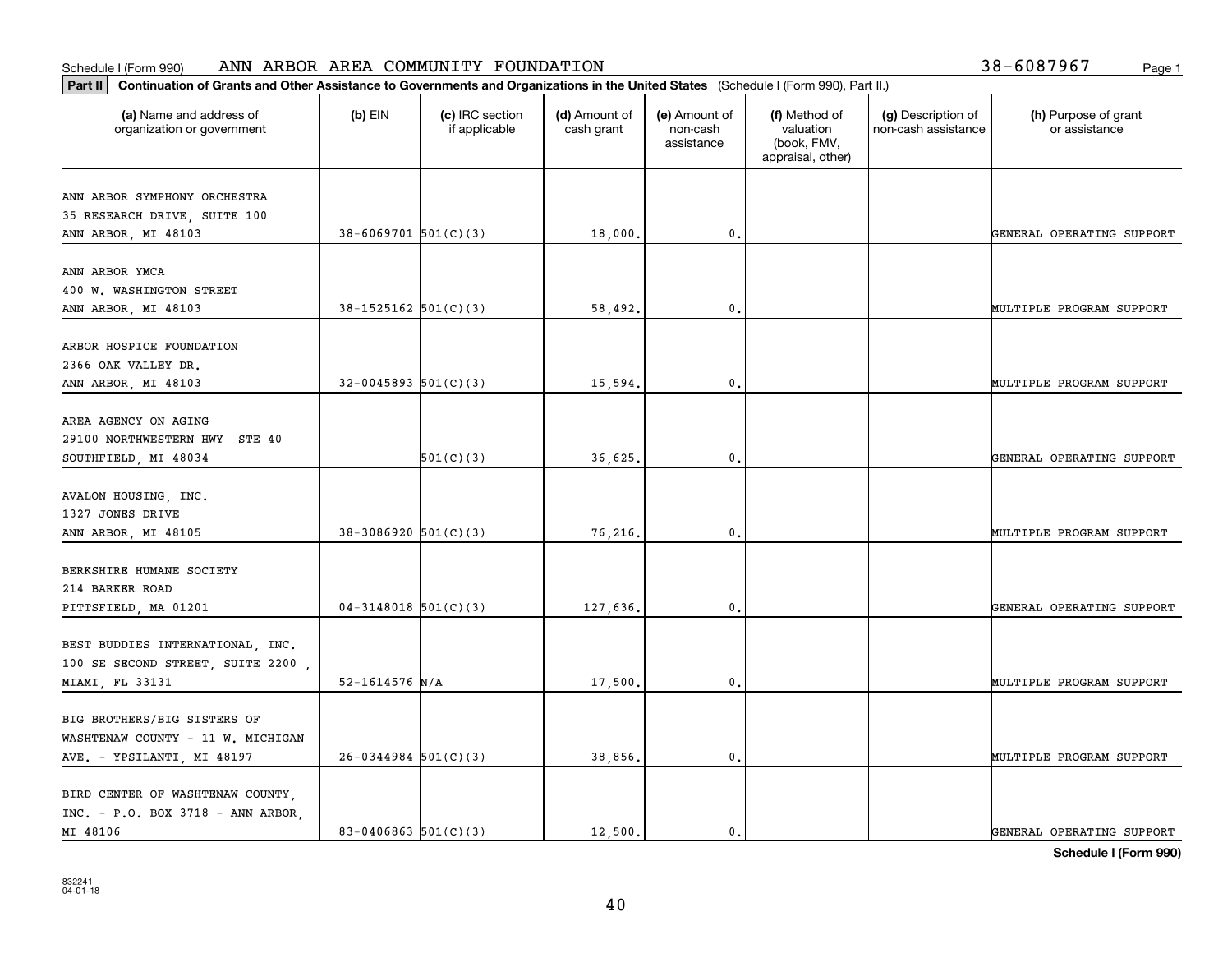| (a) Name and address of            | $(b)$ EIN                  | (c) IRC section | (d) Amount of | (e) Amount of          | (f) Method of                                 | (g) Description of  | (h) Purpose of grant      |
|------------------------------------|----------------------------|-----------------|---------------|------------------------|-----------------------------------------------|---------------------|---------------------------|
| organization or government         |                            | if applicable   | cash grant    | non-cash<br>assistance | valuation<br>(book, FMV,<br>appraisal, other) | non-cash assistance | or assistance             |
| BOY SCOUTS OF AMERICA - TROOP 5    |                            |                 |               |                        |                                               |                     |                           |
| ANN ARBOR - 1204 W. MADISON - ANN  |                            |                 |               |                        |                                               |                     |                           |
| ARBOR, MI 48103                    | $45 - 4003240$ 501(C)(3)   |                 | 8,923.        | 0.                     |                                               |                     | MULTIPLE PROGRAM SUPPORT  |
| BOYS AND GIRLS CLUBS OF            |                            |                 |               |                        |                                               |                     |                           |
| SOUTHEASTERN MICHIGAN - 26777      |                            |                 |               |                        |                                               |                     |                           |
| HALSTED ROAD SUITE #100 -          |                            |                 |               |                        |                                               |                     |                           |
| FARMINGTON HILLS, MI 48331         | $38-1387123$ $501(C)(3)$   |                 | 11,650        | $\mathbf{0}$           |                                               |                     | MULTIPLE PROGRAM SUPPORT  |
| BUSINESS ALLIANCE FOR LOCAL LIVING |                            |                 |               |                        |                                               |                     |                           |
| ECONOMIES (BALLE) - 2323 BROADWAY  |                            |                 |               |                        |                                               |                     |                           |
| - OAKLAND, CA 94612                |                            | N/A             | 11,000.       | $\mathfrak{o}$ .       |                                               |                     | MULTIPLE PROGRAM SUPPORT  |
|                                    |                            |                 |               |                        |                                               |                     |                           |
| CANCER SUPPORT COMMUNITY           |                            |                 |               |                        |                                               |                     |                           |
| 2010 HOGBACK RD., SUITE 3          |                            |                 |               |                        |                                               |                     |                           |
| ANN ARBOR, MI 48105                | $05-0597871$ 501(C)(3)     |                 | 16,000        | $\mathbf{0}$           |                                               |                     | GENERAL OPERATING SUPPORT |
| CANTON COMMUNITY FOUNDATION        |                            |                 |               |                        |                                               |                     |                           |
| 50430 SCHOOL HOUSE ROAD SUITE 200  |                            |                 |               |                        |                                               |                     |                           |
| CANTON, MI 48187                   | $38 - 2898615$ N/A         |                 | 1,023,301     | $\mathbf{0}$           |                                               |                     | MULTIPLE PROGRAM SUPPORT  |
|                                    |                            |                 |               |                        |                                               |                     |                           |
| CATHOLIC SOCIAL SERVICES OF        |                            |                 |               |                        |                                               |                     |                           |
| WASHTENAW COUNTY - 4925 PACKARD    |                            |                 |               |                        |                                               |                     |                           |
| ROAD - ANN ARBOR, MI 48108-1521    | $38 - 1654500$ $501(C)(3)$ |                 | 224,656.      | $\mathbf{0}$           |                                               |                     | MULTIPLE PROGRAM SUPPORT  |
|                                    |                            |                 |               |                        |                                               |                     |                           |
| CHELSEA SENIOR CENTER              |                            |                 |               |                        |                                               |                     |                           |
| 512 WASHINGTON STREET              |                            |                 |               |                        |                                               |                     |                           |
| CHELSEA, MI 48118                  | $91 - 2187162$ N/A         |                 | 35,000        | $^{\rm 0}$ .           |                                               |                     | MULTIPLE PROGRAM SUPPORT  |
| CHILD CARE NETWORK                 |                            |                 |               |                        |                                               |                     |                           |
| 3941 RESEARCH PARK DR., SUITE C    |                            |                 |               |                        |                                               |                     |                           |
| ANN ARBOR, MI 48108                | $38 - 2160250$ 501(C)(3)   |                 | 10,000.       | $^{\circ}$ .           |                                               |                     | GENERAL OPERATING SUPPORT |
|                                    |                            |                 |               |                        |                                               |                     |                           |
| CLEARY UNIVERSITY                  |                            |                 |               |                        |                                               |                     |                           |
| 3750 CLEARY DRIVE                  |                            |                 |               |                        |                                               |                     |                           |
| HOWELL, MI 48843                   | $38-1393841$ $501(C)(3)$   |                 | 19.403.       | $\mathbf{0}$ .         |                                               |                     | SCHOLARSHIP SUPPORT       |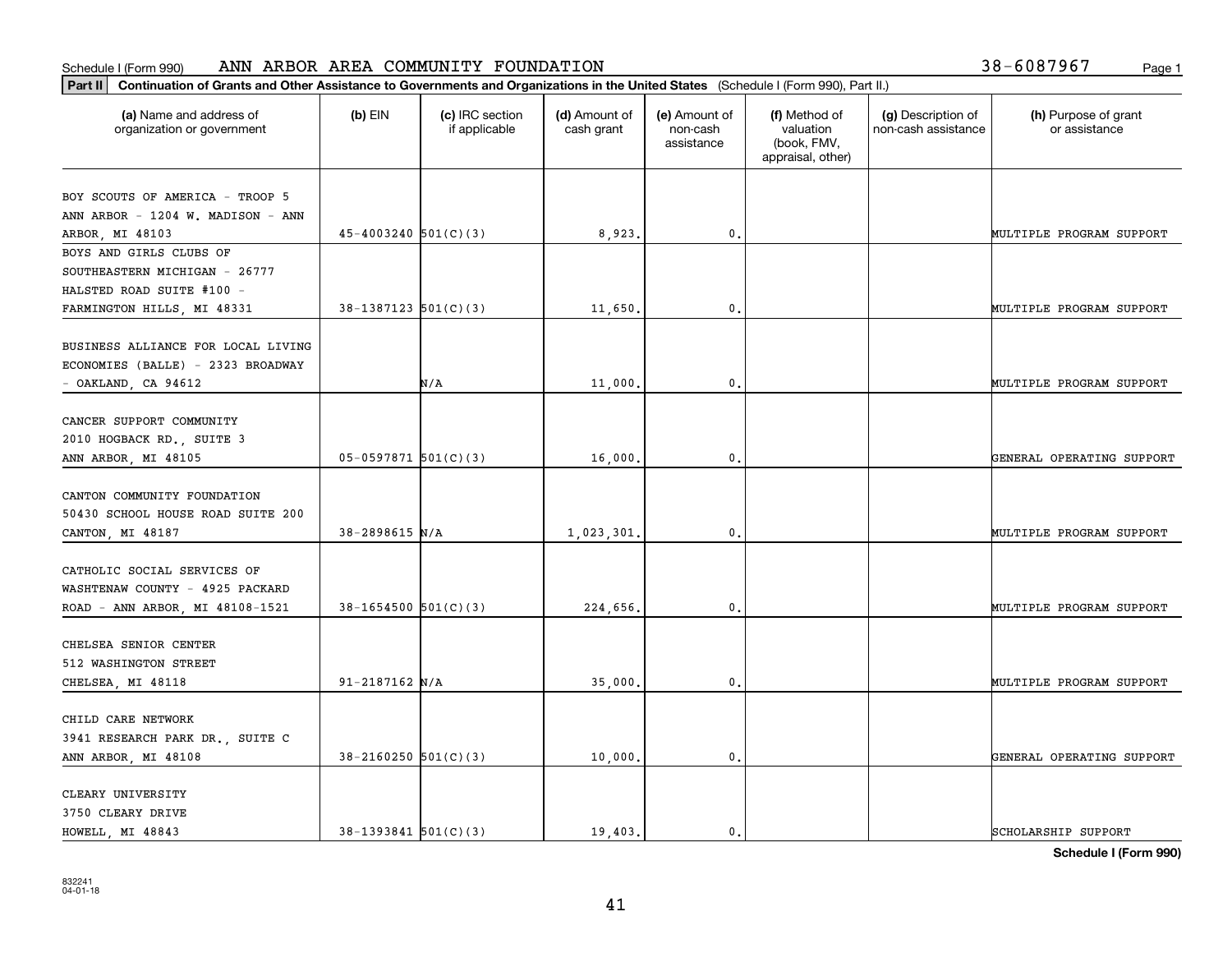| Part II   Continuation of Grants and Other Assistance to Governments and Organizations in the United States (Schedule I (Form 990), Part II.) |                            |                                  |                             |                                         |                                                                |                                           |                                       |
|-----------------------------------------------------------------------------------------------------------------------------------------------|----------------------------|----------------------------------|-----------------------------|-----------------------------------------|----------------------------------------------------------------|-------------------------------------------|---------------------------------------|
| (a) Name and address of<br>organization or government                                                                                         | $(b)$ EIN                  | (c) IRC section<br>if applicable | (d) Amount of<br>cash grant | (e) Amount of<br>non-cash<br>assistance | (f) Method of<br>valuation<br>(book, FMV,<br>appraisal, other) | (g) Description of<br>non-cash assistance | (h) Purpose of grant<br>or assistance |
| COMMUNITY ACTION NETWORK                                                                                                                      |                            |                                  |                             |                                         |                                                                |                                           |                                       |
| PO BOX 130076                                                                                                                                 |                            |                                  |                             |                                         |                                                                |                                           |                                       |
| ANN ARBOR, MI 48113-0076                                                                                                                      | $38-2792610$ $501(C)(3)$   |                                  | 96,128.                     | $\mathfrak o$ .                         |                                                                |                                           | MULTIPLE PROGRAM SUPPORT              |
|                                                                                                                                               |                            |                                  |                             |                                         |                                                                |                                           |                                       |
| CORNER HEALTH CENTER                                                                                                                          |                            |                                  |                             |                                         |                                                                |                                           |                                       |
| 47 N. HURON ST.                                                                                                                               |                            |                                  |                             |                                         |                                                                |                                           |                                       |
| YPSILANTI, MI 48197                                                                                                                           | $38 - 2329742$ 501(C)(3)   |                                  | 14,271                      | $\mathfrak{o}$ .                        |                                                                |                                           | MULTIPLE PROGRAM SUPPORT              |
| COUNCIL OF MICHIGAN FOUNDATIONS                                                                                                               |                            |                                  |                             |                                         |                                                                |                                           |                                       |
| 1 S. HARBOR AVENUE, SUITE 8                                                                                                                   |                            |                                  |                             |                                         |                                                                |                                           |                                       |
| GRAND HAVEN, MI 49417                                                                                                                         | $38 - 6263347$ 501(C)(3)   |                                  | 12,200.                     | $\mathfrak{o}$ .                        |                                                                |                                           | MULTIPLE PROGRAM SUPPORT              |
|                                                                                                                                               |                            |                                  |                             |                                         |                                                                |                                           |                                       |
| CULTURESOURCE                                                                                                                                 |                            |                                  |                             |                                         |                                                                |                                           |                                       |
| 6200 SECOND AVENUE, #003                                                                                                                      |                            |                                  |                             |                                         |                                                                |                                           |                                       |
| DETROIT, MI 48202                                                                                                                             | $26 - 1476029$ N/A         |                                  | 38,000                      | $\mathbf{0}$ .                          |                                                                |                                           | MULTIPLE PROGRAM SUPPORT              |
|                                                                                                                                               |                            |                                  |                             |                                         |                                                                |                                           |                                       |
| DAYCROFT MONTESSORI SCHOOL                                                                                                                    |                            |                                  |                             |                                         |                                                                |                                           |                                       |
| 1095 N. ZEEB ROAD                                                                                                                             |                            |                                  |                             |                                         |                                                                |                                           |                                       |
| ANN ARBOR, MI 48103                                                                                                                           | $38 - 2430758$ 501(C)(3)   |                                  | 10,759                      | $\mathbf{0}$                            |                                                                |                                           | MULTIPLE PROGRAM SUPPORT              |
| DETROIT HISTORICAL SOCIETY                                                                                                                    |                            |                                  |                             |                                         |                                                                |                                           |                                       |
| 5401 WOODWARD                                                                                                                                 |                            |                                  |                             |                                         |                                                                |                                           |                                       |
| DETROIT, MI 48202                                                                                                                             | $38-1381144$ $501(C)(3)$   |                                  | 5,000                       | 0.                                      |                                                                |                                           | MULTIPLE PROGRAM SUPPORT              |
|                                                                                                                                               |                            |                                  |                             |                                         |                                                                |                                           |                                       |
| DETROIT INSTITUTE OF ARTS                                                                                                                     |                            |                                  |                             |                                         |                                                                |                                           |                                       |
| 5200 WOODWARD AVENUE                                                                                                                          |                            |                                  |                             |                                         |                                                                |                                           |                                       |
| DETROIT, MI 48202                                                                                                                             | $38-1359510$ $501(C)(3)$   |                                  | 13,131.                     | $\mathbf{0}$ .                          |                                                                |                                           | MULTIPLE PROGRAM SUPPORT              |
|                                                                                                                                               |                            |                                  |                             |                                         |                                                                |                                           |                                       |
| DISPUTE RESOLUTION CENTER OF                                                                                                                  |                            |                                  |                             |                                         |                                                                |                                           |                                       |
| MICHIGAN, INC. - P.O. BOX 8645 -                                                                                                              |                            |                                  |                             |                                         |                                                                |                                           |                                       |
| ANN ARBOR, MI 48107-8645                                                                                                                      | $38 - 2489201$ 501(C)(3)   |                                  | 5,070.                      | $\mathfrak o$ .                         |                                                                |                                           | MULTIPLE PROGRAM SUPPORT              |
| EASTERN MICHIGAN UNIVERSITY -                                                                                                                 |                            |                                  |                             |                                         |                                                                |                                           |                                       |
| FINANCIAL AID OFFICE - 403 PIERCE                                                                                                             |                            |                                  |                             |                                         |                                                                |                                           |                                       |
| HALL - YPSILANTI, MI 48197                                                                                                                    | $38 - 6005986$ $501(C)(3)$ |                                  | 62.480.                     | $\mathfrak{o}$ .                        |                                                                |                                           | SCHOLARSHIP SUPPORT                   |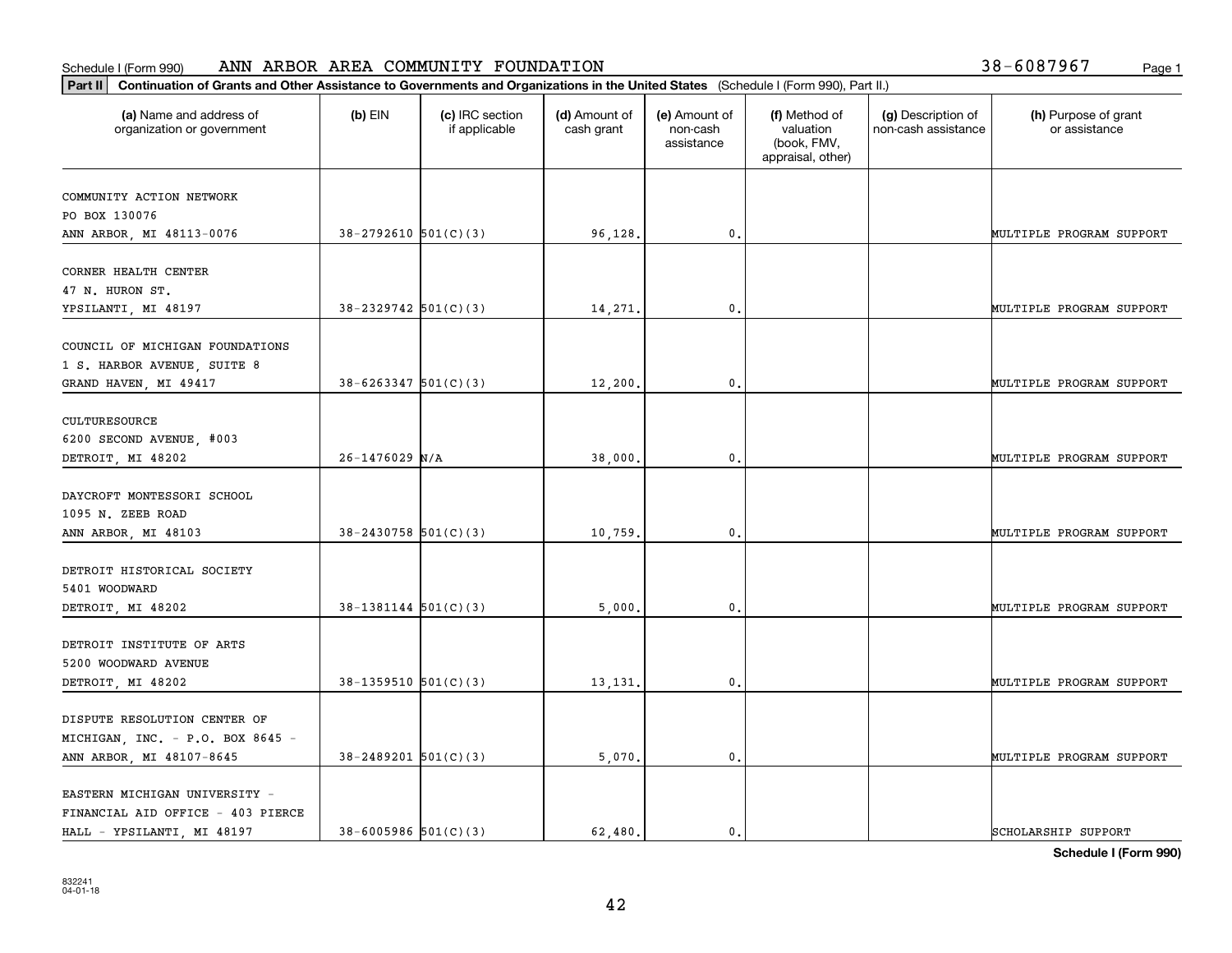| Part II   Continuation of Grants and Other Assistance to Governments and Organizations in the United States (Schedule I (Form 990), Part II.) |                          |                                  |                             |                                         |                                                                |                                           |                                       |
|-----------------------------------------------------------------------------------------------------------------------------------------------|--------------------------|----------------------------------|-----------------------------|-----------------------------------------|----------------------------------------------------------------|-------------------------------------------|---------------------------------------|
| (a) Name and address of<br>organization or government                                                                                         | $(b)$ EIN                | (c) IRC section<br>if applicable | (d) Amount of<br>cash grant | (e) Amount of<br>non-cash<br>assistance | (f) Method of<br>valuation<br>(book, FMV,<br>appraisal, other) | (g) Description of<br>non-cash assistance | (h) Purpose of grant<br>or assistance |
| EASTERN MICHIGAN UNIVERSITY                                                                                                                   |                          |                                  |                             |                                         |                                                                |                                           |                                       |
| FOUNDATION - 112 WELCH HALL 850 W.                                                                                                            |                          |                                  |                             |                                         |                                                                |                                           |                                       |
| CROSS ST. - YPSILANTI, MI 48197                                                                                                               | $38-2953297$ $501(C)(3)$ |                                  | 33,417.                     | $\mathbf{0}$ .                          |                                                                |                                           | SCHOLARSHIP SUPPORT                   |
| ECOLOGY CENTER                                                                                                                                |                          |                                  |                             |                                         |                                                                |                                           |                                       |
| 339 E. LIBERTY, SUITE 300                                                                                                                     |                          |                                  |                             |                                         |                                                                |                                           |                                       |
| ANN ARBOR, MI 48104                                                                                                                           | $38-1912803$ $501(C)(3)$ |                                  | 18,400                      | 0.                                      |                                                                |                                           | GENERAL OPERATING SUPPORT             |
|                                                                                                                                               |                          |                                  |                             |                                         |                                                                |                                           |                                       |
| ELE'S PLACE                                                                                                                                   |                          |                                  |                             |                                         |                                                                |                                           |                                       |
| 3526 W. LIBERTY RD., SUITE 200                                                                                                                | $38 - 2976751$ 501(C)(3) |                                  | 60,650,                     | $\mathfrak o$ .                         |                                                                |                                           | MULTIPLE PROGRAM SUPPORT              |
| ANN ARBOR, MI 48103                                                                                                                           |                          |                                  |                             |                                         |                                                                |                                           |                                       |
| ELLA SHARP MUSEUM                                                                                                                             |                          |                                  |                             |                                         |                                                                |                                           |                                       |
| 3225 FOURTH STREET                                                                                                                            |                          |                                  |                             |                                         |                                                                |                                           |                                       |
| JACKSON, MI 49203                                                                                                                             | $38-1785309$ $501(C)(3)$ |                                  | 13,131.                     | 0.                                      |                                                                |                                           | MULTIPLE PROGRAM SUPPORT              |
| <b>EMERSON SCHOOL</b>                                                                                                                         |                          |                                  |                             |                                         |                                                                |                                           |                                       |
| 5425 SCIO CHURCH ROAD                                                                                                                         |                          |                                  |                             |                                         |                                                                |                                           |                                       |
| ANN ARBOR, MI 48103                                                                                                                           | $23 - 7442766$ 501(C)(3) |                                  | 15,000                      | $\mathbf{0}$                            |                                                                |                                           | SCHOLARSHIP SUPPORT                   |
|                                                                                                                                               |                          |                                  |                             |                                         |                                                                |                                           |                                       |
| FAMILY LEARNING INSTITUTE                                                                                                                     |                          |                                  |                             |                                         |                                                                |                                           |                                       |
| 1777 S. HIGHLAND DR. SUITE E                                                                                                                  |                          |                                  |                             |                                         |                                                                |                                           |                                       |
| ANN ARBOR, MI 48108                                                                                                                           | $38 - 3514675$ 501(C)(3) |                                  | 50,166.                     | 0.                                      |                                                                |                                           | MULTIPLE PROGRAM SUPPORT              |
| FIDELITY CHARITABLE                                                                                                                           |                          |                                  |                             |                                         |                                                                |                                           |                                       |
| P.O. BOX 770001                                                                                                                               |                          |                                  |                             |                                         |                                                                |                                           |                                       |
| CINCINNATI, MI 45277                                                                                                                          | $11 - 0303001$ N/A       |                                  | 400,000,                    | $\mathbf{0}$ .                          |                                                                |                                           | MULTIPLE PROGRAM SUPPORT              |
|                                                                                                                                               |                          |                                  |                             |                                         |                                                                |                                           |                                       |
| FIRST PRESBYTERIAN CHURCH                                                                                                                     |                          |                                  |                             |                                         |                                                                |                                           |                                       |
| 1432 WASHTENAW AVENUE                                                                                                                         |                          |                                  |                             |                                         |                                                                |                                           |                                       |
| ANN ARBOR, MI 48104                                                                                                                           | $38-1360543$ 501(C)(3)   |                                  | 30,000.                     | $\mathfrak{o}$ .                        |                                                                |                                           | MULTIPLE PROGRAM SUPPORT              |
| FIRST UNITED METHODIST CHURCH                                                                                                                 |                          |                                  |                             |                                         |                                                                |                                           |                                       |
| 120 S. STATE STREET                                                                                                                           |                          |                                  |                             |                                         |                                                                |                                           |                                       |
| ANN ARBOR, MI 48104-1686                                                                                                                      | $38-1381150$ $501(C)(3)$ |                                  | 13,400.                     | $\mathbf{0}$ .                          |                                                                |                                           | MULTIPLE PROGRAM SUPPORT              |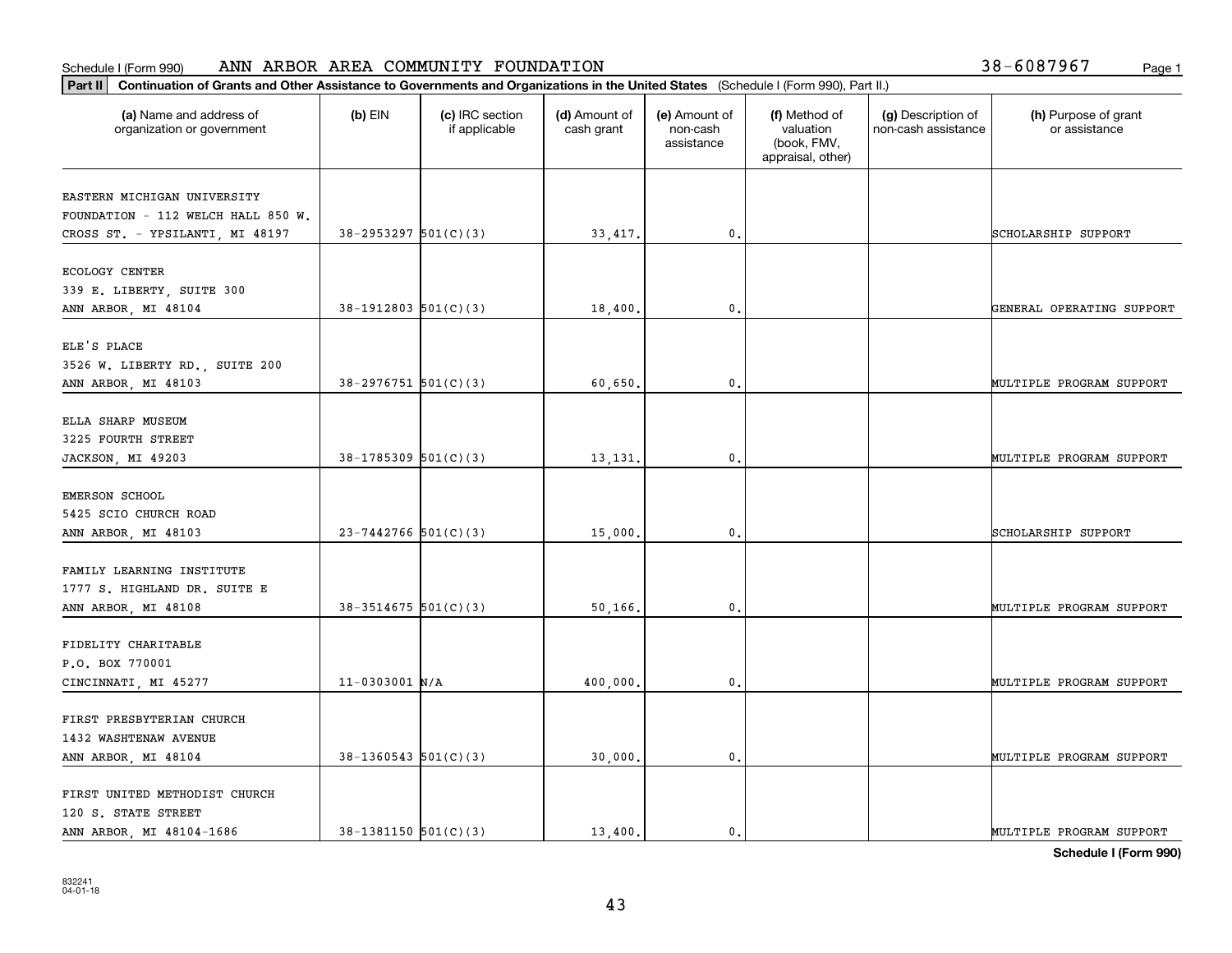| (a) Name and address of                                 | $(b)$ EIN                  | (c) IRC section | (d) Amount of | (e) Amount of          | (f) Method of                                 | (g) Description of  | (h) Purpose of grant      |
|---------------------------------------------------------|----------------------------|-----------------|---------------|------------------------|-----------------------------------------------|---------------------|---------------------------|
| organization or government                              |                            | if applicable   | cash grant    | non-cash<br>assistance | valuation<br>(book, FMV,<br>appraisal, other) | non-cash assistance | or assistance             |
| <b>FOOD GATHERERS</b>                                   |                            |                 |               |                        |                                               |                     |                           |
| PO BOX 131037                                           |                            |                 |               |                        |                                               |                     |                           |
| ANN ARBOR, MI 48113                                     | $38 - 2853858$ $501(C)(3)$ |                 | 31,500.       | $\mathfrak o$ .        |                                               |                     | GENERAL OPERATING SUPPORT |
| FOUNDATIONS PRESCHOOL OF ANN ARBOR<br>3770 PACKARD ROAD |                            |                 |               |                        |                                               |                     |                           |
| ANN ARBOR, MI 48108                                     | $38-1256680$ $501(C)(3)$   |                 | 28,700        | 0.                     |                                               |                     | MULTIPLE PROGRAM SUPPORT  |
| FRIENDS IN DEED                                         |                            |                 |               |                        |                                               |                     |                           |
| 1196 ECORSE ROAD                                        |                            |                 |               |                        |                                               |                     |                           |
| YPSILANTI, MI 48198                                     | $38 - 2443974$ 501(C)(3)   |                 | 59,691        | $\mathfrak o$ .        |                                               |                     | MULTIPLE PROGRAM SUPPORT  |
| GIRLS GROUP                                             |                            |                 |               |                        |                                               |                     |                           |
| 2531 JACKSON AVE., #188                                 |                            |                 |               |                        |                                               |                     |                           |
| ANN ARBOR, MI 48103                                     | $20 - 4814985$ 501(C)(3)   |                 | 50,500        | $\mathbf{0}$           |                                               |                     | MULTIPLE PROGRAM SUPPORT  |
| GIRLS SCOUTS HEART OF MICHIGAN                          |                            |                 |               |                        |                                               |                     |                           |
| 444 JAMES L. HART PARKWAY                               |                            |                 |               |                        |                                               |                     |                           |
| YPSILANTI, MI 48197-9799                                | $38-1581300$ $501(C)(3)$   |                 | 7,000         | $\mathbf{0}$           |                                               |                     | MULTIPLE PROGRAM SUPPORT  |
| GLACIER HILLS FOUNDATION                                |                            |                 |               |                        |                                               |                     |                           |
| 1200 EARHART ROAD                                       |                            |                 |               |                        |                                               |                     |                           |
| ANN ARBOR, MI 48105                                     | $20 - 8072723$ 501(C)(3)   |                 | 51,100.       | 0.                     |                                               |                     | SCHOLARSHIP SUPPORT       |
| GRAND VALLEY STATE UNIVERSITY                           |                            |                 |               |                        |                                               |                     |                           |
| 1 NORTH CAMPUS DRIVE 100 STUDENT                        |                            |                 |               |                        |                                               |                     |                           |
| SERVICES BUILDING - ALLENDALE, MI                       |                            |                 |               |                        |                                               |                     |                           |
| 49401                                                   | $38-1684280$ 501(C)(3)     |                 | 15,400.       | $\mathfrak{o}$ .       |                                               |                     | SCHOLARSHIP SUPPORT       |
| GREAT LAKES BURN CAMP                                   |                            |                 |               |                        |                                               |                     |                           |
| PO BOX 6189                                             |                            |                 |               |                        |                                               |                     |                           |
| JACKSON, MI 49204                                       | $38 - 3466481$ N/A         |                 | 5,000.        | $\mathfrak{o}$ .       |                                               |                     | GENERAL OPERATING SUPPORT |
| GREENHILLS SCHOOL                                       |                            |                 |               |                        |                                               |                     |                           |
| 850 GREENHILLS DRIVE                                    |                            |                 |               |                        |                                               |                     |                           |
| ANN ARBOR, MI 48105                                     | $38 - 6143974$ $501(C)(3)$ |                 | 15, 124.      | $\mathbf{0}$ .         |                                               |                     | MULTIPLE PROGRAM SUPPORT  |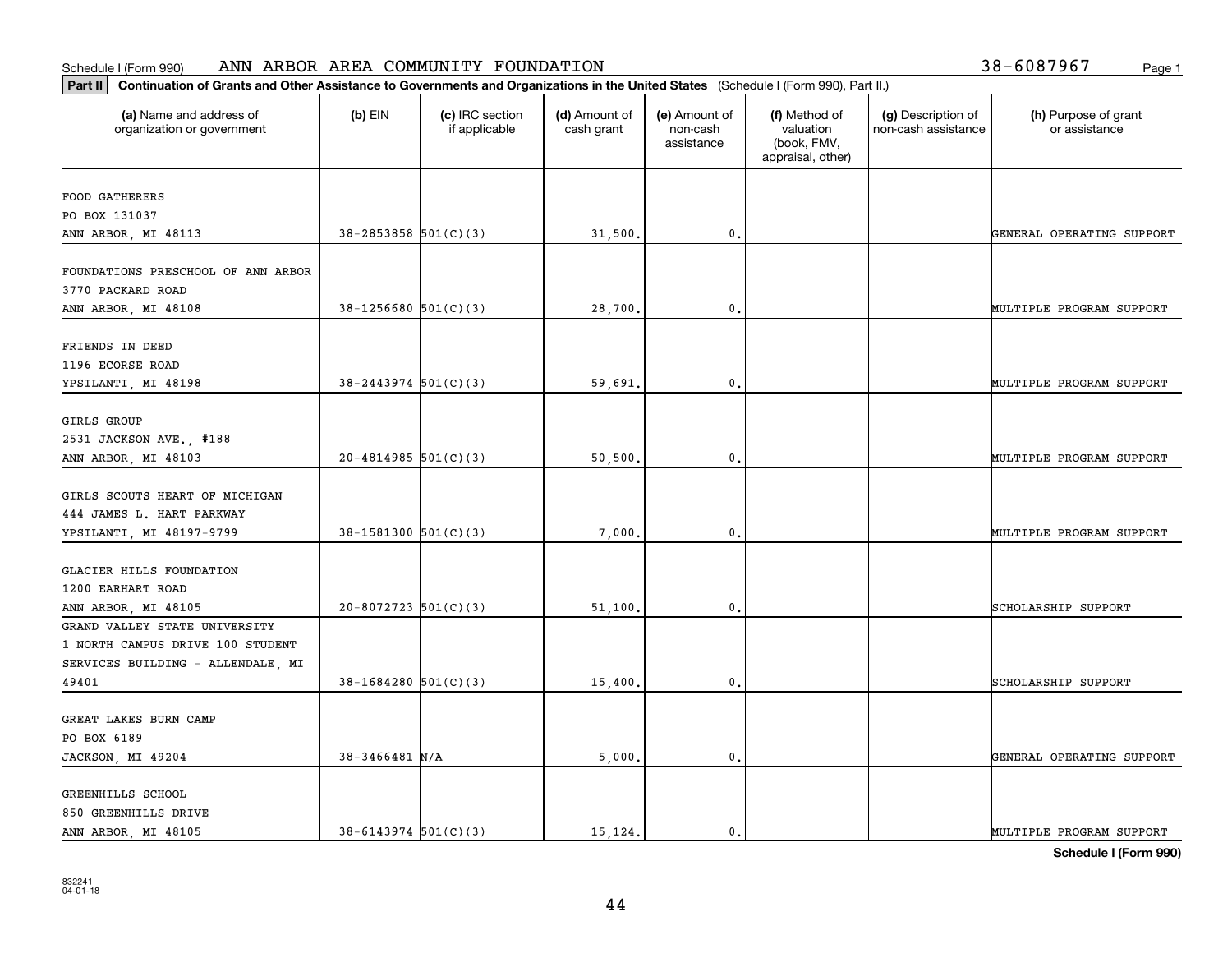| Part II   Continuation of Grants and Other Assistance to Governments and Organizations in the United States (Schedule I (Form 990), Part II.) |                          |                                  |                             |                                         |                                                                |                                           |                                       |
|-----------------------------------------------------------------------------------------------------------------------------------------------|--------------------------|----------------------------------|-----------------------------|-----------------------------------------|----------------------------------------------------------------|-------------------------------------------|---------------------------------------|
| (a) Name and address of<br>organization or government                                                                                         | $(b)$ EIN                | (c) IRC section<br>if applicable | (d) Amount of<br>cash grant | (e) Amount of<br>non-cash<br>assistance | (f) Method of<br>valuation<br>(book, FMV,<br>appraisal, other) | (g) Description of<br>non-cash assistance | (h) Purpose of grant<br>or assistance |
| HABITAT FOR HUMANITY OF HURON                                                                                                                 |                          |                                  |                             |                                         |                                                                |                                           |                                       |
| VALLEY - 170 APRILL DR. - ANN                                                                                                                 |                          |                                  |                             |                                         |                                                                |                                           |                                       |
| ARBOR, MI 48103                                                                                                                               | $91-1914868$ $501(C)(3)$ |                                  | 16,450.                     | $\mathfrak{o}$ .                        |                                                                |                                           | GENERAL OPERATING SUPPORT             |
|                                                                                                                                               |                          |                                  |                             |                                         |                                                                |                                           |                                       |
| HAITI NURSING FOUNDATION                                                                                                                      |                          |                                  |                             |                                         |                                                                |                                           |                                       |
| 1100 N. MAIN ST., SUITE 209                                                                                                                   |                          |                                  |                             |                                         |                                                                |                                           |                                       |
| ANN ARBOR, MI 48104                                                                                                                           | $26-0107365$ 501(C)(3)   |                                  | 10,000.                     | 0.                                      |                                                                |                                           | GENERAL OPERATING SUPPORT             |
|                                                                                                                                               |                          |                                  |                             |                                         |                                                                |                                           |                                       |
| HAITIAN HEALTH FOUNDATION                                                                                                                     |                          |                                  |                             |                                         |                                                                |                                           |                                       |
| 97 SHERMAN STREET                                                                                                                             |                          |                                  |                             |                                         |                                                                |                                           |                                       |
| NORWICH, CT 06360                                                                                                                             | $06-1135999$ 501(C)(3)   |                                  | 5,000.                      | $\mathbf{0}$ .                          |                                                                |                                           | GENERAL OPERATING SUPPORT             |
| HOMETOWN FOUNDATION INC.                                                                                                                      |                          |                                  |                             |                                         |                                                                |                                           |                                       |
| 275 SCHOOLHOUSE RD.                                                                                                                           |                          |                                  |                             |                                         |                                                                |                                           |                                       |
| CHESHIRE, CT 06410                                                                                                                            | $20-0847683$ 501(C)(3)   |                                  | 35,000.                     | 0.                                      |                                                                |                                           | GENERAL OPERATING SUPPORT             |
|                                                                                                                                               |                          |                                  |                             |                                         |                                                                |                                           |                                       |
| HONEY CREEK COMMUNITY SCHOOL                                                                                                                  |                          |                                  |                             |                                         |                                                                |                                           |                                       |
| 1735 SOUTH WAGNER ROAD                                                                                                                        |                          |                                  |                             |                                         |                                                                |                                           |                                       |
| ANN ARBOR, MI 48103                                                                                                                           | $38-3256298$ $501(C)(3)$ |                                  | 5,325,                      | $\mathbf{0}$                            |                                                                |                                           | GENERAL OPERATING SUPPORT             |
|                                                                                                                                               |                          |                                  |                             |                                         |                                                                |                                           |                                       |
| HOPE MEDICAL CLINIC, INC.                                                                                                                     |                          |                                  |                             |                                         |                                                                |                                           |                                       |
| PO BOX 980311                                                                                                                                 |                          |                                  |                             |                                         |                                                                |                                           |                                       |
| YPSILANTI, MI 48198-0311                                                                                                                      | $38 - 2469007$ 501(C)(3) |                                  | 12,182.                     | $\mathfrak{o}$ .                        |                                                                |                                           | MULTIPLE PROGRAM SUPPORT              |
| HOWARD UNIVERSITY                                                                                                                             |                          |                                  |                             |                                         |                                                                |                                           |                                       |
| OFFICE OF STUDENT FINANCIAL                                                                                                                   |                          |                                  |                             |                                         |                                                                |                                           |                                       |
| SERVICES MSC 590501 - WASHINGTON,                                                                                                             |                          |                                  |                             |                                         |                                                                |                                           |                                       |
| DC 20059                                                                                                                                      | 53-0204707 $501(C)(3)$   |                                  | 7,000.                      | $\mathfrak{o}$ .                        |                                                                |                                           | GENERAL OPERATING SUPPORT             |
|                                                                                                                                               |                          |                                  |                             |                                         |                                                                |                                           |                                       |
| HUMANE SOCIETY OF HURON VALLEY                                                                                                                |                          |                                  |                             |                                         |                                                                |                                           |                                       |
| 3100 CHERRY HILL ROAD                                                                                                                         |                          |                                  |                             |                                         |                                                                |                                           |                                       |
| ANN ARBOR, MI 48105                                                                                                                           | $38 - 1474931$ 501(C)(3) |                                  | 239,348.                    | $\mathfrak o$ .                         |                                                                |                                           | MULTIPLE PROGRAM SUPPORT              |
| HURON RIVER WATERSHED COUNCIL                                                                                                                 |                          |                                  |                             |                                         |                                                                |                                           |                                       |
| 1100 N. MAIN ST., #210                                                                                                                        |                          |                                  |                             |                                         |                                                                |                                           |                                       |
| ANN ARBOR, MI 48104                                                                                                                           | $38-1806452$ 501(C)(3)   |                                  | 64,080.                     | $\mathfrak{o}$ .                        |                                                                |                                           | MULTIPLE PROGRAM SUPPORT              |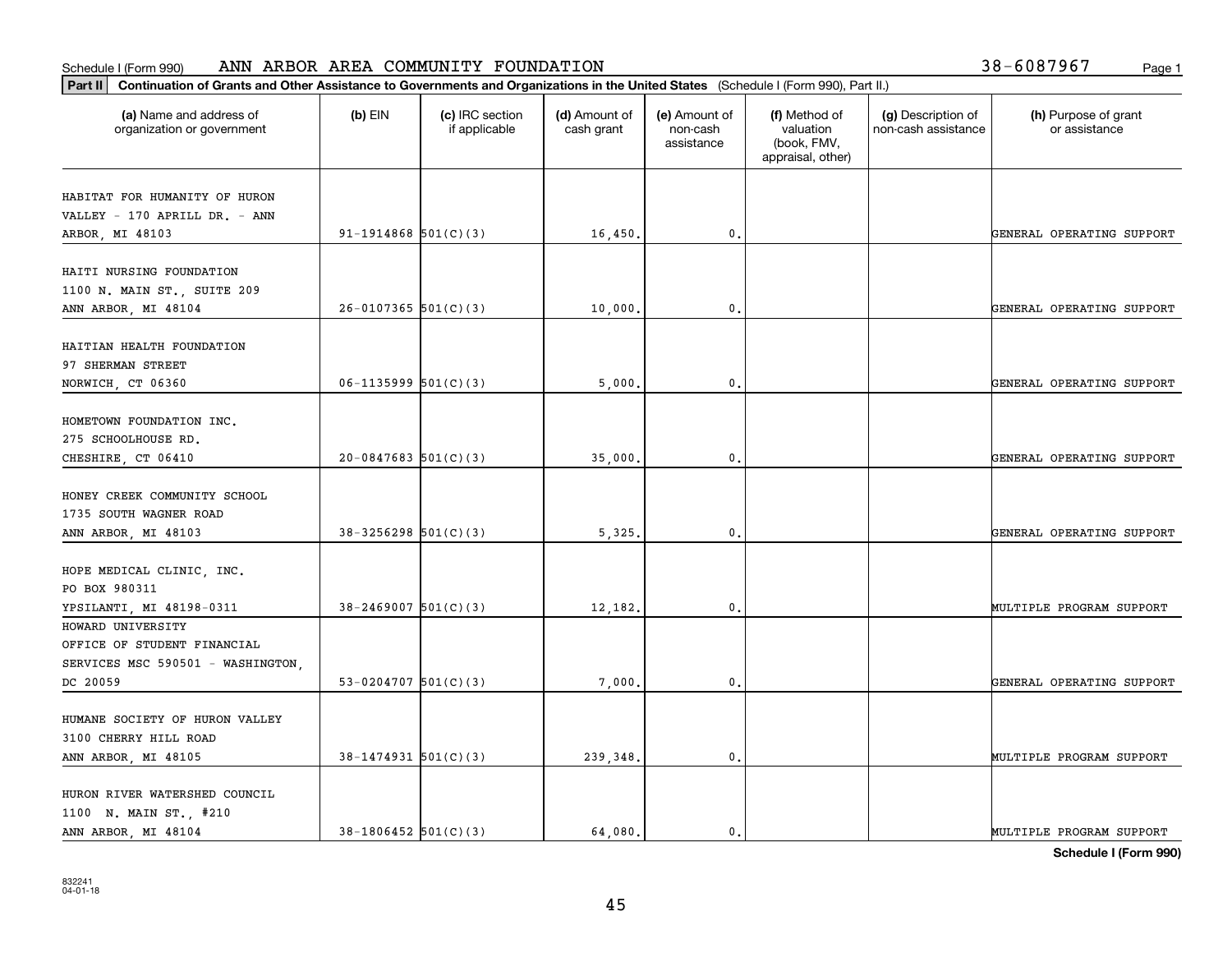| Part II   Continuation of Grants and Other Assistance to Governments and Organizations in the United States (Schedule I (Form 990), Part II.) |                            |                                  |                             |                                         |                                                                |                                           |                                       |
|-----------------------------------------------------------------------------------------------------------------------------------------------|----------------------------|----------------------------------|-----------------------------|-----------------------------------------|----------------------------------------------------------------|-------------------------------------------|---------------------------------------|
| (a) Name and address of<br>organization or government                                                                                         | $(b)$ EIN                  | (c) IRC section<br>if applicable | (d) Amount of<br>cash grant | (e) Amount of<br>non-cash<br>assistance | (f) Method of<br>valuation<br>(book, FMV,<br>appraisal, other) | (g) Description of<br>non-cash assistance | (h) Purpose of grant<br>or assistance |
| IHM SISTERS                                                                                                                                   |                            |                                  |                             |                                         |                                                                |                                           |                                       |
| 610 W. ELM AVENUE                                                                                                                             |                            |                                  |                             |                                         |                                                                |                                           |                                       |
| MONROE, MI 48162                                                                                                                              | $38-1359581$ $501(C)(3)$   |                                  | 5,000.                      | 0.                                      |                                                                |                                           | GENERAL OPERATING SUPPORT             |
|                                                                                                                                               |                            |                                  |                             |                                         |                                                                |                                           |                                       |
| JEWISH FAMILY SERVICES OF                                                                                                                     |                            |                                  |                             |                                         |                                                                |                                           |                                       |
| WASHTENAW COUNTY - 2245 S. STATE                                                                                                              |                            |                                  |                             |                                         |                                                                |                                           |                                       |
| STREET $#200 - ANN ARBOR, MI 48104$                                                                                                           | $41 - 2147486$ 501(C)(3)   |                                  | 151,179.                    | 0.                                      |                                                                |                                           | MULTIPLE PROGRAM SUPPORT              |
| KALAMAZOO COLLEGE                                                                                                                             |                            |                                  |                             |                                         |                                                                |                                           |                                       |
| OFFICE OF FINANCIAL AID MANDELLE                                                                                                              |                            |                                  |                             |                                         |                                                                |                                           |                                       |
| HALL 1200 ACADEMY STREET -                                                                                                                    |                            |                                  |                             |                                         |                                                                |                                           |                                       |
| KALAMAZOO, MI 49                                                                                                                              | $38-1358014$ $501(C)(3)$   |                                  | 7,750.                      | 0.                                      |                                                                |                                           | GENERAL OPERATING SUPPORT             |
|                                                                                                                                               |                            |                                  |                             |                                         |                                                                |                                           |                                       |
| KERRYTOWN CONCERT HOUSE                                                                                                                       |                            |                                  |                             |                                         |                                                                |                                           |                                       |
| 415 NORTH 4TH AVE.                                                                                                                            |                            |                                  |                             |                                         |                                                                |                                           |                                       |
| ANN ARBOR, MI 48104                                                                                                                           | $38 - 2542823$ $501(C)(3)$ |                                  | 6,000                       | 0.                                      |                                                                |                                           | MULTIPLE PROGRAM SUPPORT              |
| KIDS AGAINST HUNGER COALITION                                                                                                                 |                            |                                  |                             |                                         |                                                                |                                           |                                       |
| PO BOX 930794                                                                                                                                 |                            |                                  |                             |                                         |                                                                |                                           |                                       |
| WIXOM, MI 48393-9998                                                                                                                          | $38 - 3236054$ $501(C)(3)$ |                                  | 70,000.                     | 0.                                      |                                                                |                                           | MULTIPLE PROGRAM SUPPORT              |
|                                                                                                                                               |                            |                                  |                             |                                         |                                                                |                                           |                                       |
| LEGACY LAND CONSERVANCY                                                                                                                       |                            |                                  |                             |                                         |                                                                |                                           |                                       |
| 6276 JACKSON RD., SUITE G                                                                                                                     |                            |                                  |                             |                                         |                                                                |                                           |                                       |
| ANN ARBOR, MI 48103                                                                                                                           | $38 - 2899980$ $501(C)(3)$ |                                  | 8,487.                      | 0.                                      |                                                                |                                           | MULTIPLE PROGRAM SUPPORT              |
|                                                                                                                                               |                            |                                  |                             |                                         |                                                                |                                           |                                       |
| LEGAL SERVICES OF SOUTH CENTRAL                                                                                                               |                            |                                  |                             |                                         |                                                                |                                           |                                       |
| MICHIGAN - 15 S. WASHINGTON ST. -                                                                                                             |                            |                                  |                             |                                         |                                                                |                                           |                                       |
| YPSILANTI, MI 48197                                                                                                                           | $38-1845444$ $501(C)(3)$   |                                  | 7,626.                      | $\mathbf{0}$ .                          |                                                                |                                           | GENERAL OPERATING SUPPORT             |
|                                                                                                                                               |                            |                                  |                             |                                         |                                                                |                                           |                                       |
| MARSHFIELD CLINIC                                                                                                                             |                            |                                  |                             |                                         |                                                                |                                           |                                       |
| 1000 N. OAK AVENUE DEVELOPMENT DEPT                                                                                                           |                            |                                  |                             |                                         |                                                                |                                           |                                       |
| MARSHFIELD, WI 54449-5777                                                                                                                     | 81-2822823 $501(C)(3)$     |                                  | 46,877.                     | $\mathfrak o$ .                         |                                                                |                                           | MULTIPLE PROGRAM SUPPORT              |
| MICHIGAN ABILITY PARTNERS                                                                                                                     |                            |                                  |                             |                                         |                                                                |                                           |                                       |
| 3810 PACKARD RD., SUITE 260                                                                                                                   |                            |                                  |                             |                                         |                                                                |                                           |                                       |
| ANN ARBOR, MI 48108                                                                                                                           | $38 - 2595768$ 501(C)(3)   |                                  | 25.000.                     | $\mathfrak{o}$ .                        |                                                                |                                           | GENERAL OPERATING SUPPORT             |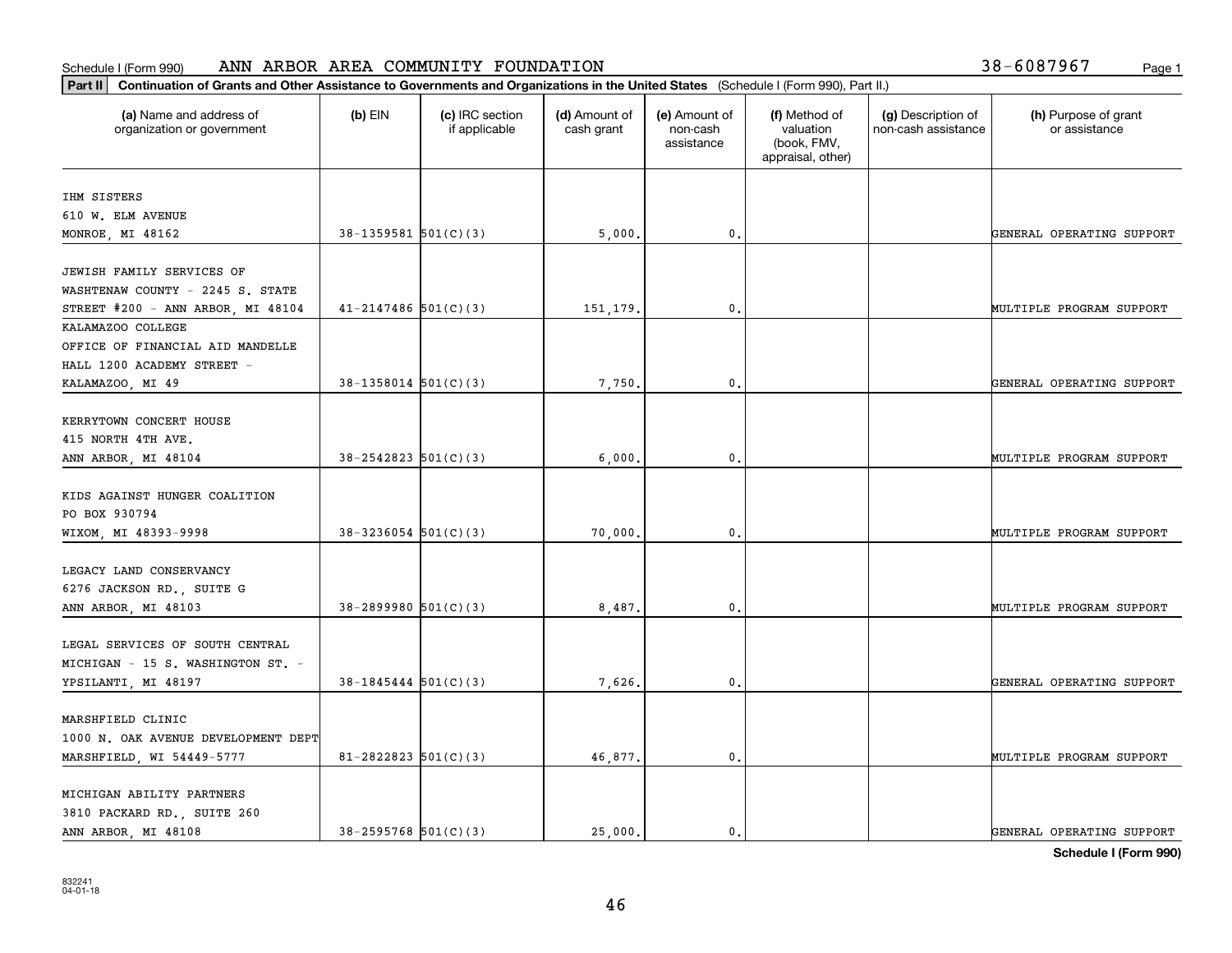| 38-6087967 | Page 1 |  |  |  |  |  |  |  |  |
|------------|--------|--|--|--|--|--|--|--|--|
|------------|--------|--|--|--|--|--|--|--|--|

| Part II   Continuation of Grants and Other Assistance to Governments and Organizations in the United States (Schedule I (Form 990), Part II.) |                            |                                  |                             |                                         |                                                                |                                           |                                       |
|-----------------------------------------------------------------------------------------------------------------------------------------------|----------------------------|----------------------------------|-----------------------------|-----------------------------------------|----------------------------------------------------------------|-------------------------------------------|---------------------------------------|
| (a) Name and address of<br>organization or government                                                                                         | $(b)$ EIN                  | (c) IRC section<br>if applicable | (d) Amount of<br>cash grant | (e) Amount of<br>non-cash<br>assistance | (f) Method of<br>valuation<br>(book, FMV,<br>appraisal, other) | (g) Description of<br>non-cash assistance | (h) Purpose of grant<br>or assistance |
| MICHIGAN FITNESS FOUNDATION                                                                                                                   |                            |                                  |                             |                                         |                                                                |                                           |                                       |
| 14800 EAST OLD US-12                                                                                                                          |                            |                                  |                             |                                         |                                                                |                                           |                                       |
| CHELSEA, MI 48118                                                                                                                             | $38-3172025$ 501(C)(3)     |                                  | 10,000.                     | 0.                                      |                                                                |                                           | MULTIPLE PROGRAM SUPPORT              |
| MICHIGAN HUMANE SOCIETY                                                                                                                       |                            |                                  |                             |                                         |                                                                |                                           |                                       |
|                                                                                                                                               |                            |                                  |                             |                                         |                                                                |                                           |                                       |
| 30300 TELEGRAPH ROAD, SUITE 220<br>BINGHAM HILLS, MI 48025-4507                                                                               | $38-1358206$ $501(C)(3)$   |                                  | 5,000                       | 0.                                      |                                                                |                                           | MULTIPLE PROGRAM SUPPORT              |
| MICHIGAN MEDICINE OFFICE OF                                                                                                                   |                            |                                  |                             |                                         |                                                                |                                           |                                       |
| DEVELOPMENT, UNIVERSITY OF                                                                                                                    |                            |                                  |                             |                                         |                                                                |                                           |                                       |
| MICHIGAN - 1000 OAKBROOK DR.,                                                                                                                 |                            |                                  |                             |                                         |                                                                |                                           |                                       |
| SUITE 100 - ANN ARBOR, MI 48104                                                                                                               | $38 - 6006309$ N/A         |                                  | 595,593.                    | $\mathbf{0}$ .                          |                                                                |                                           | MULTIPLE PROGRAM SUPPORT              |
|                                                                                                                                               |                            |                                  |                             |                                         |                                                                |                                           |                                       |
| MICHIGAN ORGANIZATION ON                                                                                                                      |                            |                                  |                             |                                         |                                                                |                                           |                                       |
| ADOLESCENT SEXUAL HEALTH - PO BOX                                                                                                             |                            |                                  |                             |                                         |                                                                |                                           |                                       |
| 1386 - EAST LANSING, MI 48826                                                                                                                 | $26 - 3566862$ N/A         |                                  | 5,000                       | $\mathbf{0}$                            |                                                                |                                           | GENERAL OPERATING SUPPORT             |
|                                                                                                                                               |                            |                                  |                             |                                         |                                                                |                                           |                                       |
| MICHIGAN PHILHARMONIC                                                                                                                         |                            |                                  |                             |                                         |                                                                |                                           |                                       |
| PO BOX 6379                                                                                                                                   |                            |                                  |                             |                                         |                                                                |                                           |                                       |
| PLYMOUTH, MI 48170                                                                                                                            | $38-1889474$ 501(C)(3)     |                                  | 5,000                       | $\mathbf{0}$                            |                                                                |                                           | GENERAL OPERATING SUPPORT             |
| MICHIGAN STATE UNIVERSITY - OFFICE                                                                                                            |                            |                                  |                             |                                         |                                                                |                                           |                                       |
| OF FINANCIAL AID - STUDENT<br>SERVICES BUILDING 556 E. CIRCLE                                                                                 |                            |                                  |                             |                                         |                                                                |                                           |                                       |
| DRIVE, ROOM 252 MICHIGAN STATE                                                                                                                | $38 - 6005984$ 501(C)(3)   |                                  | 21,995.                     | $\mathbf{0}$                            |                                                                |                                           | SCHOLARSHIP SUPPORT                   |
|                                                                                                                                               |                            |                                  |                             |                                         |                                                                |                                           |                                       |
| MICHIGAN THEATER FOUNDATION, INC.                                                                                                             |                            |                                  |                             |                                         |                                                                |                                           |                                       |
| 603 E. LIBERTY ST.                                                                                                                            |                            |                                  |                             |                                         |                                                                |                                           |                                       |
| ANN ARBOR, MI 48104                                                                                                                           | $38 - 2269013$ $501(C)(3)$ |                                  | 57,608.                     | $^{\rm 0}$ .                            |                                                                |                                           | MULTIPLE PROGRAM SUPPORT              |
|                                                                                                                                               |                            |                                  |                             |                                         |                                                                |                                           |                                       |
| MILAN SENIORS FOR HEALTHY LIVING                                                                                                              |                            |                                  |                             |                                         |                                                                |                                           |                                       |
| <b>45 NECKEL COURT</b>                                                                                                                        |                            |                                  |                             |                                         |                                                                |                                           |                                       |
| MILAN, MI 48160                                                                                                                               | $27-1109225$ 501(C)(3)     |                                  | 30,000.                     | $\mathfrak{o}$ .                        |                                                                |                                           | MULTIPLE PROGRAM SUPPORT              |
| NAMI WASHTENAW COUNTY                                                                                                                         |                            |                                  |                             |                                         |                                                                |                                           |                                       |
| 1100 NORTH MAIN STREET SUITE 201A                                                                                                             |                            |                                  |                             |                                         |                                                                |                                           |                                       |
| ANN ARBOR, MI 48104                                                                                                                           | $38 - 2766001$ 501(C)(3)   |                                  | 5.815.                      | $\mathbf{0}$ .                          |                                                                |                                           | MULTIPLE PROGRAM SUPPORT              |
|                                                                                                                                               |                            |                                  |                             |                                         |                                                                |                                           |                                       |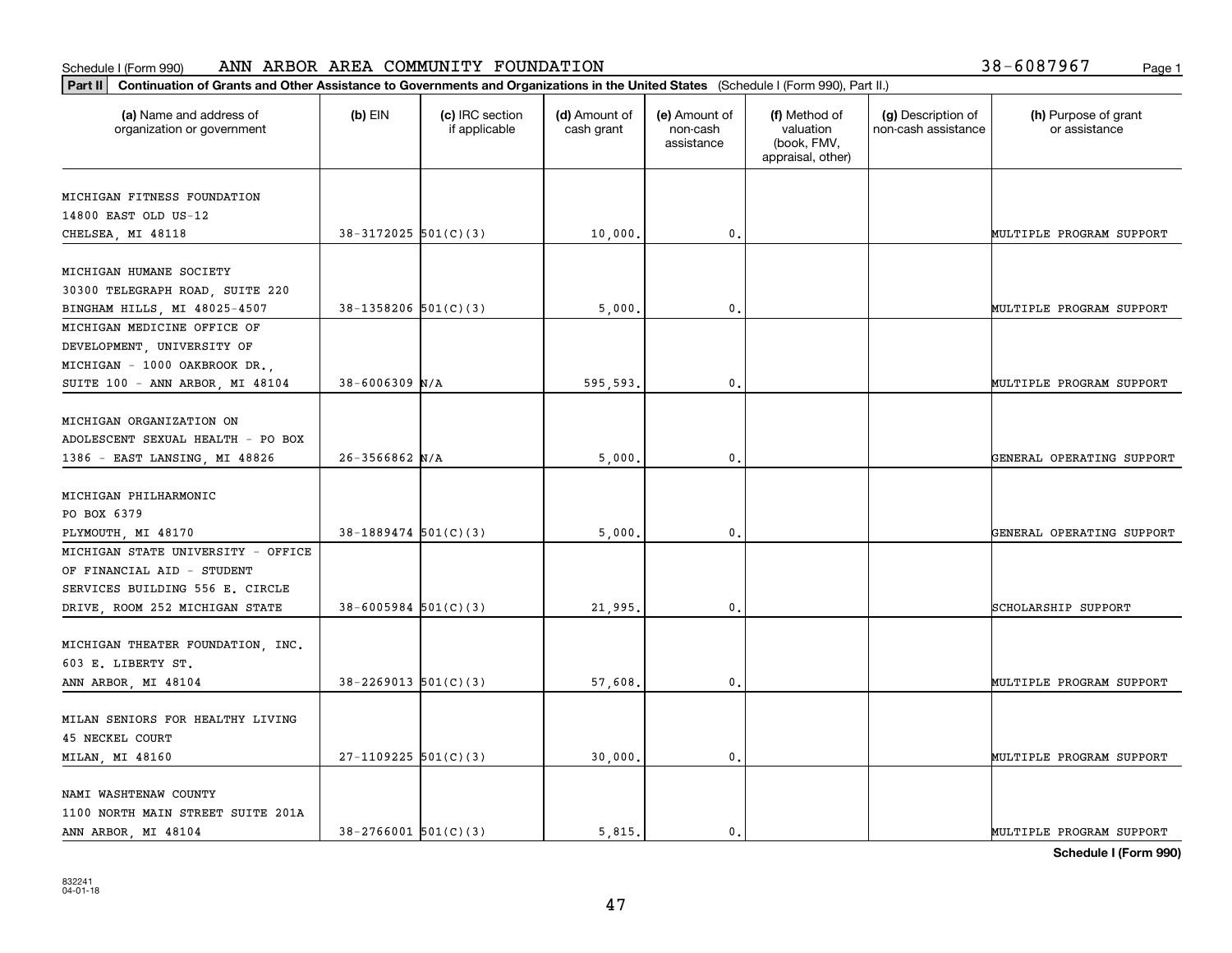| (a) Name and address of<br>organization or government | $(b)$ EIN                  | (c) IRC section<br>if applicable | (d) Amount of<br>cash grant | (e) Amount of<br>non-cash<br>assistance | (f) Method of<br>valuation<br>(book, FMV,<br>appraisal, other) | (g) Description of<br>non-cash assistance | (h) Purpose of grant<br>or assistance |
|-------------------------------------------------------|----------------------------|----------------------------------|-----------------------------|-----------------------------------------|----------------------------------------------------------------|-------------------------------------------|---------------------------------------|
| NEUTRAL ZONE                                          |                            |                                  |                             |                                         |                                                                |                                           |                                       |
| 310 E. WASHINGTON STREET                              |                            |                                  |                             |                                         |                                                                |                                           |                                       |
| ANN ARBOR, MI 48104                                   | $38-3407568$ $501(C)(3)$   |                                  | 88,000.                     | 0.                                      |                                                                |                                           | MULTIPLE PROGRAM SUPPORT              |
|                                                       |                            |                                  |                             |                                         |                                                                |                                           |                                       |
| NONPROFIT ENTERPRISE AT WORK                          |                            |                                  |                             |                                         |                                                                |                                           |                                       |
| 1100 N. MAIN, SUITE 102                               |                            |                                  |                             |                                         |                                                                |                                           |                                       |
| ANN ARBOR, MI 48104                                   | $38 - 2825019$ 501(C)(3)   |                                  | 62,000.                     | 0.                                      |                                                                |                                           | MULTIPLE PROGRAM SUPPORT              |
| NORTHEASTERN MINNESOTANS FOR                          |                            |                                  |                             |                                         |                                                                |                                           |                                       |
| WILDERNESS - P.O. BOX 625 - ELY,                      |                            |                                  |                             |                                         |                                                                |                                           |                                       |
| MN 55731                                              | $01-0743018$ 501(C)(3)     |                                  | 9,000,                      | 0.                                      |                                                                |                                           | MULTIPLE PROGRAM SUPPORT              |
| OFFICE OF COMMUNITY ECONOMIC                          |                            |                                  |                             |                                         |                                                                |                                           |                                       |
| DEVELOPMENT - BARRIER BUSTERS -                       |                            |                                  |                             |                                         |                                                                |                                           |                                       |
| 415 W. MICHIGAN AVE 32200 -                           |                            |                                  |                             |                                         |                                                                |                                           |                                       |
| YPSILANTI, MI 48197                                   | $38 - 6004894$ 501(C)(3)   |                                  | 27,000.                     | 0.                                      |                                                                |                                           | MULTIPLE PROGRAM SUPPORT              |
|                                                       |                            |                                  |                             |                                         |                                                                |                                           |                                       |
| OZONE HOUSE, INC.                                     |                            |                                  |                             |                                         |                                                                |                                           |                                       |
| 1705 WASHTENAW AVENUE                                 |                            |                                  |                             |                                         |                                                                |                                           |                                       |
| ANN ARBOR, MI 48104                                   | $38-1916505$ $501(C)(3)$   |                                  | 64,971.                     | $\mathbf{0}$                            |                                                                |                                           | MULTIPLE PROGRAM SUPPORT              |
|                                                       |                            |                                  |                             |                                         |                                                                |                                           |                                       |
| PEACE NEIGHBORHOOD CENTER                             |                            |                                  |                             |                                         |                                                                |                                           |                                       |
| 1111 N. MAPLE ROAD                                    |                            |                                  |                             |                                         |                                                                |                                           |                                       |
| ANN ARBOR, MI 48103                                   | $23 - 7437867$ 501(C)(3)   |                                  | 13,641.                     | 0.                                      |                                                                |                                           | MULTIPLE PROGRAM SUPPORT              |
|                                                       |                            |                                  |                             |                                         |                                                                |                                           |                                       |
| PENDRAGON THEATRE                                     |                            |                                  |                             |                                         |                                                                |                                           |                                       |
| 15 BRANDY BROOK                                       |                            |                                  |                             |                                         |                                                                |                                           |                                       |
| SARANAC LAKE, NY 12983                                | $22 - 2717124$ N/A         |                                  | 50,000.                     | 0.                                      |                                                                |                                           | MULTIPLE PROGRAM SUPPORT              |
|                                                       |                            |                                  |                             |                                         |                                                                |                                           |                                       |
| PLANNED PARENTHOOD OF MICHIGAN                        |                            |                                  |                             |                                         |                                                                |                                           |                                       |
| 950 VICTORS WAY, SUITE 100                            |                            |                                  |                             |                                         |                                                                |                                           |                                       |
| ANN ARBOR, MI 48108                                   | $38-1707521$ 501(C)(3)     |                                  | 42,100.                     | $\mathbf{0}$ .                          |                                                                |                                           | MULTIPLE PROGRAM SUPPORT              |
|                                                       |                            |                                  |                             |                                         |                                                                |                                           |                                       |
| PURPLE ROSE THEATRE                                   |                            |                                  |                             |                                         |                                                                |                                           |                                       |
| 137 PARK STREET                                       |                            |                                  |                             |                                         |                                                                |                                           |                                       |
| CHELSEA, MI 48118                                     | $38 - 2946466$ $501(C)(3)$ |                                  | 10,000.                     | 0.                                      |                                                                |                                           | MULTIPLE PROGRAM SUPPORT              |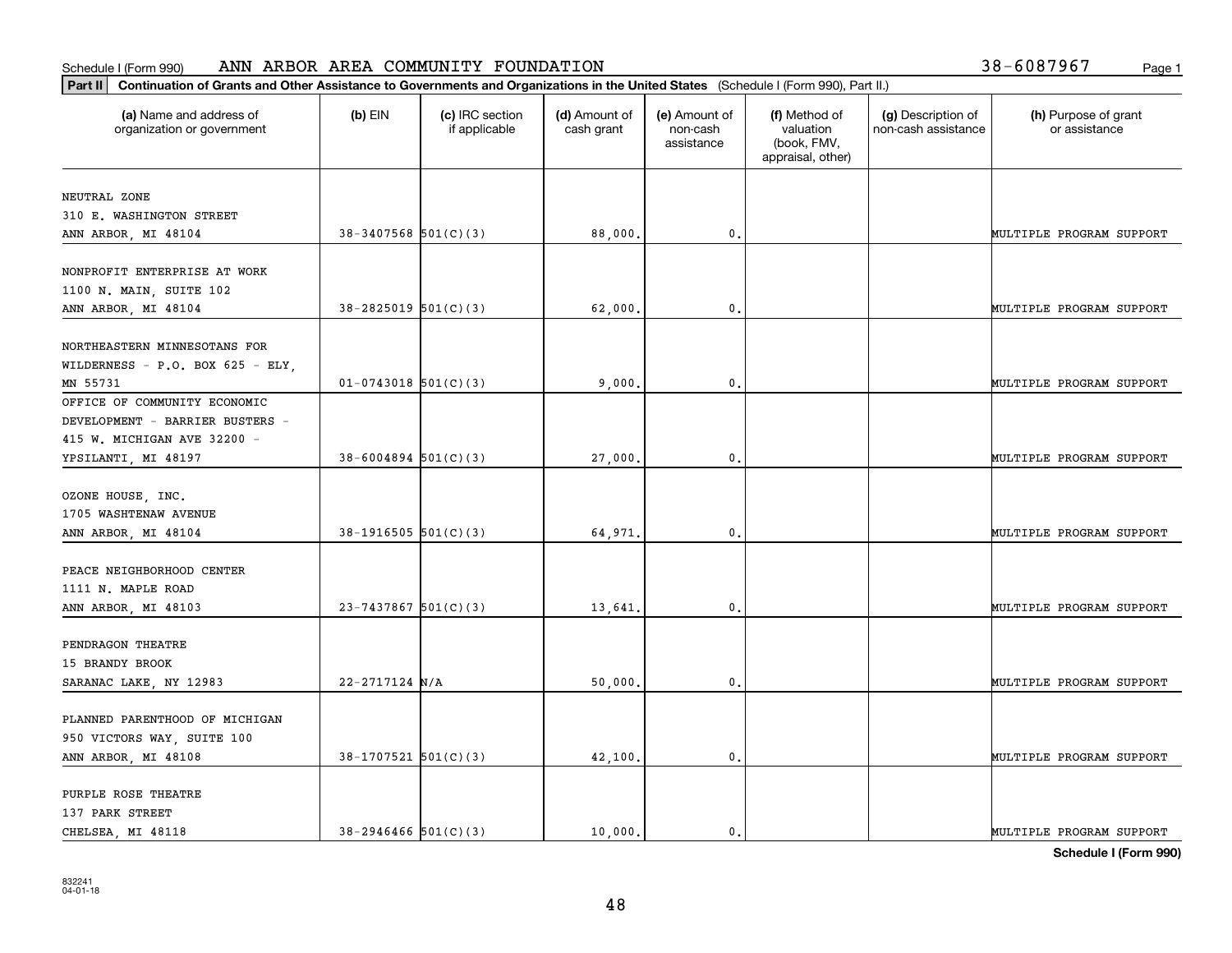| Part II   Continuation of Grants and Other Assistance to Governments and Organizations in the United States (Schedule I (Form 990), Part II.) |                            |                                  |                             |                                         |                                                                |                                           |                                       |
|-----------------------------------------------------------------------------------------------------------------------------------------------|----------------------------|----------------------------------|-----------------------------|-----------------------------------------|----------------------------------------------------------------|-------------------------------------------|---------------------------------------|
| (a) Name and address of<br>organization or government                                                                                         | $(b)$ EIN                  | (c) IRC section<br>if applicable | (d) Amount of<br>cash grant | (e) Amount of<br>non-cash<br>assistance | (f) Method of<br>valuation<br>(book, FMV,<br>appraisal, other) | (g) Description of<br>non-cash assistance | (h) Purpose of grant<br>or assistance |
|                                                                                                                                               |                            |                                  |                             |                                         |                                                                |                                           |                                       |
| RIVERFOLK MUSIC AND ARTS FESTIVAL<br>PO BOX 146                                                                                               |                            |                                  |                             |                                         |                                                                |                                           |                                       |
| MANCHESTER, MI 48158                                                                                                                          | $20-1545218$ $501(C)(3)$   |                                  | 5,000.                      | 0.                                      |                                                                |                                           | MULTIPLE PROGRAM SUPPORT              |
|                                                                                                                                               |                            |                                  |                             |                                         |                                                                |                                           |                                       |
| RIVERSIDE ARTS CENTER FOUNDATION                                                                                                              |                            |                                  |                             |                                         |                                                                |                                           |                                       |
| <b>76 NORTH HURON STREET</b>                                                                                                                  |                            |                                  |                             |                                         |                                                                |                                           |                                       |
| YPSILANTI, MI 48197                                                                                                                           | $38-3228817$ $501(C)(3)$   |                                  | 5,500                       | 0.                                      |                                                                |                                           | MULTIPLE PROGRAM SUPPORT              |
|                                                                                                                                               |                            |                                  |                             |                                         |                                                                |                                           |                                       |
| SAFEHOUSE CENTER<br>4100 CLARK ROAD                                                                                                           |                            |                                  |                             |                                         |                                                                |                                           |                                       |
| ANN ARBOR, MI 48105                                                                                                                           | $38 - 2121751$ $501(C)(3)$ |                                  | 19,817.                     | $\mathbf{0}$ .                          |                                                                |                                           | MULTIPLE PROGRAM SUPPORT              |
|                                                                                                                                               |                            |                                  |                             |                                         |                                                                |                                           |                                       |
| SHELTER ASSOCIATION OF WASHTENAW                                                                                                              |                            |                                  |                             |                                         |                                                                |                                           |                                       |
| COUNTY - PO BOX 7370 - ANN ARBOR,                                                                                                             |                            |                                  |                             |                                         |                                                                |                                           |                                       |
| MI 48107-7370                                                                                                                                 | $38 - 2533030$ $501(C)(3)$ |                                  | 48,136.                     | $\mathfrak{o}$ .                        |                                                                |                                           | MULTIPLE PROGRAM SUPPORT              |
|                                                                                                                                               |                            |                                  |                             |                                         |                                                                |                                           |                                       |
| SNOWBUDDY                                                                                                                                     |                            |                                  |                             |                                         |                                                                |                                           |                                       |
| PO BOX 7217                                                                                                                                   |                            |                                  |                             |                                         |                                                                |                                           |                                       |
| ANN ARBOR, MI 48107                                                                                                                           | $47 - 2372870$ 501(C)(3)   |                                  | 33,665.                     | 0.                                      |                                                                |                                           | MULTIPLE PROGRAM SUPPORT              |
|                                                                                                                                               |                            |                                  |                             |                                         |                                                                |                                           |                                       |
| SOS COMMUNITY SERVICES<br>101 SOUTH HURON STREET                                                                                              |                            |                                  |                             |                                         |                                                                |                                           |                                       |
| YPSILANTI, MI 48197-5421                                                                                                                      | $38 - 2037588$ 501(C)(3)   |                                  | 5,000                       | 0.                                      |                                                                |                                           | MULTIPLE PROGRAM SUPPORT              |
|                                                                                                                                               |                            |                                  |                             |                                         |                                                                |                                           |                                       |
| ST. ANDREW'S EPISCOPAL CHURCH                                                                                                                 |                            |                                  |                             |                                         |                                                                |                                           |                                       |
| 306 N. DIVISION STREE                                                                                                                         |                            |                                  |                             |                                         |                                                                |                                           |                                       |
| ANN ARBOR, MI 48104                                                                                                                           | $38-1360566$ $501(C)(3)$   |                                  | 5,120,                      | 0.                                      |                                                                |                                           | GENERAL OPERATING SUPPORT             |
|                                                                                                                                               |                            |                                  |                             |                                         |                                                                |                                           |                                       |
| ST. JOHN THE EVANGELIST PARISH                                                                                                                |                            |                                  |                             |                                         |                                                                |                                           |                                       |
| 711 N. FRANCIS STREET                                                                                                                         |                            |                                  |                             |                                         |                                                                |                                           |                                       |
| JACKSON, MI 49201                                                                                                                             | $38-1358032$ 501(C)(3)     |                                  | 7,200.                      | $\mathfrak o$ .                         |                                                                |                                           | MULTIPLE PROGRAM SUPPORT              |
| ST. JOSEPH MERCY HEALTH SYSTEM                                                                                                                |                            |                                  |                             |                                         |                                                                |                                           |                                       |
| P.O. BOX 995                                                                                                                                  |                            |                                  |                             |                                         |                                                                |                                           |                                       |
| ANN ARBOR, MI 48106-0995                                                                                                                      | $38 - 2113393$ $501(C)(3)$ |                                  | 42.093.                     | $\mathbf{0}$ .                          |                                                                |                                           | MULTIPLE PROGRAM SUPPORT              |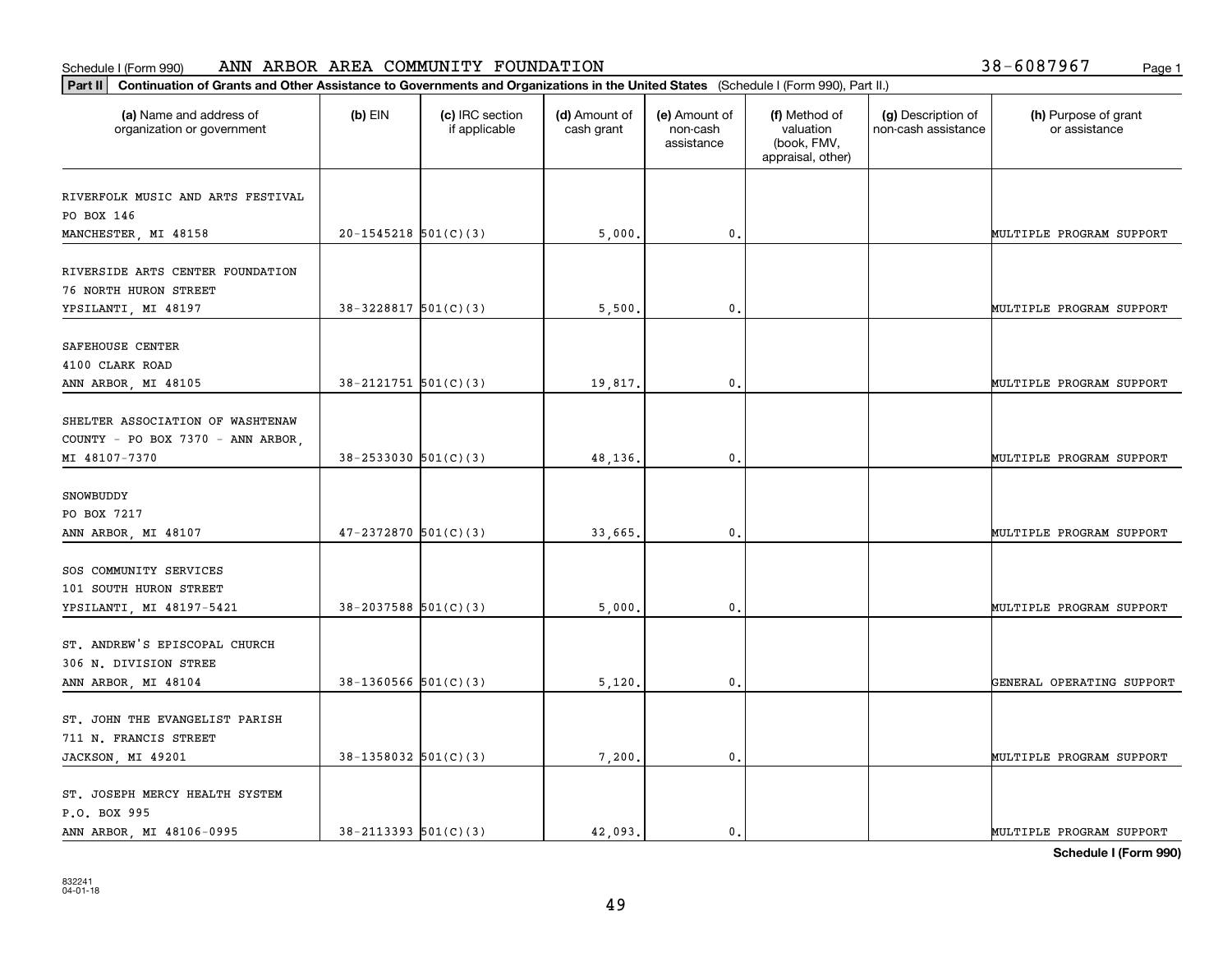| (a) Name and address of<br>organization or government | $(b)$ EIN                  | (c) IRC section<br>if applicable | (d) Amount of<br>cash grant | (e) Amount of<br>non-cash<br>assistance | (f) Method of<br>valuation<br>(book, FMV, | (g) Description of<br>non-cash assistance | (h) Purpose of grant<br>or assistance |
|-------------------------------------------------------|----------------------------|----------------------------------|-----------------------------|-----------------------------------------|-------------------------------------------|-------------------------------------------|---------------------------------------|
|                                                       |                            |                                  |                             |                                         | appraisal, other)                         |                                           |                                       |
| STAND WITH TRANS                                      |                            |                                  |                             |                                         |                                           |                                           |                                       |
| 36520 SAXONY RD.                                      |                            |                                  |                             |                                         |                                           |                                           |                                       |
| FARMINGTON HILLS, MI 48335                            | $47 - 3135745$ N/A         |                                  | 5,000.                      | $\mathbf 0$ .                           |                                           |                                           | GENERAL OPERATING SUPPORT             |
|                                                       |                            |                                  |                             |                                         |                                           |                                           |                                       |
| STANFORD UNIVERSITY                                   |                            |                                  |                             |                                         |                                           |                                           |                                       |
| MONTAG HALL 355 GALVEZ STREET                         |                            |                                  |                             |                                         |                                           |                                           |                                       |
| STANFORD, CA 94305-6106                               | $94-1156365$ $501(C)(3)$   |                                  | 6,400                       | 0.                                      |                                           |                                           | GENERAL OPERATING SUPPORT             |
|                                                       |                            |                                  |                             |                                         |                                           |                                           |                                       |
| STARRY SKIES EQUINE RESCUE AND                        |                            |                                  |                             |                                         |                                           |                                           |                                       |
| SANCTUARY - 8133 W. LIBERTY RD. -                     |                            |                                  |                             |                                         |                                           |                                           |                                       |
| ANN ARBOR, MI 48103                                   | $45-3354578$ 501(C)(3)     |                                  | 5,160                       | $\mathfrak{o}$ .                        |                                           |                                           | GENERAL OPERATING SUPPORT             |
|                                                       |                            |                                  |                             |                                         |                                           |                                           |                                       |
| STUDENT ADVOCACY CENTER OF                            |                            |                                  |                             |                                         |                                           |                                           |                                       |
| MICHIGAN - 124 PEARL STREET, SUITE                    |                            |                                  |                             |                                         |                                           |                                           |                                       |
| 504 - YPSILANTI, MI 48197                             | $38 - 2058667$ 501(C)(3)   |                                  | 18,763.                     | $\mathbf{0}$                            |                                           |                                           | MULTIPLE PROGRAM SUPPORT              |
|                                                       |                            |                                  |                             |                                         |                                           |                                           |                                       |
| SUMMER CAMP SCHOLARSHIPS                              |                            |                                  |                             |                                         |                                           |                                           |                                       |
| 4033 MICHAEL ROAD                                     | $20-5002737$ 501(C)(3)     |                                  |                             | $\mathbf{0}$                            |                                           |                                           | SCHOLARSHIP SUPPORT                   |
| ANN ARBOR, MI 48103                                   |                            |                                  | 11,000                      |                                         |                                           |                                           |                                       |
| SUSQUEHANNA UNIVERSITY                                |                            |                                  |                             |                                         |                                           |                                           |                                       |
| 514 UNIVERSITY AVENUE                                 |                            |                                  |                             |                                         |                                           |                                           |                                       |
| SELINSGROVE, PA 17870                                 | $23-1353385$ 501(C)(3)     |                                  | 17,000                      | $\mathbf{0}$                            |                                           |                                           | SCHOLARSHIP SUPPORT                   |
|                                                       |                            |                                  |                             |                                         |                                           |                                           |                                       |
| SYNOD COMMUNITY SERVICES                              |                            |                                  |                             |                                         |                                           |                                           |                                       |
| PO BOX 980465                                         |                            |                                  |                             |                                         |                                           |                                           |                                       |
| YPSILANTI, MI 48198                                   | $38 - 2664541$ $501(C)(3)$ |                                  | 49,100                      | $\mathfrak{o}$ .                        |                                           |                                           | MULTIPLE PROGRAM SUPPORT              |
| TENNESSEE STATE UNIVERSITY                            |                            |                                  |                             |                                         |                                           |                                           |                                       |
| FOUNDATION - 3500 JOHN A. MERRITT                     |                            |                                  |                             |                                         |                                           |                                           |                                       |
| BLVD. CAMPUS BOX 9542 - NASHVILLE,                    |                            |                                  |                             |                                         |                                           |                                           |                                       |
| TN 37209                                              | $23 - 7105693$ N/A         |                                  | 26,842.                     | $\mathfrak{o}$ .                        |                                           |                                           | SCHOLARSHIP SUPPORT                   |
|                                                       |                            |                                  |                             |                                         |                                           |                                           |                                       |
| THE ARK                                               |                            |                                  |                             |                                         |                                           |                                           |                                       |
| 117 N. FIRST STREET, SUITE 40                         |                            |                                  |                             |                                         |                                           |                                           |                                       |
| ANN ARBOR, MI 48104                                   | $38-1802396$ $501(C)(3)$   |                                  | 29.500.                     | $\mathfrak{o}$ .                        |                                           |                                           | MULTIPLE PROGRAM SUPPORT              |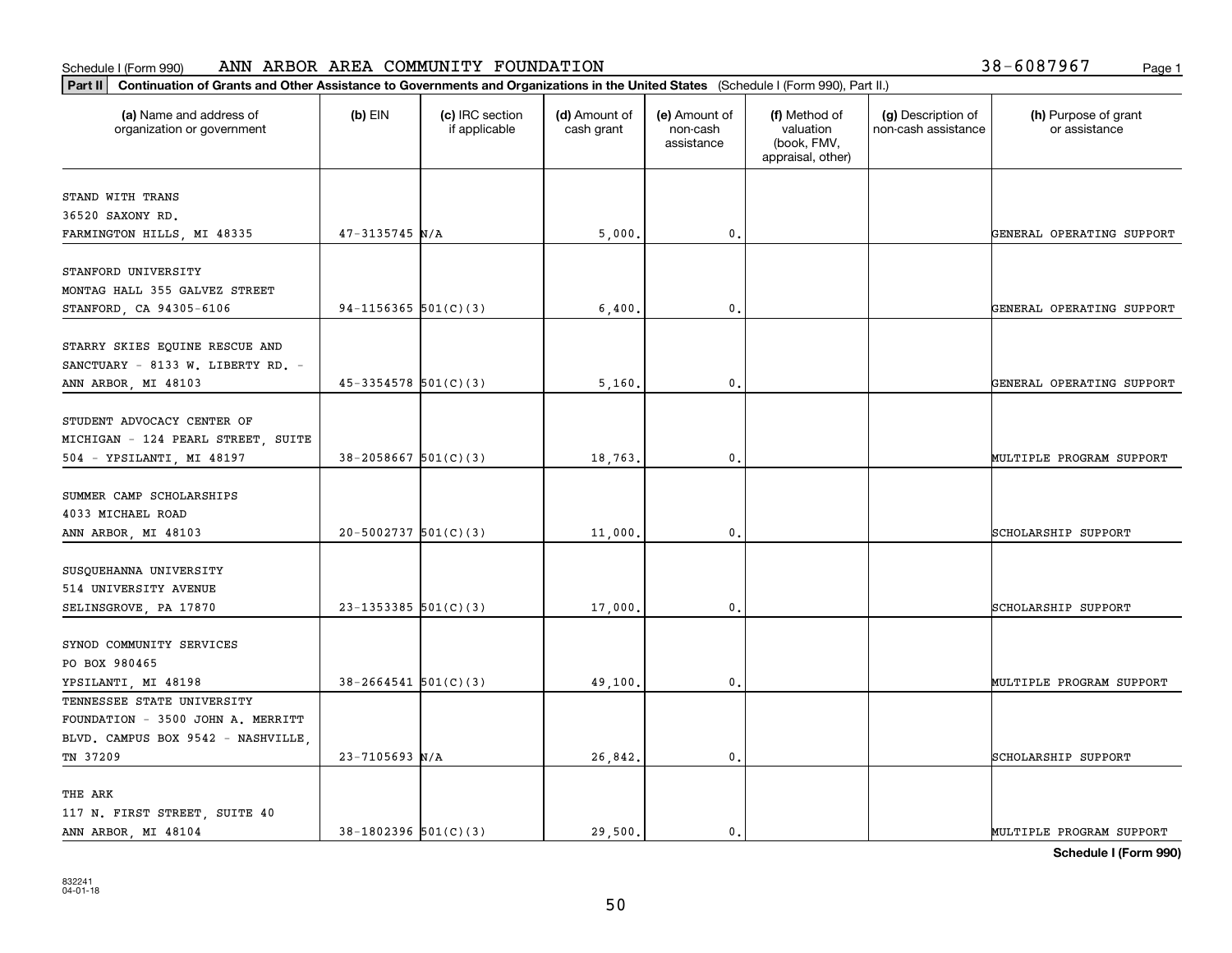| Part II   Continuation of Grants and Other Assistance to Governments and Organizations in the United States (Schedule I (Form 990), Part II.) |                            |                                  |                             |                                         |                                                                |                                           |                                       |
|-----------------------------------------------------------------------------------------------------------------------------------------------|----------------------------|----------------------------------|-----------------------------|-----------------------------------------|----------------------------------------------------------------|-------------------------------------------|---------------------------------------|
| (a) Name and address of<br>organization or government                                                                                         | $(b)$ EIN                  | (c) IRC section<br>if applicable | (d) Amount of<br>cash grant | (e) Amount of<br>non-cash<br>assistance | (f) Method of<br>valuation<br>(book, FMV,<br>appraisal, other) | (g) Description of<br>non-cash assistance | (h) Purpose of grant<br>or assistance |
| THE POTTERS GUILD                                                                                                                             |                            |                                  |                             |                                         |                                                                |                                           |                                       |
| 201 HILL STREET                                                                                                                               |                            |                                  |                             |                                         |                                                                |                                           |                                       |
| ANN ARBOR, MI 48104                                                                                                                           | $38 - 6075181$ $501(C)(3)$ |                                  | 13,131.                     | 0.                                      |                                                                |                                           | MULTIPLE PROGRAM SUPPORT              |
|                                                                                                                                               |                            |                                  |                             |                                         |                                                                |                                           |                                       |
| THE RAGDALE FOUNDATION                                                                                                                        |                            |                                  |                             |                                         |                                                                |                                           |                                       |
| 1260 NORTH GREEN BAY ROAD                                                                                                                     |                            |                                  |                             |                                         |                                                                |                                           |                                       |
| LAKE FOREST, IL 60045                                                                                                                         | $36 - 2937927$ $501(C)(3)$ |                                  | 20,000                      | $\mathbf{0}$ .                          |                                                                |                                           | GENERAL OPERATING SUPPORT             |
|                                                                                                                                               |                            |                                  |                             |                                         |                                                                |                                           |                                       |
| THE UNITED METHODIST RETIREMENT                                                                                                               |                            |                                  |                             |                                         |                                                                |                                           |                                       |
| COMMUNITIES FOUNDATION - 805 W.                                                                                                               |                            |                                  |                             |                                         |                                                                |                                           |                                       |
| MIDDLE STREET - CHELSEA, MI 48118                                                                                                             | $38 - 3443089$ 501(C)(3)   |                                  | 22,000.                     | $\mathbf{0}$ .                          |                                                                |                                           | GENERAL OPERATING SUPPORT             |
|                                                                                                                                               |                            |                                  |                             |                                         |                                                                |                                           |                                       |
| THEATRE NOVA                                                                                                                                  |                            |                                  |                             |                                         |                                                                |                                           |                                       |
| 410 W. HURON ST.                                                                                                                              |                            |                                  |                             |                                         |                                                                |                                           |                                       |
| ANN ARBOR, MI 48103                                                                                                                           | $47-1762735$ 501(C)(3)     |                                  | 5,000                       | 0.                                      |                                                                |                                           | GENERAL OPERATING SUPPORT             |
|                                                                                                                                               |                            |                                  |                             |                                         |                                                                |                                           |                                       |
| THERAPEUTIC RIDING, INC.<br>3425 E. MORGAN ROAD                                                                                               |                            |                                  |                             |                                         |                                                                |                                           |                                       |
| ANN ARBOR, MI 48108                                                                                                                           | $38 - 2487220$ 501(C)(3)   |                                  | 5,750.                      | $\mathbf{0}$                            |                                                                |                                           | GENERAL OPERATING SUPPORT             |
|                                                                                                                                               |                            |                                  |                             |                                         |                                                                |                                           |                                       |
| TRINITY HEALTH AT HOME                                                                                                                        |                            |                                  |                             |                                         |                                                                |                                           |                                       |
| 17410 COLLEGE PKWY #150                                                                                                                       |                            |                                  |                             |                                         |                                                                |                                           |                                       |
| LIVONIA, MI 48152                                                                                                                             | $38-2621935$ $501(C)(3)$   |                                  | 20,000.                     | 0.                                      |                                                                |                                           | MULTIPLE PROGRAM SUPPORT              |
|                                                                                                                                               |                            |                                  |                             |                                         |                                                                |                                           |                                       |
| TRINITY LUTHERAN CHURCH                                                                                                                       |                            |                                  |                             |                                         |                                                                |                                           |                                       |
| 122 W. WESLEY                                                                                                                                 |                            |                                  |                             |                                         |                                                                |                                           |                                       |
| JACKSON, MI 49201                                                                                                                             | $38-1501124$ $501(C)(3)$   |                                  | 6,400.                      | $\mathbf{0}$ .                          |                                                                |                                           | MULTIPLE PROGRAM SUPPORT              |
|                                                                                                                                               |                            |                                  |                             |                                         |                                                                |                                           |                                       |
| UNITED WAY OF WASHTENAW COUNTY                                                                                                                |                            |                                  |                             |                                         |                                                                |                                           |                                       |
| 2305 PLATT ROAD                                                                                                                               |                            |                                  |                             |                                         |                                                                |                                           |                                       |
| ANN ARBOR, MI 48104                                                                                                                           | $38-1951024$ $501(C)(3)$   |                                  | 36,681.                     | $\mathbf{0}$ .                          |                                                                |                                           | MULTIPLE PROGRAM SUPPORT              |
| UNIVERSITY MUSICAL SOCIETY                                                                                                                    |                            |                                  |                             |                                         |                                                                |                                           |                                       |
| 881 NORTH UNIVERSITY AVE. BURTON                                                                                                              |                            |                                  |                             |                                         |                                                                |                                           |                                       |
| MEMORIAL TOWER - ANN ARBOR, MI                                                                                                                |                            |                                  |                             |                                         |                                                                |                                           |                                       |
| 48109-1011                                                                                                                                    | $38 - 1545881$ 501(C)(3)   |                                  | 113.573.                    | 0.                                      |                                                                |                                           | MULTIPLE PROGRAM SUPPORT              |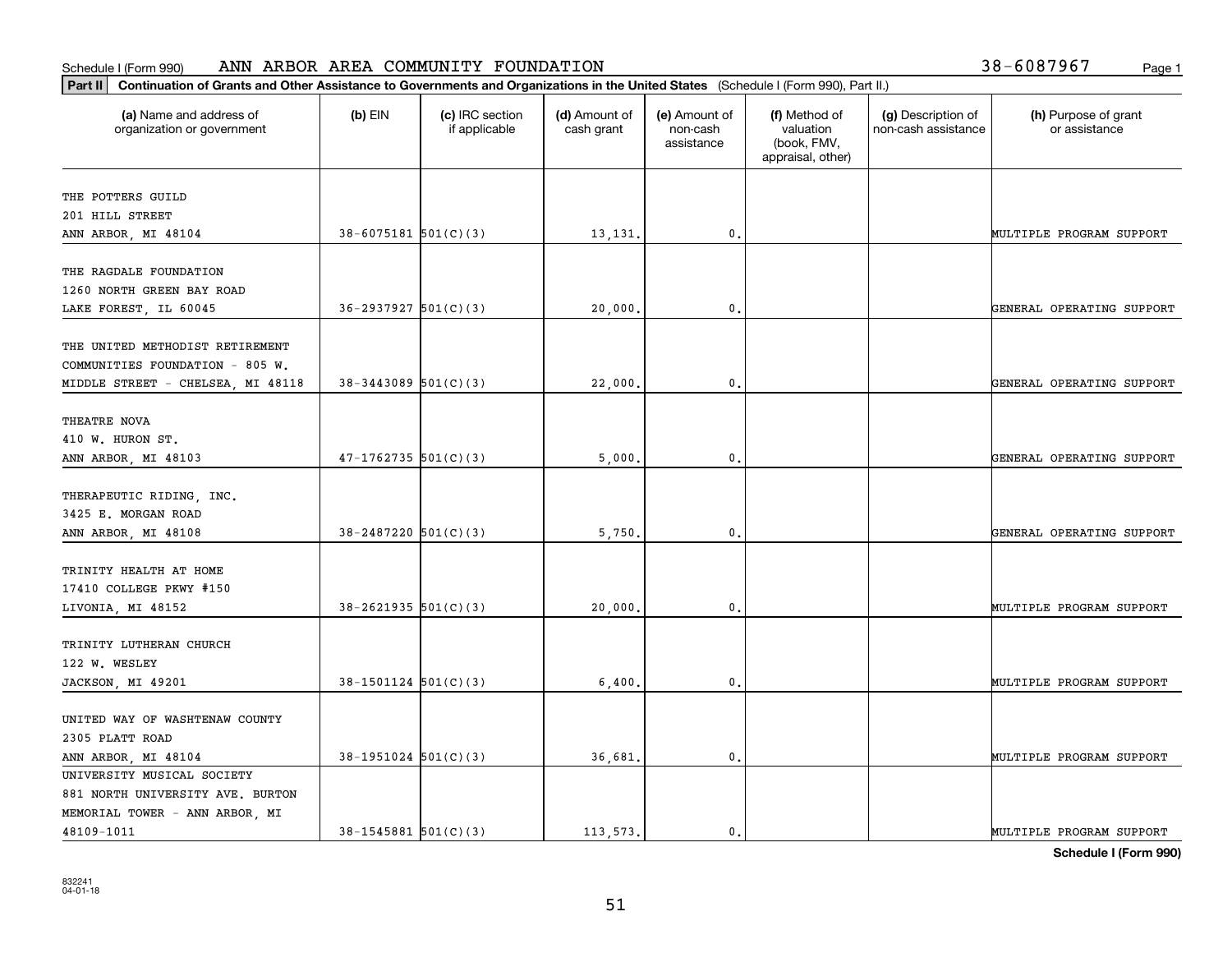| Part II   Continuation of Grants and Other Assistance to Governments and Organizations in the United States (Schedule I (Form 990), Part II.) |                            |                                  |                             |                                         |                                                                |                                           |                                       |
|-----------------------------------------------------------------------------------------------------------------------------------------------|----------------------------|----------------------------------|-----------------------------|-----------------------------------------|----------------------------------------------------------------|-------------------------------------------|---------------------------------------|
| (a) Name and address of<br>organization or government                                                                                         | $(b)$ EIN                  | (c) IRC section<br>if applicable | (d) Amount of<br>cash grant | (e) Amount of<br>non-cash<br>assistance | (f) Method of<br>valuation<br>(book, FMV,<br>appraisal, other) | (g) Description of<br>non-cash assistance | (h) Purpose of grant<br>or assistance |
| UNIVERSITY OF CALIFORNIA                                                                                                                      |                            |                                  |                             |                                         |                                                                |                                           |                                       |
| OFFICE OF FINANCIAL AID                                                                                                                       |                            |                                  |                             |                                         |                                                                |                                           |                                       |
| BERKELEY, CA 94720                                                                                                                            | 94-6090626 $501(C)(3)$     |                                  | 50,000.                     | $\mathbf 0$ .                           |                                                                |                                           | MULTIPLE PROGRAM SUPPORT              |
|                                                                                                                                               |                            |                                  |                             |                                         |                                                                |                                           |                                       |
| UNIVERSITY OF GEORGIA                                                                                                                         |                            |                                  |                             |                                         |                                                                |                                           |                                       |
| 394 SOUTH MILLEDGE AVENUE                                                                                                                     |                            |                                  |                             |                                         |                                                                |                                           |                                       |
| ATHENS, GA 30602-5582                                                                                                                         | $58 - 6033837$ N/A         |                                  | 50,000                      | 0.                                      |                                                                |                                           | SCHOLARSHIP SUPPORT                   |
|                                                                                                                                               |                            |                                  |                             |                                         |                                                                |                                           |                                       |
| WALNUT HILL SCHOOL                                                                                                                            |                            |                                  |                             |                                         |                                                                |                                           |                                       |
| 12 HIGHLAND STREET                                                                                                                            |                            |                                  |                             |                                         |                                                                |                                           |                                       |
| NATICK, MA 01760-2199                                                                                                                         | $04 - 2103636$ 501(C)(3)   |                                  | 10,000                      | $\mathfrak o$ .                         |                                                                |                                           | SCHOLARSHIP SUPPORT                   |
| WASHTENAW AREA COUNCIL FOR                                                                                                                    |                            |                                  |                             |                                         |                                                                |                                           |                                       |
|                                                                                                                                               |                            |                                  |                             |                                         |                                                                |                                           |                                       |
| CHILDREN - 3075 W. CLARK RD. SUITE                                                                                                            | $38 - 2245181$ $501(C)(3)$ |                                  |                             | $\mathbf{0}$                            |                                                                |                                           | MULTIPLE PROGRAM SUPPORT              |
| 110 - YPSILANTI, MI 48197<br>WASHTENAW ASSOCIATION FOR                                                                                        |                            |                                  | 17,423.                     |                                         |                                                                |                                           |                                       |
| COMMUNITY ADVOCACY - 1100 NORTH                                                                                                               |                            |                                  |                             |                                         |                                                                |                                           |                                       |
| MAIN, SUITE 205 - ANN ARBOR, MI                                                                                                               |                            |                                  |                             |                                         |                                                                |                                           |                                       |
| 48104                                                                                                                                         | $38 - 6029205$ 501(C)(3)   |                                  | 6,866                       | $\mathbf{0}$                            |                                                                |                                           | MULTIPLE PROGRAM SUPPORT              |
|                                                                                                                                               |                            |                                  |                             |                                         |                                                                |                                           |                                       |
| WASHTENAW COMMUNITY COLLEGE FAO                                                                                                               |                            |                                  |                             |                                         |                                                                |                                           |                                       |
| 4800 E. HURON RIVER DR.                                                                                                                       |                            |                                  |                             |                                         |                                                                |                                           |                                       |
| ANN ARBOR, MI 48105                                                                                                                           | $38-1784300$ $501(C)(3)$   |                                  | 36,800.                     | $\mathbf{0}$                            |                                                                |                                           | SCHOLARSHIP SUPPORT                   |
|                                                                                                                                               |                            |                                  |                             |                                         |                                                                |                                           |                                       |
| WASHTENAW COMMUNITY COLLEGE                                                                                                                   |                            |                                  |                             |                                         |                                                                |                                           |                                       |
| FOUNDATION - 4800 E. HURON RIVER                                                                                                              |                            |                                  |                             |                                         |                                                                |                                           |                                       |
| DRIVE SC 306 - ANN ARBOR, MI 48105                                                                                                            | $38 - 2575395$ $501(C)(3)$ |                                  | 71,850                      | $\mathfrak{o}$ .                        |                                                                |                                           | SCHOLARSHIP SUPPORT                   |
|                                                                                                                                               |                            |                                  |                             |                                         |                                                                |                                           |                                       |
| WASHTENAW FUTURES COLLEGE ACCESS                                                                                                              |                            |                                  |                             |                                         |                                                                |                                           |                                       |
| NETWORK - P.O. BOX 1406 1819 S.                                                                                                               |                            |                                  |                             |                                         |                                                                |                                           |                                       |
| WAGNER ROAD - ANN ARBOR, MI 48106                                                                                                             | $38-1717462$ 501(C)(3)     |                                  | 194,411.                    | $\mathfrak{o}$ .                        |                                                                |                                           | MULTIPLE PROGRAM SUPPORT              |
|                                                                                                                                               |                            |                                  |                             |                                         |                                                                |                                           |                                       |
| WASHTENAW HEALTH PLAN CORPORATIO<br>555 TOWNER                                                                                                |                            |                                  |                             |                                         |                                                                |                                           |                                       |
| YPSILANTI, MI 48198                                                                                                                           | $02 - 0585175$ $501(C)(3)$ |                                  | 17.250.                     | $\mathbf{0}$ .                          |                                                                |                                           | GENERAL OPERATING SUPPORT             |
|                                                                                                                                               |                            |                                  |                             |                                         |                                                                |                                           |                                       |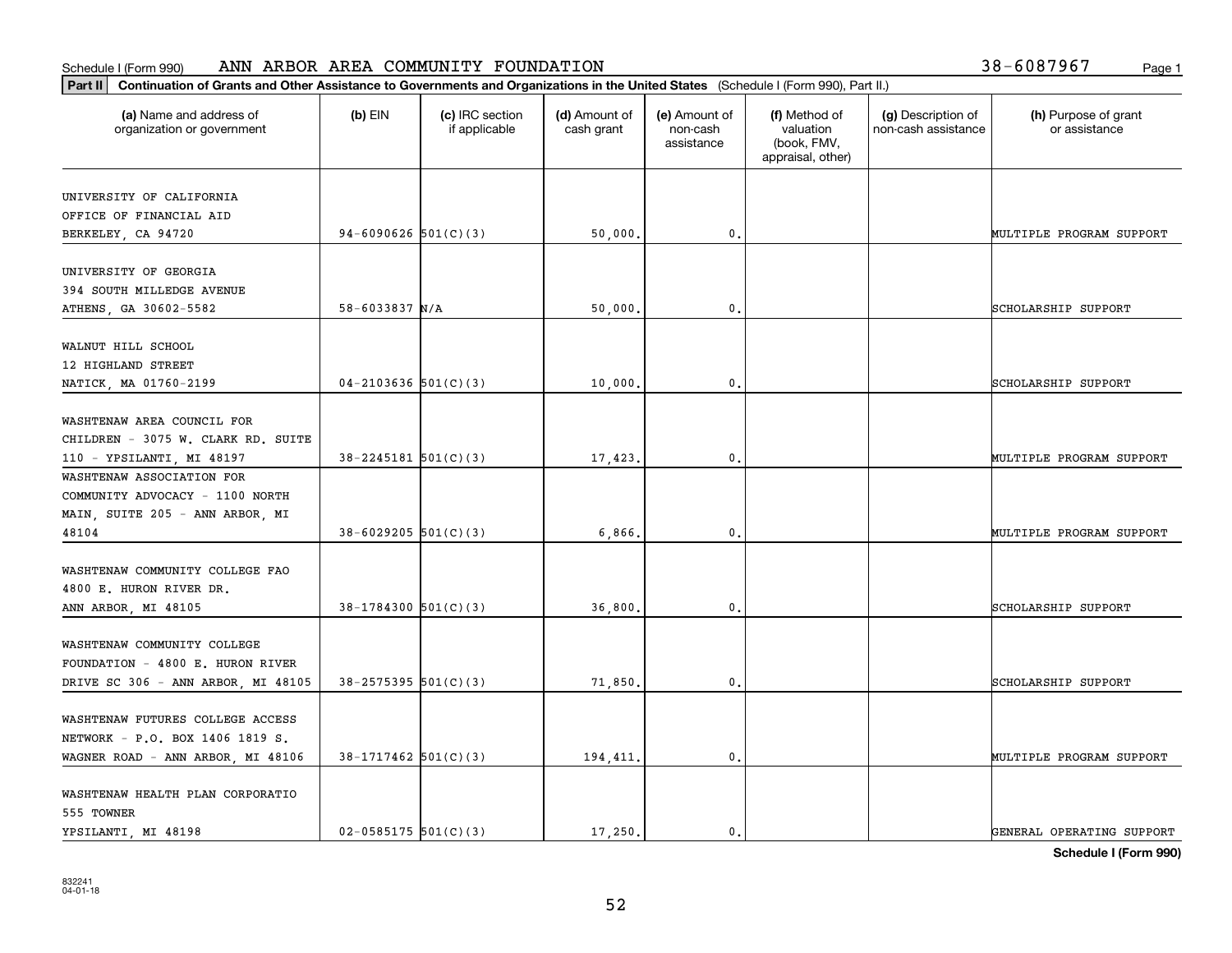#### **Part III Continuation of Grants and Other Assistance to Grants and Other Assistance I** Schedule I (Form 990) Page 1 ANN ARBOR AREA COMMUNITY FOUNDATION

|  | 38-6087967 | Page 1 |
|--|------------|--------|
|  |            |        |

| Continuation of Grants and Other Assistance to Governments and Organizations in the United States (Schedule I (Form 990), Part II.)<br> Part II |                            |                                  |                             |                                         |                                                                |                                           |                                       |  |  |
|-------------------------------------------------------------------------------------------------------------------------------------------------|----------------------------|----------------------------------|-----------------------------|-----------------------------------------|----------------------------------------------------------------|-------------------------------------------|---------------------------------------|--|--|
| (a) Name and address of<br>organization or government                                                                                           | $(b)$ EIN                  | (c) IRC section<br>if applicable | (d) Amount of<br>cash grant | (e) Amount of<br>non-cash<br>assistance | (f) Method of<br>valuation<br>(book, FMV,<br>appraisal, other) | (g) Description of<br>non-cash assistance | (h) Purpose of grant<br>or assistance |  |  |
| WASHTENAW HOUSING ALLIANCE<br>PO BOX 7993                                                                                                       |                            |                                  |                             |                                         |                                                                |                                           |                                       |  |  |
| ANN ARBOR, MI 48107                                                                                                                             | $38-3551639$ 501(C)(3)     |                                  | 10,000.                     | $\mathbf{0}$ .                          |                                                                |                                           | MULTIPLE PROGRAM SUPPORT              |  |  |
| WASHTENAW LITERACY<br>5577 WHITTAKER ROAD<br>YPSILANTI, MI 48197-9752                                                                           | $38-2914277$ 501(C)(3)     |                                  | 7,067.                      | $\mathbf{0}$ .                          |                                                                |                                           | MULTIPLE PROGRAM SUPPORT              |  |  |
| WEST SIDE UNITED METHODIST CHURCH<br>900 SOUTH SEVENTH ST.                                                                                      |                            |                                  |                             |                                         |                                                                |                                           |                                       |  |  |
| ANN ARBOR, MI 48103-4799                                                                                                                        | $38 - 6031975$ 501(C)(3)   |                                  | 17,084.                     | $\mathbf{0}$ .                          |                                                                |                                           | MULTIPLE PROGRAM SUPPORT              |  |  |
| WONDERFOOL PRODUCTIONS<br>(FESTIFOOLS) - 4621 FORD RD. - ANN<br>ARBOR, MI 48105                                                                 | $46 - 1155091$ $501(C)(3)$ |                                  | 5,000.                      | $\mathbf{0}$ .                          |                                                                |                                           | MULTIPLE PROGRAM SUPPORT              |  |  |
| YPSILANTI DISTRICT LIBRARY<br>5577 WHITTAKER ROAD<br>YPSILANTI, MI 48197                                                                        | $38 - 2462745$ 501(C)(3)   |                                  | 8,835.                      | $\mathbf{0}$ .                          |                                                                |                                           | MULTIPLE PROGRAM SUPPORT              |  |  |
| YPSILANTI MEALS ON WHEELS<br>1110 W. CROSS                                                                                                      |                            |                                  |                             |                                         |                                                                |                                           |                                       |  |  |
| YPSILANTI, MI 48197                                                                                                                             | $38 - 2038528$ 501(C)(3)   |                                  | 85,000.                     | $\mathbf{0}$ .                          |                                                                |                                           | MULTIPLE PROGRAM SUPPORT              |  |  |
| YPSILANTI SENIOR CENTER<br>1015 N. CONGRESS ST.<br>YPSILANTI, MI 48197                                                                          | $38 - 6004750$ 501(C)(3)   |                                  | 15,000.                     | $\mathfrak o$ .                         |                                                                |                                           | MULTIPLE PROGRAM SUPPORT              |  |  |
|                                                                                                                                                 |                            |                                  |                             |                                         |                                                                |                                           |                                       |  |  |
|                                                                                                                                                 |                            |                                  |                             |                                         |                                                                |                                           |                                       |  |  |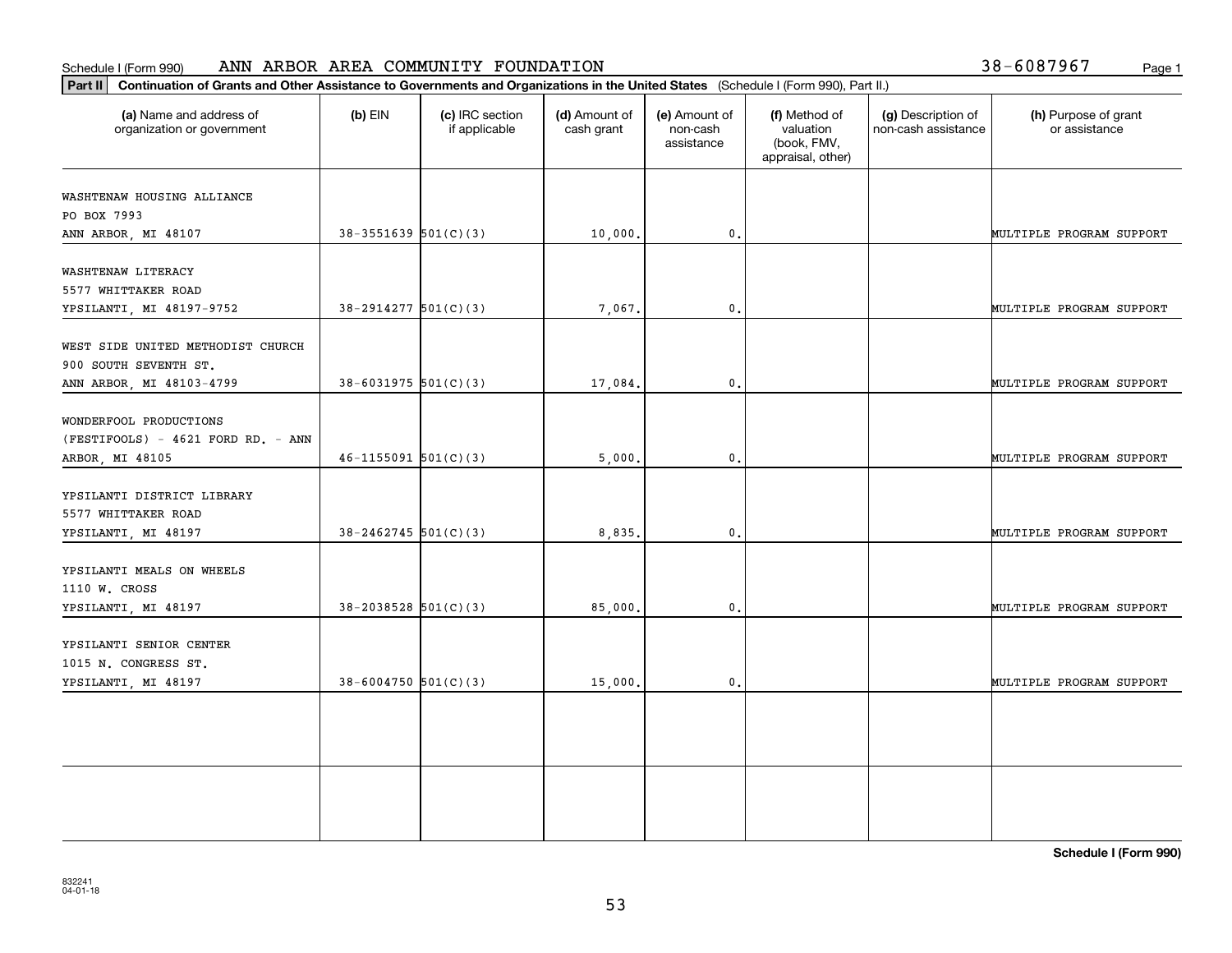**2**

**Part III** | Grants and Other Assistance to Domestic Individuals. Complete if the organization answered "Yes" on Form 990, Part IV, line 22. Part III can be duplicated if additional space is needed.

| (b) Number of<br>recipients | (c) Amount of<br>cash grant | (d) Amount of non-<br>cash assistance | (e) Method of valuation<br>(book, FMV, appraisal, other) | (f) Description of noncash assistance |
|-----------------------------|-----------------------------|---------------------------------------|----------------------------------------------------------|---------------------------------------|
|                             |                             |                                       |                                                          |                                       |
|                             |                             |                                       |                                                          |                                       |
|                             |                             |                                       |                                                          |                                       |
|                             |                             |                                       |                                                          |                                       |
|                             |                             |                                       |                                                          |                                       |
|                             |                             |                                       |                                                          |                                       |
|                             |                             |                                       |                                                          |                                       |
|                             |                             |                                       |                                                          |                                       |
|                             |                             |                                       |                                                          |                                       |
|                             |                             |                                       |                                                          |                                       |
|                             |                             |                                       |                                                          |                                       |

Part IV | Supplemental Information. Provide the information required in Part I, line 2; Part III, column (b); and any other additional information.

PART I, LINE 2:

FINAL REPORTS ARE REQUIRED FROM ALL COMPETITIVE GRANT RECIPIENTS AND

REVIEWED BY THE PROGRAM OFFICERS. ON A CASE-BY-CASE BASIS, INTERIM REPORTS

ARE REQUIRED FROM RECIPIENTS OF MULTI-PAYMENT COMPETITIVE GRANTS BEFORE

PROGRESS PAYMENTS ARE ISSUED. THESE REPORTS ARE ALSO REVIEWED BY THE

## PROGRAM OFFICERS.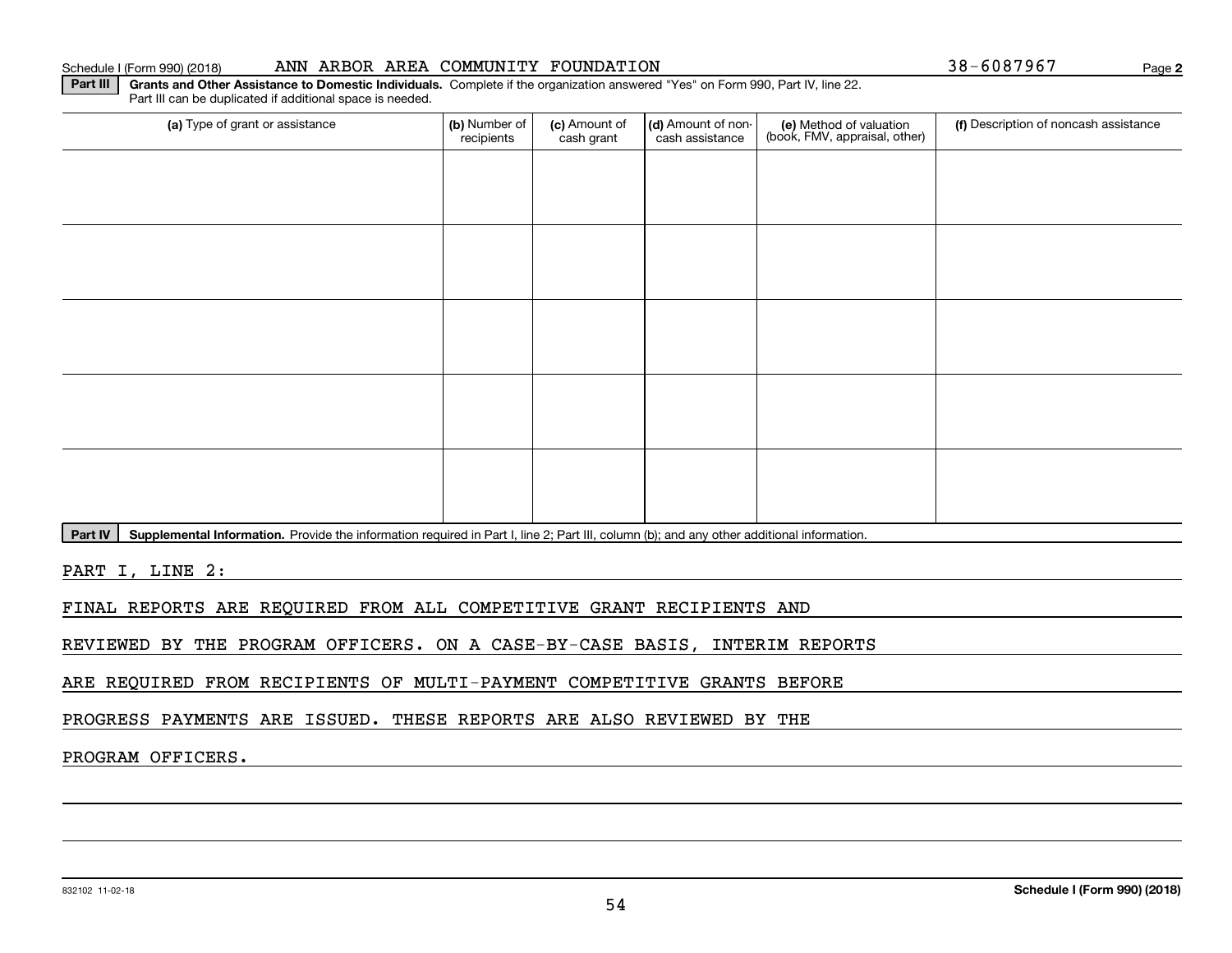|        | <b>SCHEDULE J</b>                                      | <b>Compensation Information</b>                                                                                           | OMB No. 1545-0047                     |     |             |
|--------|--------------------------------------------------------|---------------------------------------------------------------------------------------------------------------------------|---------------------------------------|-----|-------------|
|        | (Form 990)                                             | For certain Officers, Directors, Trustees, Key Employees, and Highest                                                     |                                       |     |             |
|        |                                                        | <b>Compensated Employees</b>                                                                                              | 2018                                  |     |             |
|        |                                                        | Complete if the organization answered "Yes" on Form 990, Part IV, line 23.<br>Attach to Form 990.                         | <b>Open to Public</b>                 |     |             |
|        | Department of the Treasury<br>Internal Revenue Service | Go to www.irs.gov/Form990 for instructions and the latest information.                                                    | Inspection                            |     |             |
|        | Name of the organization                               |                                                                                                                           | <b>Employer identification number</b> |     |             |
|        |                                                        | ANN ARBOR AREA COMMUNITY FOUNDATION                                                                                       | 38-6087967                            |     |             |
| Part I |                                                        | <b>Questions Regarding Compensation</b>                                                                                   |                                       |     |             |
|        |                                                        |                                                                                                                           |                                       | Yes | No          |
|        |                                                        | Check the appropriate box(es) if the organization provided any of the following to or for a person listed on Form 990,    |                                       |     |             |
|        |                                                        | Part VII, Section A, line 1a. Complete Part III to provide any relevant information regarding these items.                |                                       |     |             |
|        | First-class or charter travel                          | Housing allowance or residence for personal use                                                                           |                                       |     |             |
|        | Travel for companions                                  | Payments for business use of personal residence                                                                           |                                       |     |             |
|        |                                                        | Tax indemnification and gross-up payments<br>Health or social club dues or initiation fees                                |                                       |     |             |
|        |                                                        | Discretionary spending account<br>Personal services (such as maid, chauffeur, chef)                                       |                                       |     |             |
|        |                                                        |                                                                                                                           |                                       |     |             |
|        |                                                        | <b>b</b> If any of the boxes on line 1a are checked, did the organization follow a written policy regarding payment or    |                                       |     |             |
|        |                                                        | reimbursement or provision of all of the expenses described above? If "No," complete Part III to explain                  | 1b                                    |     |             |
| 2      |                                                        | Did the organization require substantiation prior to reimbursing or allowing expenses incurred by all directors,          |                                       |     |             |
|        |                                                        |                                                                                                                           | $\mathbf{2}$                          |     |             |
|        |                                                        |                                                                                                                           |                                       |     |             |
| з      |                                                        | Indicate which, if any, of the following the filing organization used to establish the compensation of the organization's |                                       |     |             |
|        |                                                        | CEO/Executive Director. Check all that apply. Do not check any boxes for methods used by a related organization to        |                                       |     |             |
|        |                                                        | establish compensation of the CEO/Executive Director, but explain in Part III.                                            |                                       |     |             |
|        | Compensation committee                                 | Written employment contract                                                                                               |                                       |     |             |
|        |                                                        | $X$ Compensation survey or study<br>Independent compensation consultant                                                   |                                       |     |             |
|        |                                                        | $\boxed{\textbf{X}}$ Approval by the board or compensation committee<br>Form 990 of other organizations                   |                                       |     |             |
|        |                                                        |                                                                                                                           |                                       |     |             |
| 4      |                                                        | During the year, did any person listed on Form 990, Part VII, Section A, line 1a, with respect to the filing              |                                       |     |             |
|        | organization or a related organization:                |                                                                                                                           |                                       |     |             |
| а      |                                                        | Receive a severance payment or change-of-control payment?                                                                 | 4a                                    |     | х           |
| b      |                                                        |                                                                                                                           | 4b                                    |     | X           |
| с      |                                                        |                                                                                                                           | 4c                                    |     | $\mathbf X$ |
|        |                                                        | If "Yes" to any of lines 4a-c, list the persons and provide the applicable amounts for each item in Part III.             |                                       |     |             |
|        |                                                        |                                                                                                                           |                                       |     |             |
|        |                                                        | Only section 501(c)(3), 501(c)(4), and 501(c)(29) organizations must complete lines 5-9.                                  |                                       |     |             |
| 5      |                                                        | For persons listed on Form 990, Part VII, Section A, line 1a, did the organization pay or accrue any compensation         |                                       |     |             |
|        | contingent on the revenues of:                         |                                                                                                                           |                                       |     |             |
| a      |                                                        |                                                                                                                           | 5a                                    |     | x           |
|        |                                                        |                                                                                                                           | 5b                                    |     | Χ           |
|        |                                                        | If "Yes" on line 5a or 5b, describe in Part III.                                                                          |                                       |     |             |
|        |                                                        | 6 For persons listed on Form 990, Part VII, Section A, line 1a, did the organization pay or accrue any compensation       |                                       |     |             |
|        | contingent on the net earnings of:                     |                                                                                                                           |                                       |     |             |
| a      |                                                        |                                                                                                                           | 6a                                    |     | x           |
|        |                                                        |                                                                                                                           | 6b                                    |     | Χ           |
|        |                                                        | If "Yes" on line 6a or 6b, describe in Part III.                                                                          |                                       |     |             |
|        |                                                        | 7 For persons listed on Form 990, Part VII, Section A, line 1a, did the organization provide any nonfixed payments        |                                       |     |             |
|        |                                                        |                                                                                                                           | 7                                     |     | х           |
| 8      |                                                        | Were any amounts reported on Form 990, Part VII, paid or accrued pursuant to a contract that was subject to the           |                                       |     |             |
|        |                                                        | initial contract exception described in Regulations section 53.4958-4(a)(3)? If "Yes," describe in Part III               | 8                                     |     | х           |
| 9      |                                                        | If "Yes" on line 8, did the organization also follow the rebuttable presumption procedure described in                    |                                       |     |             |
|        |                                                        |                                                                                                                           | 9                                     |     |             |
|        |                                                        | LHA For Paperwork Reduction Act Notice, see the Instructions for Form 990.                                                | Schedule J (Form 990) 2018            |     |             |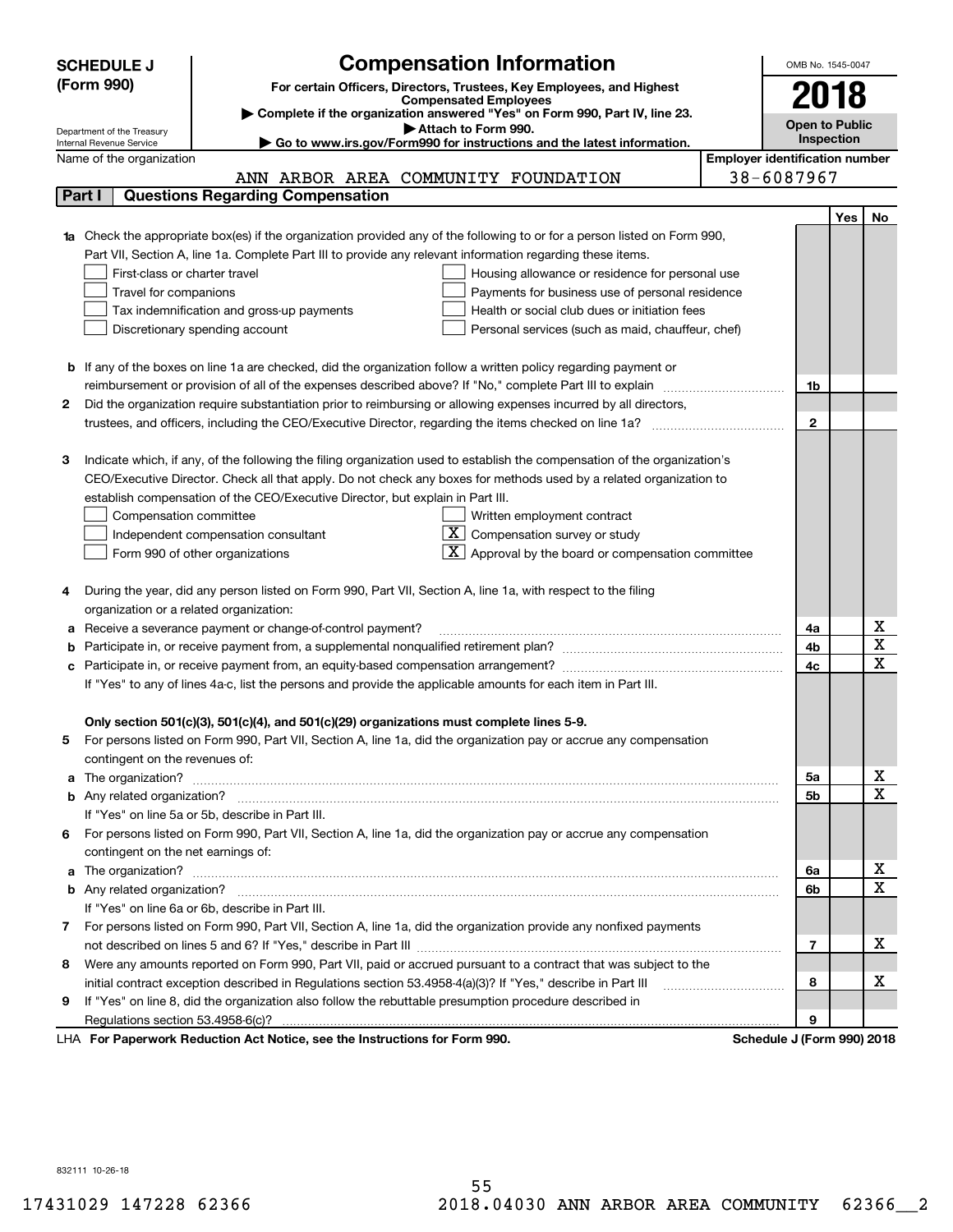38-6087967

# **Part II Officers, Directors, Trustees, Key Employees, and Highest Compensated Employees.**  Schedule J (Form 990) 2018 Page Use duplicate copies if additional space is needed.

For each individual whose compensation must be reported on Schedule J, report compensation from the organization on row (i) and from related organizations, described in the instructions, on row (ii). Do not list any individuals that aren't listed on Form 990, Part VII.

**Note:**  The sum of columns (B)(i)-(iii) for each listed individual must equal the total amount of Form 990, Part VII, Section A, line 1a, applicable column (D) and (E) amounts for that individual.

|                     |                    |                          | (B) Breakdown of W-2 and/or 1099-MISC compensation |                                           | (C) Retirement and             | (D) Nontaxable   | (E) Total of columns | (F) Compensation                                           |
|---------------------|--------------------|--------------------------|----------------------------------------------------|-------------------------------------------|--------------------------------|------------------|----------------------|------------------------------------------------------------|
| (A) Name and Title  |                    | (i) Base<br>compensation | (ii) Bonus &<br>incentive<br>compensation          | (iii) Other<br>reportable<br>compensation | other deferred<br>compensation | benefits         | $(B)(i)$ - $(D)$     | in column (B)<br>reported as deferred<br>on prior Form 990 |
| NEELAV HAJRA<br>(1) | (i)                | 157, 196.                | $\overline{0}$ .                                   | $\overline{0}$ .                          | 7,860.                         | 6,333.           | 171,389.             | $\overline{0}$ .                                           |
| PRESIDENT/CEO       | <u>(ii)</u>        | $\overline{0}$ .         | $\overline{0}$ .                                   | $\overline{0}$ .                          | $\overline{0}$ .               | $\overline{0}$ . | $\overline{0}$ .     | $\overline{0}$ .                                           |
|                     | (i)                |                          |                                                    |                                           |                                |                  |                      |                                                            |
|                     | <u>(ii)</u>        |                          |                                                    |                                           |                                |                  |                      |                                                            |
|                     | $(\sf{i})$         |                          |                                                    |                                           |                                |                  |                      |                                                            |
|                     | <u>(ii)</u>        |                          |                                                    |                                           |                                |                  |                      |                                                            |
|                     | (i)                |                          |                                                    |                                           |                                |                  |                      |                                                            |
|                     | <u>(ii)</u>        |                          |                                                    |                                           |                                |                  |                      |                                                            |
|                     | (i)                |                          |                                                    |                                           |                                |                  |                      |                                                            |
|                     | <u>(ii)</u>        |                          |                                                    |                                           |                                |                  |                      |                                                            |
|                     | (i)                |                          |                                                    |                                           |                                |                  |                      |                                                            |
|                     | <u>(ii)</u>        |                          |                                                    |                                           |                                |                  |                      |                                                            |
|                     | (i)                |                          |                                                    |                                           |                                |                  |                      |                                                            |
|                     | <u>(ii)</u><br>(i) |                          |                                                    |                                           |                                |                  |                      |                                                            |
|                     | <u>(ii)</u>        |                          |                                                    |                                           |                                |                  |                      |                                                            |
|                     | (i)                |                          |                                                    |                                           |                                |                  |                      |                                                            |
|                     | <u>(ii)</u>        |                          |                                                    |                                           |                                |                  |                      |                                                            |
|                     | (i)                |                          |                                                    |                                           |                                |                  |                      |                                                            |
|                     | <u>(ii)</u>        |                          |                                                    |                                           |                                |                  |                      |                                                            |
|                     | (i)                |                          |                                                    |                                           |                                |                  |                      |                                                            |
|                     | <u>(ii)</u>        |                          |                                                    |                                           |                                |                  |                      |                                                            |
|                     | $(\sf{i})$         |                          |                                                    |                                           |                                |                  |                      |                                                            |
|                     | <u>(ii)</u>        |                          |                                                    |                                           |                                |                  |                      |                                                            |
|                     | (i)                |                          |                                                    |                                           |                                |                  |                      |                                                            |
|                     | <u>(ii)</u>        |                          |                                                    |                                           |                                |                  |                      |                                                            |
|                     | (i)                |                          |                                                    |                                           |                                |                  |                      |                                                            |
|                     | <u>(ii)</u>        |                          |                                                    |                                           |                                |                  |                      |                                                            |
|                     | (i)                |                          |                                                    |                                           |                                |                  |                      |                                                            |
|                     | <u>(ii)</u>        |                          |                                                    |                                           |                                |                  |                      |                                                            |
|                     | (i)                |                          |                                                    |                                           |                                |                  |                      |                                                            |
|                     | $\vert$ (ii)       |                          |                                                    |                                           |                                |                  |                      |                                                            |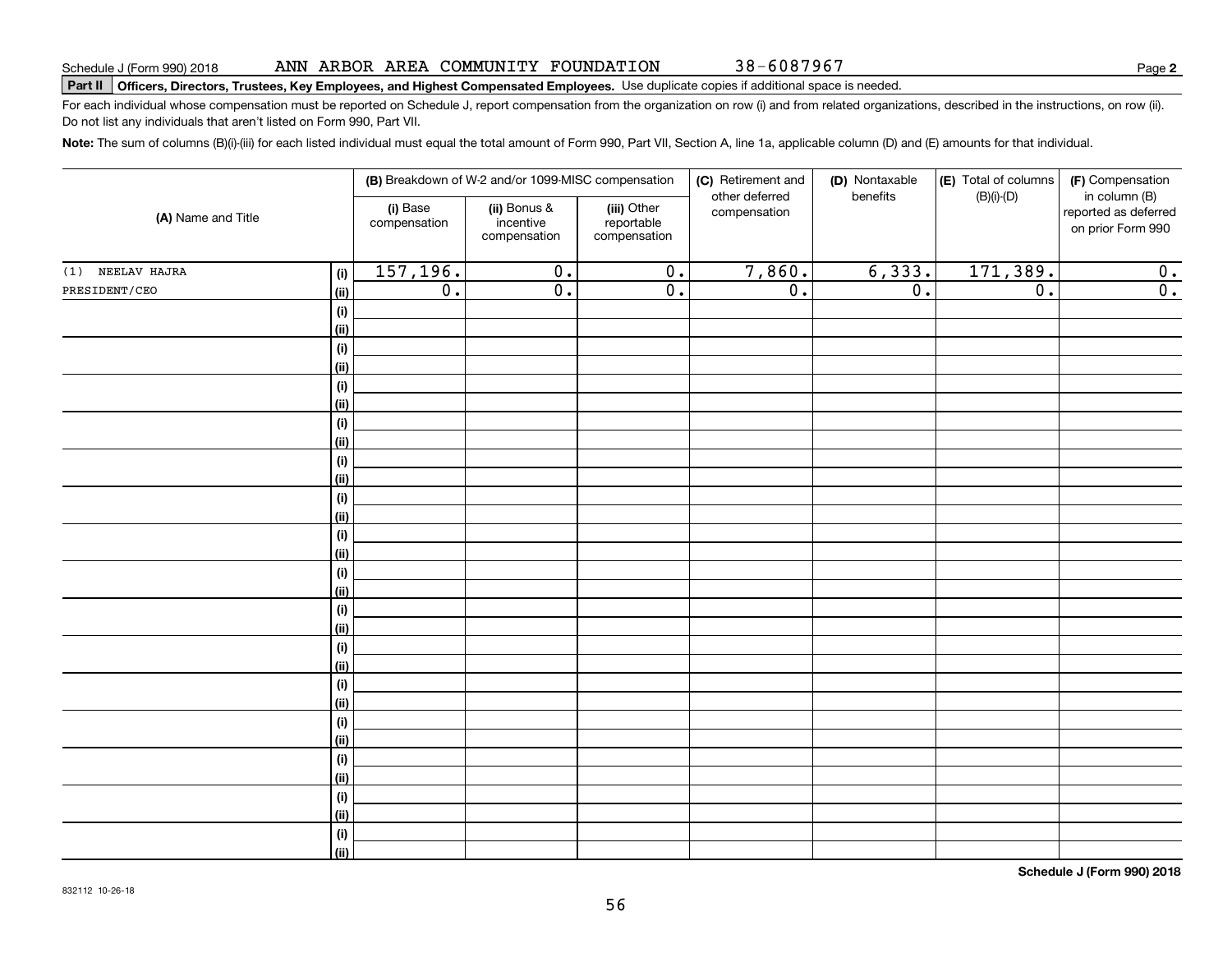## **Part III Supplemental Information**

Schedule J (Form 990) 2018 ANN ARBOR AREA COMMUNITY FOUNDATION 38-6087967<br>Part III Supplemental Information<br>Provide the information, explanation, or descriptions required for Part I, lines 1a, 1b, 3, 4a, 4b, 4c, 5a, 5b, 6a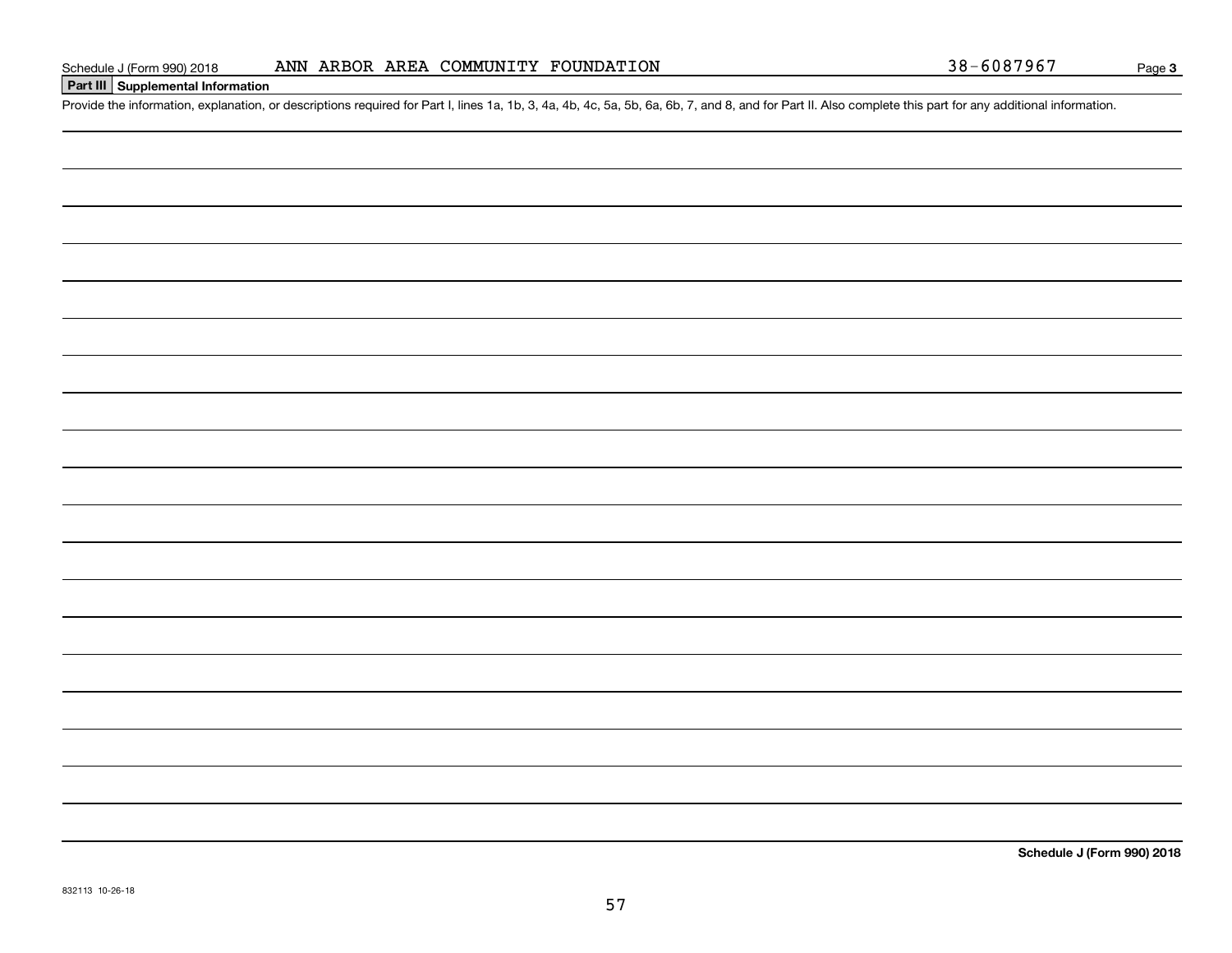## **SCHEDULE M (Form 990)**

# **Noncash Contributions**

OMB No. 1545-0047

**Open to Public**

| Department of the Treasury      |
|---------------------------------|
| <b>Internal Revenue Service</b> |

Name of the organization

**3132a**

**33**

**b**

**Complete if the organizations answered "Yes" on Form 990, Part IV, lines 29 or 30.** <sup>J</sup>**2018 Attach to Form 990.** J

 **Go to www.irs.gov/Form990 for instructions and the latest information.** J

**InspectionEmployer identification number**

|        | ANN ARBOR AREA COMMUNITY FOUNDATION                                                                                                                                                                                                                                                                                                                                                                                        |                               |                                      |                                                                                                      | 38-6087967                                                   |    |
|--------|----------------------------------------------------------------------------------------------------------------------------------------------------------------------------------------------------------------------------------------------------------------------------------------------------------------------------------------------------------------------------------------------------------------------------|-------------------------------|--------------------------------------|------------------------------------------------------------------------------------------------------|--------------------------------------------------------------|----|
| Part I | <b>Types of Property</b>                                                                                                                                                                                                                                                                                                                                                                                                   |                               |                                      |                                                                                                      |                                                              |    |
|        |                                                                                                                                                                                                                                                                                                                                                                                                                            | (a)<br>Check if<br>applicable | (b)<br>Number of<br>contributions or | (c)<br>Noncash contribution<br>amounts reported on<br>items contributed Form 990, Part VIII, line 1g | (d)<br>Method of determining<br>noncash contribution amounts |    |
| 1.     |                                                                                                                                                                                                                                                                                                                                                                                                                            |                               |                                      |                                                                                                      |                                                              |    |
| 2      |                                                                                                                                                                                                                                                                                                                                                                                                                            |                               |                                      |                                                                                                      |                                                              |    |
| 3      | Art - Fractional interests                                                                                                                                                                                                                                                                                                                                                                                                 |                               |                                      |                                                                                                      |                                                              |    |
| 4      | Books and publications                                                                                                                                                                                                                                                                                                                                                                                                     |                               |                                      |                                                                                                      |                                                              |    |
| 5      | Clothing and household goods                                                                                                                                                                                                                                                                                                                                                                                               |                               |                                      |                                                                                                      |                                                              |    |
| 6      |                                                                                                                                                                                                                                                                                                                                                                                                                            |                               |                                      |                                                                                                      |                                                              |    |
| 7      |                                                                                                                                                                                                                                                                                                                                                                                                                            |                               |                                      |                                                                                                      |                                                              |    |
| 8      |                                                                                                                                                                                                                                                                                                                                                                                                                            |                               |                                      |                                                                                                      |                                                              |    |
| 9      | Securities - Publicly traded                                                                                                                                                                                                                                                                                                                                                                                               | $\overline{\mathbf{x}}$       | 26                                   | 1,300,890. QUOTED MARKET PRICE                                                                       |                                                              |    |
| 10     | Securities - Closely held stock                                                                                                                                                                                                                                                                                                                                                                                            |                               |                                      |                                                                                                      |                                                              |    |
| 11     | Securities - Partnership, LLC, or                                                                                                                                                                                                                                                                                                                                                                                          |                               |                                      |                                                                                                      |                                                              |    |
|        | trust interests                                                                                                                                                                                                                                                                                                                                                                                                            |                               |                                      |                                                                                                      |                                                              |    |
| 12     |                                                                                                                                                                                                                                                                                                                                                                                                                            |                               |                                      |                                                                                                      |                                                              |    |
| 13     | Qualified conservation contribution -                                                                                                                                                                                                                                                                                                                                                                                      |                               |                                      |                                                                                                      |                                                              |    |
|        | Historic structures                                                                                                                                                                                                                                                                                                                                                                                                        |                               |                                      |                                                                                                      |                                                              |    |
| 14     | Qualified conservation contribution - Other                                                                                                                                                                                                                                                                                                                                                                                |                               |                                      |                                                                                                      |                                                              |    |
| 15     | Real estate - Residential                                                                                                                                                                                                                                                                                                                                                                                                  |                               |                                      |                                                                                                      |                                                              |    |
| 16     | Real estate - Commercial                                                                                                                                                                                                                                                                                                                                                                                                   |                               |                                      |                                                                                                      |                                                              |    |
| 17     |                                                                                                                                                                                                                                                                                                                                                                                                                            |                               |                                      |                                                                                                      |                                                              |    |
| 18     |                                                                                                                                                                                                                                                                                                                                                                                                                            |                               |                                      |                                                                                                      |                                                              |    |
| 19     |                                                                                                                                                                                                                                                                                                                                                                                                                            |                               |                                      |                                                                                                      |                                                              |    |
| 20     | Drugs and medical supplies <i></i>                                                                                                                                                                                                                                                                                                                                                                                         |                               |                                      |                                                                                                      |                                                              |    |
| 21     | Taxidermy                                                                                                                                                                                                                                                                                                                                                                                                                  |                               |                                      |                                                                                                      |                                                              |    |
| 22     |                                                                                                                                                                                                                                                                                                                                                                                                                            |                               |                                      |                                                                                                      |                                                              |    |
| 23     |                                                                                                                                                                                                                                                                                                                                                                                                                            |                               |                                      |                                                                                                      |                                                              |    |
| 24     |                                                                                                                                                                                                                                                                                                                                                                                                                            |                               |                                      |                                                                                                      |                                                              |    |
| 25     | Other $\blacktriangleright$<br>$($ )                                                                                                                                                                                                                                                                                                                                                                                       |                               |                                      |                                                                                                      |                                                              |    |
| 26     | $\left(\begin{array}{ccc} \rule{0pt}{2.5ex} & \rule{0pt}{2.5ex} & \rule{0pt}{2.5ex} & \rule{0pt}{2.5ex} & \rule{0pt}{2.5ex} & \rule{0pt}{2.5ex} & \rule{0pt}{2.5ex} & \rule{0pt}{2.5ex} & \rule{0pt}{2.5ex} & \rule{0pt}{2.5ex} & \rule{0pt}{2.5ex} & \rule{0pt}{2.5ex} & \rule{0pt}{2.5ex} & \rule{0pt}{2.5ex} & \rule{0pt}{2.5ex} & \rule{0pt}{2.5ex} & \rule{0pt}{2.5ex} & \rule{0pt}{2$<br>Other $\blacktriangleright$ |                               |                                      |                                                                                                      |                                                              |    |
| 27     | Other $\blacktriangleright$                                                                                                                                                                                                                                                                                                                                                                                                |                               |                                      |                                                                                                      |                                                              |    |
| 28     | Other $\blacktriangleright$                                                                                                                                                                                                                                                                                                                                                                                                |                               |                                      |                                                                                                      |                                                              |    |
| 29     | Number of Forms 8283 received by the organization during the tax year for contributions                                                                                                                                                                                                                                                                                                                                    |                               |                                      | 29                                                                                                   |                                                              |    |
|        | for which the organization completed Form 8283, Part IV, Donee Acknowledgement                                                                                                                                                                                                                                                                                                                                             |                               |                                      |                                                                                                      |                                                              |    |
|        |                                                                                                                                                                                                                                                                                                                                                                                                                            |                               |                                      |                                                                                                      | Yes                                                          | No |
|        | 30a During the year, did the organization receive by contribution any property reported in Part I, lines 1 through 28, that it<br>must hold for at least three years from the date of the initial contribution, and which isn't required to be used for                                                                                                                                                                    |                               |                                      |                                                                                                      |                                                              |    |
|        |                                                                                                                                                                                                                                                                                                                                                                                                                            |                               |                                      |                                                                                                      | 30a                                                          | х  |
|        | If "Yes," describe the arrangement in Part II.                                                                                                                                                                                                                                                                                                                                                                             |                               |                                      |                                                                                                      |                                                              |    |
|        |                                                                                                                                                                                                                                                                                                                                                                                                                            |                               |                                      |                                                                                                      |                                                              |    |

| Does the organization have a gift acceptance policy that requires the review of any nonstandard contributions?<br>31 | △ |  |
|----------------------------------------------------------------------------------------------------------------------|---|--|
| Does the organization hire or use third parties or related organizations to solicit, process, or sell noncash        |   |  |
| <b>32a</b><br>contributions?                                                                                         |   |  |
| If "Yes." describe in Part II.                                                                                       |   |  |
| If the organization didn't report an amount in column (c) for a type of property for which column (a) is checked,    |   |  |
| describe in Part II.                                                                                                 |   |  |

**For Paperwork Reduction Act Notice, see the Instructions for Form 990. Schedule M (Form 990) 2018** LHA

832141 10-18-18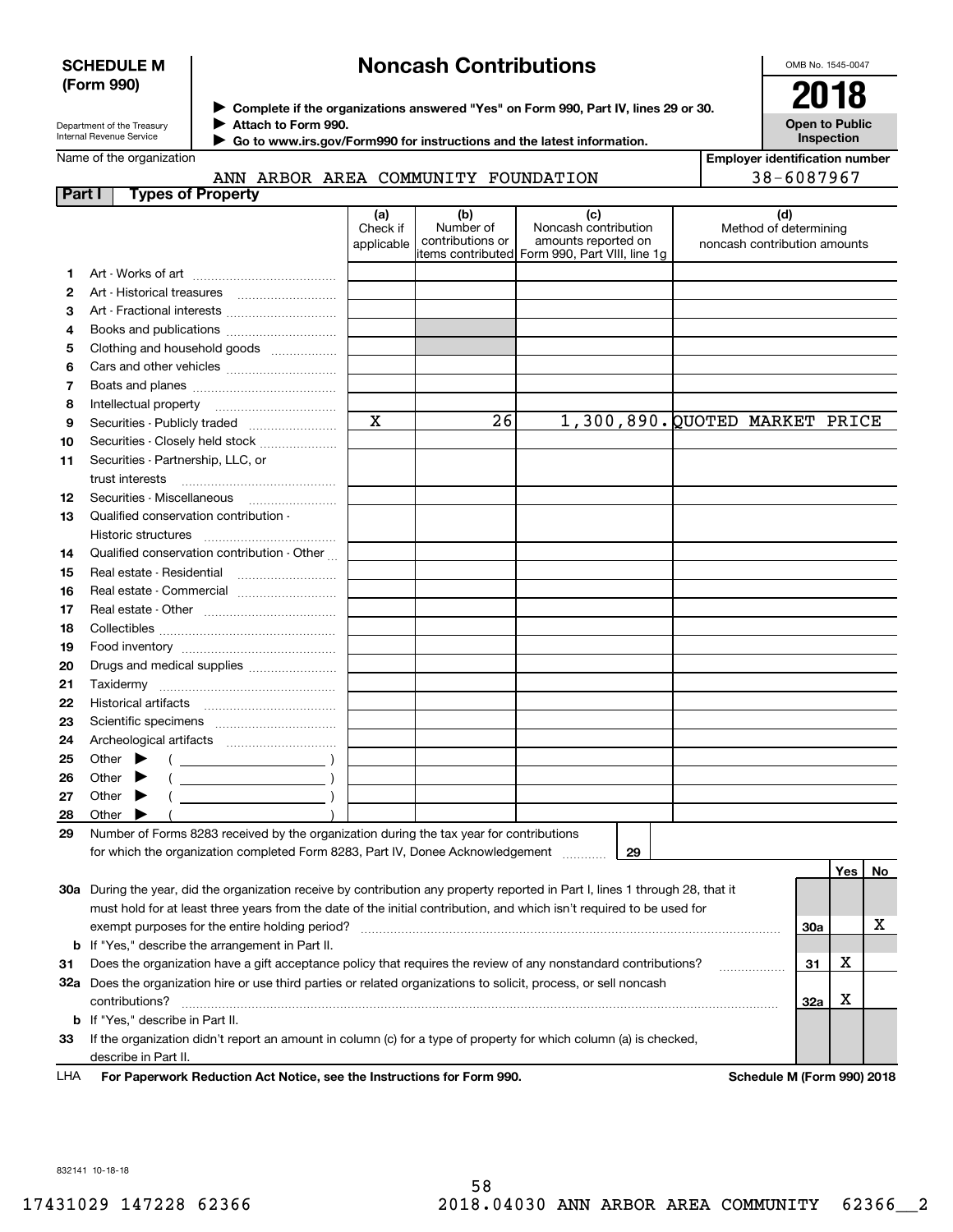**2**

Part II | Supplemental Information. Provide the information required by Part I, lines 30b, 32b, and 33, and whether the organization is reporting in Part I, column (b), the number of contributions, the number of items received, or a combination of both. Also complete this part for any additional information.

## SCHEDULE M, LINE 32B:

## MARKETABLE SECURITIES ARE SOLD THROUGH BROKERS.

**Schedule M (Form 990) 2018**

832142 10-18-18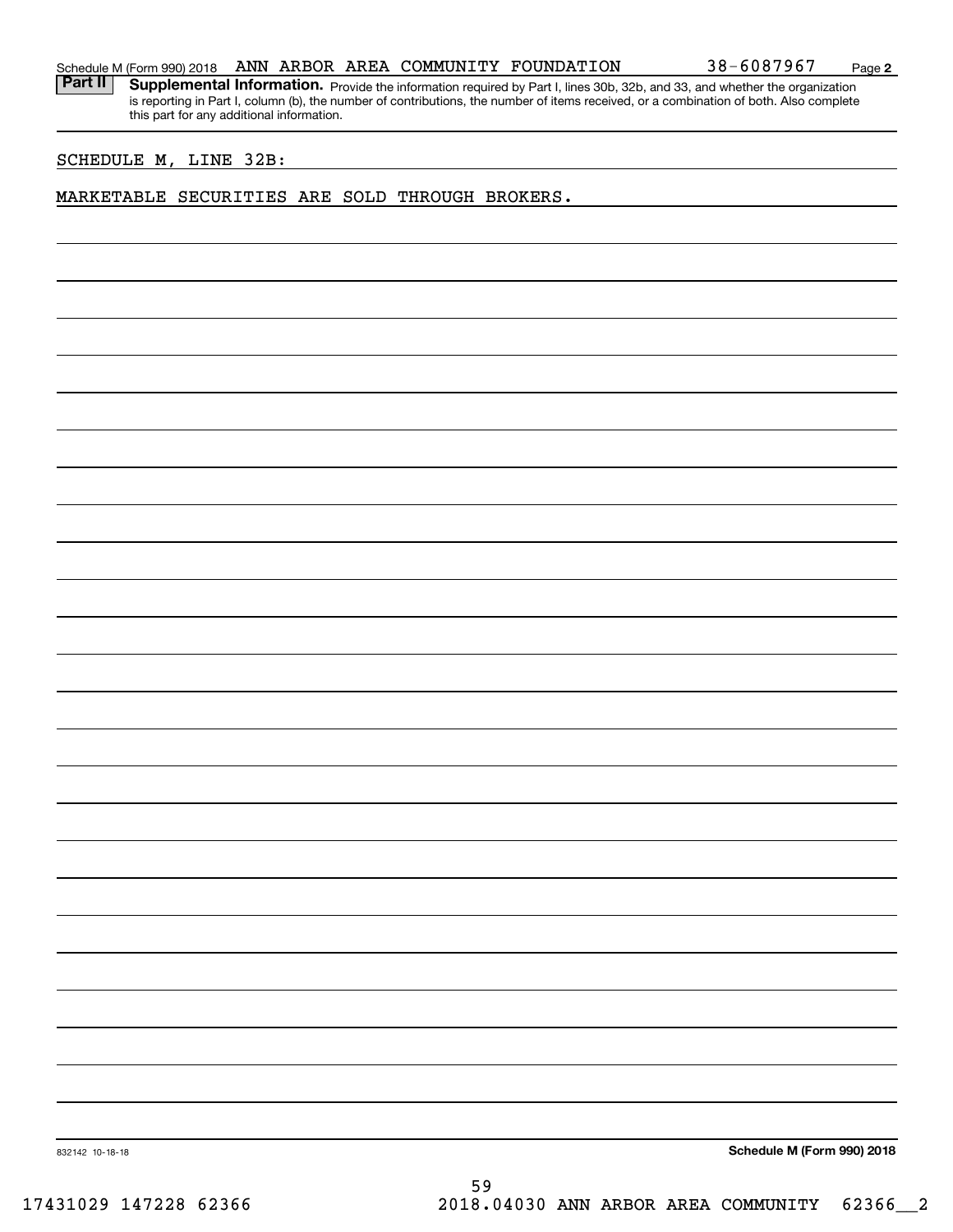**(Form 990 or 990-EZ)**

Department of the Treasury Internal Revenue Service Name of the organization

**Complete to provide information for responses to specific questions on Form 990 or 990-EZ or to provide any additional information. | Attach to Form 990 or 990-EZ. | Go to www.irs.gov/Form990 for the latest information. SCHEDULE O Supplemental Information to Form 990 or 990-EZ**



**Employer identification number** ANN ARBOR AREA COMMUNITY FOUNDATION 38-6087967

FORM 990, PART VI, SECTION B, LINE 11B:

PRIOR TO FILING, A COMPLETE COPY OF FORM 990 AND FORM 990T, INCLUDING

SCHEDULE B, IS REVIEWED BY THE BOARD OF TRUSTEES. ADDITIONALLY, FORM 990

AND FORM 990T ARE DISTRIBUTED TO THE INVESTMENT AND FINANCE COMMITTEE,

EXCLUDING SCHEDULE B, AND ALSO TO THE AUDIT COMMITTEE.

FORM 990, PART VI, SECTION B, LINE 12C:

IN THE EVENT A BOARD MEMBER HAS A CONFLICT OF INTEREST WITH RESPECT TO A

MATTER BEFORE THE BOARD, THAT MEMBER IS REQUIRED TO ABSTAIN FROM VOTING ON THAT ISSUE.

FORM 990, PART VI, SECTION B, LINE 15:

THE TRUSTEE COMMITTEE ANNUALLY REVIEWS THE COMPENSATION OF THE CEO USING

COMPARABILITY DATA, AND CONTEMPORANEOUSLY SUBSTANTIATES ITS DELIBERATIONS

AND DECISION. THE TRUSTEE COMMITTEE ANNUALLY REVIEWS ALL OTHER STAFF

COMPENSATION AT THE SAME TIME. THE TRUSTEE COMMITTEE THEN PRESENTS ITS CEO

COMPENSATION FINDINGS AND RECOMMENDATIONS TO THE BOARD FOR APPROVAL.

THE CEO REVIEWS THE COMPENSATION OF ALL OTHER STAFF USING COMPARABILITY DATA. THE GENERAL COMPENSATION POOL AVAILABLE TO THE CEO FOR ALLOCATION TO STAFF IS REVIEWED AND APPROVED BY THE INVESTMENT & FINANCE COMMITTEE AND THEN THE BOARD AS PART OF THE ANNUAL BUDGETING PROCESS.

FORM 990, PART VI, SECTION C, LINE 19:

GOVERNING DOCUMENTS AND POLICIES ARE AVAILABLE UPON REQUEST. FINANCIAL

832211 10-10-18 LHA For Paperwork Reduction Act Notice, see the Instructions for Form 990 or 990-EZ. Schedule O (Form 990 or 990-EZ) (2018) STATEMENTS ARE AVAILABLE ON THE ORGANIZATION'S WEBSITE, AAACF.ORG. FORM 990

60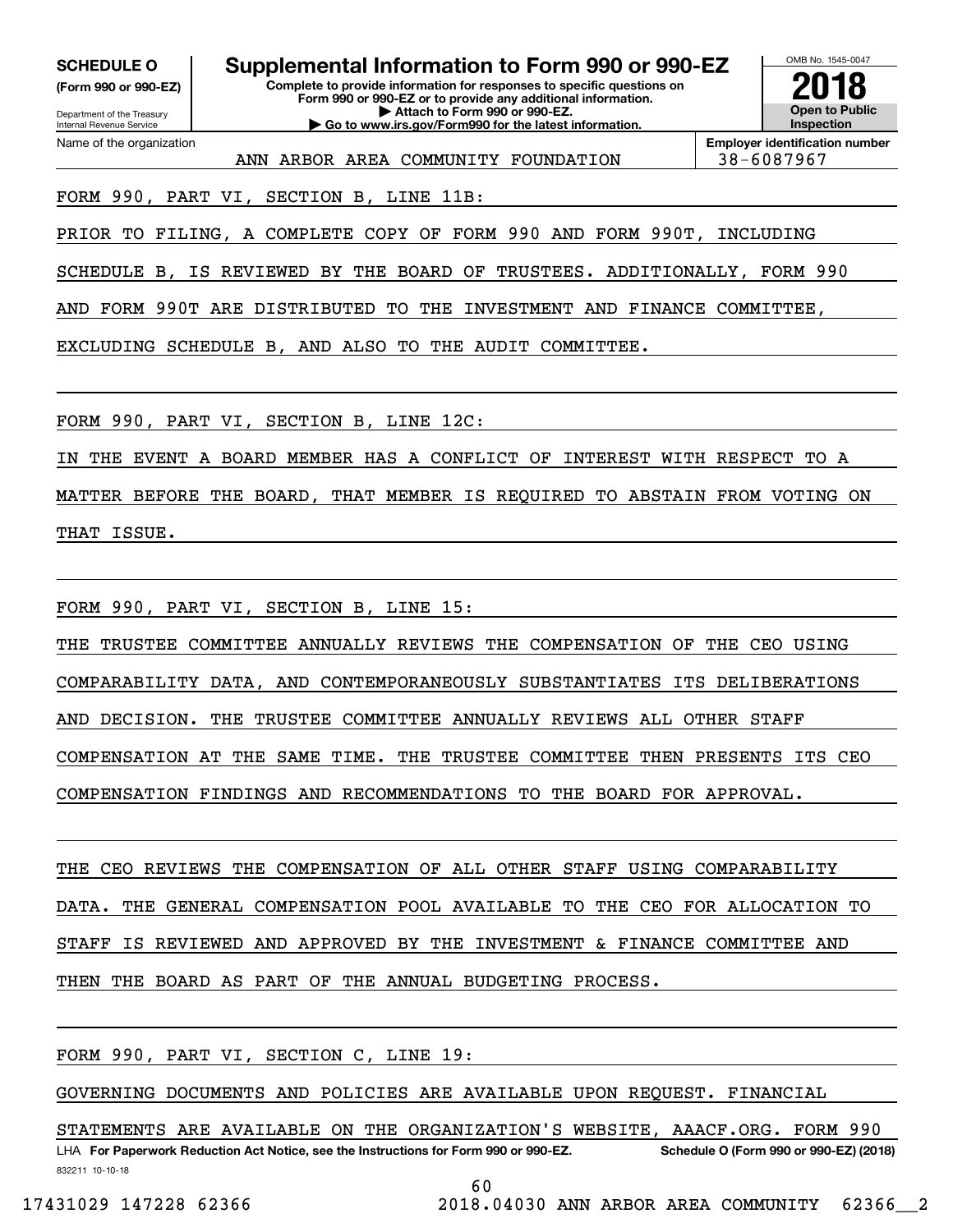| Schedule O (Form 990 or 990-EZ) (2018)<br>Name of the organization<br>ANN ARBOR AREA COMMUNITY FOUNDATION | Page 2<br><b>Employer identification number</b><br>38-6087967 |
|-----------------------------------------------------------------------------------------------------------|---------------------------------------------------------------|
|                                                                                                           |                                                               |
| IS AVAILABLE ON GUIDESTAR.ORG AND AAACF.ORG.                                                              |                                                               |
|                                                                                                           |                                                               |
| FORM 990, PART XI, LINE 9, CHANGES IN NET ASSETS:                                                         |                                                               |
| CHANGE IN VALUE OF CHARITABLE REMAINDER TRUST:                                                            | $-101, 242.$                                                  |
| CHANGE IN VALUE OF DEFERRED GIFTS RECEIVABLE                                                              | $-101,041.$                                                   |
| ADJUSTMENT TO AGENCY ACCOUNT BALANCE                                                                      | 49,870.                                                       |
| TOTAL TO FORM 990, PART XI, LINE 9                                                                        | $-152, 413.$                                                  |
|                                                                                                           |                                                               |
|                                                                                                           |                                                               |
|                                                                                                           |                                                               |
|                                                                                                           |                                                               |
|                                                                                                           |                                                               |
|                                                                                                           |                                                               |
|                                                                                                           |                                                               |
|                                                                                                           |                                                               |
|                                                                                                           |                                                               |
|                                                                                                           |                                                               |
|                                                                                                           |                                                               |
|                                                                                                           |                                                               |
|                                                                                                           |                                                               |
|                                                                                                           |                                                               |
|                                                                                                           |                                                               |
|                                                                                                           |                                                               |
|                                                                                                           |                                                               |
|                                                                                                           |                                                               |
|                                                                                                           |                                                               |
|                                                                                                           |                                                               |
|                                                                                                           |                                                               |
|                                                                                                           |                                                               |
|                                                                                                           | Schedule O (Form 990 or 990-EZ) (2018)                        |

17431029 147228 62366 2018.04030 ANN ARBOR AREA COMMUNITY 62366\_\_2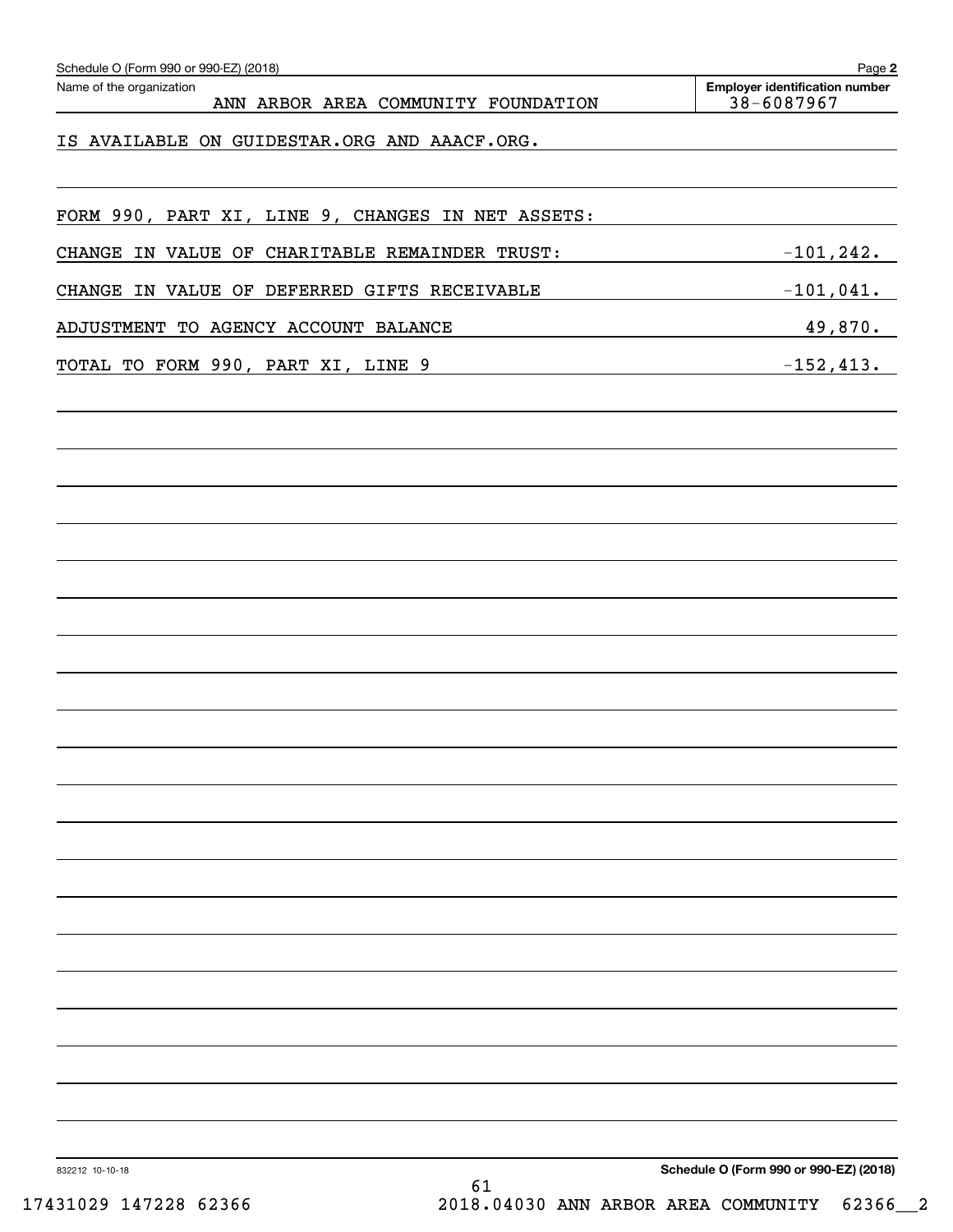| <b>Exempt Organization Business Income Tax Return</b><br>Form $990 - T$ |                                                                                                                                                                                                                                |                                                                                          |                                                                            |                         |                |                                                | OMB No. 1545-0687     |                                                               |
|-------------------------------------------------------------------------|--------------------------------------------------------------------------------------------------------------------------------------------------------------------------------------------------------------------------------|------------------------------------------------------------------------------------------|----------------------------------------------------------------------------|-------------------------|----------------|------------------------------------------------|-----------------------|---------------------------------------------------------------|
|                                                                         |                                                                                                                                                                                                                                | (and proxy tax under section 6033(e))                                                    |                                                                            |                         |                |                                                |                       |                                                               |
|                                                                         | For calendar year 2018 or other tax year beginning                                                                                                                                                                             |                                                                                          |                                                                            | and ending, and ending  |                |                                                |                       | 2018                                                          |
| Department of the Treasury<br>Internal Revenue Service                  | bo not enter SSN numbers on this form as it may be made public if your organization is a $501(c)(3)$ .                                                                                                                         | $\triangleright$ Go to www.irs.gov/Form990T for instructions and the latest information. |                                                                            |                         |                |                                                |                       | Open to Public Inspection for<br>501(c)(3) Organizations Only |
| Check box if<br>A<br>address changed                                    | Name of organization $($                                                                                                                                                                                                       |                                                                                          | Employer identification number<br>(Employees' trust, see<br>instructions.) |                         |                |                                                |                       |                                                               |
| <b>B</b> Exempt under section                                           | ANN ARBOR AREA COMMUNITY FOUNDATION<br>Print                                                                                                                                                                                   |                                                                                          |                                                                            |                         |                |                                                |                       | 38-6087967                                                    |
| $X$ 501(c)(3)                                                           | or<br>Number, street, and room or suite no. If a P.O. box, see instructions.                                                                                                                                                   |                                                                                          |                                                                            |                         |                |                                                |                       | E Unrelated business activity code<br>(See instructions.)     |
| 7220(e)<br>408(e)                                                       | Type<br>301 N MAIN ST , NO. 300                                                                                                                                                                                                |                                                                                          |                                                                            |                         |                |                                                |                       |                                                               |
| 530(a) <br>408A<br>529(a)                                               | City or town, state or province, country, and ZIP or foreign postal code<br>525990<br>48104<br>ANN ARBOR, MI                                                                                                                   |                                                                                          |                                                                            |                         |                |                                                |                       |                                                               |
| C Book value of all assets<br>at end of year                            | F Group exemption number (See instructions.)                                                                                                                                                                                   |                                                                                          |                                                                            |                         |                |                                                |                       |                                                               |
|                                                                         | 127, 367, 298. G Check organization type $\blacktriangleright$ $\boxed{X}$ 501(c) corporation                                                                                                                                  |                                                                                          |                                                                            |                         | $501(c)$ trust | $401(a)$ trust                                 |                       | Other trust                                                   |
|                                                                         | $H$ Enter the number of the organization's unrelated trades or businesses. $\blacktriangleright$                                                                                                                               |                                                                                          | 1                                                                          |                         |                | Describe the only (or first) unrelated         |                       |                                                               |
|                                                                         | trade or business here > INVESTMENT IN PARTNERSHIPS [16] If only one, complete Parts I-V. If more than one,                                                                                                                    |                                                                                          |                                                                            |                         |                |                                                |                       |                                                               |
|                                                                         | describe the first in the blank space at the end of the previous sentence, complete Parts I and II, complete a Schedule M for each additional trade or                                                                         |                                                                                          |                                                                            |                         |                |                                                |                       |                                                               |
| business, then complete Parts III-V.                                    |                                                                                                                                                                                                                                |                                                                                          |                                                                            |                         |                |                                                |                       | $\overline{X}$ No                                             |
|                                                                         | During the tax year, was the corporation a subsidiary in an affiliated group or a parent-subsidiary controlled group?<br>If "Yes," enter the name and identifying number of the parent corporation. $\blacktriangleright$      |                                                                                          |                                                                            |                         |                |                                                | Yes                   |                                                               |
|                                                                         | J The books are in care of NEELAV HAJRA                                                                                                                                                                                        |                                                                                          |                                                                            |                         |                | Telephone number $\triangleright$ 734-663-0401 |                       |                                                               |
| Part I                                                                  | <b>Unrelated Trade or Business Income</b>                                                                                                                                                                                      |                                                                                          |                                                                            | (A) Income              |                | (B) Expenses                                   |                       | $(C)$ Net                                                     |
| <b>1a</b> Gross receipts or sales                                       |                                                                                                                                                                                                                                |                                                                                          |                                                                            |                         |                |                                                |                       |                                                               |
| <b>b</b> Less returns and allowances                                    |                                                                                                                                                                                                                                | $\bullet$ Balance $\qquad \qquad \bullet$                                                | 1c                                                                         |                         |                |                                                |                       |                                                               |
| 2                                                                       |                                                                                                                                                                                                                                |                                                                                          | $\overline{2}$                                                             |                         |                |                                                |                       |                                                               |
| 3                                                                       |                                                                                                                                                                                                                                |                                                                                          | 3                                                                          |                         |                |                                                |                       |                                                               |
|                                                                         |                                                                                                                                                                                                                                |                                                                                          | 4a                                                                         |                         | 13,742.        |                                                |                       | 13,742.                                                       |
| b                                                                       |                                                                                                                                                                                                                                |                                                                                          | 4b                                                                         |                         |                |                                                |                       |                                                               |
| C                                                                       |                                                                                                                                                                                                                                |                                                                                          | 4c                                                                         |                         |                |                                                |                       |                                                               |
| 5                                                                       | Income (loss) from a partnership or an S corporation (attach statement)                                                                                                                                                        |                                                                                          | 5                                                                          | 129,986.                |                | <b>STMT</b><br>1                               |                       | 129,986.                                                      |
| 6                                                                       |                                                                                                                                                                                                                                |                                                                                          | 6                                                                          |                         |                |                                                |                       |                                                               |
| 7                                                                       | Unrelated debt-financed income (Schedule E) [11] [2010] [2010] [2010] [2010] [2010] [2010] [2010] [2010] [2010                                                                                                                 |                                                                                          | $\overline{7}$                                                             |                         |                |                                                |                       |                                                               |
| 8                                                                       | Interest, annuities, royalties, and rents from a controlled organization (Schedule F)                                                                                                                                          |                                                                                          | 8                                                                          |                         |                |                                                |                       |                                                               |
| 9                                                                       | Investment income of a section $501(c)(7)$ , (9), or (17) organization (Schedule G)                                                                                                                                            |                                                                                          | 9<br>10                                                                    |                         |                |                                                |                       |                                                               |
| 10<br>11                                                                |                                                                                                                                                                                                                                |                                                                                          | 11                                                                         |                         |                |                                                |                       |                                                               |
| 12                                                                      |                                                                                                                                                                                                                                |                                                                                          | 12                                                                         |                         |                |                                                |                       |                                                               |
|                                                                         |                                                                                                                                                                                                                                |                                                                                          | 13                                                                         | $\overline{143}$ , 728. |                |                                                |                       | 143,728.                                                      |
| Part II                                                                 | <b>Deductions Not Taken Elsewhere</b> (See instructions for limitations on deductions.)                                                                                                                                        |                                                                                          |                                                                            |                         |                |                                                |                       |                                                               |
|                                                                         | (Except for contributions, deductions must be directly connected with the unrelated business income.)                                                                                                                          |                                                                                          |                                                                            |                         |                |                                                |                       |                                                               |
| 14                                                                      |                                                                                                                                                                                                                                |                                                                                          |                                                                            |                         |                |                                                | 14                    |                                                               |
| 15                                                                      |                                                                                                                                                                                                                                |                                                                                          |                                                                            |                         |                |                                                | 15                    |                                                               |
| 16                                                                      |                                                                                                                                                                                                                                |                                                                                          |                                                                            |                         |                |                                                | 16                    |                                                               |
| 17                                                                      |                                                                                                                                                                                                                                |                                                                                          |                                                                            |                         |                |                                                | 17                    |                                                               |
| 18                                                                      | Interest (attach schedule) (see instructions) www.communications.communications are interest (attach schedule)                                                                                                                 |                                                                                          |                                                                            |                         |                |                                                | 18                    |                                                               |
| 19                                                                      | Taxes and licenses <b>with a construction of the construction of the construction of the construction</b>                                                                                                                      |                                                                                          |                                                                            |                         |                |                                                | 19                    |                                                               |
| 20                                                                      | Charitable contributions (See instructions for limitation rules) STATEMENT 4 SEE STATEMENT 2                                                                                                                                   |                                                                                          |                                                                            |                         |                |                                                | 20                    | 0.                                                            |
| 21                                                                      |                                                                                                                                                                                                                                |                                                                                          |                                                                            |                         |                | 80.                                            |                       | 80.                                                           |
| 22<br>23                                                                | Less depreciation claimed on Schedule A and elsewhere on return [1] [224]                                                                                                                                                      |                                                                                          |                                                                            |                         |                |                                                | 22 <sub>b</sub><br>23 | 19,440.                                                       |
| Depletion<br>24                                                         | Contributions to deferred compensation plans [11] manufactured and produced a deferred compensation plans [11] manufactured and plans [11] manufactured and plans and plans and plans and plans are controlled and plans and p |                                                                                          |                                                                            |                         |                |                                                | 24                    |                                                               |
| 25                                                                      | Employee benefit programs in the continuum contract of the contract of the contract of the contract of the contract of the contract of the contract of the contract of the contract of the contract of the contract of the con |                                                                                          |                                                                            |                         |                |                                                | 25                    |                                                               |
| 26                                                                      |                                                                                                                                                                                                                                |                                                                                          |                                                                            |                         |                |                                                | 26                    |                                                               |
| 27                                                                      |                                                                                                                                                                                                                                |                                                                                          |                                                                            |                         |                |                                                | 27                    |                                                               |
| 28                                                                      | Other deductions (attach schedule) Material Material Material SEE STATEMENT 3                                                                                                                                                  |                                                                                          |                                                                            |                         |                |                                                | 28                    | 303, 332.                                                     |
| 29                                                                      |                                                                                                                                                                                                                                |                                                                                          |                                                                            |                         |                |                                                | 29                    | 322,852.                                                      |
| 30                                                                      | Unrelated business taxable income before net operating loss deduction. Subtract line 29 from line 13                                                                                                                           |                                                                                          |                                                                            |                         |                |                                                | 30                    | $-179, 124.$                                                  |
| 31                                                                      | Deduction for net operating loss arising in tax years beginning on or after January 1, 2018 (see instructions)                                                                                                                 |                                                                                          |                                                                            |                         |                |                                                | 31                    |                                                               |
| 32                                                                      | Unrelated business taxable income. Subtract line 31 from line 30 manufactured contains and contained the state of the Unrelated business taxable income. Subtract line 31 from line 30 manufactured contains and the Unrelated |                                                                                          |                                                                            |                         |                |                                                | 32                    | $-179, 124.$                                                  |
|                                                                         | 823701 01-09-19 LHA For Paperwork Reduction Act Notice, see instructions.                                                                                                                                                      |                                                                                          |                                                                            |                         |                |                                                |                       | Form 990-T (2018)                                             |

62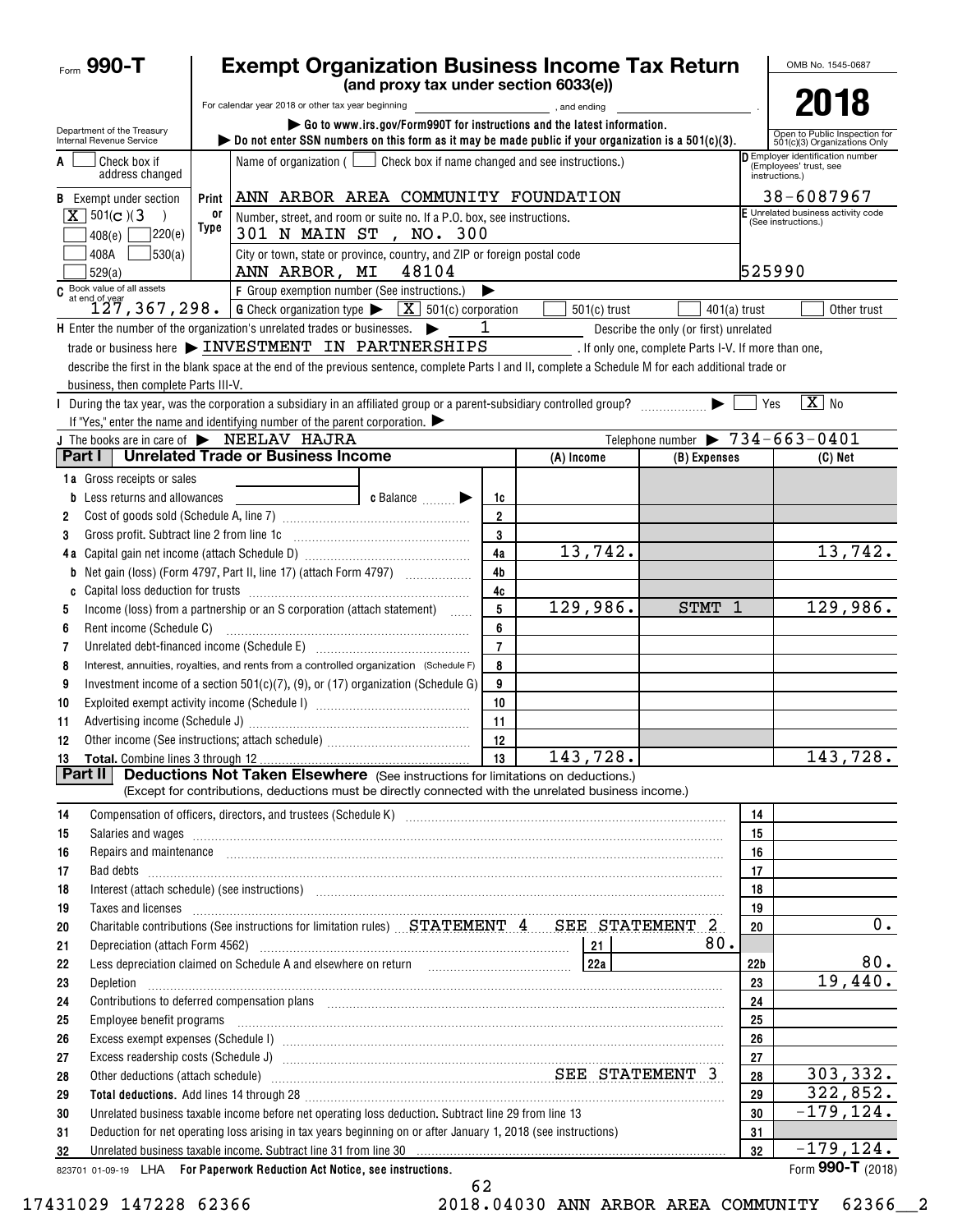| Form 990-T (2018) | ANN ARBOR AREA COMMUNITY FOUNDATION                                                                                                                                                                                                                                                                                       |                             |            | 38-6087967              |                                         | Page 2                               |
|-------------------|---------------------------------------------------------------------------------------------------------------------------------------------------------------------------------------------------------------------------------------------------------------------------------------------------------------------------|-----------------------------|------------|-------------------------|-----------------------------------------|--------------------------------------|
| Part III          | <b>Total Unrelated Business Taxable Income</b>                                                                                                                                                                                                                                                                            |                             |            |                         |                                         |                                      |
| 33                |                                                                                                                                                                                                                                                                                                                           |                             |            |                         | 33                                      | $-179, 124.$                         |
| 34                | Amounts paid for disallowed fringes                                                                                                                                                                                                                                                                                       |                             |            |                         | 34                                      |                                      |
| 35                | Deduction for net operating loss arising in tax years beginning before January 1, 2018 (see instructions) STMT 5                                                                                                                                                                                                          |                             |            |                         | 35                                      | $\overline{0}$ .                     |
| 36                | Total of unrelated business taxable income before specific deduction. Subtract line 35 from the sum of                                                                                                                                                                                                                    |                             |            |                         |                                         |                                      |
|                   | lines 33 and 34                                                                                                                                                                                                                                                                                                           |                             |            |                         | 36                                      | $-179, 124.$                         |
| 37                |                                                                                                                                                                                                                                                                                                                           |                             |            |                         | 37                                      | 1,000.                               |
| 38                | Unrelated business taxable income. Subtract line 37 from line 36. If line 37 is greater than line 36,                                                                                                                                                                                                                     |                             |            |                         |                                         |                                      |
|                   | enter the smaller of zero or line 36                                                                                                                                                                                                                                                                                      |                             |            |                         | 38                                      | $-179, 124.$                         |
|                   | <b>Part IV Tax Computation</b>                                                                                                                                                                                                                                                                                            |                             |            |                         |                                         |                                      |
| 39                |                                                                                                                                                                                                                                                                                                                           |                             |            |                         | 39                                      | 0.                                   |
| 40                | Trusts Taxable at Trust Rates. See instructions for tax computation. Income tax on the amount on line 38 from:                                                                                                                                                                                                            |                             |            |                         |                                         |                                      |
|                   |                                                                                                                                                                                                                                                                                                                           |                             |            |                         | 40                                      |                                      |
| 41                | Proxy tax. See instructions encouragements are all the contract of the contract of the contract of the contract of the contract of the contract of the contract of the contract of the contract of the contract of the contrac                                                                                            |                             |            |                         | 41                                      |                                      |
| 42                |                                                                                                                                                                                                                                                                                                                           |                             |            |                         | 42                                      |                                      |
| 43                | Tax on Noncompliant Facility Income. See instructions [11] The manufacture in the contract on Noncompliant Facility Income. See instructions [11] The manufacture in the set of the set of the set of the set of the set of th                                                                                            |                             |            |                         | 43                                      |                                      |
| 44                |                                                                                                                                                                                                                                                                                                                           |                             |            |                         | 44                                      | 0.                                   |
| Part V            | <b>Tax and Payments</b>                                                                                                                                                                                                                                                                                                   |                             |            |                         |                                         |                                      |
|                   | 45a Foreign tax credit (corporations attach Form 1118; trusts attach Form 1116) [                                                                                                                                                                                                                                         |                             | 45a        |                         |                                         |                                      |
| b                 |                                                                                                                                                                                                                                                                                                                           |                             | 45b        |                         |                                         |                                      |
|                   | General business credit. Attach Form 3800                                                                                                                                                                                                                                                                                 |                             | 45c        |                         |                                         |                                      |
|                   |                                                                                                                                                                                                                                                                                                                           |                             | 45d        |                         |                                         |                                      |
|                   |                                                                                                                                                                                                                                                                                                                           |                             |            |                         |                                         |                                      |
| e                 |                                                                                                                                                                                                                                                                                                                           |                             |            |                         | 45e                                     | 0.                                   |
| 46                | Other taxes. Check if from:   Form 4255   Form 8611   Form 8697   Form 8866                                                                                                                                                                                                                                               |                             |            |                         | 46                                      |                                      |
| 47                |                                                                                                                                                                                                                                                                                                                           |                             |            | Other (attach schedule) | 47                                      | 0.                                   |
| 48                |                                                                                                                                                                                                                                                                                                                           |                             |            |                         | 48                                      | 0.                                   |
| 49                |                                                                                                                                                                                                                                                                                                                           |                             |            |                         | 49                                      |                                      |
|                   |                                                                                                                                                                                                                                                                                                                           |                             | 50a        |                         |                                         |                                      |
|                   | <b>b</b> 2018 estimated tax payments <i>manually contained as a contained to 2018</i> estimated tax payments                                                                                                                                                                                                              |                             | 50b        |                         |                                         |                                      |
|                   |                                                                                                                                                                                                                                                                                                                           |                             | 50c        |                         |                                         |                                      |
|                   | d Foreign organizations: Tax paid or withheld at source (see instructions)                                                                                                                                                                                                                                                |                             | 50d        |                         |                                         |                                      |
|                   |                                                                                                                                                                                                                                                                                                                           |                             | <b>50e</b> |                         |                                         |                                      |
|                   |                                                                                                                                                                                                                                                                                                                           |                             | 50f        |                         |                                         |                                      |
|                   | <b>g</b> Other credits, adjustments, and payments: $\Box$ Form 2439                                                                                                                                                                                                                                                       |                             |            |                         |                                         |                                      |
|                   | Form 4136                                                                                                                                                                                                                                                                                                                 | Total $\blacktriangleright$ | 50a        |                         |                                         |                                      |
|                   |                                                                                                                                                                                                                                                                                                                           |                             |            |                         | 51                                      |                                      |
|                   |                                                                                                                                                                                                                                                                                                                           |                             |            |                         | 52                                      |                                      |
| 53                |                                                                                                                                                                                                                                                                                                                           |                             |            |                         | 53                                      |                                      |
| 54                | Overpayment. If line 51 is larger than the total of lines 48, 49, and 52, enter amount overpaid                                                                                                                                                                                                                           |                             |            |                         | 54                                      |                                      |
| 55                | Enter the amount of line 54 you want: Credited to 2019 estimated tax $\blacktriangleright$                                                                                                                                                                                                                                |                             |            | Refunded                | 55                                      |                                      |
| <b>Part VI</b>    | Statements Regarding Certain Activities and Other Information (see instructions)                                                                                                                                                                                                                                          |                             |            |                         |                                         |                                      |
| 56                | At any time during the 2018 calendar year, did the organization have an interest in or a signature or other authority                                                                                                                                                                                                     |                             |            |                         |                                         | Yes<br>No                            |
|                   | over a financial account (bank, securities, or other) in a foreign country? If "Yes," the organization may have to file                                                                                                                                                                                                   |                             |            |                         |                                         |                                      |
|                   | FinCEN Form 114, Report of Foreign Bank and Financial Accounts. If "Yes," enter the name of the foreign country                                                                                                                                                                                                           |                             |            |                         |                                         |                                      |
|                   | here $\blacktriangleright$                                                                                                                                                                                                                                                                                                |                             |            |                         |                                         | х                                    |
| 57                | During the tax year, did the organization receive a distribution from, or was it the grantor of, or transferor to, a foreign trust?                                                                                                                                                                                       |                             |            |                         |                                         | $\mathbf X$                          |
|                   | If "Yes," see instructions for other forms the organization may have to file.                                                                                                                                                                                                                                             |                             |            |                         |                                         |                                      |
| 58                | Enter the amount of tax-exempt interest received or accrued during the tax year $\triangleright$ \$                                                                                                                                                                                                                       |                             |            |                         |                                         |                                      |
|                   | Under penalties of perjury, I declare that I have examined this return, including accompanying schedules and statements, and to the best of my knowledge and belief, it is true,<br>correct, and complete. Declaration of preparer (other than taxpayer) is based on all information of which preparer has any knowledge. |                             |            |                         |                                         |                                      |
| Sign              |                                                                                                                                                                                                                                                                                                                           |                             |            |                         |                                         | May the IRS discuss this return with |
| <b>Here</b>       |                                                                                                                                                                                                                                                                                                                           | PRESIDENT                   |            |                         |                                         | the preparer shown below (see        |
|                   | Signature of officer                                                                                                                                                                                                                                                                                                      | Date                        |            |                         | instructions)? $\boxed{\mathbf{X}}$ Yes | No                                   |
|                   | Print/Type preparer's name                                                                                                                                                                                                                                                                                                | Preparer's signature        | Date       | Check                   | PTIN<br>if                              |                                      |
| Paid              |                                                                                                                                                                                                                                                                                                                           |                             |            | self-employed           |                                         |                                      |
| Preparer          | <b>TINA PETERS</b>                                                                                                                                                                                                                                                                                                        | TINA PETERS                 | 10/29/19   |                         |                                         | P00904574                            |
| <b>Use Only</b>   | Firm's name $\blacktriangleright$ PLANTE & MORAN,                                                                                                                                                                                                                                                                         | PLLC                        |            | Firm's EIN              |                                         | 38-1357951                           |
|                   | 2601 CAMBRIDGE CT.,                                                                                                                                                                                                                                                                                                       | STE.<br>500                 |            |                         |                                         |                                      |
|                   | > AUBURN HILLS, MI 48326<br>Firm's address                                                                                                                                                                                                                                                                                |                             |            | Phone no.               |                                         | $(248)$ 375-7100                     |
| 823711 01-09-19   |                                                                                                                                                                                                                                                                                                                           |                             |            |                         |                                         | Form 990-T $(2018)$                  |
|                   |                                                                                                                                                                                                                                                                                                                           | 63                          |            |                         |                                         |                                      |

17431029 147228 62366 2018.04030 ANN ARBOR AREA COMMUNITY 62366\_\_2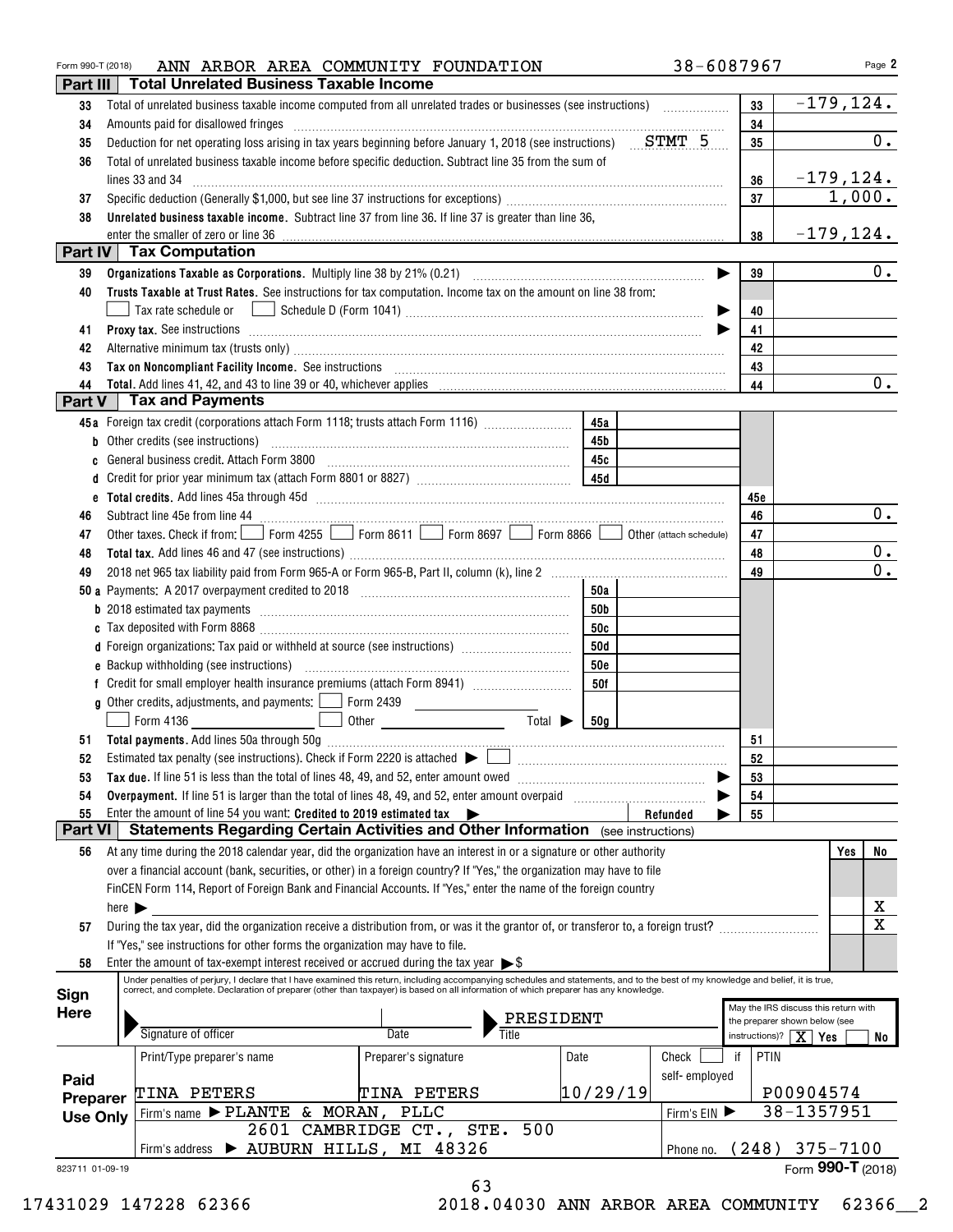## Form 990-T (2018) **ANN ARBOR AREA COMMUNITY FOUNDATION** 38-6087967 Page 3

| Schedule A - Cost of Goods Sold. Enter method of inventory valuation $\blacktriangleright$                                |                |                                                                                               | N/A                                                                                                                                                 |    |                                                                                  |                |                                                                                |    |
|---------------------------------------------------------------------------------------------------------------------------|----------------|-----------------------------------------------------------------------------------------------|-----------------------------------------------------------------------------------------------------------------------------------------------------|----|----------------------------------------------------------------------------------|----------------|--------------------------------------------------------------------------------|----|
| Inventory at beginning of year                                                                                            | 1              |                                                                                               |                                                                                                                                                     |    |                                                                                  | 6              |                                                                                |    |
| 2<br>Purchases                                                                                                            | $\overline{2}$ |                                                                                               | 7 Cost of goods sold. Subtract line 6                                                                                                               |    |                                                                                  |                |                                                                                |    |
| 3                                                                                                                         | 3              |                                                                                               | from line 5. Enter here and in Part I,                                                                                                              |    |                                                                                  |                |                                                                                |    |
| 4a Additional section 263A costs                                                                                          |                |                                                                                               |                                                                                                                                                     |    |                                                                                  | $\overline{7}$ |                                                                                |    |
|                                                                                                                           | 4a             |                                                                                               | 8 Do the rules of section 263A (with respect to                                                                                                     |    |                                                                                  |                | Yes                                                                            | No |
| <b>b</b> Other costs (attach schedule)                                                                                    | 4 <sub>b</sub> |                                                                                               | property produced or acquired for resale) apply to                                                                                                  |    |                                                                                  |                |                                                                                |    |
| <b>Total.</b> Add lines 1 through 4b<br>5                                                                                 | 5              |                                                                                               | the organization?                                                                                                                                   |    |                                                                                  |                |                                                                                |    |
| Schedule C - Rent Income (From Real Property and Personal Property Leased With Real Property)<br>(see instructions)       |                |                                                                                               |                                                                                                                                                     |    |                                                                                  |                |                                                                                |    |
| 1. Description of property                                                                                                |                |                                                                                               |                                                                                                                                                     |    |                                                                                  |                |                                                                                |    |
| (1)                                                                                                                       |                |                                                                                               |                                                                                                                                                     |    |                                                                                  |                |                                                                                |    |
| (2)                                                                                                                       |                |                                                                                               |                                                                                                                                                     |    |                                                                                  |                |                                                                                |    |
| (3)                                                                                                                       |                |                                                                                               |                                                                                                                                                     |    |                                                                                  |                |                                                                                |    |
| (4)                                                                                                                       |                |                                                                                               |                                                                                                                                                     |    |                                                                                  |                |                                                                                |    |
|                                                                                                                           | 2.             | Rent received or accrued                                                                      |                                                                                                                                                     |    |                                                                                  |                |                                                                                |    |
| (a) From personal property (if the percentage of<br>rent for personal property is more than<br>10% but not more than 50%) |                |                                                                                               | (b) From real and personal property (if the percentage<br>of rent for personal property exceeds 50% or if<br>the rent is based on profit or income) |    | 3(a) Deductions directly connected with the income in                            |                | columns 2(a) and 2(b) (attach schedule)                                        |    |
| (1)                                                                                                                       |                |                                                                                               |                                                                                                                                                     |    |                                                                                  |                |                                                                                |    |
| (2)                                                                                                                       |                |                                                                                               |                                                                                                                                                     |    |                                                                                  |                |                                                                                |    |
| (3)                                                                                                                       |                |                                                                                               |                                                                                                                                                     |    |                                                                                  |                |                                                                                |    |
| (4)                                                                                                                       |                |                                                                                               |                                                                                                                                                     |    |                                                                                  |                |                                                                                |    |
| Total                                                                                                                     | 0.             | Total                                                                                         |                                                                                                                                                     | 0. |                                                                                  |                |                                                                                |    |
| (c) Total income. Add totals of columns 2(a) and 2(b). Enter<br>here and on page 1, Part I, line 6, column (A)            |                |                                                                                               |                                                                                                                                                     | 0. | (b) Total deductions.<br>Enter here and on page 1,<br>Part I, line 6, column (B) |                |                                                                                | 0. |
| <b>Schedule E - Unrelated Debt-Financed Income</b> (see instructions)                                                     |                |                                                                                               |                                                                                                                                                     |    |                                                                                  |                |                                                                                |    |
|                                                                                                                           |                |                                                                                               | 2. Gross income from<br>or allocable to debt-                                                                                                       |    | 3. Deductions directly connected with or allocable<br>to debt-financed property  |                |                                                                                |    |
| 1. Description of debt-financed property                                                                                  |                |                                                                                               | financed property                                                                                                                                   |    | (a) Straight line depreciation<br>(attach schedule)                              |                | (b) Other deductions<br>(attach schedule)                                      |    |
| (1)                                                                                                                       |                |                                                                                               |                                                                                                                                                     |    |                                                                                  |                |                                                                                |    |
| (2)                                                                                                                       |                |                                                                                               |                                                                                                                                                     |    |                                                                                  |                |                                                                                |    |
| (3)                                                                                                                       |                |                                                                                               |                                                                                                                                                     |    |                                                                                  |                |                                                                                |    |
| (4)                                                                                                                       |                |                                                                                               |                                                                                                                                                     |    |                                                                                  |                |                                                                                |    |
| 4. Amount of average acquisition<br>debt on or allocable to debt-financed<br>property (attach schedule)                   |                | 5 Average adjusted basis<br>of or allocable to<br>debt-financed property<br>(attach schedule) | 6. Column 4 divided<br>by column 5                                                                                                                  |    | 7. Gross income<br>reportable (column<br>2 x column 6)                           |                | 8. Allocable deductions<br>(column 6 x total of columns<br>$3(a)$ and $3(b)$ ) |    |
| (1)                                                                                                                       |                |                                                                                               | $\%$                                                                                                                                                |    |                                                                                  |                |                                                                                |    |
| (2)                                                                                                                       |                |                                                                                               | $\%$                                                                                                                                                |    |                                                                                  |                |                                                                                |    |
| (3)                                                                                                                       |                |                                                                                               | $\%$                                                                                                                                                |    |                                                                                  |                |                                                                                |    |
| (4)                                                                                                                       |                |                                                                                               | $\frac{0}{0}$                                                                                                                                       |    |                                                                                  |                |                                                                                |    |
|                                                                                                                           |                |                                                                                               |                                                                                                                                                     |    | Enter here and on page 1,<br>Part I, line 7, column (A).                         |                | Enter here and on page 1,<br>Part I, line 7, column (B).                       |    |
| Totals                                                                                                                    |                |                                                                                               |                                                                                                                                                     |    | 0.                                                                               |                |                                                                                | 0. |
| Total dividends-received deductions included in column 8                                                                  |                |                                                                                               |                                                                                                                                                     |    |                                                                                  |                |                                                                                | О. |
|                                                                                                                           |                |                                                                                               |                                                                                                                                                     |    |                                                                                  |                |                                                                                |    |

**990-T**  Form (2018)

823721 01-09-19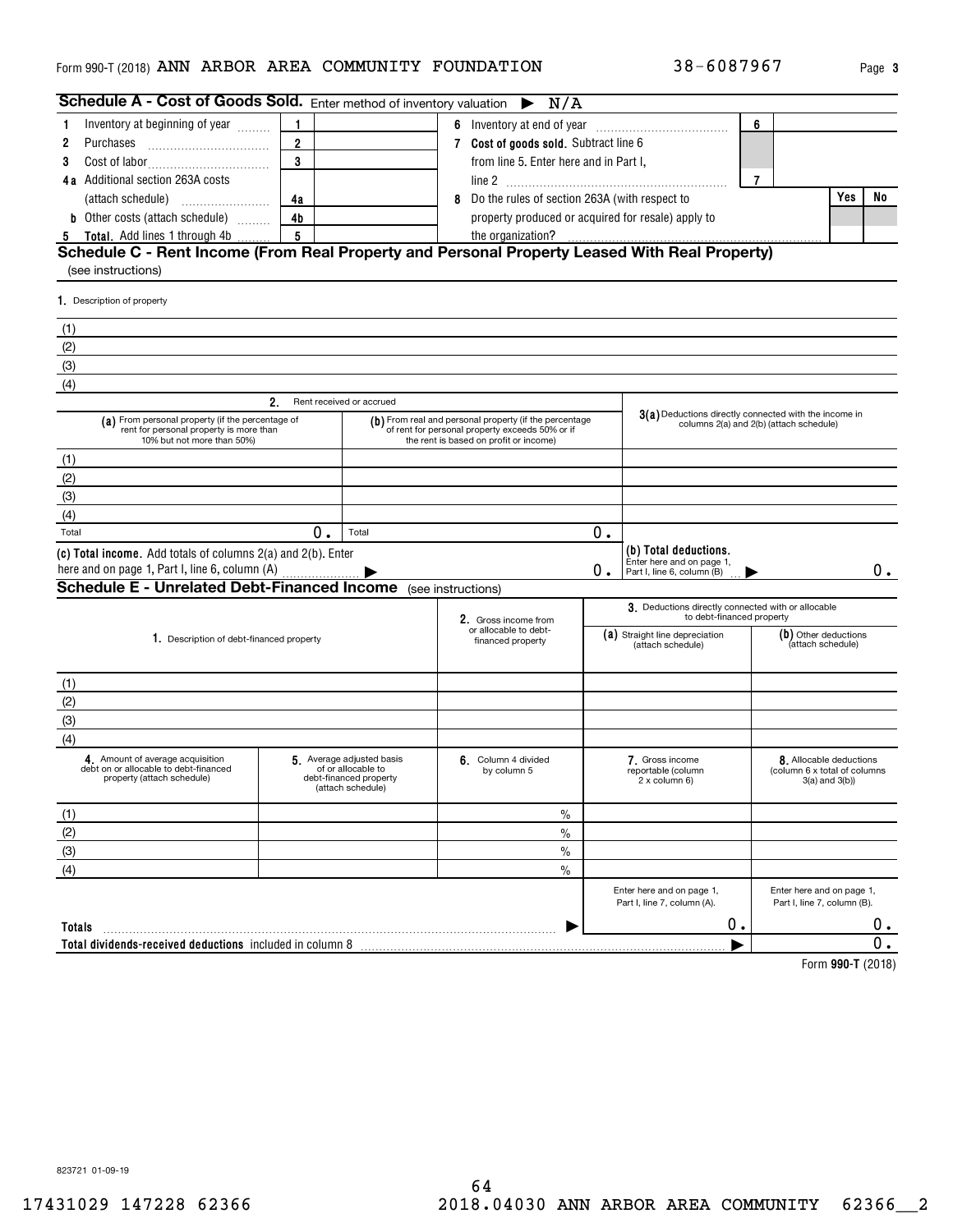| Form 990-T (2018) ANN ARBOR AREA COMMUNITY FOUNDATION<br>Schedule F - Interest, Annuities, Royalties, and Rents From Controlled Organizations |                          |                                                                    |                    |                                                                                         |                                                                                                                                       |                                                                      |                                                                              |                                              | 38-6087967                                                                                | (see instructions) | Page 4                                                                                       |
|-----------------------------------------------------------------------------------------------------------------------------------------------|--------------------------|--------------------------------------------------------------------|--------------------|-----------------------------------------------------------------------------------------|---------------------------------------------------------------------------------------------------------------------------------------|----------------------------------------------------------------------|------------------------------------------------------------------------------|----------------------------------------------|-------------------------------------------------------------------------------------------|--------------------|----------------------------------------------------------------------------------------------|
|                                                                                                                                               |                          |                                                                    |                    |                                                                                         | <b>Exempt Controlled Organizations</b>                                                                                                |                                                                      |                                                                              |                                              |                                                                                           |                    |                                                                                              |
| 1. Name of controlled organization                                                                                                            |                          | 2. Employer<br>identification<br>number                            |                    |                                                                                         | 3. Net unrelated income<br>(loss) (see instructions)                                                                                  |                                                                      | 4. Total of specified<br>payments made                                       |                                              | 5. Part of column 4 that is<br>included in the controlling<br>organization's gross income |                    | 6. Deductions directly<br>connected with income<br>in column 5                               |
| (1)<br>(2)<br>(3)                                                                                                                             |                          |                                                                    |                    |                                                                                         |                                                                                                                                       |                                                                      |                                                                              |                                              |                                                                                           |                    |                                                                                              |
|                                                                                                                                               |                          |                                                                    |                    |                                                                                         |                                                                                                                                       |                                                                      |                                                                              |                                              |                                                                                           |                    |                                                                                              |
| (4)<br>Nonexempt Controlled Organizations                                                                                                     |                          |                                                                    |                    |                                                                                         |                                                                                                                                       |                                                                      |                                                                              |                                              |                                                                                           |                    |                                                                                              |
| 7. Taxable Income                                                                                                                             |                          | 8. Net unrelated income (loss)<br>(see instructions)               |                    |                                                                                         | 9. Total of specified payments<br>made                                                                                                |                                                                      | 10. Part of column 9 that is included<br>in the controlling organization's   | gross income                                 |                                                                                           |                    | 11. Deductions directly connected<br>with income in column 10                                |
| (1)<br>(2)<br>(3)                                                                                                                             |                          |                                                                    |                    |                                                                                         |                                                                                                                                       |                                                                      |                                                                              |                                              |                                                                                           |                    |                                                                                              |
| (4)                                                                                                                                           |                          |                                                                    |                    |                                                                                         |                                                                                                                                       |                                                                      |                                                                              |                                              |                                                                                           |                    |                                                                                              |
|                                                                                                                                               |                          |                                                                    |                    |                                                                                         |                                                                                                                                       |                                                                      | Enter here and on page 1, Part I,                                            | Add columns 5 and 10.<br>line 8, column (A). |                                                                                           |                    | Add columns 6 and 11.<br>Enter here and on page 1, Part I,<br>line 8, column (B).            |
| Totals                                                                                                                                        |                          |                                                                    |                    |                                                                                         |                                                                                                                                       |                                                                      |                                                                              |                                              | О.                                                                                        |                    | 0.                                                                                           |
| Schedule G - Investment Income of a Section 501(c)(7), (9), or (17) Organization                                                              | (see instructions)       |                                                                    |                    |                                                                                         |                                                                                                                                       |                                                                      |                                                                              |                                              |                                                                                           |                    |                                                                                              |
|                                                                                                                                               | 1. Description of income |                                                                    |                    |                                                                                         | 2. Amount of income                                                                                                                   |                                                                      | 3. Deductions<br>directly connected<br>(attach schedule)                     |                                              | 4. Set-asides                                                                             | (attach schedule)  | 5. Total deductions<br>and set-asides<br>(col. 3 plus col. 4)                                |
| (1)                                                                                                                                           |                          |                                                                    |                    |                                                                                         |                                                                                                                                       |                                                                      |                                                                              |                                              |                                                                                           |                    |                                                                                              |
| (2)                                                                                                                                           |                          |                                                                    |                    |                                                                                         |                                                                                                                                       |                                                                      |                                                                              |                                              |                                                                                           |                    |                                                                                              |
| (3)                                                                                                                                           |                          |                                                                    |                    |                                                                                         |                                                                                                                                       |                                                                      |                                                                              |                                              |                                                                                           |                    |                                                                                              |
| (4)                                                                                                                                           |                          |                                                                    |                    |                                                                                         |                                                                                                                                       |                                                                      |                                                                              |                                              |                                                                                           |                    |                                                                                              |
|                                                                                                                                               |                          |                                                                    |                    |                                                                                         | Enter here and on page 1,<br>Part I, line 9, column (A).                                                                              |                                                                      |                                                                              |                                              |                                                                                           |                    | Enter here and on page 1,<br>Part I, line 9, column (B).                                     |
| Totals                                                                                                                                        |                          |                                                                    |                    |                                                                                         |                                                                                                                                       | О.                                                                   |                                                                              |                                              |                                                                                           |                    | 0.                                                                                           |
| Schedule I - Exploited Exempt Activity Income, Other Than Advertising Income<br>(see instructions)                                            |                          |                                                                    |                    |                                                                                         |                                                                                                                                       |                                                                      |                                                                              |                                              |                                                                                           |                    |                                                                                              |
| 1. Description of<br>exploited activity                                                                                                       |                          | 2. Gross<br>unrelated business<br>income from<br>trade or business |                    | 3. Expenses<br>directly connected<br>with production<br>of unrelated<br>business income | 4. Net income (loss)<br>from unrelated trade or<br>business (column 2<br>minus column 3). If a<br>gain, compute cols. 5<br>through 7. |                                                                      | 5. Gross income<br>from activity that<br>is not unrelated<br>business income |                                              | 6. Expenses<br>attributable to                                                            | column 5           | 7. Excess exempt<br>expenses (column<br>6 minus column 5.<br>but not more than<br>column 4). |
| (1)                                                                                                                                           |                          |                                                                    |                    |                                                                                         |                                                                                                                                       |                                                                      |                                                                              |                                              |                                                                                           |                    |                                                                                              |
| (2)                                                                                                                                           |                          |                                                                    |                    |                                                                                         |                                                                                                                                       |                                                                      |                                                                              |                                              |                                                                                           |                    |                                                                                              |
| (3)                                                                                                                                           |                          |                                                                    |                    |                                                                                         |                                                                                                                                       |                                                                      |                                                                              |                                              |                                                                                           |                    |                                                                                              |
| (4)                                                                                                                                           |                          |                                                                    |                    |                                                                                         |                                                                                                                                       |                                                                      |                                                                              |                                              |                                                                                           |                    |                                                                                              |
|                                                                                                                                               |                          | Enter here and on<br>page 1, Part I,<br>line 10, col. (A).<br>0.   |                    | Enter here and on<br>page 1, Part I,<br>line 10, col. (B).<br>0.                        |                                                                                                                                       |                                                                      |                                                                              |                                              |                                                                                           |                    | Enter here and<br>on page 1,<br>Part II, line 26.<br>0.                                      |
| Totals<br><b>Schedule J - Advertising Income</b>                                                                                              |                          |                                                                    | (see instructions) |                                                                                         |                                                                                                                                       |                                                                      |                                                                              |                                              |                                                                                           |                    |                                                                                              |
| Income From Periodicals Reported on a Consolidated Basis<br>Part I                                                                            |                          |                                                                    |                    |                                                                                         |                                                                                                                                       |                                                                      |                                                                              |                                              |                                                                                           |                    |                                                                                              |
| 1. Name of periodical                                                                                                                         |                          | 2. Gross<br>advertising<br>income                                  |                    | 3. Direct<br>advertising costs                                                          | col. 3). If a gain, compute                                                                                                           | 4. Advertising gain<br>or (loss) (col. 2 minus<br>cols. 5 through 7. | 5. Circulation<br>income                                                     |                                              | 6. Readership<br>costs                                                                    |                    | 7. Excess readership<br>costs (column 6 minus<br>column 5, but not more<br>than column 4).   |
|                                                                                                                                               |                          |                                                                    |                    |                                                                                         |                                                                                                                                       |                                                                      |                                                                              |                                              |                                                                                           |                    |                                                                                              |

|                                        |           |    |                    |  | $\sim$ $\sim$   |
|----------------------------------------|-----------|----|--------------------|--|-----------------|
| Totals (carry to Part II, line $(5)$ ) | υ.        | 0. |                    |  | 0.              |
| (4)                                    |           |    |                    |  |                 |
| (3)                                    |           |    |                    |  |                 |
| (2)                                    |           |    |                    |  |                 |
| (1)                                    |           |    |                    |  |                 |
|                                        | 111001116 |    | cols. 5 through 7. |  | than column 4). |

Form (2018) **990-T**

823731 01-09-19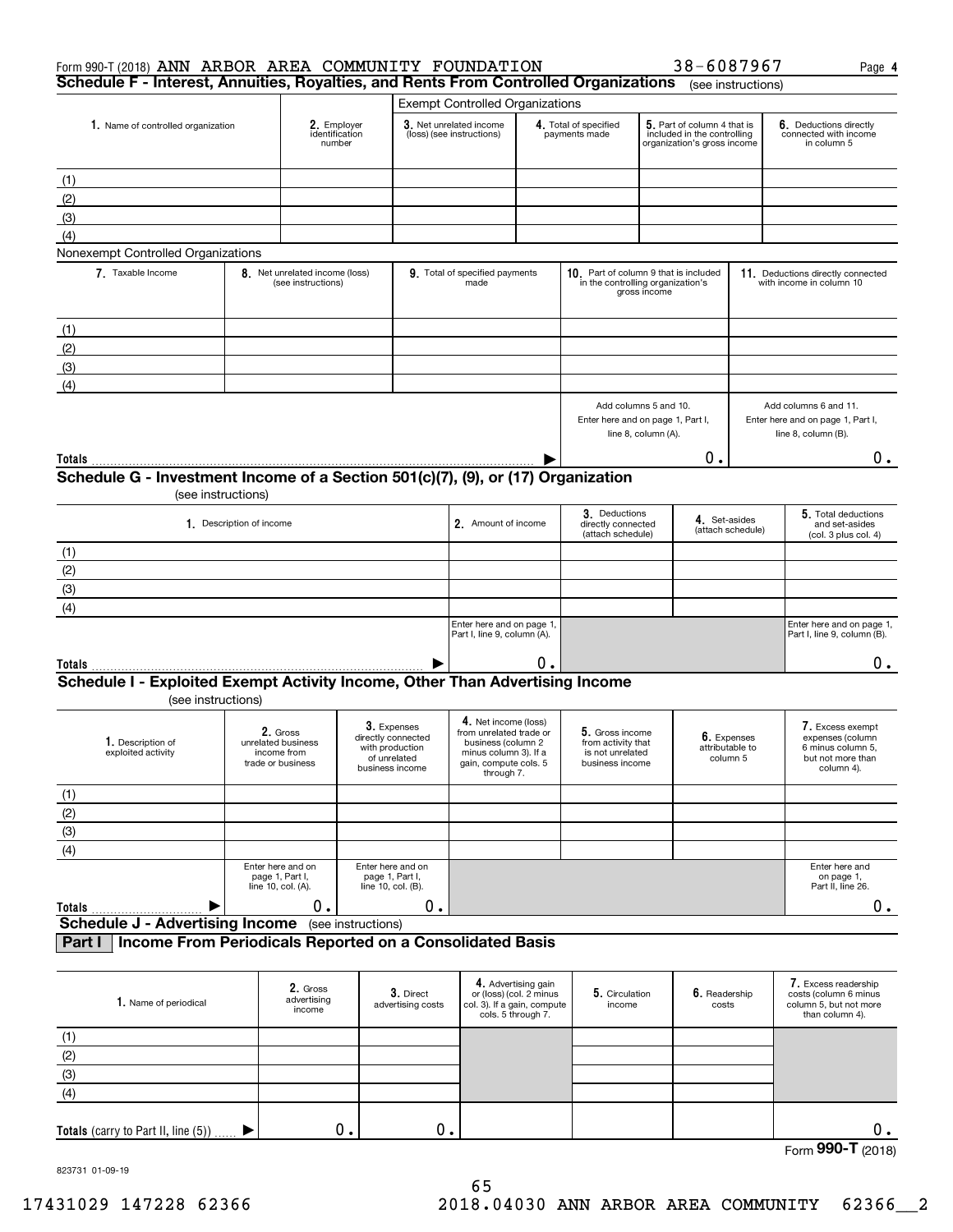### Form 990-T (2018) ANN ARBOR AREA COMMUNITY FOUNDATION  $38-6087967$  Page

**Part II | Income From Periodicals Reported on a Separate Basis** (For each periodical listed in Part II, fill in columns 2 through 7 on a line-by-line basis.)

**Total.**  Enter here and on page 1, Part II, line 14

| 1. Name of periodical                                          | 2. Gross<br>advertising<br>income                          |  | 3. Direct<br>advertising costs                             | 4. Advertising gain<br>or (loss) (col. 2 minus<br>col. 3). If a gain, compute<br>cols. 5 through 7. |                    | 5. Circulation<br>income                     |                | 6. Readership<br>costs | 7. Excess readership<br>costs (column 6 minus<br>column 5, but not more<br>than column 4). |    |
|----------------------------------------------------------------|------------------------------------------------------------|--|------------------------------------------------------------|-----------------------------------------------------------------------------------------------------|--------------------|----------------------------------------------|----------------|------------------------|--------------------------------------------------------------------------------------------|----|
| (1)                                                            |                                                            |  |                                                            |                                                                                                     |                    |                                              |                |                        |                                                                                            |    |
| (2)                                                            |                                                            |  |                                                            |                                                                                                     |                    |                                              |                |                        |                                                                                            |    |
| (3)                                                            |                                                            |  |                                                            |                                                                                                     |                    |                                              |                |                        |                                                                                            |    |
| (4)                                                            |                                                            |  |                                                            |                                                                                                     |                    |                                              |                |                        |                                                                                            |    |
| <b>Totals from Part I</b>                                      | 0.                                                         |  | 0.                                                         |                                                                                                     |                    |                                              |                |                        |                                                                                            | 0. |
|                                                                | Enter here and on<br>page 1, Part I,<br>line 11, col. (A). |  | Enter here and on<br>page 1, Part I,<br>line 11, col. (B). |                                                                                                     |                    |                                              |                |                        | Enter here and<br>on page 1,<br>Part II, line 27.                                          |    |
| Totals, Part II (lines 1-5) $\frac{1}{1}$                      | 0.                                                         |  | $\mathbf 0$ .                                              |                                                                                                     |                    |                                              |                |                        |                                                                                            | 0. |
| Schedule K - Compensation of Officers, Directors, and Trustees |                                                            |  |                                                            |                                                                                                     | (see instructions) |                                              |                |                        |                                                                                            |    |
| $1.$ Name                                                      |                                                            |  |                                                            | 2. Title                                                                                            |                    | 3. Percent of<br>time devoted to<br>business |                |                        | 4. Compensation attributable<br>to unrelated business                                      |    |
| (1)                                                            |                                                            |  |                                                            |                                                                                                     |                    |                                              | $\frac{9}{10}$ |                        |                                                                                            |    |
| (2)                                                            |                                                            |  |                                                            |                                                                                                     |                    |                                              | $\frac{9}{10}$ |                        |                                                                                            |    |
| (3)                                                            |                                                            |  |                                                            |                                                                                                     |                    |                                              | $\frac{9}{6}$  |                        |                                                                                            |    |
| (4)                                                            |                                                            |  |                                                            |                                                                                                     |                    |                                              | $\frac{0}{2}$  |                        |                                                                                            |    |

**990-T**  Form (2018)  $\blacktriangleright$ 0.

823732 01-09-19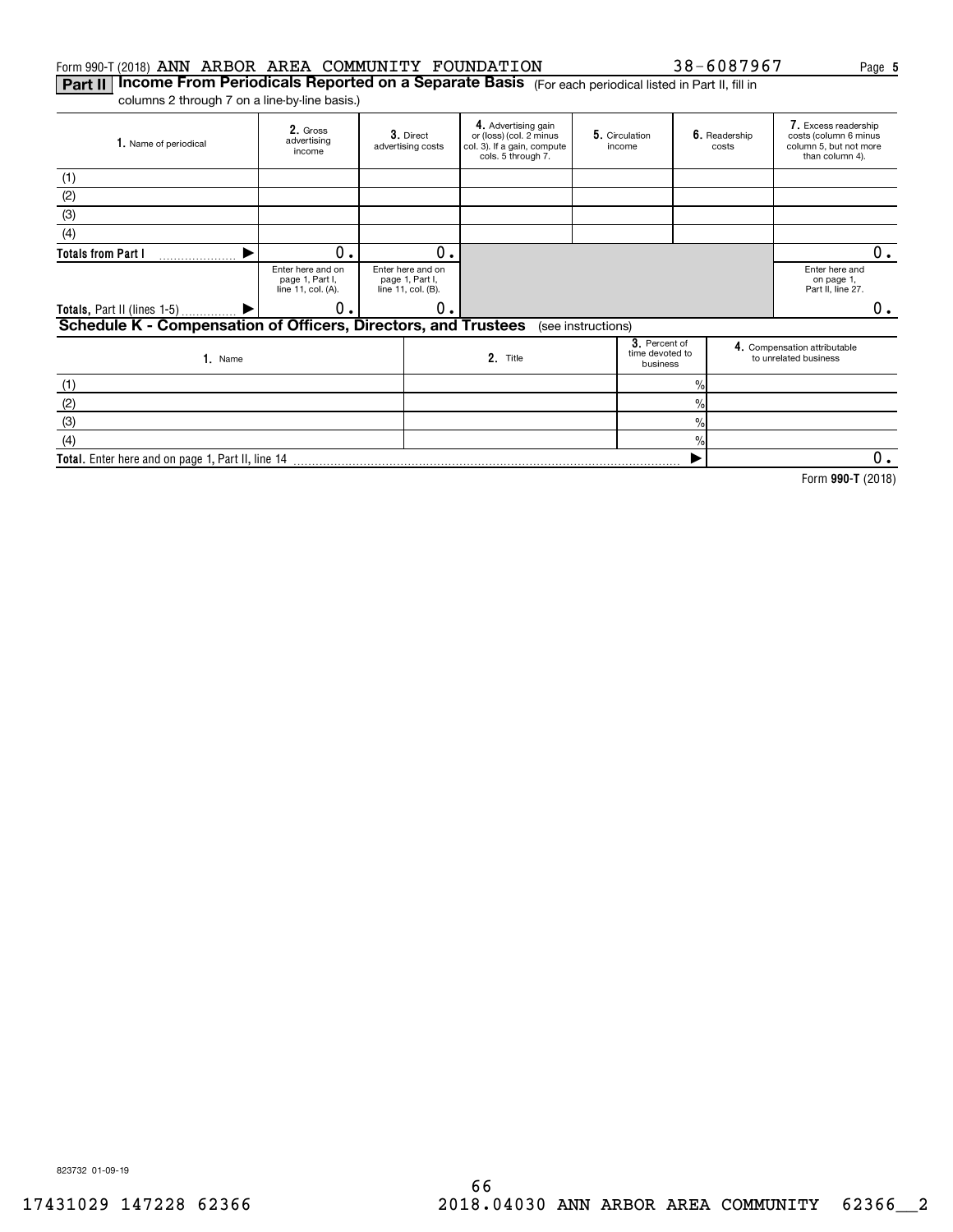| FORM $990-T$                                                                                                                             |  | INCOME (LOSS) FROM PARTNERSHIPS | STATEMENT 1 |                     |        |
|------------------------------------------------------------------------------------------------------------------------------------------|--|---------------------------------|-------------|---------------------|--------|
| DESCRIPTION                                                                                                                              |  |                                 | NET INCOME  | OR (LOSS)           |        |
| COMMONFUND CAPITAL PRIVATE EQUITY PARTNERS VII, LP -<br>ORDINARY BUSINESS INCOM<br>COMMONFUND CAPITAL PRIVATE EQUITY PARTNERS VI, LP -   |  |                                 |             |                     | 2,085. |
| ORDINARY BUSINESS INCOME<br>ENCAP ENERGY CAPITAL FUND XI, LP - ORDINARY BUSINESS<br>INCOME (LOSS)                                        |  |                                 |             | $-6, 224.$          | 1,551. |
| COMMONFUND CAPITAL VENTURE PARTNERS VIII, L.P. - ORDINARY<br>BUSINESS INCOME (L                                                          |  |                                 |             |                     | $-4$ . |
| LANDMARK EQUITY PARTNERS XV, LP - ORDINARY BUSINESS INCOME<br>(LOSS)<br>NGP NATURAL RESOURCES XI, LP - ORDINARY BUSINESS INCOME          |  |                                 |             |                     | 5,864. |
| (LOSS)<br>DENHAM COMMODITY PARTNERS FUND VI LP - ORDINARY BUSINESS                                                                       |  |                                 |             | 53,617.             |        |
| INCOME (LOSS)<br>LANDMARK EQUITY PARTNERS XIV, LP - ORDINARY BUSINESS<br>INCOME (LOSS)                                                   |  |                                 |             | 55, 243.<br>12,754. |        |
| SIGULER GUF DISTRIBUTED OPPOETUNITIES FUND IV, LP -<br>ORDINARY BUSINESS INCOME<br>NEWLIN ENERGY PARTNERS, LP - ORDINARY BUSINESS INCOME |  |                                 |             |                     | $-56.$ |
| (LOSS)<br>NORTHGATE VENTURE PARTNERS III, LP - ORDINARY BUSINESS                                                                         |  |                                 |             |                     | 5,526. |
| INCOME (LOSS)<br>THE VARDE FUND XII (B) (FEEDER) LP - ORDINARY BUSINESS<br>INCOME (LOSS)                                                 |  |                                 |             | $-1, 297.$          | $-2.$  |
| THE VARDE FUND XIII (B) (FEEDER), LP - ORDINARY BUSINESS<br>INCOME (LOSS)                                                                |  |                                 |             |                     | 992.   |
| LEGACY VENTURE VI (QP), LLC - ORDINARY BUSINESS INCOME<br>(LOSS)                                                                         |  |                                 |             |                     | $-63.$ |
| TOTAL INCLUDED ON FORM 990-T, PAGE 1, LINE 5                                                                                             |  |                                 |             | 129,986.            |        |

}}}}}}}}}}}}}}}}}}}}}}}}}}}}}}}}}}} }}}}}}}}}}

| FORM $990-T$                                | CONTRIBUTIONS                | STATEMENT 2 |
|---------------------------------------------|------------------------------|-------------|
| DESCRIPTION/KIND OF PROPERTY                | METHOD USED TO DETERMINE FMV | AMOUNT      |
| CONTRIBUTIONS FROM PASS<br>THROUGH ENTITIES | N/A                          | 48.         |
| TOTAL TO FORM 990-T, PAGE 1, LINE 20        |                              | 48.         |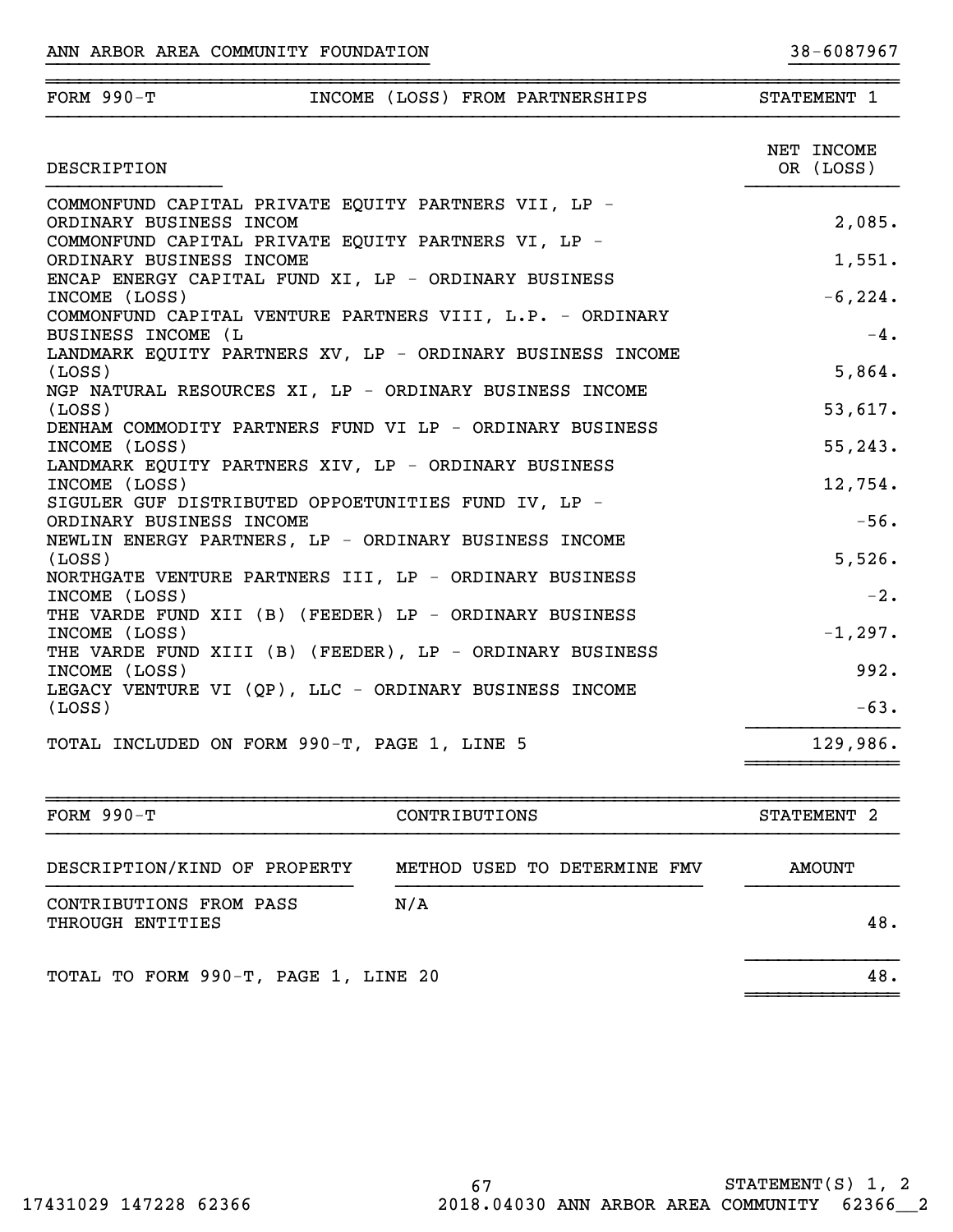| $FORM 990-T$                                | OTHER DEDUCTIONS | STATEMENT 3 |
|---------------------------------------------|------------------|-------------|
| DESCRIPTION                                 |                  | AMOUNT      |
| OTHER DEDUCTIONS FROM PASS-THROUGH ENTITIES |                  | 303,332.    |
| TOTAL TO FORM 990-T, PAGE 1, LINE 28        |                  | 303, 332.   |

}}}}}}}}}}}}}}}}}}}}}}}}}}}}}}}}}}} }}}}}}}}}}

~~~~~~~~~~~~~~~~~~~~~~~~~~~~~~~~~~~~~~~~~~~~~~~~~~~~~~~~~~~~~~~~~~~~~~~~~~~~~~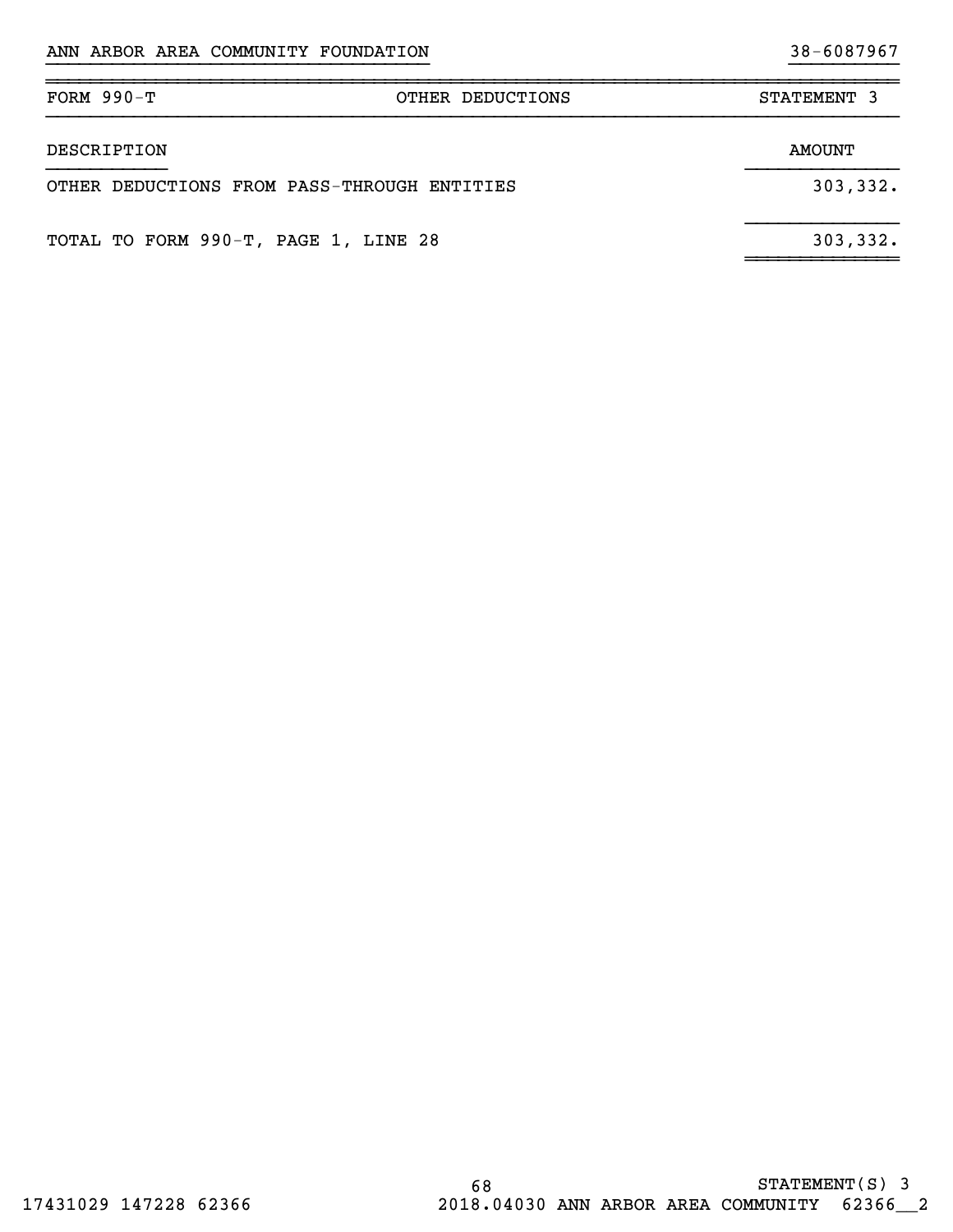| FORM $990-T$    | CONTRIBUTIONS SUMMARY                                                                                                                                  | STATEMENT 4 |          |
|-----------------|--------------------------------------------------------------------------------------------------------------------------------------------------------|-------------|----------|
|                 | <b>OUALIFIED CONTRIBUTIONS SUBJECT TO 100% LIMIT</b>                                                                                                   |             |          |
|                 | CARRYOVER OF PRIOR YEARS UNUSED CONTRIBUTIONS<br>FOR TAX YEAR 2013<br>FOR TAX YEAR 2014<br>FOR TAX YEAR 2015<br>FOR TAX YEAR 2016<br>FOR TAX YEAR 2017 |             |          |
| TOTAL CARRYOVER | TOTAL CURRENT YEAR 10% CONTRIBUTIONS<br>48                                                                                                             |             |          |
|                 | 48<br>TOTAL CONTRIBUTIONS AVAILABLE<br>TAXABLE INCOME LIMITATION AS ADJUSTED<br>0                                                                      |             |          |
|                 | EXCESS 10% CONTRIBUTIONS<br>48<br><b>EXCESS 100% CONTRIBUTIONS</b><br>0<br>48<br>TOTAL EXCESS CONTRIBUTIONS                                            |             |          |
|                 | ALLOWABLE CONTRIBUTIONS DEDUCTION                                                                                                                      |             | 0        |
|                 | TOTAL CONTRIBUTION DEDUCTION                                                                                                                           |             | $\Omega$ |
|                 |                                                                                                                                                        |             |          |

}}}}}}}}}}}}}}}}}}}}}}}}}}}}}}}}}}} }}}}}}}}}}

| $FORM 990-T$ |                                   | NET OPERATING LOSS DEDUCTION  |                   | STATEMENT 5            |
|--------------|-----------------------------------|-------------------------------|-------------------|------------------------|
| TAX YEAR     | LOSS SUSTAINED                    | LOSS<br>PREVIOUSLY<br>APPLIED | LOSS<br>REMAINING | AVAILABLE<br>THIS YEAR |
| 12/31/09     | 45,059.                           | 10,823.                       | 34, 236.          | 34,236.                |
| 12/31/10     | 7,669.                            | 0.                            | 7,669.            | 7,669.                 |
| 12/31/11     | 15,990.                           | 0.                            | 15,990.           | 15,990.                |
| 12/31/12     | 34,438.                           | 0.                            | 34,438.           | 34,438.                |
| 12/31/13     | 27,420.                           | 0.                            | 27,420.           | 27,420.                |
| 12/31/15     | 39,984.                           | 0.                            | 39,984.           | 39,984.                |
| 12/31/16     | 10, 369.                          | 0.                            | 10, 369.          | 10, 369.               |
| 12/31/17     | 90, 455.                          | 0.                            | 90,455.           | 90, 455.               |
|              | NOL CARRYOVER AVAILABLE THIS YEAR |                               | 260, 561.         | 260,561.               |

69 STATEMENT(S) 4, 5 17431029 147228 62366 2018.04030 ANN ARBOR AREA COMMUNITY 62366\_\_2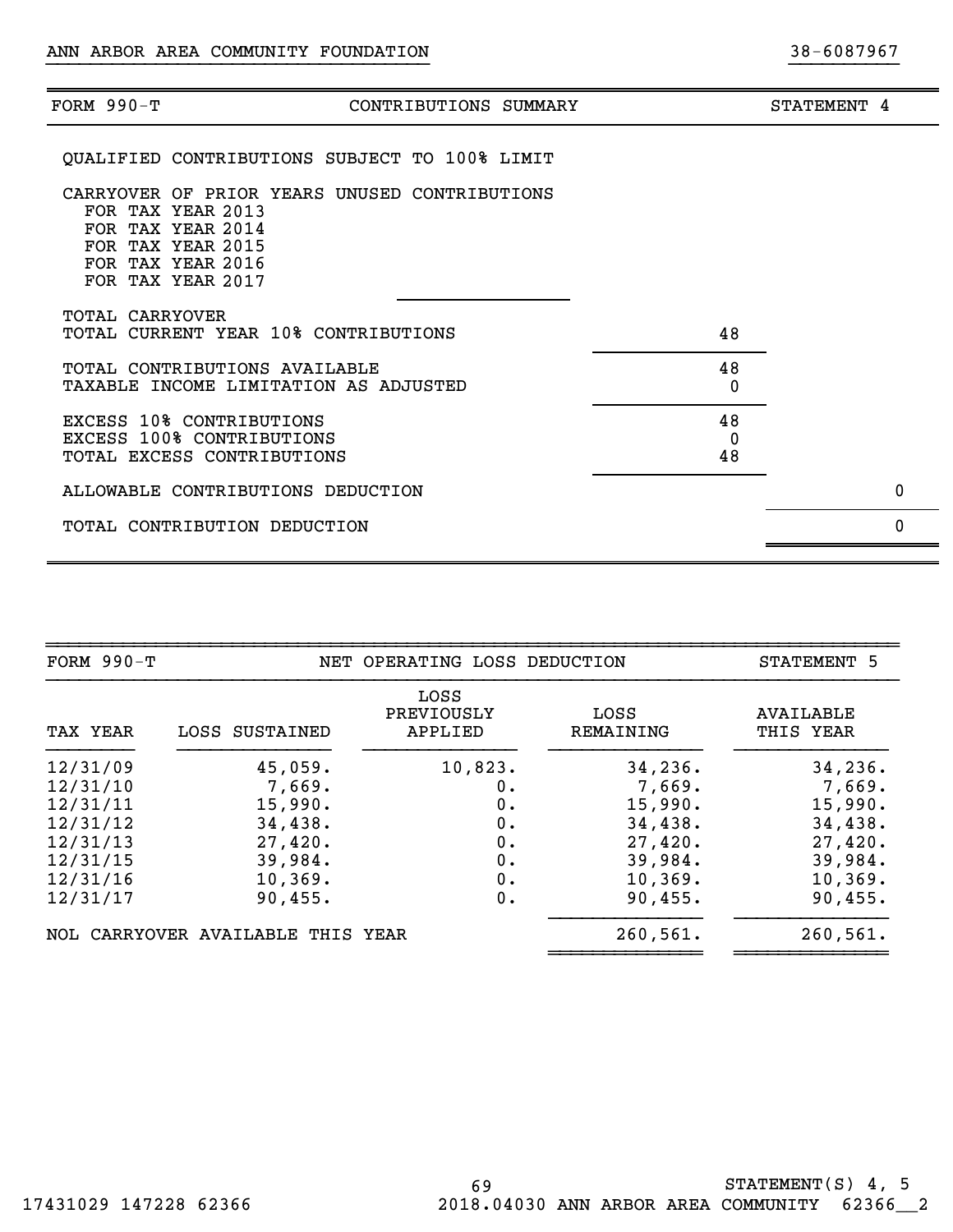## **| Go to www.irs.gov/Form1120 for instructions and the latest information. | Attach to Form 1120, 1120-C, 1120-F, 1120-FSC, 1120-H, 1120-IC-DISC, 1120-L, 1120-ND, 1120-PC, 1120-POL, 1120-REIT, 1120-RIC, 1120-SF, or certain Forms 990-T. Capital Gains and Losses**

OMB No. 1545-0123 **2018**

**Employer identification number**

| ANN ARBOR AREA COMMUNITY FOUNDATION                                                                                                                                                                                                                                                                        |                                  | 38-6087967                                                                            |                                                                                        |                |                                                                                                        |
|------------------------------------------------------------------------------------------------------------------------------------------------------------------------------------------------------------------------------------------------------------------------------------------------------------|----------------------------------|---------------------------------------------------------------------------------------|----------------------------------------------------------------------------------------|----------------|--------------------------------------------------------------------------------------------------------|
| <b>Short-Term Capital Gains and Losses</b> (See instructions.)<br>Part I                                                                                                                                                                                                                                   |                                  |                                                                                       |                                                                                        |                |                                                                                                        |
| See instructions for how to figure the amounts<br>to enter on the lines below.<br>This form may be easier to complete if you<br>round off cents to whole dollars.                                                                                                                                          | (d)<br>Proceeds<br>(sales price) | $_{\text{Cost}}^{\text{(e)}}$<br>(or other basis)                                     | $(g)$ Adjustments to gain<br>or loss from Form(s) 8949,<br>Part I, line 2, column (g)  |                | $(h)$ Gain or (loss). Subtract<br>column (e) from column (d) and<br>combine the result with column (g) |
| <b>1a</b> Totals for all short-term transactions<br>reported on Form 1099-B for which basis<br>was reported to the IRS and for which you<br>have no adjustments (see instructions).<br>However, if you choose to report all these<br>transactions on Form 8949, leave this line<br>blank and go to line 1b |                                  |                                                                                       |                                                                                        |                |                                                                                                        |
| <b>1b</b> Totals for all transactions reported on<br>Form(s) 8949 with <b>Box A</b> checked                                                                                                                                                                                                                |                                  |                                                                                       |                                                                                        |                |                                                                                                        |
| 2 Totals for all transactions reported on<br>Form(s) 8949 with <b>Box B</b> checked                                                                                                                                                                                                                        |                                  |                                                                                       |                                                                                        |                |                                                                                                        |
| 3 Totals for all transactions reported on<br>Form(s) 8949 with <b>Box C</b> checked                                                                                                                                                                                                                        |                                  |                                                                                       |                                                                                        |                | $-158.$                                                                                                |
| 4                                                                                                                                                                                                                                                                                                          |                                  |                                                                                       |                                                                                        | 4              |                                                                                                        |
| Short-term capital gain or (loss) from like-kind exchanges from Form 8824 [11] [12] [12] [12] [12] [12] Short-term capital gain or (loss) from like-kind exchanges from Form 8824<br>5                                                                                                                     |                                  |                                                                                       |                                                                                        | 5              |                                                                                                        |
| Unused capital loss carryover (attach computation) manufactured and computer and capital loss carryover (attach computation)                                                                                                                                                                               |                                  |                                                                                       |                                                                                        | 6              |                                                                                                        |
|                                                                                                                                                                                                                                                                                                            |                                  |                                                                                       |                                                                                        | $\overline{7}$ | $-158.$                                                                                                |
| Long-Term Capital Gains and Losses (See instructions.)<br>Part II                                                                                                                                                                                                                                          |                                  |                                                                                       |                                                                                        |                |                                                                                                        |
| See instructions for how to figure the amounts<br>to enter on the lines below.<br>This form may be easier to complete if you<br>round off cents to whole dollars.                                                                                                                                          | (d)<br>Proceeds<br>(sales price) | $\begin{smallmatrix} \text{(e)} \\ \text{Cost} \end{smallmatrix}$<br>(or other basis) | $(g)$ Adjustments to gain<br>or loss from Form(s) 8949,<br>Part II, line 2, column (g) |                | $(h)$ Gain or (loss). Subtract<br>column (e) from column (d) and<br>combine the result with column (g) |
| 8a Totals for all long-term transactions reported<br>on Form 1099-B for which basis was<br>reported to the IRS and for which you have<br>no adjustments (see instructions). However,<br>if you choose to report all these transactions<br>on Form 8949, leave this line blank and go to<br>line 8b         |                                  |                                                                                       |                                                                                        |                |                                                                                                        |
| 8b Totals for all transactions reported on<br>Form(s) 8949 with <b>Box D</b> checked                                                                                                                                                                                                                       |                                  |                                                                                       |                                                                                        |                |                                                                                                        |
| 9 Totals for all transactions reported on<br>Form(s) 8949 with <b>Box E</b> checked                                                                                                                                                                                                                        |                                  |                                                                                       |                                                                                        |                |                                                                                                        |
| 10 Totals for all transactions reported on                                                                                                                                                                                                                                                                 |                                  |                                                                                       |                                                                                        |                |                                                                                                        |
| Form(s) 8949 with <b>Box F</b> checked                                                                                                                                                                                                                                                                     |                                  |                                                                                       |                                                                                        |                | 7,384.                                                                                                 |
| 11 Enter gain from Form 4797, line 7 or 9                                                                                                                                                                                                                                                                  |                                  |                                                                                       |                                                                                        | 11             | 6,516.                                                                                                 |
| 12 Long-term capital gain from installment sales from Form 6252, line 26 or 37 [11] [12] Long-term capital gain from installment sales from Form 6252, line 26 or 37                                                                                                                                       |                                  |                                                                                       |                                                                                        | 12             |                                                                                                        |
| 13 Long-term capital gain or (loss) from like-kind exchanges from Form 8824                                                                                                                                                                                                                                |                                  |                                                                                       |                                                                                        | 13             |                                                                                                        |
| 14 Capital gain distributions                                                                                                                                                                                                                                                                              |                                  |                                                                                       |                                                                                        | 14             |                                                                                                        |
|                                                                                                                                                                                                                                                                                                            |                                  |                                                                                       |                                                                                        | 15             | 13,900.                                                                                                |
| Part III<br><b>Summary of Parts I and II</b>                                                                                                                                                                                                                                                               |                                  |                                                                                       |                                                                                        |                |                                                                                                        |
|                                                                                                                                                                                                                                                                                                            |                                  |                                                                                       |                                                                                        | 16             |                                                                                                        |
|                                                                                                                                                                                                                                                                                                            |                                  |                                                                                       |                                                                                        | 17             | $\overline{13,742}$ .                                                                                  |
|                                                                                                                                                                                                                                                                                                            |                                  |                                                                                       |                                                                                        | 18             | 13,742.                                                                                                |
| Note: If losses exceed gains, see Capital losses in the instructions.                                                                                                                                                                                                                                      |                                  |                                                                                       |                                                                                        |                |                                                                                                        |

**For Paperwork Reduction Act Notice, see the Instructions for Form 1120. Schedule D (Form 1120) 2018** JWA

821051 01-03-19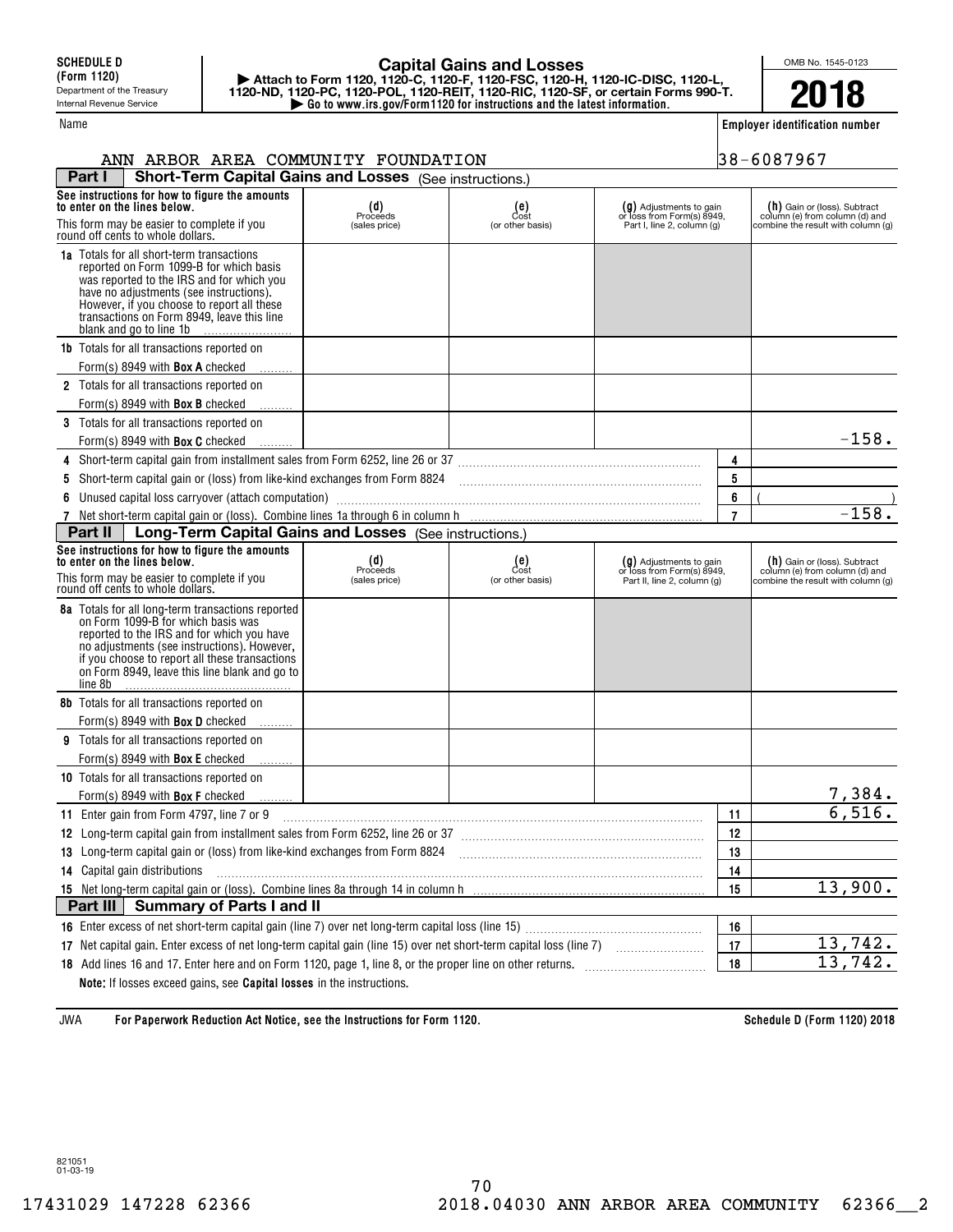| Form                                                   |  |  |  |  |  |
|--------------------------------------------------------|--|--|--|--|--|
| Department of the Treasury<br>Internal Revenue Service |  |  |  |  |  |

Name(s) shown on return

# **Sales and Other Dispositions of Capital Assets**

**File with your Schedule D to list your transactions for lines 1b, 2, 3, 8b, 9, and 10 of Schedule D. | | Go to www.irs.gov/Form8949 for instructions and the latest information.**

OMB No. 1545-0074

Attachment Sequence No. **12A 2018**

**Social security number or taxpayer identification no.**

| ANN ARBOR AREA COMMUNITY FOUNDATION                                                                                                                                                                                                                                                                                                                        |                 |                 |               |                                            |         |                                                                | 38-6087967                               |
|------------------------------------------------------------------------------------------------------------------------------------------------------------------------------------------------------------------------------------------------------------------------------------------------------------------------------------------------------------|-----------------|-----------------|---------------|--------------------------------------------|---------|----------------------------------------------------------------|------------------------------------------|
| Before you check Box A, B, or C below, see whether you received any Form(s) 1099-B or substitute statement(s) from your broker. A substitute statement will have the same information as Form 1099-B. Either will show whether                                                                                                                             |                 |                 |               |                                            |         |                                                                |                                          |
| broker and may even tell you which box to check.<br>Short-Term. Transactions involving capital assets you held 1 year or less are generally short-term (see instructions). For long-term<br>Part I                                                                                                                                                         |                 |                 |               |                                            |         |                                                                |                                          |
| transactions, see page 2.<br>Note: You may aggregate all short-term transactions reported on Form(s) 1099-B showing basis was reported to the IRS and for which no adjustments or                                                                                                                                                                          |                 |                 |               |                                            |         |                                                                |                                          |
| codes are required. Enter the totals directly on Schedule D, line 1a; you aren't required to report these transactions on Form 8949 (see instructions).                                                                                                                                                                                                    |                 |                 |               |                                            |         |                                                                |                                          |
| You must check Box A, B, or C below. Check only one box. If more than one box applies for your short-term transactions, complete a separate Form 8949, page 1, for each applicable box.<br>If you have more short-term transactions than will fit on this page for one or more of the boxes, complete as many forms with the same box checked as you need. |                 |                 |               |                                            |         |                                                                |                                          |
| (A) Short-term transactions reported on Form(s) 1099-B showing basis was reported to the IRS (see Note above)                                                                                                                                                                                                                                              |                 |                 |               |                                            |         |                                                                |                                          |
| (B) Short-term transactions reported on Form(s) 1099-B showing basis wasn't reported to the IRS                                                                                                                                                                                                                                                            |                 |                 |               |                                            |         |                                                                |                                          |
| <b>X</b> (C) Short-term transactions not reported to you on Form 1099-B                                                                                                                                                                                                                                                                                    |                 |                 |               |                                            |         |                                                                |                                          |
| (a)<br>1.                                                                                                                                                                                                                                                                                                                                                  | (b)             | (c)             | (d)           | (e)                                        |         | Adjustment, if any, to gain or                                 | (h)                                      |
| Description of property                                                                                                                                                                                                                                                                                                                                    | Date acquired   | Date sold or    | Proceeds      | Cost or other                              |         | loss. If you enter an amount<br>in column (g), enter a code in | Gain or (loss).                          |
| (Example: 100 sh. XYZ Co.)                                                                                                                                                                                                                                                                                                                                 | (Mo., day, yr.) | disposed of     | (sales price) | basis. See the                             |         | column (f). See instructions.                                  | Subtract column (e)<br>from column (d) & |
|                                                                                                                                                                                                                                                                                                                                                            |                 | (Mo., day, yr.) |               | <b>Note</b> below and<br>see Column (e) in | (f)     | (g)                                                            | combine the result                       |
|                                                                                                                                                                                                                                                                                                                                                            |                 |                 |               | the instructions                           | Code(s) | Amount of<br>adjustment                                        | with column $(q)$                        |
| COMMONFUND CAPITAL                                                                                                                                                                                                                                                                                                                                         |                 |                 |               |                                            |         |                                                                |                                          |
| PRIVATE EQUITY                                                                                                                                                                                                                                                                                                                                             |                 |                 |               |                                            |         |                                                                |                                          |
| <b>PARTNE</b>                                                                                                                                                                                                                                                                                                                                              |                 |                 |               |                                            |         |                                                                | 11.                                      |
| COMMONFUND CAPITAL                                                                                                                                                                                                                                                                                                                                         |                 |                 |               |                                            |         |                                                                |                                          |
| PRIVATE EQUITY                                                                                                                                                                                                                                                                                                                                             |                 |                 |               |                                            |         |                                                                |                                          |
| <b>PARTNE</b>                                                                                                                                                                                                                                                                                                                                              |                 |                 |               |                                            |         |                                                                | $\overline{8.5}$                         |
| LANDMARK EQUITY                                                                                                                                                                                                                                                                                                                                            |                 |                 |               |                                            |         |                                                                |                                          |
| PARTNERS XV,<br>LP                                                                                                                                                                                                                                                                                                                                         |                 |                 |               |                                            |         |                                                                | 362.                                     |
| NGP NATURAL                                                                                                                                                                                                                                                                                                                                                |                 |                 |               |                                            |         |                                                                |                                          |
| RESOURCES XI, LP                                                                                                                                                                                                                                                                                                                                           |                 |                 |               |                                            |         |                                                                | $\overline{27.5}$                        |
| LANDMARK EQUITY                                                                                                                                                                                                                                                                                                                                            |                 |                 |               |                                            |         |                                                                |                                          |
|                                                                                                                                                                                                                                                                                                                                                            |                 |                 |               |                                            |         |                                                                | $\overline{1}$ .                         |
| PARTNERS XIV, LP                                                                                                                                                                                                                                                                                                                                           |                 |                 |               |                                            |         |                                                                |                                          |
| THE VARDE FUND XII                                                                                                                                                                                                                                                                                                                                         |                 |                 |               |                                            |         |                                                                |                                          |
| (FEEDER) LP<br>(B)                                                                                                                                                                                                                                                                                                                                         |                 |                 |               |                                            |         |                                                                | 23.                                      |
| THE VARDE FUND                                                                                                                                                                                                                                                                                                                                             |                 |                 |               |                                            |         |                                                                |                                          |
| XIII<br>(FEEDER)<br>(B)                                                                                                                                                                                                                                                                                                                                    |                 |                 |               |                                            |         |                                                                |                                          |
| LΡ                                                                                                                                                                                                                                                                                                                                                         |                 |                 |               |                                            |         |                                                                | < 540.                                   |
|                                                                                                                                                                                                                                                                                                                                                            |                 |                 |               |                                            |         |                                                                |                                          |
|                                                                                                                                                                                                                                                                                                                                                            |                 |                 |               |                                            |         |                                                                |                                          |
|                                                                                                                                                                                                                                                                                                                                                            |                 |                 |               |                                            |         |                                                                |                                          |
|                                                                                                                                                                                                                                                                                                                                                            |                 |                 |               |                                            |         |                                                                |                                          |
|                                                                                                                                                                                                                                                                                                                                                            |                 |                 |               |                                            |         |                                                                |                                          |
|                                                                                                                                                                                                                                                                                                                                                            |                 |                 |               |                                            |         |                                                                |                                          |
|                                                                                                                                                                                                                                                                                                                                                            |                 |                 |               |                                            |         |                                                                |                                          |
|                                                                                                                                                                                                                                                                                                                                                            |                 |                 |               |                                            |         |                                                                |                                          |
|                                                                                                                                                                                                                                                                                                                                                            |                 |                 |               |                                            |         |                                                                |                                          |
|                                                                                                                                                                                                                                                                                                                                                            |                 |                 |               |                                            |         |                                                                |                                          |
|                                                                                                                                                                                                                                                                                                                                                            |                 |                 |               |                                            |         |                                                                |                                          |
|                                                                                                                                                                                                                                                                                                                                                            |                 |                 |               |                                            |         |                                                                |                                          |
|                                                                                                                                                                                                                                                                                                                                                            |                 |                 |               |                                            |         |                                                                |                                          |
|                                                                                                                                                                                                                                                                                                                                                            |                 |                 |               |                                            |         |                                                                |                                          |
|                                                                                                                                                                                                                                                                                                                                                            |                 |                 |               |                                            |         |                                                                |                                          |
| 2 Totals. Add the amounts in columns (d), (e), (g), and (h) (subtract                                                                                                                                                                                                                                                                                      |                 |                 |               |                                            |         |                                                                |                                          |
| negative amounts). Enter each total here and include on your                                                                                                                                                                                                                                                                                               |                 |                 |               |                                            |         |                                                                |                                          |
| Schedule D, line 1b (if Box A above is checked), line 2 (if Box B                                                                                                                                                                                                                                                                                          |                 |                 |               |                                            |         |                                                                |                                          |
| above is checked), or line 3 (if Box C above is checked)                                                                                                                                                                                                                                                                                                   |                 |                 |               |                                            |         |                                                                | $<$ 158.>                                |
| Note: If you checked Box A above but the basis reported to the IRS was incorrect, enter in column (e) the basis as reported to the IRS, and enter an                                                                                                                                                                                                       |                 |                 |               |                                            |         |                                                                |                                          |

adjustment in column (g) to correct the basis. See *Column (g)* in the separate instructions for how to figure the amount of the adjustment.

17431029 147228 62366 2018.04030 ANN ARBOR AREA COMMUNITY 62366\_\_2

71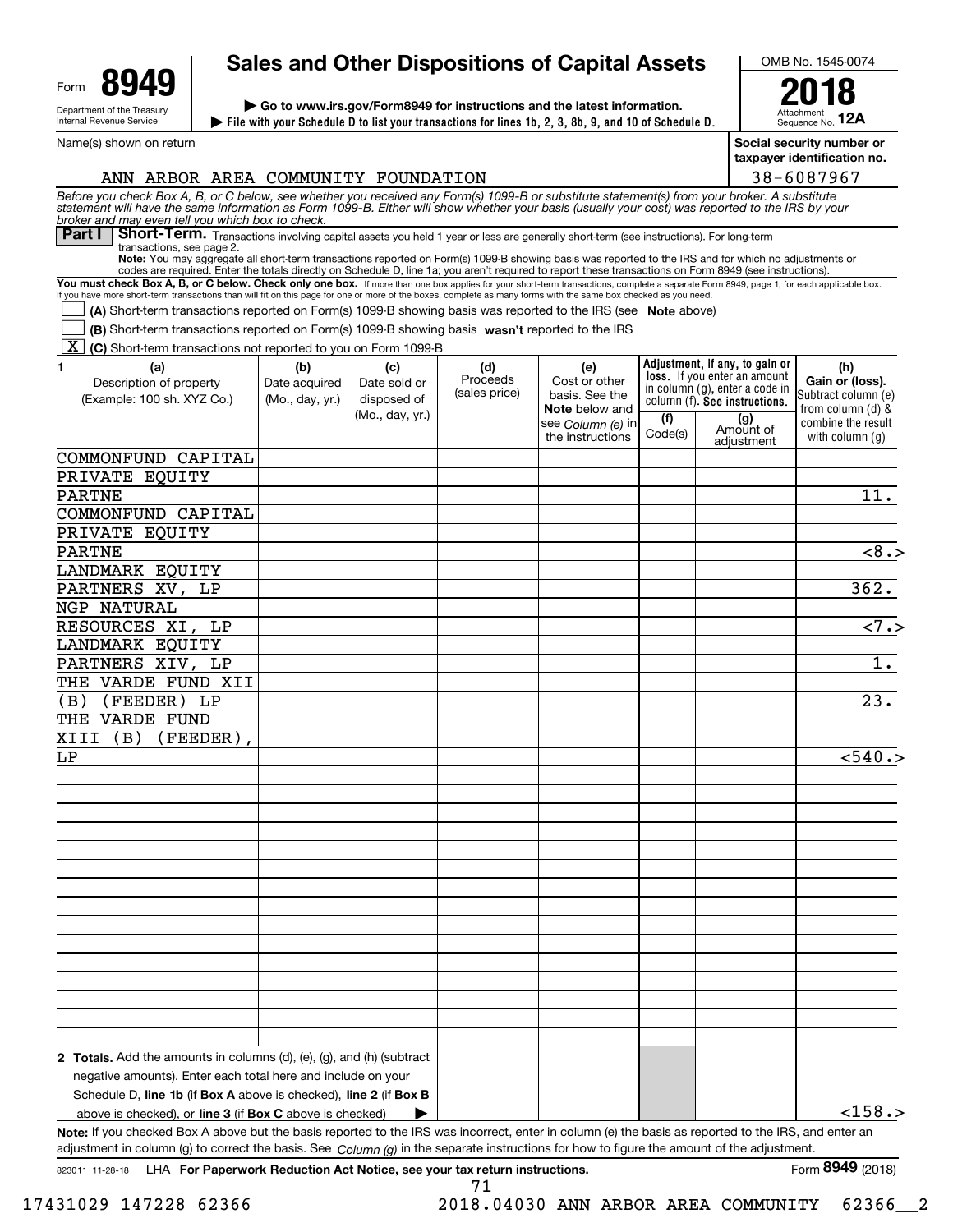| Form 8949 (2018)                                                                                                                                                                                                                                                                                                                                  |                 |                 |               |                                         |         | Attachment Sequence No. 12A                                           | Page $2$                                                 |
|---------------------------------------------------------------------------------------------------------------------------------------------------------------------------------------------------------------------------------------------------------------------------------------------------------------------------------------------------|-----------------|-----------------|---------------|-----------------------------------------|---------|-----------------------------------------------------------------------|----------------------------------------------------------|
| Name(s) shown on return. Name and SSN or taxpayer identification no, not required if shown on page 1                                                                                                                                                                                                                                              |                 |                 |               |                                         |         |                                                                       | Social security number or<br>taxpayer identification no. |
| ANN ARBOR AREA COMMUNITY FOUNDATION                                                                                                                                                                                                                                                                                                               |                 |                 |               |                                         |         |                                                                       | 38-6087967                                               |
| Before you check Box D, E, or F below, see whether you received any Form(s) 1099-B or substitute statement(s) from your broker. A substitute statement will have the same information as Form 1099-B. Either will show whether                                                                                                                    |                 |                 |               |                                         |         |                                                                       |                                                          |
| broker and may even tell you which box to check.<br>Part II   Long-Term. Transactions involving capital assets you held more than 1 year are generally long-term (see instructions). For short-term transactions,                                                                                                                                 |                 |                 |               |                                         |         |                                                                       |                                                          |
| see page 1.<br>Note: You may aggregate all long-term transactions reported on Form(s) 1099-B showing basis was reported to the IRS and for which no adjustments or                                                                                                                                                                                |                 |                 |               |                                         |         |                                                                       |                                                          |
| codes are required. Enter the totals directly on Schedule D, line 8a; you aren't required to report these transactions on Form 8949 (see instructions).<br>You must check Box D, E, or F below. Check only one box. If more than one box applies for your long-term transactions, complete a separate Form 8949, page 2, for each applicable box. |                 |                 |               |                                         |         |                                                                       |                                                          |
| If you have more long-term transactions than will fit on this page for one or more of the boxes, complete as many forms with the same box checked as you need.                                                                                                                                                                                    |                 |                 |               |                                         |         |                                                                       |                                                          |
| (D) Long-term transactions reported on Form(s) 1099-B showing basis was reported to the IRS (see Note above)                                                                                                                                                                                                                                      |                 |                 |               |                                         |         |                                                                       |                                                          |
| (E) Long-term transactions reported on Form(s) 1099-B showing basis wasn't reported to the IRS                                                                                                                                                                                                                                                    |                 |                 |               |                                         |         |                                                                       |                                                          |
| ΧI<br>(F) Long-term transactions not reported to you on Form 1099-B                                                                                                                                                                                                                                                                               |                 |                 |               |                                         |         |                                                                       |                                                          |
| 1.<br>(a)                                                                                                                                                                                                                                                                                                                                         | (b)             | (c)             | (d)           | (e)                                     |         | Adjustment, if any, to gain or                                        | (h)                                                      |
| Description of property                                                                                                                                                                                                                                                                                                                           | Date acquired   | Date sold or    | Proceeds      | Cost or other                           |         | <b>loss.</b> If you enter an amount<br>in column (g), enter a code in | Gain or (loss).                                          |
| (Example: 100 sh. XYZ Co.)                                                                                                                                                                                                                                                                                                                        | (Mo., day, yr.) | disposed of     | (sales price) | basis. See the<br><b>Note</b> below and |         | column (f). See instructions.                                         | Subtract column (e)<br>from column (d) &                 |
|                                                                                                                                                                                                                                                                                                                                                   |                 | (Mo., day, yr.) |               | see Column (e) in                       | (f)     | (g)                                                                   | combine the result                                       |
|                                                                                                                                                                                                                                                                                                                                                   |                 |                 |               | the instructions                        | Code(s) | Amount of<br>adjustment                                               | with column $(q)$                                        |
| COMMONFUND CAPITAL                                                                                                                                                                                                                                                                                                                                |                 |                 |               |                                         |         |                                                                       |                                                          |
| PRIVATE EQUITY                                                                                                                                                                                                                                                                                                                                    |                 |                 |               |                                         |         |                                                                       |                                                          |
| <b>PARTNE</b>                                                                                                                                                                                                                                                                                                                                     |                 |                 |               |                                         |         |                                                                       | 7,953.                                                   |
| COMMONFUND CAPITAL                                                                                                                                                                                                                                                                                                                                |                 |                 |               |                                         |         |                                                                       |                                                          |
| PRIVATE EQUITY                                                                                                                                                                                                                                                                                                                                    |                 |                 |               |                                         |         |                                                                       |                                                          |
| <b>PARTNE</b>                                                                                                                                                                                                                                                                                                                                     |                 |                 |               |                                         |         |                                                                       | 6,270.                                                   |
| LANDMARK EQUITY                                                                                                                                                                                                                                                                                                                                   |                 |                 |               |                                         |         |                                                                       |                                                          |
| PARTNERS XV, LP                                                                                                                                                                                                                                                                                                                                   |                 |                 |               |                                         |         |                                                                       | 4,330.                                                   |
| NGP NATURAL                                                                                                                                                                                                                                                                                                                                       |                 |                 |               |                                         |         |                                                                       |                                                          |
| RESOURCES XI,<br>LP                                                                                                                                                                                                                                                                                                                               |                 |                 |               |                                         |         |                                                                       | 199.                                                     |
| LANDMARK EQUITY                                                                                                                                                                                                                                                                                                                                   |                 |                 |               |                                         |         |                                                                       |                                                          |
| PARTNERS XIV, LP                                                                                                                                                                                                                                                                                                                                  |                 |                 |               |                                         |         |                                                                       | <12,400.>                                                |
| THE VARDE FUND XII                                                                                                                                                                                                                                                                                                                                |                 |                 |               |                                         |         |                                                                       |                                                          |
| (FEEDER)<br>(B)<br>LP                                                                                                                                                                                                                                                                                                                             |                 |                 |               |                                         |         |                                                                       | 1,032.                                                   |
|                                                                                                                                                                                                                                                                                                                                                   |                 |                 |               |                                         |         |                                                                       |                                                          |
|                                                                                                                                                                                                                                                                                                                                                   |                 |                 |               |                                         |         |                                                                       |                                                          |
|                                                                                                                                                                                                                                                                                                                                                   |                 |                 |               |                                         |         |                                                                       |                                                          |
|                                                                                                                                                                                                                                                                                                                                                   |                 |                 |               |                                         |         |                                                                       |                                                          |
|                                                                                                                                                                                                                                                                                                                                                   |                 |                 |               |                                         |         |                                                                       |                                                          |
|                                                                                                                                                                                                                                                                                                                                                   |                 |                 |               |                                         |         |                                                                       |                                                          |
|                                                                                                                                                                                                                                                                                                                                                   |                 |                 |               |                                         |         |                                                                       |                                                          |
|                                                                                                                                                                                                                                                                                                                                                   |                 |                 |               |                                         |         |                                                                       |                                                          |
|                                                                                                                                                                                                                                                                                                                                                   |                 |                 |               |                                         |         |                                                                       |                                                          |
|                                                                                                                                                                                                                                                                                                                                                   |                 |                 |               |                                         |         |                                                                       |                                                          |
|                                                                                                                                                                                                                                                                                                                                                   |                 |                 |               |                                         |         |                                                                       |                                                          |
|                                                                                                                                                                                                                                                                                                                                                   |                 |                 |               |                                         |         |                                                                       |                                                          |
|                                                                                                                                                                                                                                                                                                                                                   |                 |                 |               |                                         |         |                                                                       |                                                          |
|                                                                                                                                                                                                                                                                                                                                                   |                 |                 |               |                                         |         |                                                                       |                                                          |
|                                                                                                                                                                                                                                                                                                                                                   |                 |                 |               |                                         |         |                                                                       |                                                          |
|                                                                                                                                                                                                                                                                                                                                                   |                 |                 |               |                                         |         |                                                                       |                                                          |
|                                                                                                                                                                                                                                                                                                                                                   |                 |                 |               |                                         |         |                                                                       |                                                          |
|                                                                                                                                                                                                                                                                                                                                                   |                 |                 |               |                                         |         |                                                                       |                                                          |
|                                                                                                                                                                                                                                                                                                                                                   |                 |                 |               |                                         |         |                                                                       |                                                          |
|                                                                                                                                                                                                                                                                                                                                                   |                 |                 |               |                                         |         |                                                                       |                                                          |
| 2 Totals. Add the amounts in columns (d), (e), (g), and (h) (subtract                                                                                                                                                                                                                                                                             |                 |                 |               |                                         |         |                                                                       |                                                          |
| negative amounts). Enter each total here and include on your                                                                                                                                                                                                                                                                                      |                 |                 |               |                                         |         |                                                                       |                                                          |
| Schedule D, line 8b (if Box D above is checked), line 9 (if Box E                                                                                                                                                                                                                                                                                 |                 |                 |               |                                         |         |                                                                       |                                                          |
| above is checked), or line 10 (if Box F above is checked)                                                                                                                                                                                                                                                                                         |                 |                 |               |                                         |         |                                                                       | 7,384.                                                   |
| Note: If you checked Box D above but the basis reported to the IRS was incorrect, enter in column (e) the basis as reported to the IRS, and enter an                                                                                                                                                                                              |                 |                 |               |                                         |         |                                                                       |                                                          |
| adjustment in column (g) to correct the basis. See $Column(q)$ in the separate instructions for how to figure the amount of the adjustment.                                                                                                                                                                                                       |                 |                 |               |                                         |         |                                                                       |                                                          |
| 823012 11-28-18                                                                                                                                                                                                                                                                                                                                   |                 |                 |               |                                         |         |                                                                       | Form 8949 (2018)                                         |
|                                                                                                                                                                                                                                                                                                                                                   |                 |                 |               |                                         |         |                                                                       |                                                          |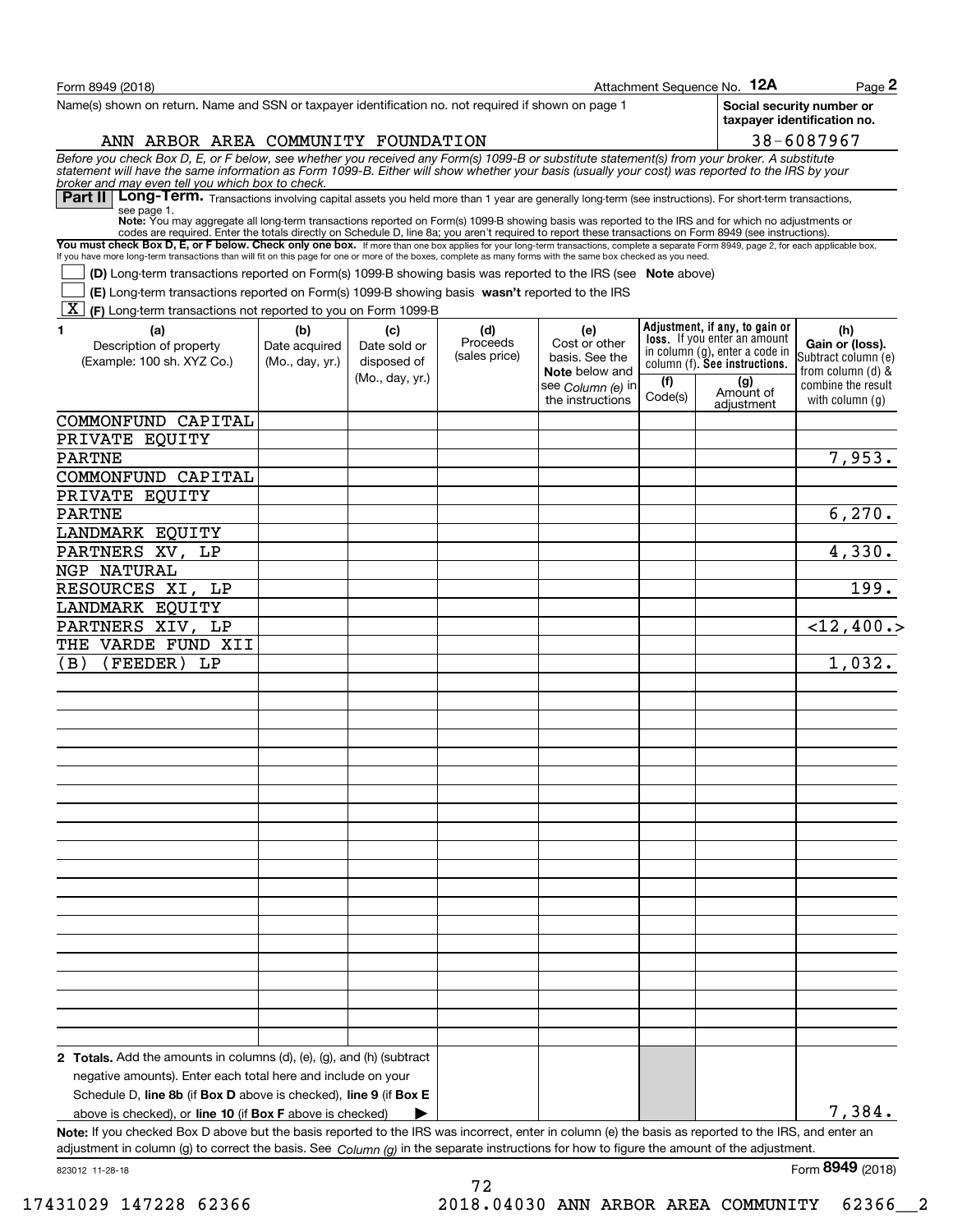| Form                                                   |
|--------------------------------------------------------|
| Department of the Treasury<br>Internal Revenue Service |
| Name(s) shown on return                                |

### Department of the Treasury **Number of the Treasury Attachment**<br>Internal Revenue Service Sequence No.<br> **| Go to www.irs.gov/Form4797 for instructions and the latest information.** | Sequence No. **(Also Involuntary Conversions and Recapture Amounts 4797 Example 19 The CALL CONSERVANT Under Sections 179 and 280F(b)(2))**<br> **Example 19 and 280F(b)(2) | Attach to your tax return. Sales of Business Property**

| OMB No. 1545-0184             |
|-------------------------------|
|                               |
| Attachment<br>Sequence No. 27 |

38-6087967

| Name(s) shown on return                                                                                 |  | Identifying number |  |  |  |
|---------------------------------------------------------------------------------------------------------|--|--------------------|--|--|--|
| ANN ARBOR AREA COMMUNITY FOUNDATION                                                                     |  | $38 - 608$         |  |  |  |
| 1 Enter the gross proceeds from sales or exchanges reported to you for 2018 on Form(s) 1099-B or 1099-S |  |                    |  |  |  |
| (or substitute statement) that you are including on line 2, 10, or 20                                   |  |                    |  |  |  |
| PartI<br>Colon or Evebengeo of Dranarhy Hood in a Trade or Puninese and Involuntary Conversions Eram    |  |                    |  |  |  |

### **Part I Sales or Exchanges of Property Used in a Trade or Business and Involuntary Conversions From Other Than Casualty or Theft-Most Property Held More Than 1 Year** (see instructions)

| $\mathbf{2}$                                                                                                                                                                                                                                                                                                                                                                                                                                  | (a) Description<br>of property                                                                                                                                                                                                                       | (b) Date acquired<br>(mo., day, yr.) | (C) Date sold<br>(mo., day, yr.) | (d) Gross sales<br>price | (e) Depreciation<br>allowed or<br>allowable since<br>acquisition | (f) Cost or other<br>basis, plus<br>improvements and<br>expense of sale |                | (g) Gain or (loss)<br>Subtract (f) from the<br>sum of (d) and (e) |
|-----------------------------------------------------------------------------------------------------------------------------------------------------------------------------------------------------------------------------------------------------------------------------------------------------------------------------------------------------------------------------------------------------------------------------------------------|------------------------------------------------------------------------------------------------------------------------------------------------------------------------------------------------------------------------------------------------------|--------------------------------------|----------------------------------|--------------------------|------------------------------------------------------------------|-------------------------------------------------------------------------|----------------|-------------------------------------------------------------------|
|                                                                                                                                                                                                                                                                                                                                                                                                                                               |                                                                                                                                                                                                                                                      |                                      |                                  |                          |                                                                  |                                                                         |                |                                                                   |
|                                                                                                                                                                                                                                                                                                                                                                                                                                               |                                                                                                                                                                                                                                                      |                                      |                                  |                          |                                                                  |                                                                         |                |                                                                   |
|                                                                                                                                                                                                                                                                                                                                                                                                                                               |                                                                                                                                                                                                                                                      |                                      |                                  |                          |                                                                  |                                                                         |                |                                                                   |
|                                                                                                                                                                                                                                                                                                                                                                                                                                               | SEE STATEMENT 6                                                                                                                                                                                                                                      |                                      |                                  |                          |                                                                  |                                                                         |                | 6,516.                                                            |
| 3                                                                                                                                                                                                                                                                                                                                                                                                                                             |                                                                                                                                                                                                                                                      |                                      |                                  |                          |                                                                  |                                                                         | 3              |                                                                   |
| 4                                                                                                                                                                                                                                                                                                                                                                                                                                             |                                                                                                                                                                                                                                                      |                                      |                                  |                          |                                                                  |                                                                         | 4              |                                                                   |
| 5                                                                                                                                                                                                                                                                                                                                                                                                                                             |                                                                                                                                                                                                                                                      |                                      |                                  |                          |                                                                  |                                                                         | 5              |                                                                   |
| 6                                                                                                                                                                                                                                                                                                                                                                                                                                             |                                                                                                                                                                                                                                                      |                                      |                                  |                          |                                                                  |                                                                         | 6              |                                                                   |
| $\overline{7}$                                                                                                                                                                                                                                                                                                                                                                                                                                | Combine lines 2 through 6. Enter the gain or (loss) here and on the appropriate line as follows manufactured in                                                                                                                                      |                                      |                                  |                          |                                                                  |                                                                         | $\overline{7}$ | 6,516.                                                            |
|                                                                                                                                                                                                                                                                                                                                                                                                                                               | Partnerships and S corporations. Report the gain or (loss) following the instructions for Form 1065, Schedule K,<br>line 10, or Form 1120S, Schedule K, line 9. Skip lines 8, 9, 11, and 12 below.                                                   |                                      |                                  |                          |                                                                  |                                                                         |                |                                                                   |
| Individuals, partners, S corporation shareholders, and all others. If line 7 is zero or a loss, enter the amount<br>from line 7 on line 11 below and skip lines 8 and 9. If line 7 is a gain and you didn't have any prior year section<br>1231 losses, or they were recaptured in an earlier year, enter the gain from line 7 as a long-term capital gain on<br>the Schedule D filed with your return and skip lines 8, 9, 11, and 12 below. |                                                                                                                                                                                                                                                      |                                      |                                  |                          |                                                                  |                                                                         |                |                                                                   |
| 8                                                                                                                                                                                                                                                                                                                                                                                                                                             | Nonrecaptured net section 1231 losses from prior years. See instructions                                                                                                                                                                             |                                      |                                  |                          |                                                                  |                                                                         |                |                                                                   |
| 9                                                                                                                                                                                                                                                                                                                                                                                                                                             | Subtract line 8 from line 7. If zero or less, enter -0-. If line 9 is zero, enter the gain from line 7 on line 12 below. If<br>line 9 is more than zero, enter the amount from line 8 on line 12 below and enter the gain from line 9 as a long-term |                                      |                                  |                          |                                                                  |                                                                         |                |                                                                   |
|                                                                                                                                                                                                                                                                                                                                                                                                                                               | capital gain on the Schedule D filed with your return. See instructions [10011] [10011] [10011] [10011] [10011                                                                                                                                       |                                      |                                  |                          |                                                                  |                                                                         | 9              | 6,516.                                                            |

## **Part II** | Crdinary Gains and Losses (see instructions)

| 10 | Ordinary gains and losses not included on lines 11 through 16 (include property held 1 year or less):                   |            |  |  |  |  |  |  |
|----|-------------------------------------------------------------------------------------------------------------------------|------------|--|--|--|--|--|--|
|    |                                                                                                                         |            |  |  |  |  |  |  |
|    |                                                                                                                         |            |  |  |  |  |  |  |
|    |                                                                                                                         |            |  |  |  |  |  |  |
|    |                                                                                                                         |            |  |  |  |  |  |  |
| 11 | Loss, if any, from line 7                                                                                               | 11         |  |  |  |  |  |  |
| 12 |                                                                                                                         | 12         |  |  |  |  |  |  |
| 13 |                                                                                                                         | 13         |  |  |  |  |  |  |
| 14 |                                                                                                                         | 14         |  |  |  |  |  |  |
| 15 |                                                                                                                         | 15         |  |  |  |  |  |  |
| 16 |                                                                                                                         | 16         |  |  |  |  |  |  |
| 17 |                                                                                                                         | 17         |  |  |  |  |  |  |
| 18 | For all except individual returns, enter the amount from line 17 on the appropriate line of your return and skip lines  |            |  |  |  |  |  |  |
|    | a and b below. For individual returns, complete lines a and b below.                                                    |            |  |  |  |  |  |  |
| a  | If the loss on line 11 includes a loss from Form 4684, line 35, column (b)(ii), enter that part of the loss here. Enter |            |  |  |  |  |  |  |
|    | the loss from income-producing property on Schedule A (Form 1040), line 16. (Do not include any loss on property        |            |  |  |  |  |  |  |
|    | used as an employee.) Identify as from "Form 4797, line 18a." See instructions                                          | <b>18a</b> |  |  |  |  |  |  |
|    | <b>b</b> Redetermine the gain or (loss) on line 17 excluding the loss, if any, on line 18a. Enter here and on           |            |  |  |  |  |  |  |
|    |                                                                                                                         | <b>18b</b> |  |  |  |  |  |  |

**For Paperwork Reduction Act Notice, see separate instructions.** Form **4797** (2018) LHA

818011 12-10-18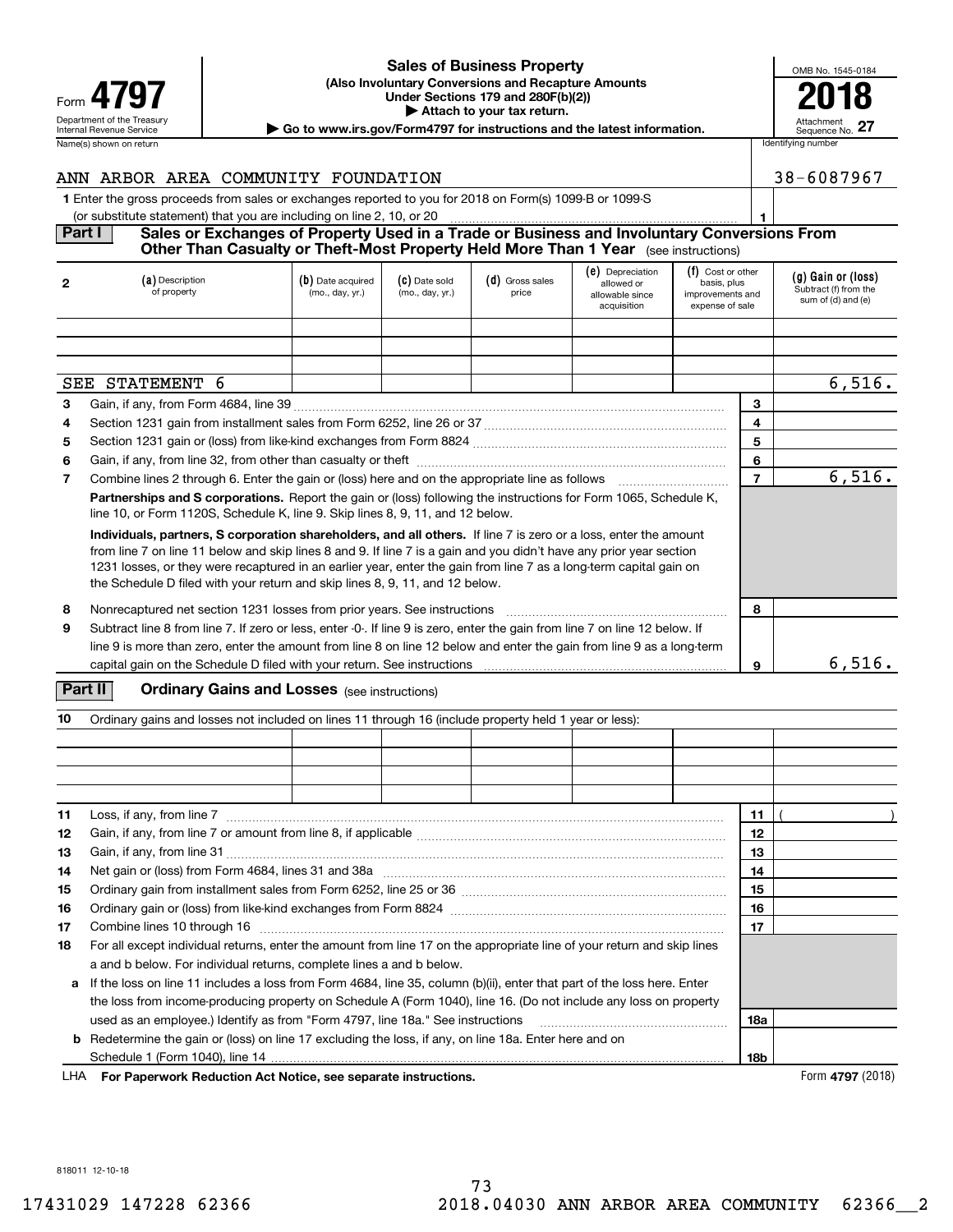**2**

### **Part III**  $\mid$  **Gain From Disposition of Property Under Sections 1245, 1250, 1252, 1254, and 1255**  $\mid$  $_{\rm (see\, instructions)}$

| (a) Description of section 1245, 1250, 1252, 1254, or 1255 property:<br>19                                                                                                                                     | (b) Date acquired<br>(mo., day, yr.) | (c) Date sold<br>(mo., day, yr.) |                   |                   |                   |
|----------------------------------------------------------------------------------------------------------------------------------------------------------------------------------------------------------------|--------------------------------------|----------------------------------|-------------------|-------------------|-------------------|
| A                                                                                                                                                                                                              |                                      |                                  |                   |                   |                   |
| B                                                                                                                                                                                                              |                                      |                                  |                   |                   |                   |
| C                                                                                                                                                                                                              |                                      |                                  |                   |                   |                   |
| D                                                                                                                                                                                                              |                                      |                                  |                   |                   |                   |
| These columns relate to the properties on                                                                                                                                                                      |                                      |                                  |                   |                   |                   |
| lines 19A through 19D.                                                                                                                                                                                         | ▶                                    | <b>Property A</b>                | <b>Property B</b> | <b>Property C</b> | <b>Property D</b> |
| 20<br>Gross sales price (Note: See line 1 before completing.)                                                                                                                                                  | 20                                   |                                  |                   |                   |                   |
| Cost or other basis plus expense of sale<br>21                                                                                                                                                                 | 21                                   |                                  |                   |                   |                   |
| Depreciation (or depletion) allowed or allowable<br>22                                                                                                                                                         | 22                                   |                                  |                   |                   |                   |
| Adjusted basis. Subtract line 22 from line 21<br>23                                                                                                                                                            | 23                                   |                                  |                   |                   |                   |
| Total gain. Subtract line 23 from line 20.<br>24                                                                                                                                                               | 24                                   |                                  |                   |                   |                   |
| 25 If section 1245 property:                                                                                                                                                                                   |                                      |                                  |                   |                   |                   |
| a Depreciation allowed or allowable from line 22                                                                                                                                                               | 25a                                  |                                  |                   |                   |                   |
|                                                                                                                                                                                                                | 25 <sub>b</sub>                      |                                  |                   |                   |                   |
| If section 1250 property: If straight line depreciation<br>26<br>was used, enter -0- on line 26g, except for a corporation<br>subject to section 291.                                                          |                                      |                                  |                   |                   |                   |
| a Additional depreciation after 1975. See instructions                                                                                                                                                         | 26a                                  |                                  |                   |                   |                   |
| <b>b</b> Applicable percentage multiplied by the smaller<br>of line 24 or line 26a. See instructions                                                                                                           | 26 <sub>b</sub>                      |                                  |                   |                   |                   |
| c Subtract line 26a from line 24. If residential rental<br>property or line 24 isn't more than line 26a, skip                                                                                                  | 26c                                  |                                  |                   |                   |                   |
| <b>d</b> Additional depreciation after 1969 and before 1976                                                                                                                                                    | <b>26d</b>                           |                                  |                   |                   |                   |
| e Enter the smaller of line 26c or 26d                                                                                                                                                                         | <b>26e</b>                           |                                  |                   |                   |                   |
| f Section 291 amount (corporations only)                                                                                                                                                                       | <b>26f</b>                           |                                  |                   |                   |                   |
| g Add lines 26b, 26e, and 26f                                                                                                                                                                                  | 26 <sub>g</sub>                      |                                  |                   |                   |                   |
| 27 If section 1252 property: Skip this section if you didn't<br>dispose of farmland or if this form is being completed for<br>a partnership.                                                                   |                                      |                                  |                   |                   |                   |
| a Soil, water, and land clearing expenses                                                                                                                                                                      | 27a                                  |                                  |                   |                   |                   |
| <b>b</b> Line 27a multiplied by applicable percentage <i></i>                                                                                                                                                  | 27b                                  |                                  |                   |                   |                   |
| c Enter the smaller of line 24 or 27b                                                                                                                                                                          | 27c                                  |                                  |                   |                   |                   |
| 28 If section 1254 property:<br>a Intangible drilling and development costs, expenditures<br>for development of mines and other natural deposits,<br>mining exploration costs, and depletion. See instructions | 28a                                  |                                  |                   |                   |                   |
| <b>b</b> Enter the smaller of line 24 or 28a                                                                                                                                                                   | 28 <sub>b</sub>                      |                                  |                   |                   |                   |
| 29 If section 1255 property:<br>a Applicable percentage of payments excluded<br>from income under section 126. See instructions                                                                                | 29a                                  |                                  |                   |                   |                   |
| <b>b</b> Enter the smaller of line 24 or 29a. See instructions                                                                                                                                                 | 29 <sub>b</sub>                      |                                  |                   |                   |                   |

## $S$ ummary of Part III Gains. Complete property columns A through D through line 29b before going to line 30.

| -30 | Total gains for all properties. Add property columns A through D, line 24                                           | 30  |  |  |  |
|-----|---------------------------------------------------------------------------------------------------------------------|-----|--|--|--|
|     |                                                                                                                     |     |  |  |  |
|     | 31 Add property columns A through D, lines 25b, 26g, 27c, 28b, and 29b. Enter here and on line 13                   | -31 |  |  |  |
|     | 32 Subtract line 31 from line 30. Enter the portion from casualty or theft on Form 4684, line 33. Enter the portion |     |  |  |  |
|     | from other than casualty or theft on Form 4797, line 6                                                              | -32 |  |  |  |
|     | Part IV   Recapture Amounts Under Sections 179 and 280F(b)(2) When Business Use Drops to 50% or Less                |     |  |  |  |

| (see instructions) |  |
|--------------------|--|
|                    |  |

|    |                                                                                           |    | (a) Section<br>179 | (b) Section<br>280F(b)(2) |
|----|-------------------------------------------------------------------------------------------|----|--------------------|---------------------------|
|    | 33 Section 179 expense deduction or depreciation allowable in prior years                 | 33 |                    |                           |
| 34 | Recomputed depreciation. See instructions                                                 | 34 |                    |                           |
| 35 | Recapture amount. Subtract line 34 from line 33. See the instructions for where to report | 35 |                    |                           |
|    | 818012 12-10-18                                                                           |    |                    | Form 4797 (2018)          |

74